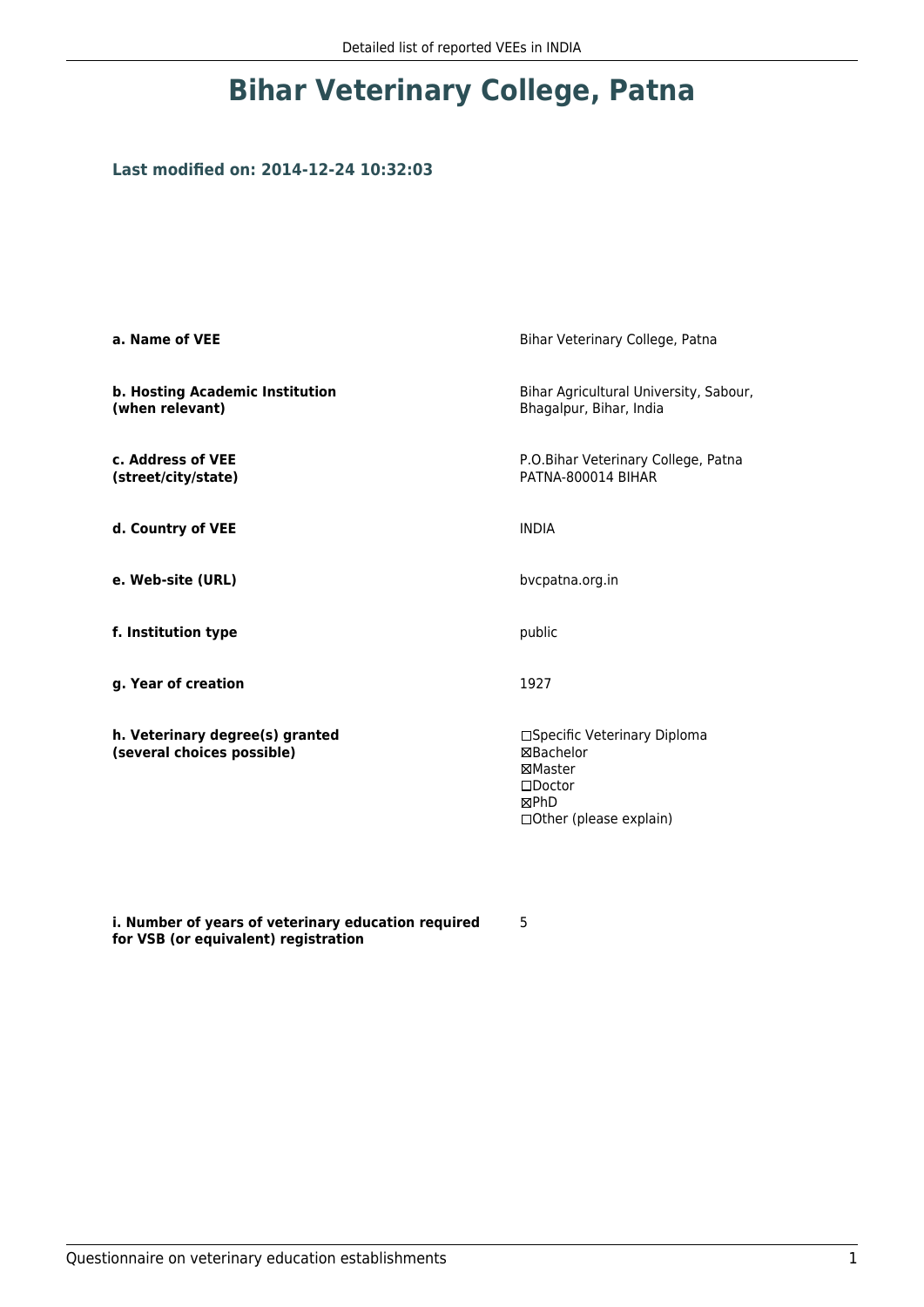|                                                                                                   | 1st Year                                                                                                               | 51-100                                      |
|---------------------------------------------------------------------------------------------------|------------------------------------------------------------------------------------------------------------------------|---------------------------------------------|
|                                                                                                   | 2d Year                                                                                                                | 51-100                                      |
|                                                                                                   | 3d Year                                                                                                                | 51-100                                      |
|                                                                                                   | 4th Year                                                                                                               | 51-100                                      |
|                                                                                                   | 5th Year                                                                                                               | 51-100                                      |
|                                                                                                   | 6th Year                                                                                                               |                                             |
|                                                                                                   | 7th Year                                                                                                               |                                             |
| k. Average number of veterinary graduates per year<br>from the establishment                      | 51-100                                                                                                                 |                                             |
| I. Minimum education required for admission to the<br>establishment<br>(several choices possible) | ⊠High School University Entrance<br>Qualification<br>□Pre-Veterinary Science Diploma<br>□Pre-Veterinary Science Degree | □Other specific VEE entrance qualifications |
| m. Is there a selection procedure at<br>(several choices possible)                                | □National level<br>⊠State level<br>□Establishment level                                                                |                                             |
| n. National accreditation/certification/approval                                                  | No                                                                                                                     |                                             |
| o. Regional accreditation/certification/approval                                                  | No                                                                                                                     |                                             |
| p. Any form of other international<br>accreditation/certification/approval?                       | No                                                                                                                     |                                             |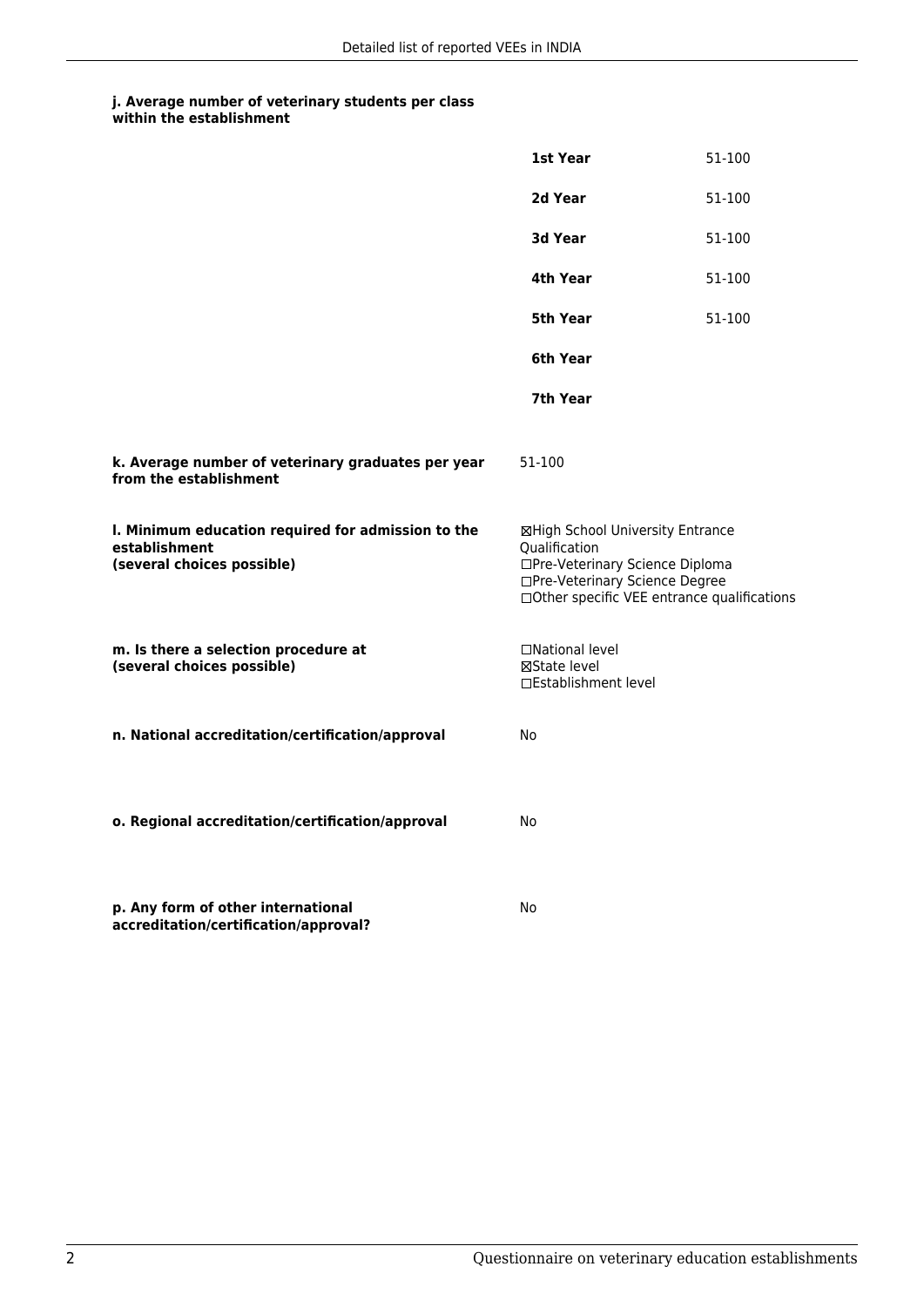### **Bihar Veterinary College, Patna**

### **Last modified on: 2015-01-12 11:48:43**

| a. Name of VEE                                                | Bihar Veterinary College, Patna                                                                              |
|---------------------------------------------------------------|--------------------------------------------------------------------------------------------------------------|
| b. Hosting Academic Institution<br>(when relevant)            | Bihar Agricultural University, Sabour,<br>Bhagalpur, Bihar, India                                            |
| c. Address of VEE<br>(street/city/state)                      | P.O.Bihar Veterinary College, PATNA-800014<br><b>BIHAR</b>                                                   |
| d. Country of VEE                                             | <b>INDIA</b>                                                                                                 |
| e. Web-site (URL)                                             | bvcpatna.org.in                                                                                              |
| f. Institution type                                           | public                                                                                                       |
| g. Year of creation                                           | 1927                                                                                                         |
| h. Veterinary degree(s) granted<br>(several choices possible) | □Specific Veterinary Diploma<br>⊠Bachelor<br>⊠Master<br>$\square$ Doctor<br>⊠PhD<br>□ Other (please explain) |

**i. Number of years of veterinary education required for VSB (or equivalent) registration**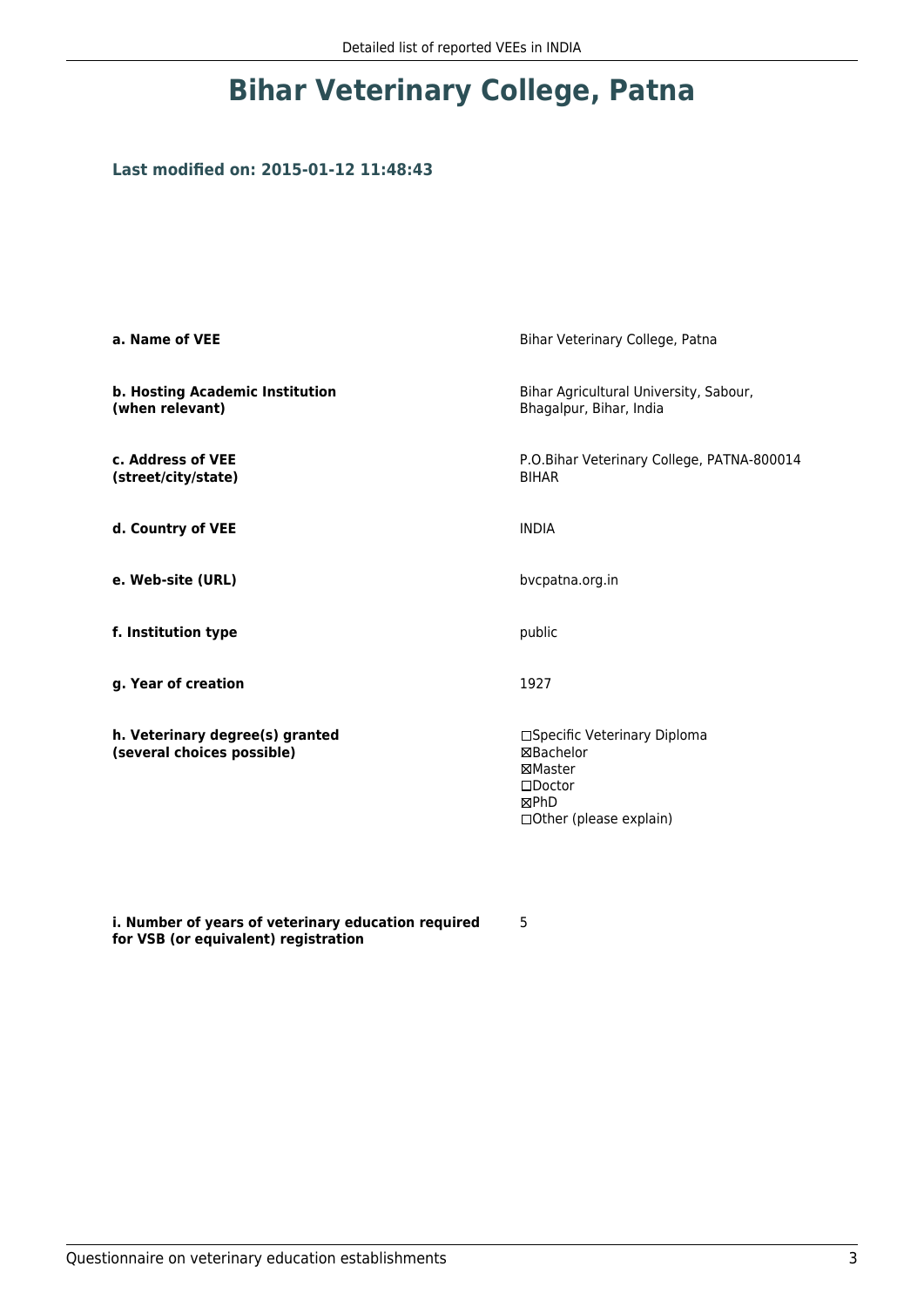|                                                                                                   | 1st Year                                                                                                               | 51-100                                       |
|---------------------------------------------------------------------------------------------------|------------------------------------------------------------------------------------------------------------------------|----------------------------------------------|
|                                                                                                   | 2d Year                                                                                                                | 51-100                                       |
|                                                                                                   | 3d Year                                                                                                                | 51-100                                       |
|                                                                                                   | 4th Year                                                                                                               | 51-100                                       |
|                                                                                                   | 5th Year                                                                                                               | 51-100                                       |
|                                                                                                   | 6th Year                                                                                                               |                                              |
|                                                                                                   | 7th Year                                                                                                               |                                              |
| k. Average number of veterinary graduates per year<br>from the establishment                      | 51-100                                                                                                                 |                                              |
| I. Minimum education required for admission to the<br>establishment<br>(several choices possible) | ⊠High School University Entrance<br>Qualification<br>□Pre-Veterinary Science Diploma<br>□Pre-Veterinary Science Degree | □ Other specific VEE entrance qualifications |
| m. Is there a selection procedure at<br>(several choices possible)                                | □National level<br>⊠State level<br>□Establishment level                                                                |                                              |
| n. National accreditation/certification/approval                                                  | No                                                                                                                     |                                              |
| o. Regional accreditation/certification/approval                                                  | No                                                                                                                     |                                              |
| p. Any form of other international<br>accreditation/certification/approval?                       | No                                                                                                                     |                                              |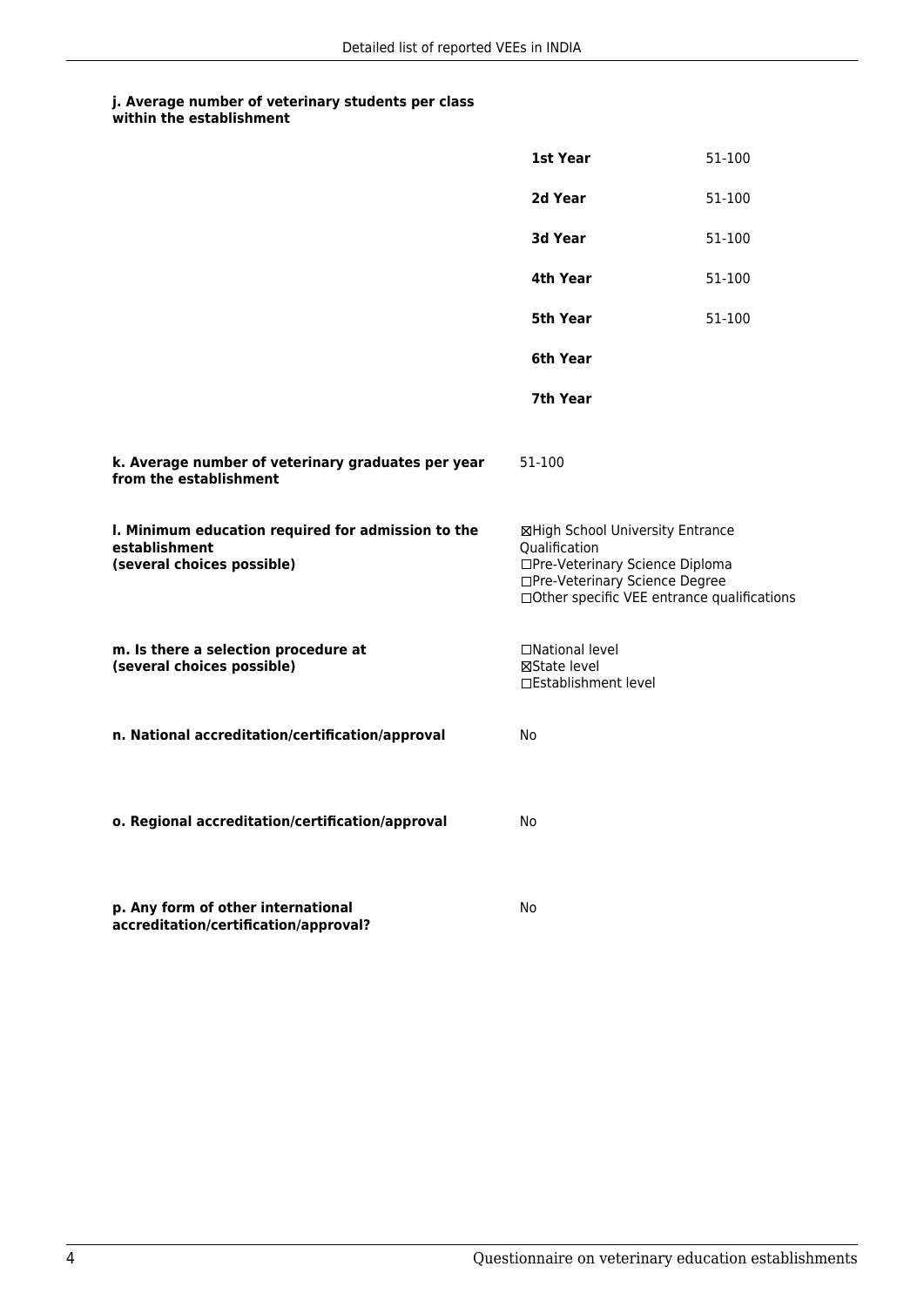### **Bombay Veterinary College**

### **Last modified on: 2014-12-29 10:04:29**

| a. Name of VEE                                                | <b>Bombay Veterinary College</b>                                                                                    |
|---------------------------------------------------------------|---------------------------------------------------------------------------------------------------------------------|
| b. Hosting Academic Institution<br>(when relevant)            | Maharashtra Animal & Fishery Sciences<br>University, Nagpur                                                         |
| c. Address of VEE<br>(street/city/state)                      | Bombay Veterinary College, Dr. Vijay kumar<br>Walimbe Road, Parel, Mumbai-400 012                                   |
| d. Country of VEE                                             | <b>INDIA</b>                                                                                                        |
| e. Web-site (URL)                                             | www.bvc.org                                                                                                         |
| f. Institution type                                           | public                                                                                                              |
| g. Year of creation                                           | 1886                                                                                                                |
| h. Veterinary degree(s) granted<br>(several choices possible) | □Specific Veterinary Diploma<br><b>⊠Bachelor</b><br>⊠Master<br>$\square$ Doctor<br>⊠PhD<br>□ Other (please explain) |

**i. Number of years of veterinary education required for VSB (or equivalent) registration**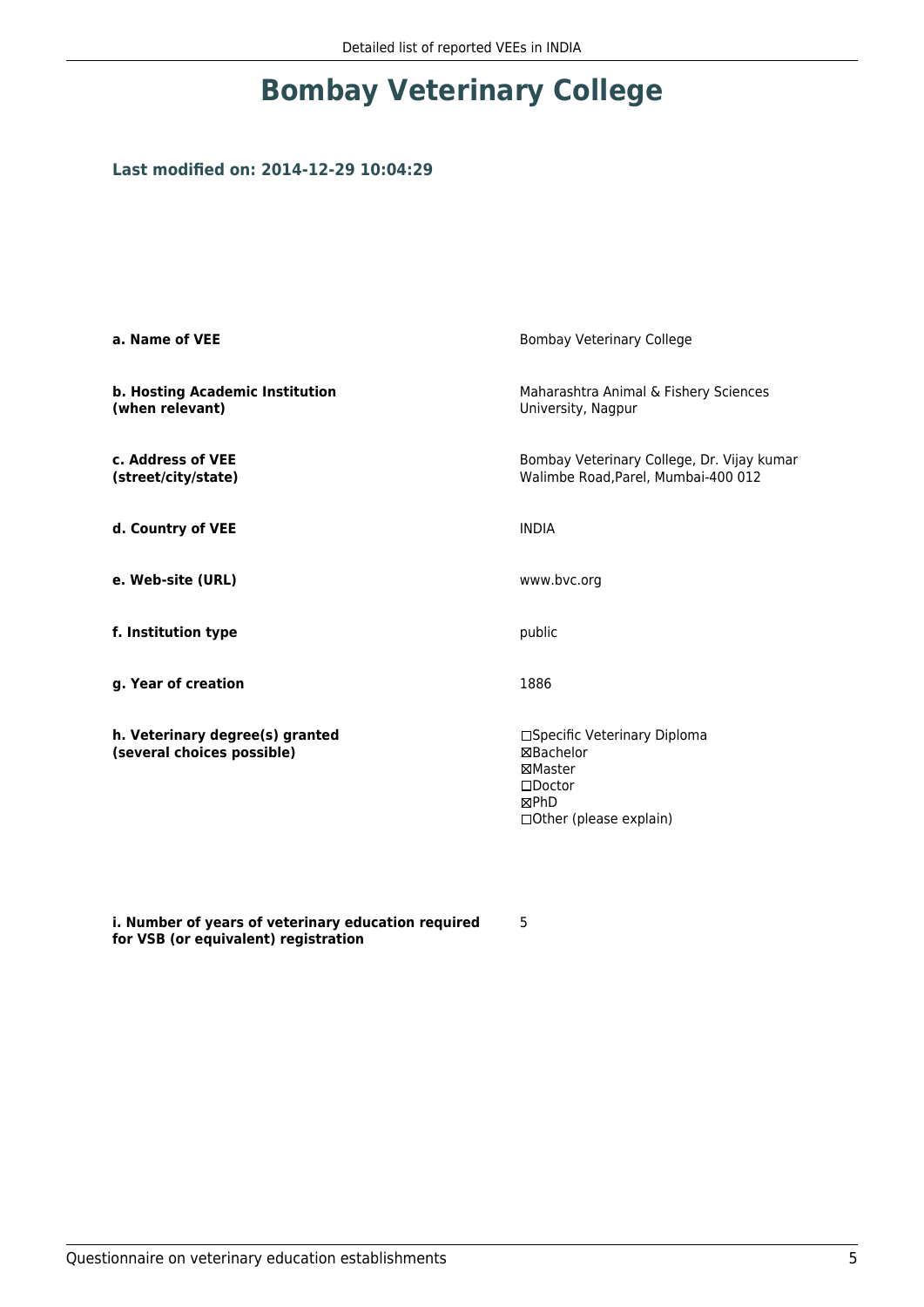|                                                                                                   | 1st Year                                                                                                                                                              | 51-100                                                                                                    |
|---------------------------------------------------------------------------------------------------|-----------------------------------------------------------------------------------------------------------------------------------------------------------------------|-----------------------------------------------------------------------------------------------------------|
|                                                                                                   | 2d Year                                                                                                                                                               | 51-100                                                                                                    |
|                                                                                                   | 3d Year                                                                                                                                                               | 51-100                                                                                                    |
|                                                                                                   | 4th Year                                                                                                                                                              | $0 - 50$                                                                                                  |
|                                                                                                   | 5th Year                                                                                                                                                              | $0 - 50$                                                                                                  |
|                                                                                                   | 6th Year                                                                                                                                                              |                                                                                                           |
|                                                                                                   | 7th Year                                                                                                                                                              |                                                                                                           |
| k. Average number of veterinary graduates per year<br>from the establishment                      | $0 - 50$                                                                                                                                                              |                                                                                                           |
| I. Minimum education required for admission to the<br>establishment<br>(several choices possible) | ⊠High School University Entrance<br>Qualification<br>□Pre-Veterinary Science Diploma<br>□Pre-Veterinary Science Degree<br>□Other specific VEE entrance qualifications |                                                                                                           |
| m. Is there a selection procedure at<br>(several choices possible)                                | <b>⊠National level</b><br>⊠State level<br>□Establishment level                                                                                                        |                                                                                                           |
| n. National accreditation/certification/approval                                                  | Yes                                                                                                                                                                   |                                                                                                           |
|                                                                                                   | <b>Accrediting agency:</b>                                                                                                                                            |                                                                                                           |
|                                                                                                   | <b>Name of the Agency</b>                                                                                                                                             | Veterinary<br>Council of<br>india                                                                         |
|                                                                                                   | <b>Address of the</b><br><b>Agency</b>                                                                                                                                | Veterinary<br>Council of<br>India, August<br>Kranti Bhavan,<br>Bhikaji Kama<br>place, New<br>Delhi-110066 |
|                                                                                                   | Country of the<br><b>Agency</b>                                                                                                                                       | India                                                                                                     |
|                                                                                                   | Date granted (yyyy-<br>mm-dd)                                                                                                                                         | 2001-04-01                                                                                                |
|                                                                                                   | <b>Period of validity</b><br>(years)                                                                                                                                  | 5                                                                                                         |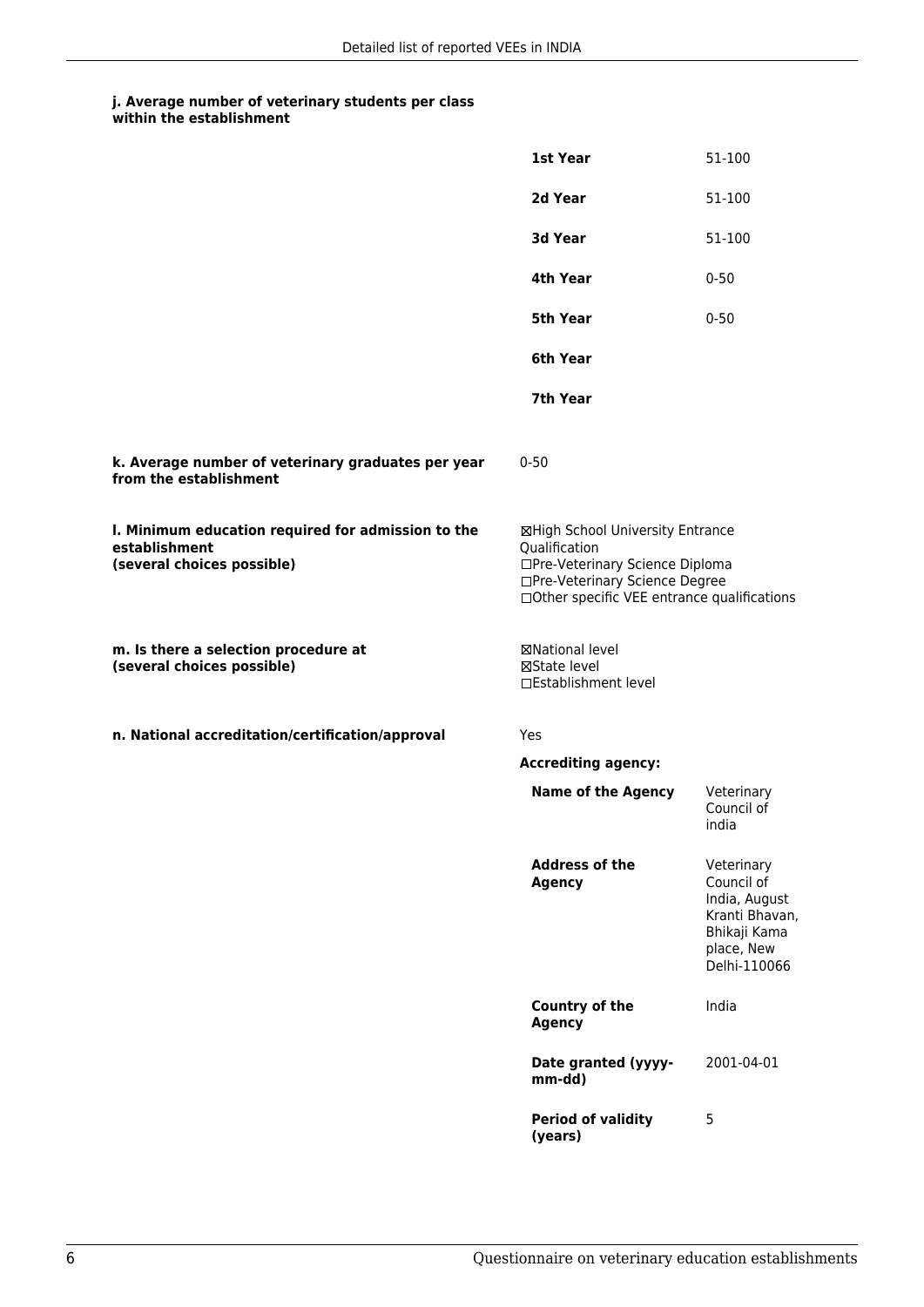**o. Regional accreditation/certification/approval** No

**p. Any form of other international accreditation/certification/approval?**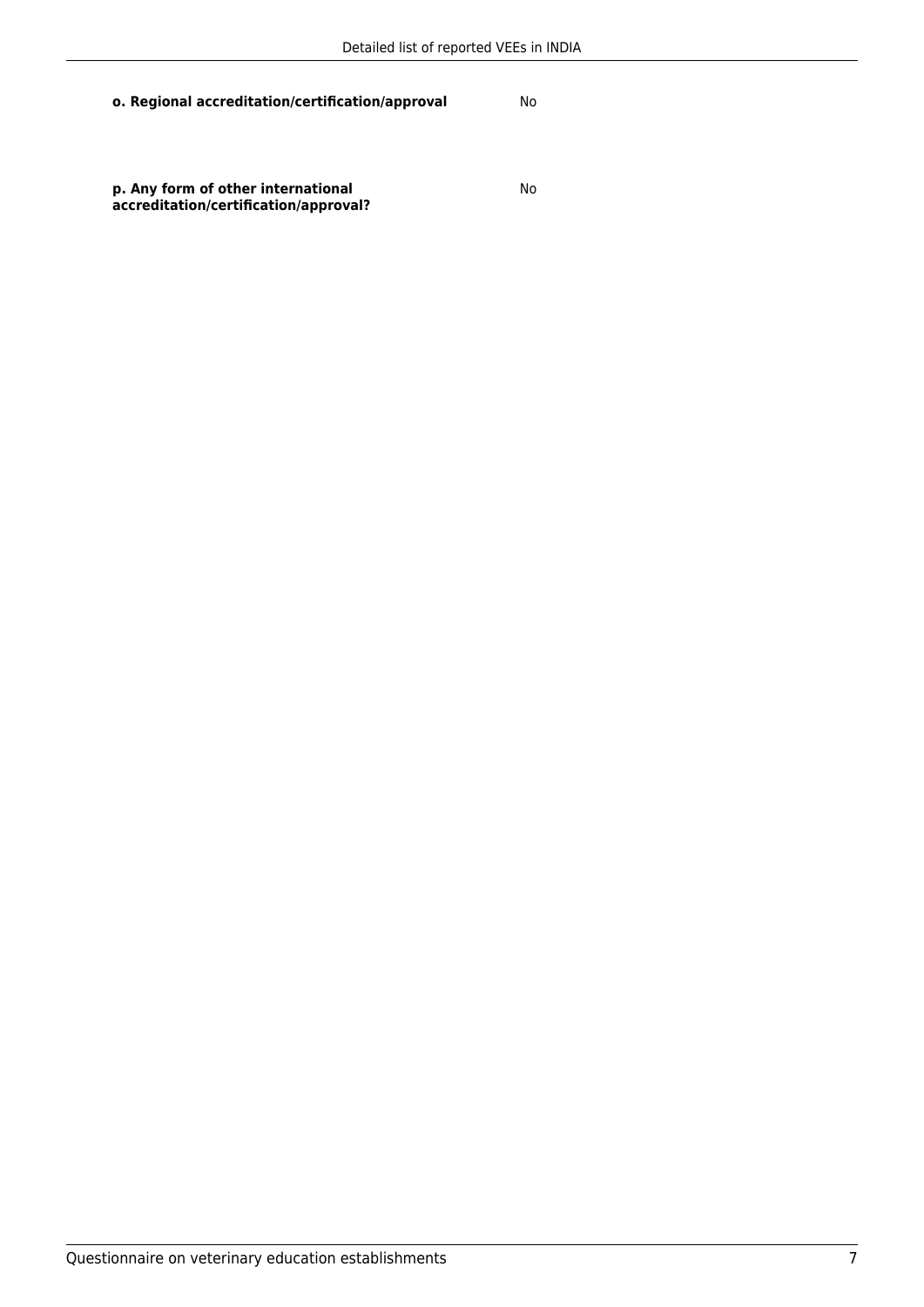# **Colleg of Veterinary Science & Animal Husbandry, Faizabad**

**Last modified on: 2015-02-12 12:42:21**

| a. Name of VEE                                                | Colleg of Veterinary Science & Animal<br>Husbandry, Faizabad                                                     |
|---------------------------------------------------------------|------------------------------------------------------------------------------------------------------------------|
| b. Hosting Academic Institution<br>(when relevant)            | N.D.University of Agriculture & Technology                                                                       |
| c. Address of VEE<br>(street/city/state)                      | Kumarganj, Faizabad, Uttar Pradesh                                                                               |
| d. Country of VEE                                             | <b>INDIA</b>                                                                                                     |
| e. Web-site (URL)                                             | www.nduat.nic.in                                                                                                 |
| f. Institution type                                           | public                                                                                                           |
| g. Year of creation                                           | 1999                                                                                                             |
| h. Veterinary degree(s) granted<br>(several choices possible) | □Specific Veterinary Diploma<br><b>⊠Bachelor</b><br>⊠Master<br>$\Box$ Doctor<br>⊠PhD<br>□ Other (please explain) |

5

**i. Number of years of veterinary education required for VSB (or equivalent) registration**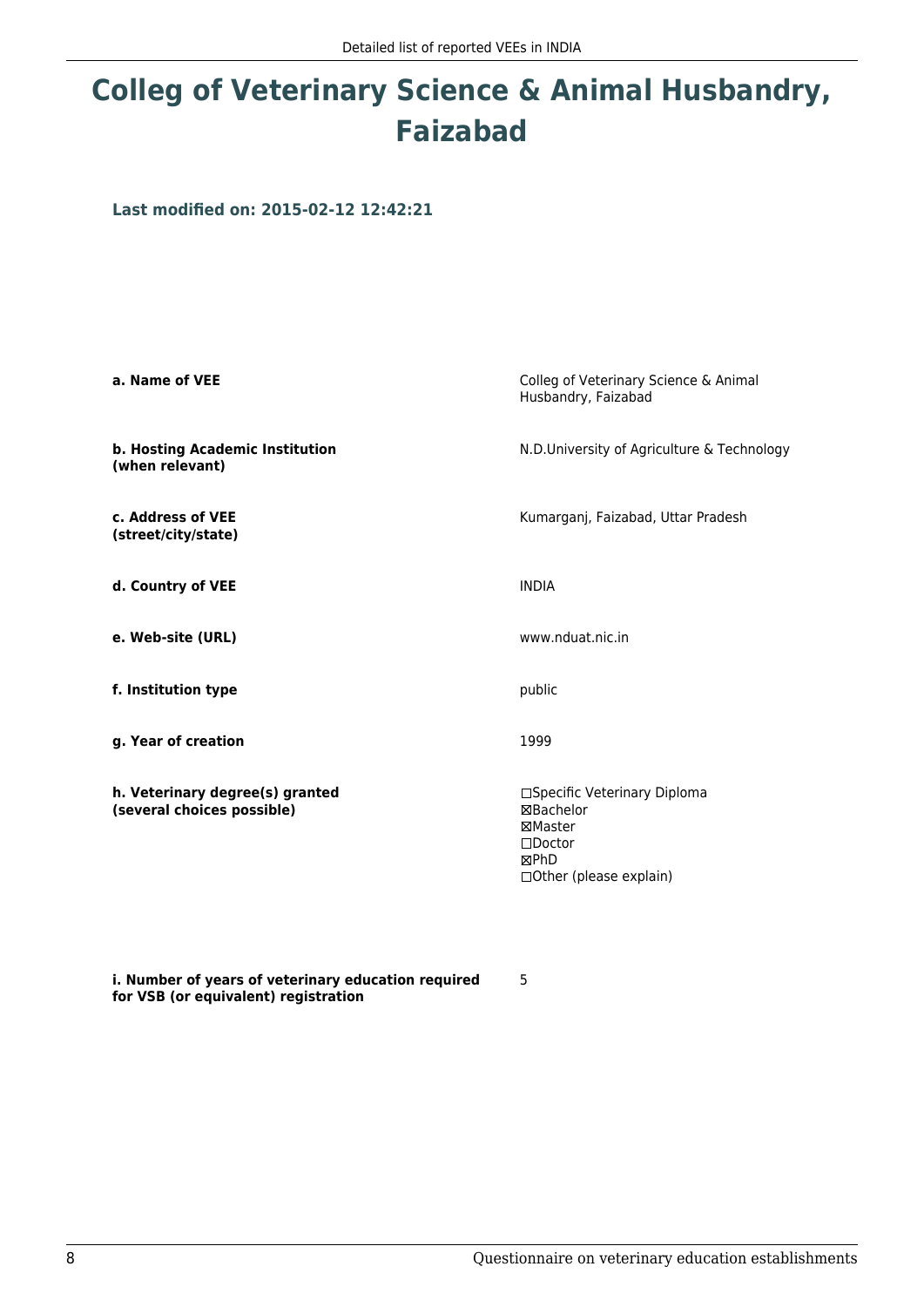|                                                                                                   | 1st Year                                                                                                               | $0 - 50$                                    |
|---------------------------------------------------------------------------------------------------|------------------------------------------------------------------------------------------------------------------------|---------------------------------------------|
|                                                                                                   | 2d Year                                                                                                                | $0 - 50$                                    |
|                                                                                                   | 3d Year                                                                                                                | $0 - 50$                                    |
|                                                                                                   | 4th Year                                                                                                               | $0 - 50$                                    |
|                                                                                                   | 5th Year                                                                                                               | $0 - 50$                                    |
|                                                                                                   | 6th Year                                                                                                               |                                             |
|                                                                                                   | 7th Year                                                                                                               |                                             |
| k. Average number of veterinary graduates per year<br>from the establishment                      | $0 - 50$                                                                                                               |                                             |
| I. Minimum education required for admission to the<br>establishment<br>(several choices possible) | ⊠High School University Entrance<br>Qualification<br>⊠Pre-Veterinary Science Diploma<br>⊠Pre-Veterinary Science Degree | □Other specific VEE entrance qualifications |
| m. Is there a selection procedure at<br>(several choices possible)                                | ⊠National level<br>⊠State level<br>□Establishment level                                                                |                                             |
| n. National accreditation/certification/approval                                                  | No                                                                                                                     |                                             |
| o. Regional accreditation/certification/approval                                                  | No                                                                                                                     |                                             |
| p. Any form of other international<br>accreditation/certification/approval?                       | No                                                                                                                     |                                             |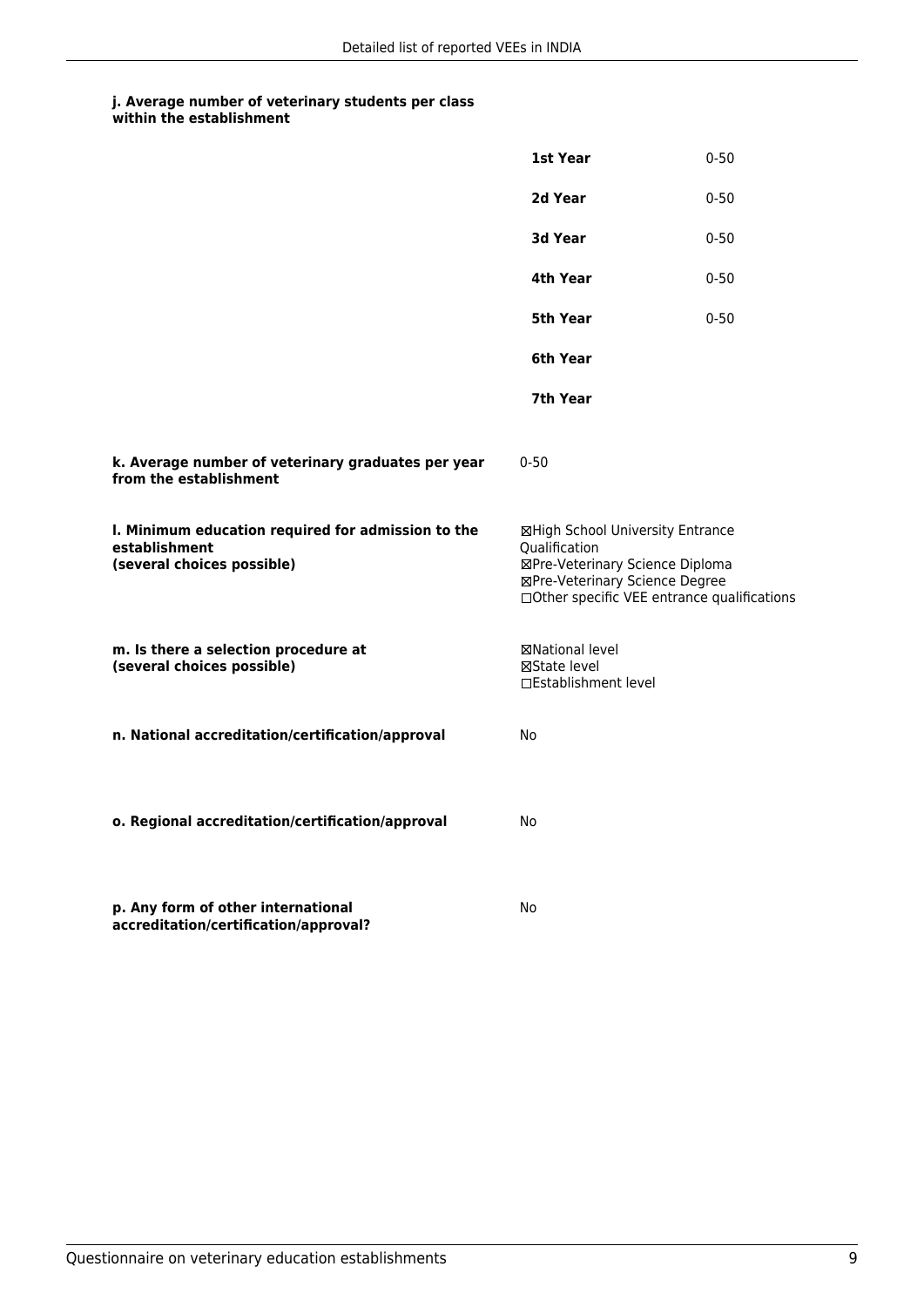### **College of Veterinary & Animal Science Pookode**

### **Last modified on: 2015-02-13 08:40:28**

| a. Name of VEE                                                | College of Veterinary & Animal Science<br>Pookode                                                           |
|---------------------------------------------------------------|-------------------------------------------------------------------------------------------------------------|
| b. Hosting Academic Institution<br>(when relevant)            | Kerala Veterinary & Animal Sciences<br>University                                                           |
| c. Address of VEE<br>(street/city/state)                      | Pookode, Lakkidi P.O.Wayanada, Kerala<br>673576                                                             |
| d. Country of VEE                                             | <b>INDIA</b>                                                                                                |
| e. Web-site (URL)                                             | www.kvasu.ac.in                                                                                             |
| f. Institution type                                           | public                                                                                                      |
| g. Year of creation                                           | 1984                                                                                                        |
| h. Veterinary degree(s) granted<br>(several choices possible) | □Specific Veterinary Diploma<br>⊠Bachelor<br>⊠Master<br>$\square$ Doctor<br>⊠PhD<br>□Other (please explain) |

**i. Number of years of veterinary education required for VSB (or equivalent) registration**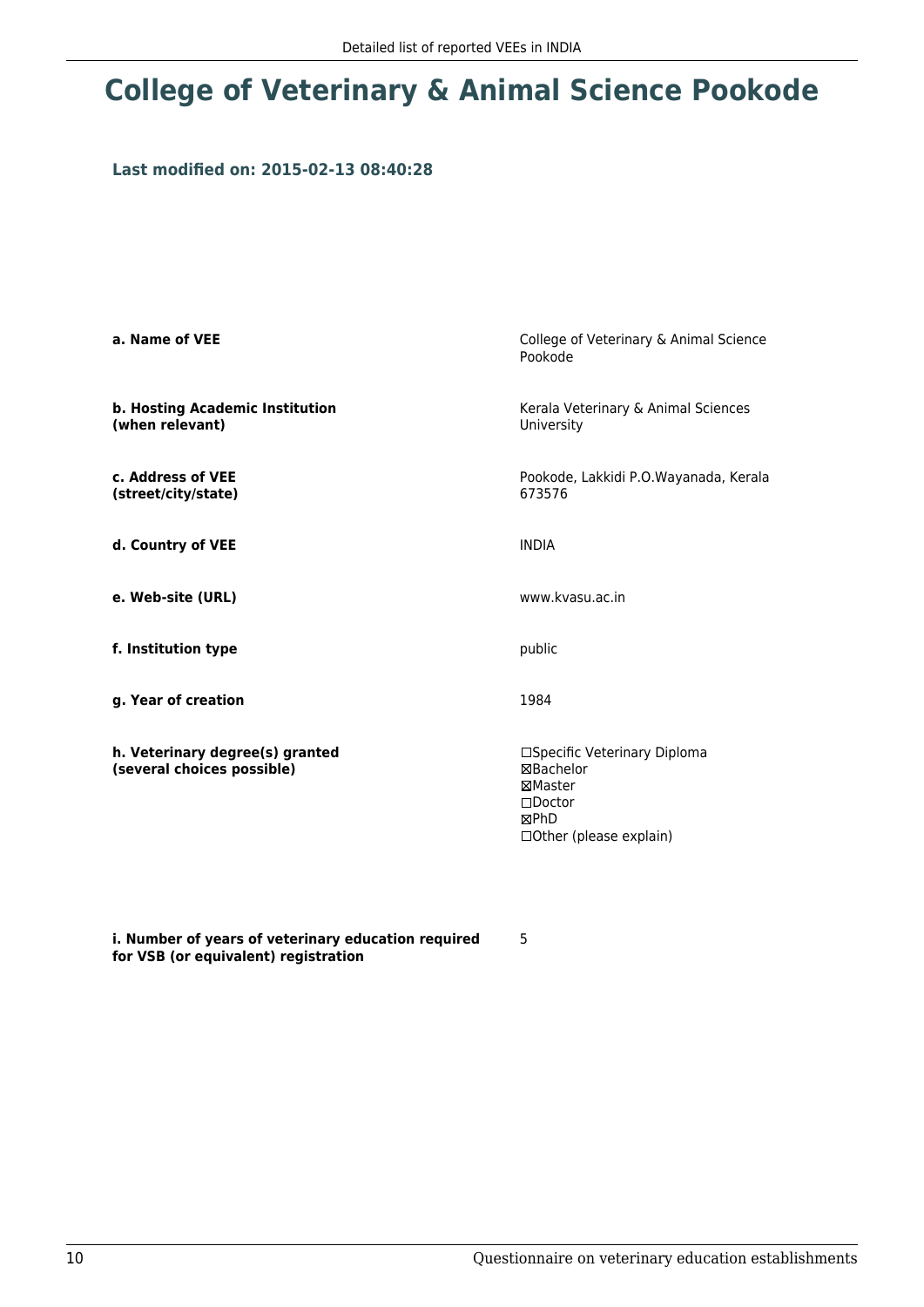|                                                                                                   | 1st Year                                                                                                                                                              | 51-100                                                                                         |
|---------------------------------------------------------------------------------------------------|-----------------------------------------------------------------------------------------------------------------------------------------------------------------------|------------------------------------------------------------------------------------------------|
|                                                                                                   | 2d Year                                                                                                                                                               | 51-100                                                                                         |
|                                                                                                   | 3d Year                                                                                                                                                               | 51-100                                                                                         |
|                                                                                                   | 4th Year                                                                                                                                                              | $0 - 50$                                                                                       |
|                                                                                                   | 5th Year                                                                                                                                                              | $0 - 50$                                                                                       |
|                                                                                                   | 6th Year                                                                                                                                                              |                                                                                                |
|                                                                                                   | 7th Year                                                                                                                                                              |                                                                                                |
| k. Average number of veterinary graduates per year<br>from the establishment                      | $0 - 50$                                                                                                                                                              |                                                                                                |
| I. Minimum education required for admission to the<br>establishment<br>(several choices possible) | ⊠High School University Entrance<br>Qualification<br>□Pre-Veterinary Science Diploma<br>□Pre-Veterinary Science Degree<br>□Other specific VEE entrance qualifications |                                                                                                |
| m. Is there a selection procedure at<br>(several choices possible)                                | ⊠National level<br>⊠State level<br>□Establishment level                                                                                                               |                                                                                                |
| n. National accreditation/certification/approval                                                  | Yes                                                                                                                                                                   |                                                                                                |
|                                                                                                   | <b>Accrediting agency:</b>                                                                                                                                            |                                                                                                |
|                                                                                                   | <b>Name of the Agency</b>                                                                                                                                             | Veterinary<br>Council of<br>India                                                              |
|                                                                                                   | <b>Address of the</b><br><b>Agency</b>                                                                                                                                | A Wing 2nd<br>Floor August<br>Kranti<br>Bhawan,<br>Bhikaji Cama<br>Place, New<br>Delhi- 110066 |
|                                                                                                   | Country of the<br><b>Agency</b>                                                                                                                                       | India                                                                                          |
|                                                                                                   | Date granted (yyyy-<br>mm-dd)                                                                                                                                         | 2005-07-20                                                                                     |
|                                                                                                   | <b>Period of validity</b><br>(years)                                                                                                                                  | 5                                                                                              |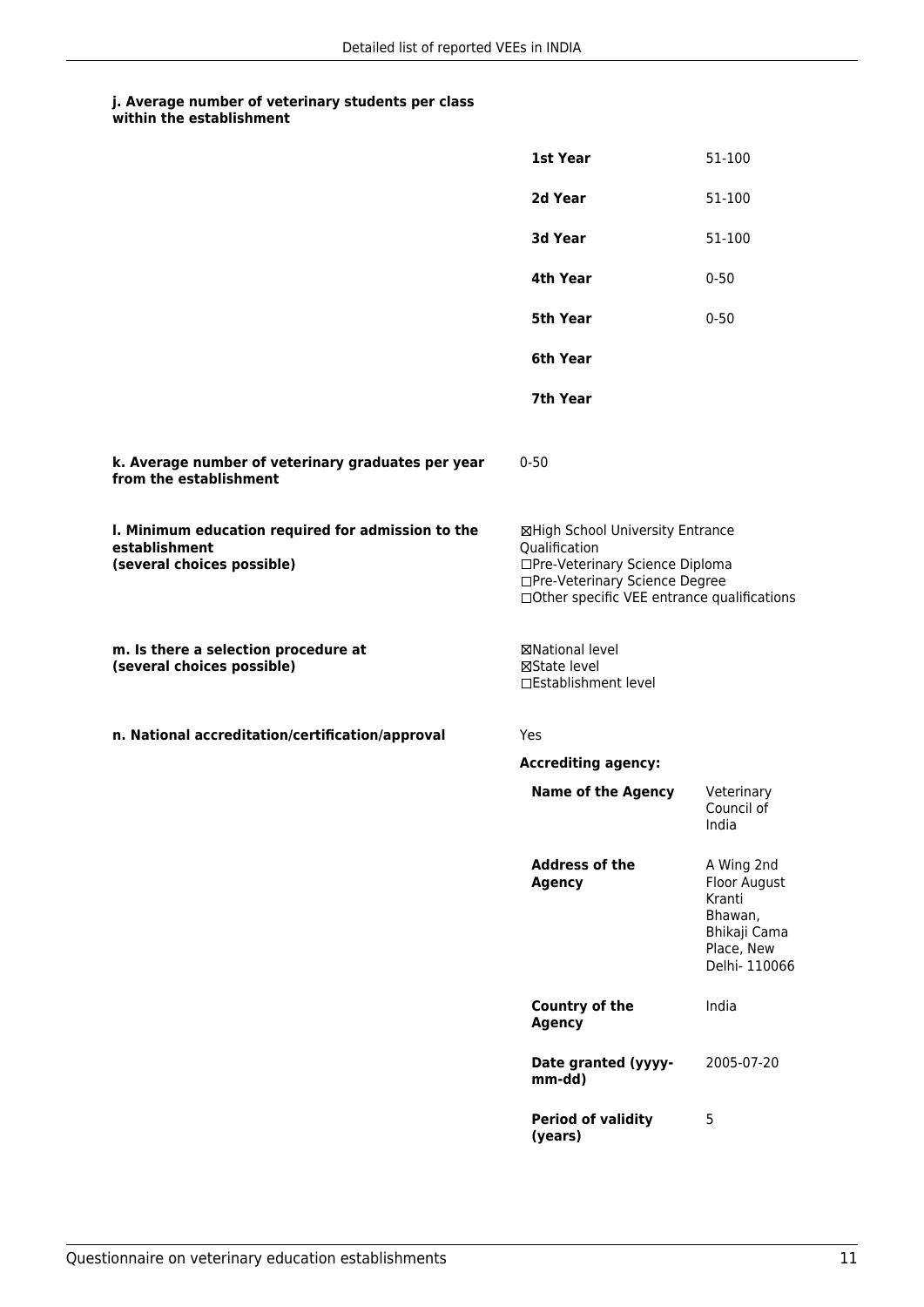### **o. Regional accreditation/certification/approval** Yes

| <b>Accrediting agency:</b>           |                                                      |
|--------------------------------------|------------------------------------------------------|
| Name of the Agency                   | Kerala State                                         |
| <b>Address of the</b><br>Agency      | Goverment of Kerala<br>Thiruvananthapuram,<br>Kerala |
| Country of the<br>Agency             | India                                                |
| Date granted (yyyy-<br>mm-dd)        | 1998-10-01                                           |
| <b>Period of validity</b><br>(vears) | 5                                                    |
|                                      |                                                      |

**p. Any form of other international accreditation/certification/approval?**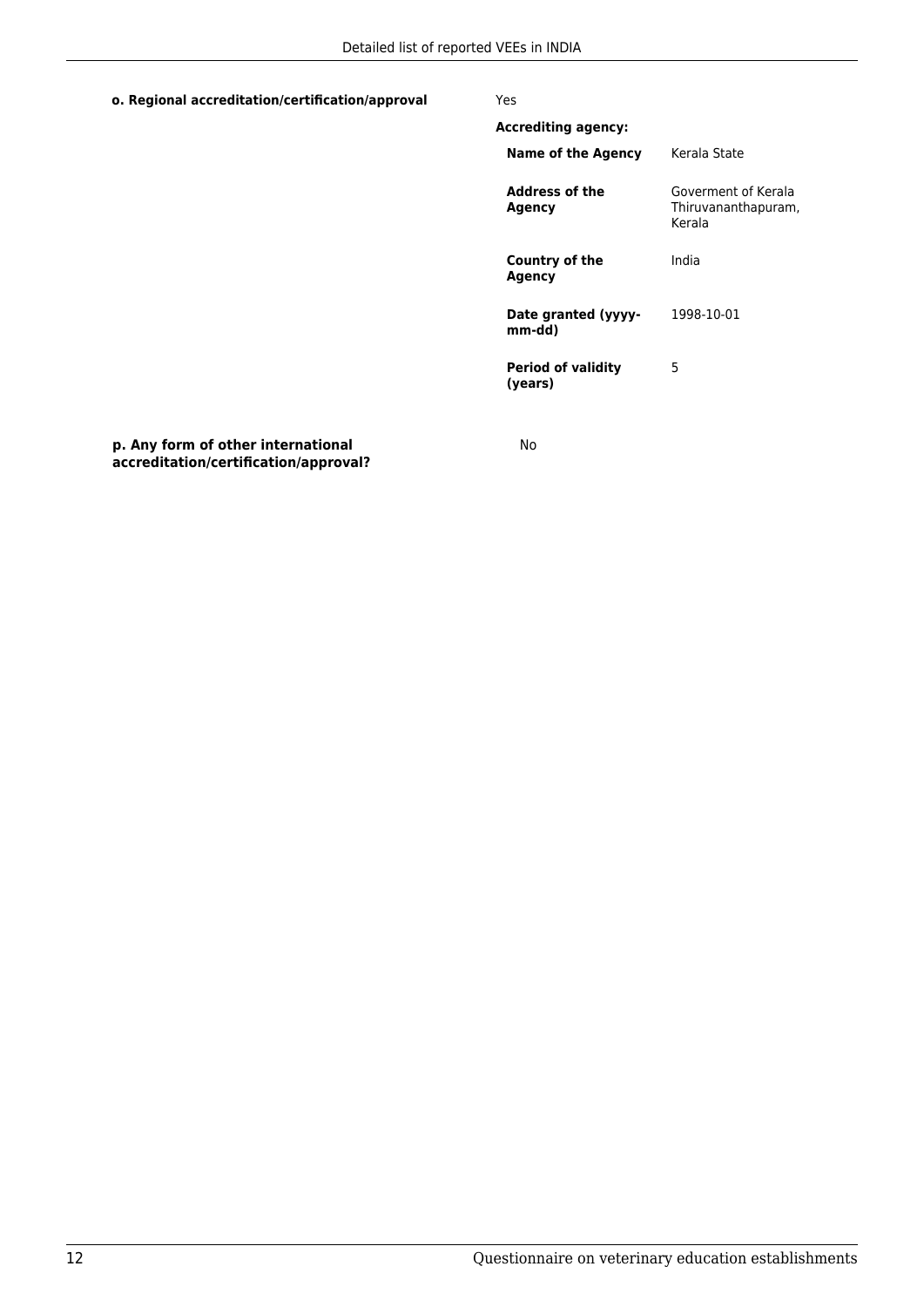### **College of Veterinary & Animal Sciences, Udgir**

### **Last modified on: 2015-02-04 08:41:54**

| a. Name of VEE                                                | College of Veterinary & Animal Sciences,<br>Udgir                                                                  |
|---------------------------------------------------------------|--------------------------------------------------------------------------------------------------------------------|
| b. Hosting Academic Institution<br>(when relevant)            | Maharashtra Animal & Fishery Sciences<br>University, Nagpur.                                                       |
| c. Address of VEE<br>(street/city/state)                      | Kawalkhed Road, Udgir, Tq. Udgir, Dist Latur.<br>Pin - 413517                                                      |
| d. Country of VEE                                             | <b>INDIA</b>                                                                                                       |
| e. Web-site (URL)                                             | www.vcudg.in                                                                                                       |
| f. Institution type                                           | public                                                                                                             |
| g. Year of creation                                           | 1987                                                                                                               |
| h. Veterinary degree(s) granted<br>(several choices possible) | ⊠Specific Veterinary Diploma<br>⊠Bachelor<br>⊠Master<br>$\square$ Doctor<br>$\Box$ PhD<br>□ Other (please explain) |

**i. Number of years of veterinary education required for VSB (or equivalent) registration**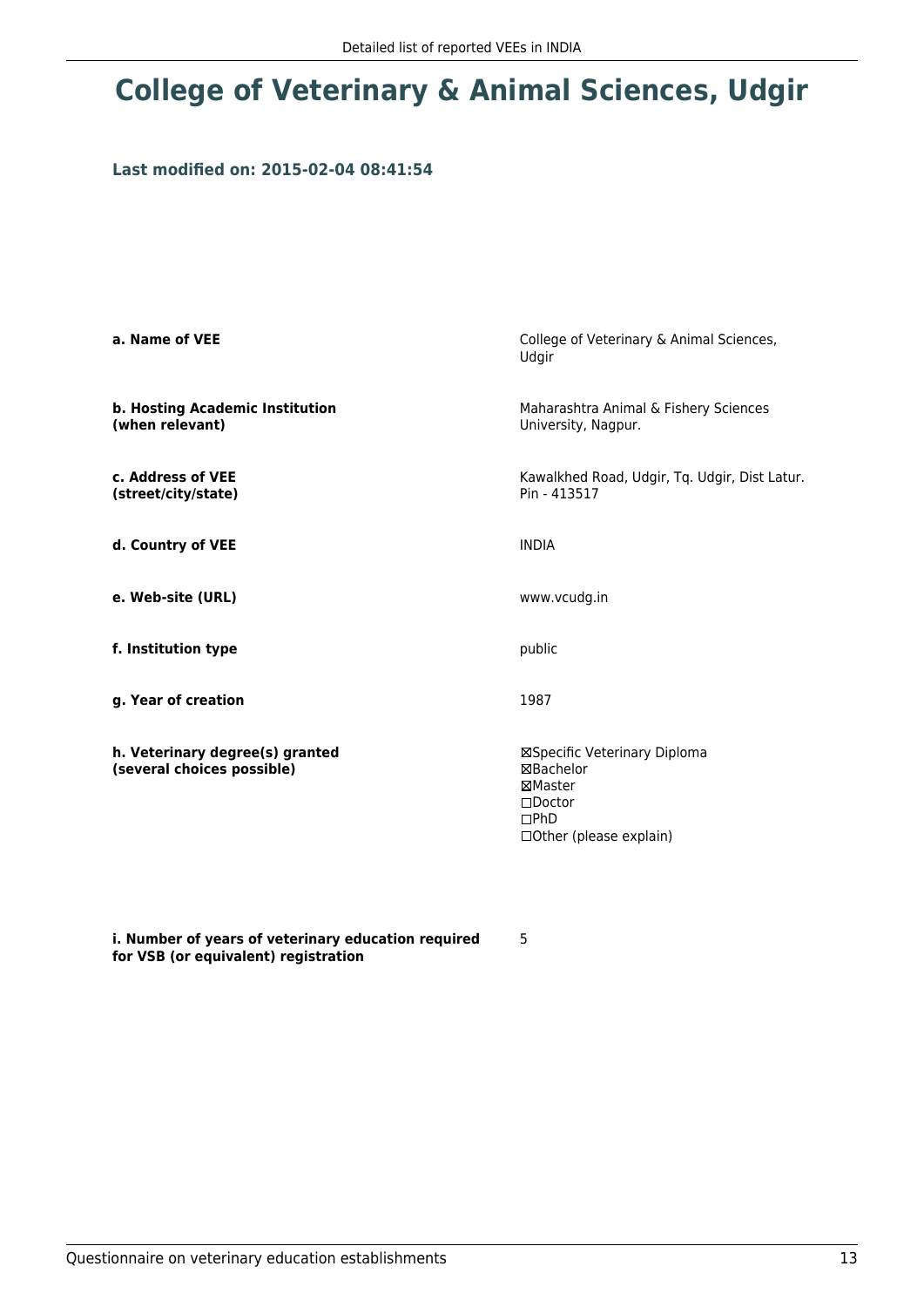|                                                                                                   | 1st Year                                                                                                               | $0 - 50$                                    |
|---------------------------------------------------------------------------------------------------|------------------------------------------------------------------------------------------------------------------------|---------------------------------------------|
|                                                                                                   | 2d Year                                                                                                                | $0 - 50$                                    |
|                                                                                                   | 3d Year                                                                                                                | $0 - 50$                                    |
|                                                                                                   | 4th Year                                                                                                               | $0 - 50$                                    |
|                                                                                                   | 5th Year                                                                                                               | $0 - 50$                                    |
|                                                                                                   | 6th Year                                                                                                               |                                             |
|                                                                                                   | 7th Year                                                                                                               |                                             |
| k. Average number of veterinary graduates per year<br>from the establishment                      | $0 - 50$                                                                                                               |                                             |
| I. Minimum education required for admission to the<br>establishment<br>(several choices possible) | ⊠High School University Entrance<br>Qualification<br>□Pre-Veterinary Science Diploma<br>□Pre-Veterinary Science Degree | □Other specific VEE entrance qualifications |
| m. Is there a selection procedure at<br>(several choices possible)                                | ⊠National level<br>⊠State level<br>□Establishment level                                                                |                                             |
| n. National accreditation/certification/approval                                                  | No                                                                                                                     |                                             |
| o. Regional accreditation/certification/approval                                                  | No                                                                                                                     |                                             |
| p. Any form of other international<br>accreditation/certification/approval?                       | No                                                                                                                     |                                             |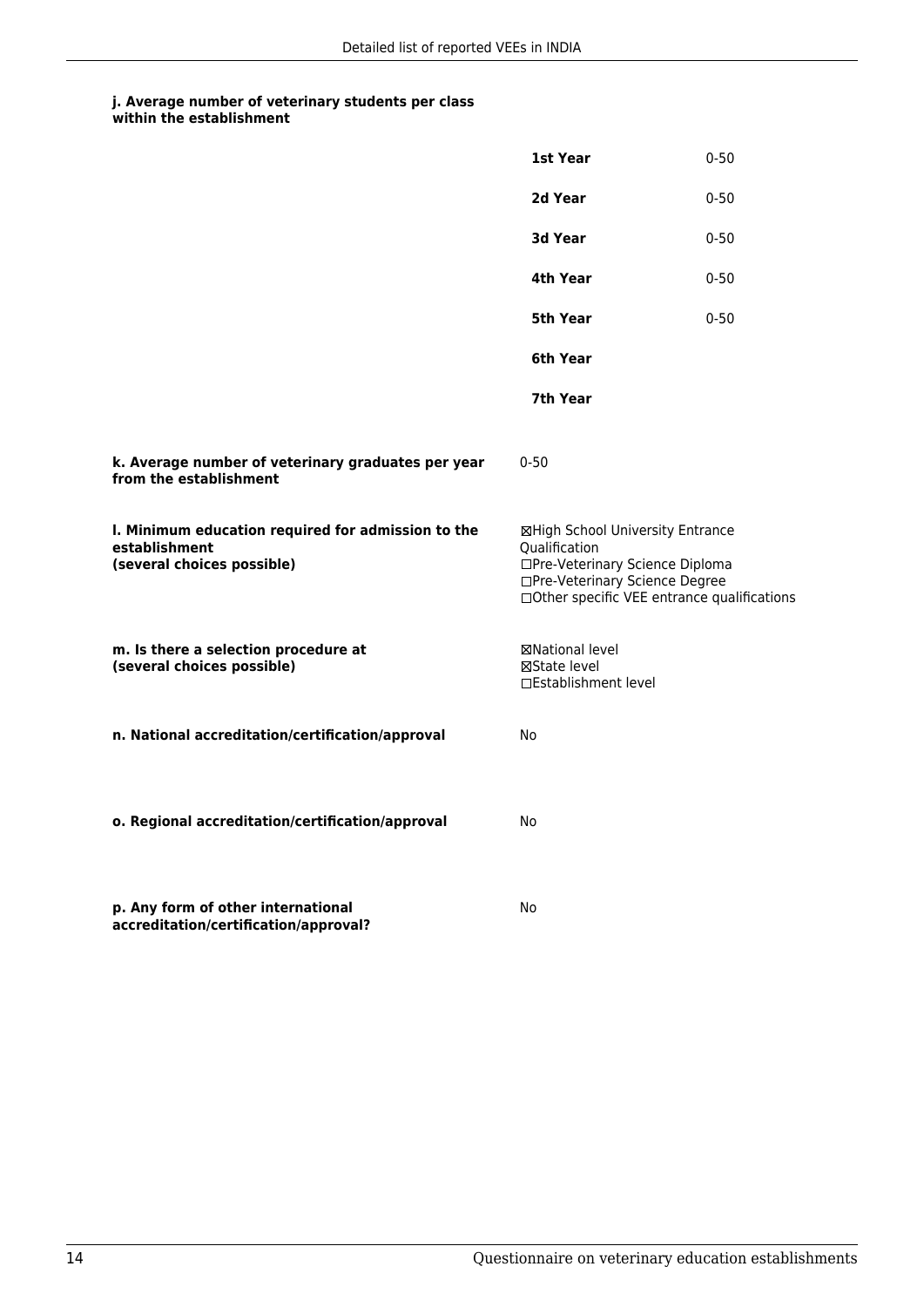# **College of Veterinary and Animal Sciences, Mannuthy**

**Last modified on: 2015-02-13 08:33:38**

| a. Name of VEE                                                | College of Veterinary and Animal Sciences,<br>Mannuthy                                                              |
|---------------------------------------------------------------|---------------------------------------------------------------------------------------------------------------------|
| b. Hosting Academic Institution<br>(when relevant)            | College of Veterinary and Animal Sciences,<br>Mannuthy                                                              |
| c. Address of VEE<br>(street/city/state)                      | College of Veterinary and Animal Sciences,<br>Mannuthy Thrissur-680651 Kerala                                       |
| d. Country of VEE                                             | <b>INDIA</b>                                                                                                        |
| e. Web-site (URL)                                             | www.kvasu.ac.in                                                                                                     |
| f. Institution type                                           | public                                                                                                              |
| g. Year of creation                                           | 1955                                                                                                                |
| h. Veterinary degree(s) granted<br>(several choices possible) | ⊠Specific Veterinary Diploma<br>□Bachelor<br>$\Box$ Master<br>⊠Doctor<br>⊠PhD<br>⊠Other (please explain)<br>MS, MSc |
| i. Number of vears of veterinary education required           | 5                                                                                                                   |

**i. Number of years of veterinary education required for VSB (or equivalent) registration**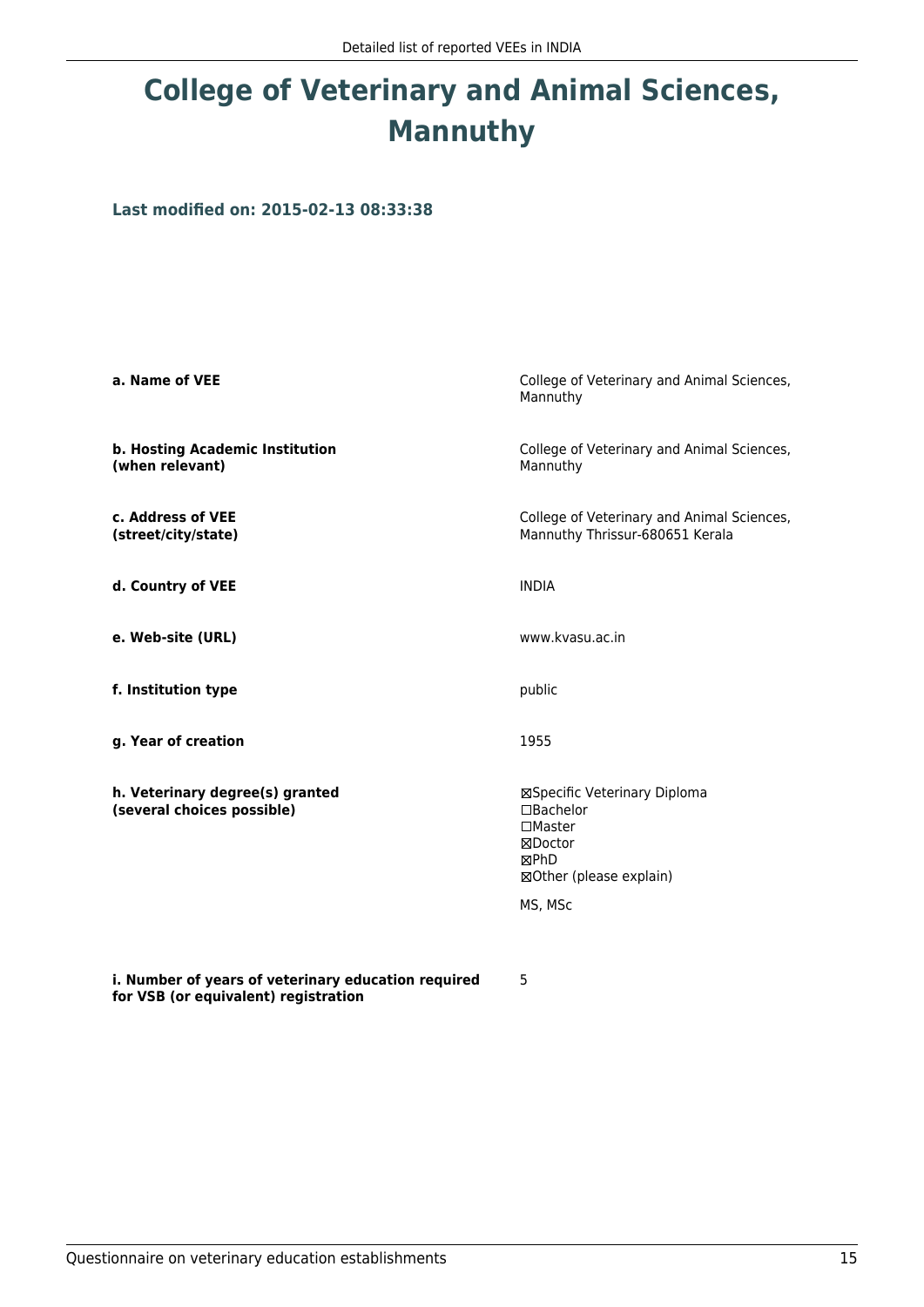|                                                                                                   | 1st Year                                                                                                                                                              | 51-100                                                                          |
|---------------------------------------------------------------------------------------------------|-----------------------------------------------------------------------------------------------------------------------------------------------------------------------|---------------------------------------------------------------------------------|
|                                                                                                   | 2d Year                                                                                                                                                               | 51-100                                                                          |
|                                                                                                   | 3d Year                                                                                                                                                               | $0 - 50$                                                                        |
|                                                                                                   | 4th Year                                                                                                                                                              | $0 - 50$                                                                        |
|                                                                                                   | 5th Year                                                                                                                                                              | $0 - 50$                                                                        |
|                                                                                                   | 6th Year                                                                                                                                                              |                                                                                 |
|                                                                                                   | 7th Year                                                                                                                                                              |                                                                                 |
| k. Average number of veterinary graduates per year<br>from the establishment                      | 51-100                                                                                                                                                                |                                                                                 |
| I. Minimum education required for admission to the<br>establishment<br>(several choices possible) | ⊠High School University Entrance<br>Qualification<br>□Pre-Veterinary Science Diploma<br>□Pre-Veterinary Science Degree<br>□Other specific VEE entrance qualifications |                                                                                 |
| m. Is there a selection procedure at<br>(several choices possible)                                | ⊠National level<br>⊠State level<br>□Establishment level                                                                                                               |                                                                                 |
| n. National accreditation/certification/approval                                                  | Yes                                                                                                                                                                   |                                                                                 |
|                                                                                                   | <b>Accrediting agency:</b>                                                                                                                                            |                                                                                 |
|                                                                                                   | <b>Name of the Agency</b>                                                                                                                                             | Veterinary<br>Council of<br>India                                               |
|                                                                                                   | <b>Address of the</b><br><b>Agency</b>                                                                                                                                | A Wing August<br>Kranti<br>Bhawan,<br>Bhikaji Cama<br>Place New<br>Delhi 110066 |
|                                                                                                   | <b>Country of the</b><br><b>Agency</b>                                                                                                                                | India                                                                           |
|                                                                                                   | Date granted (yyyy-<br>mm-dd)                                                                                                                                         | 1996-01-01                                                                      |
|                                                                                                   | <b>Period of validity</b><br>(years)                                                                                                                                  | 5                                                                               |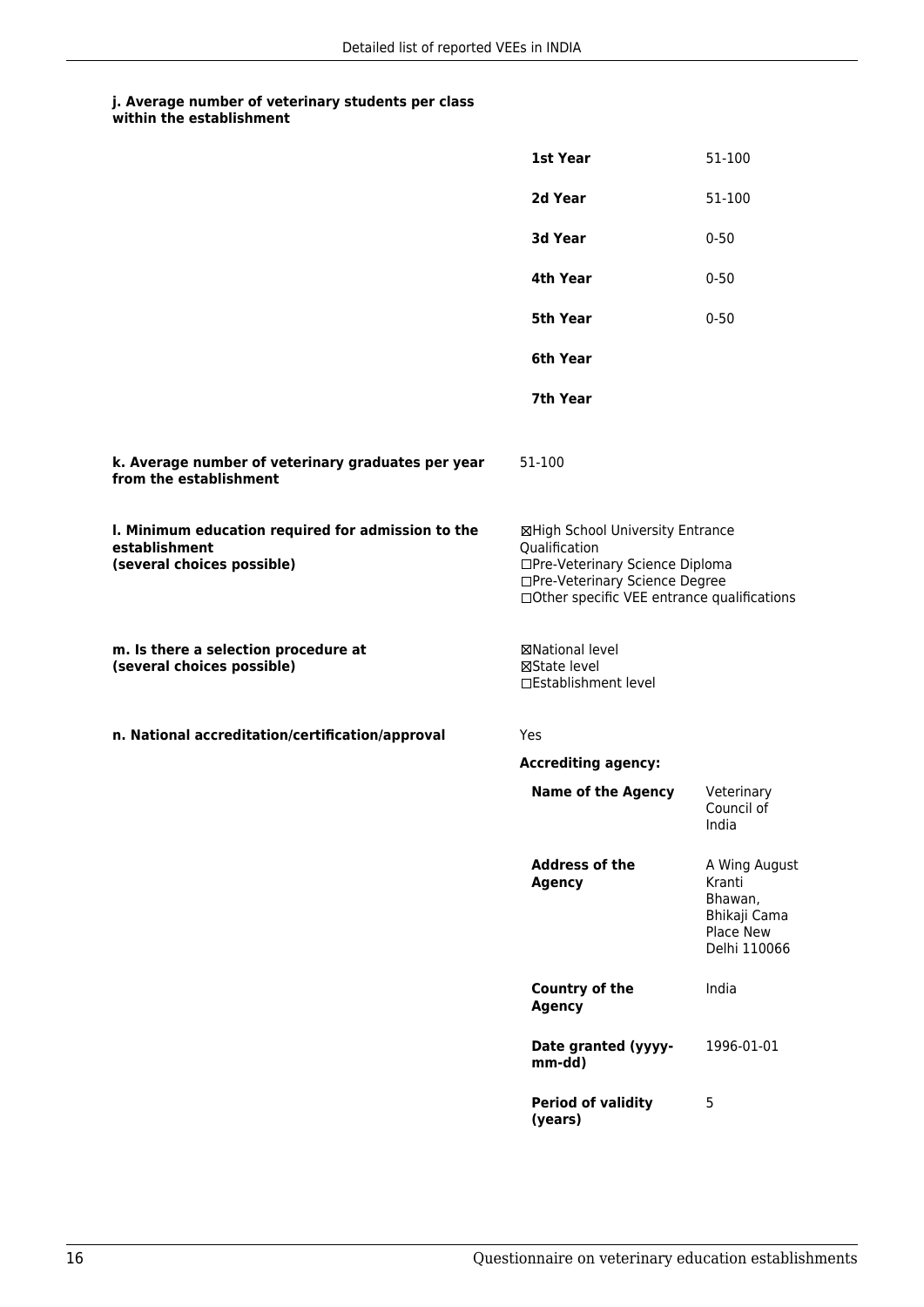**o. Regional accreditation/certification/approval** No

**p. Any form of other international accreditation/certification/approval?**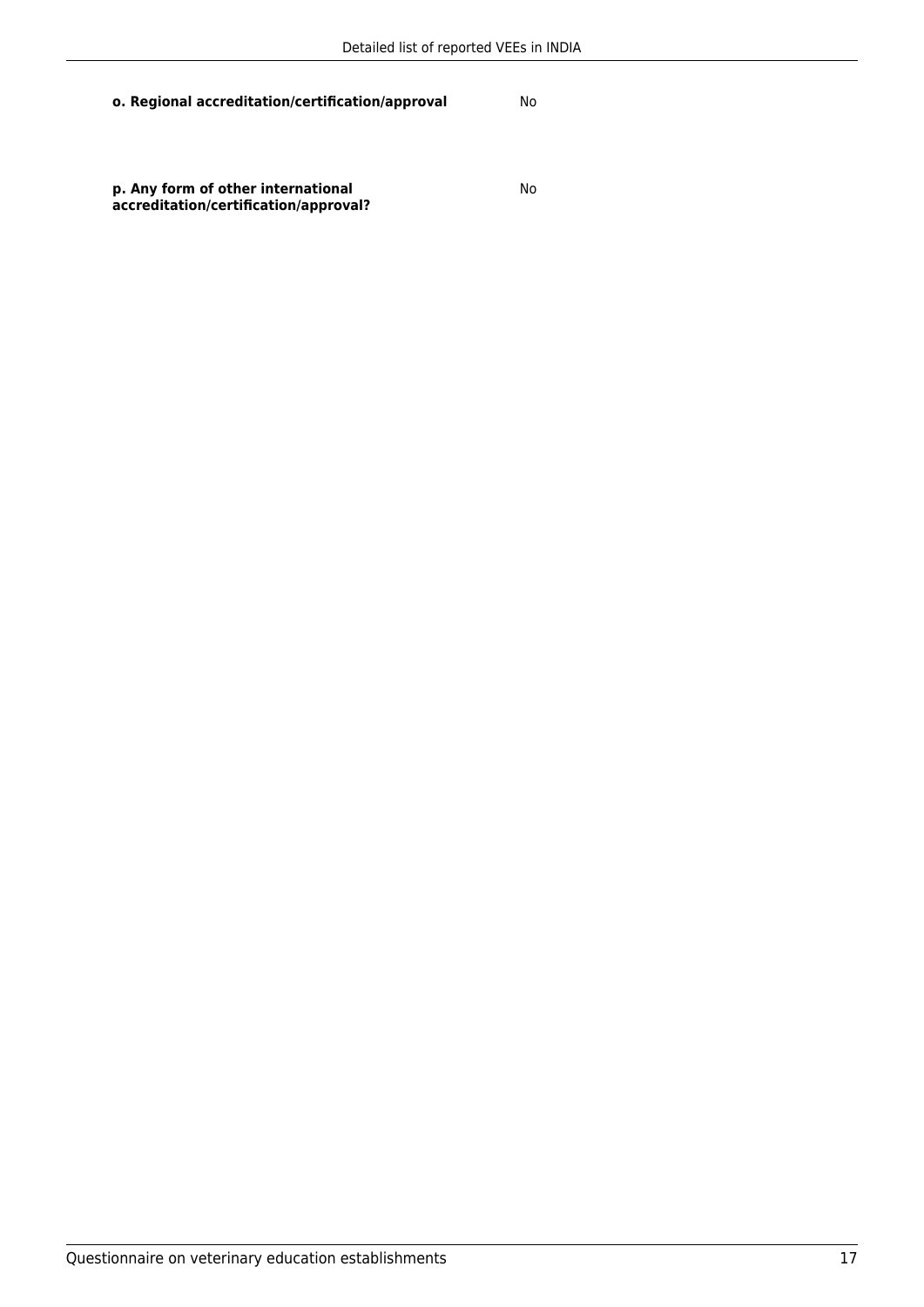# **College of Veterinary and Animal Sciences, Pantnagar**

**Last modified on: 2015-01-09 07:28:25**

| a. Name of VEE                                                | College of Veterinary and Animal Sciences,<br>Pantnagar                                                           |
|---------------------------------------------------------------|-------------------------------------------------------------------------------------------------------------------|
| b. Hosting Academic Institution<br>(when relevant)            | G.B. Pant University of Agriculture &<br>Technology, Pantnagar                                                    |
| c. Address of VEE<br>(street/city/state)                      | College of Veterinary and Animal Scinces,<br>Pantnagar, Distt-U. S. Nagar -263145,<br>Uttarakhnad, INDIA.         |
| d. Country of VEE                                             | <b>INDIA</b>                                                                                                      |
| e. Web-site (URL)                                             | www.gbpuat.ac.in                                                                                                  |
| f. Institution type                                           | public                                                                                                            |
| g. Year of creation                                           | 1960                                                                                                              |
| h. Veterinary degree(s) granted<br>(several choices possible) | □Specific Veterinary Diploma<br>⊠Bachelor<br>⊠Master<br>$\square$ Doctor<br>⊠PhD<br>$\Box$ Other (please explain) |

**i. Number of years of veterinary education required for VSB (or equivalent) registration**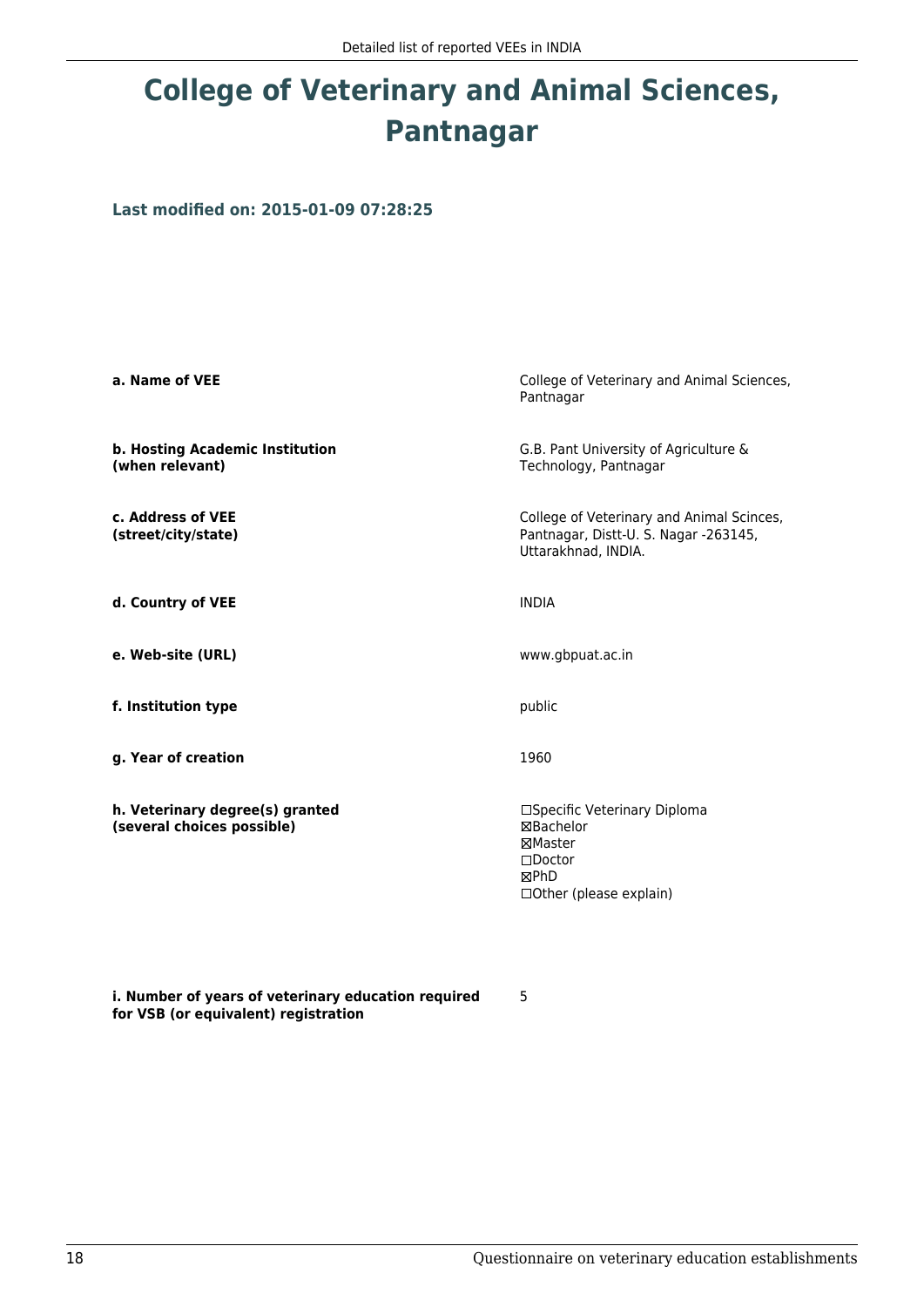|                                                                                                   | 1st Year                                                                                                                                                              | 51-100                                                                                                        |
|---------------------------------------------------------------------------------------------------|-----------------------------------------------------------------------------------------------------------------------------------------------------------------------|---------------------------------------------------------------------------------------------------------------|
|                                                                                                   | 2d Year                                                                                                                                                               | 51-100                                                                                                        |
|                                                                                                   | <b>3d Year</b>                                                                                                                                                        | 51-100                                                                                                        |
|                                                                                                   | 4th Year                                                                                                                                                              | 51-100                                                                                                        |
|                                                                                                   | <b>5th Year</b>                                                                                                                                                       | 51-100                                                                                                        |
|                                                                                                   | 6th Year                                                                                                                                                              |                                                                                                               |
|                                                                                                   | 7th Year                                                                                                                                                              |                                                                                                               |
| k. Average number of veterinary graduates per year<br>from the establishment                      | 51-100                                                                                                                                                                |                                                                                                               |
| I. Minimum education required for admission to the<br>establishment<br>(several choices possible) | □High School University Entrance<br>Qualification<br>□Pre-Veterinary Science Diploma<br>□Pre-Veterinary Science Degree<br>⊠Other specific VEE entrance qualifications |                                                                                                               |
| m. Is there a selection procedure at<br>(several choices possible)                                | ⊠National level<br>⊠State level<br>□Establishment level                                                                                                               |                                                                                                               |
| n. National accreditation/certification/approval                                                  | Yes                                                                                                                                                                   |                                                                                                               |
|                                                                                                   | <b>Accrediting agency:</b>                                                                                                                                            |                                                                                                               |
|                                                                                                   | <b>Name of the Agency</b>                                                                                                                                             | Veterinary<br>Council of<br>India, New<br><b>Delhi</b>                                                        |
|                                                                                                   | <b>Address of the</b><br><b>Agency</b>                                                                                                                                | 'A' Wing, 2nd<br>Floor, August<br>Kranti<br>Bhawan,<br>Bhikaji Cama<br>Place, New<br>Delhi-110 066,<br>INDIA. |
|                                                                                                   | <b>Country of the</b><br><b>Agency</b>                                                                                                                                | India                                                                                                         |
|                                                                                                   | Date granted (yyyy-<br>mm-dd)                                                                                                                                         | 2008-11-14                                                                                                    |
|                                                                                                   | <b>Period of validity</b><br>(years)                                                                                                                                  | 5                                                                                                             |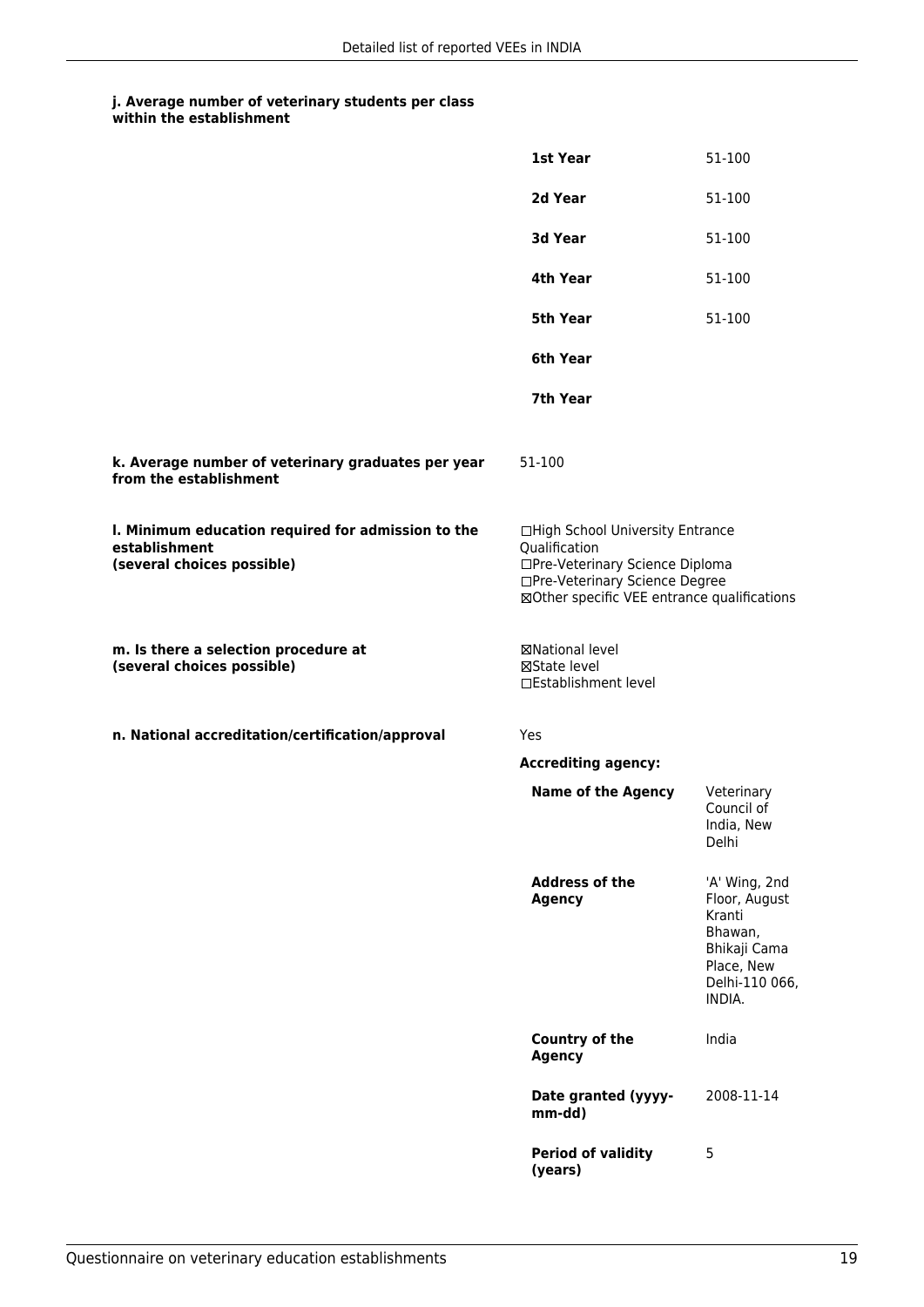**o. Regional accreditation/certification/approval** No

**p. Any form of other international accreditation/certification/approval?**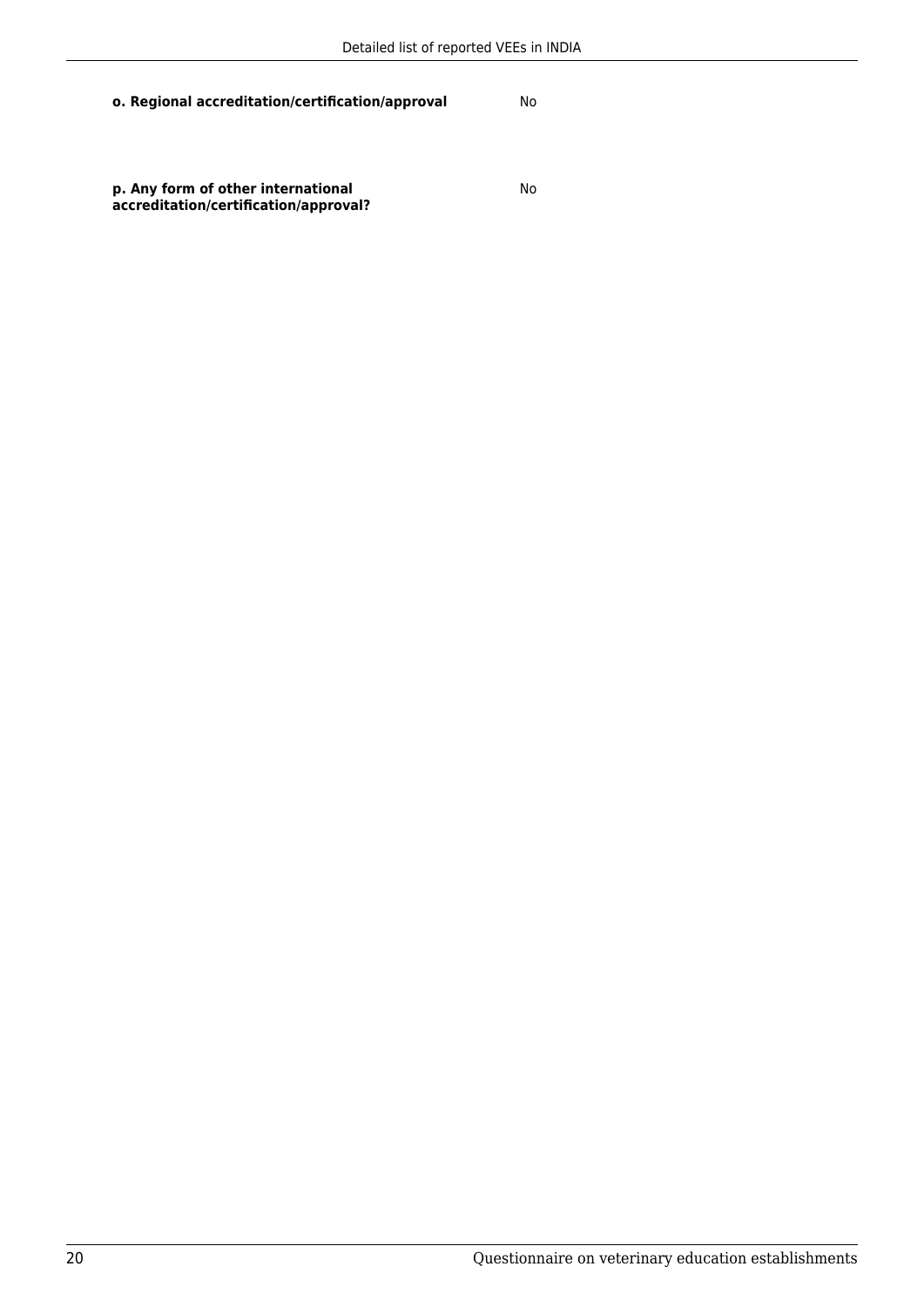### **COLLEGE OF VETERINARY AND ANIMAL SCIENCES, PARBHANI**

**Last modified on: 2015-01-07 12:13:12**

| a. Name of VEE                                                | COLLEGE OF VETERINARY AND ANIMAL<br><b>SCIENCES, PARBHANI</b>                                                                |
|---------------------------------------------------------------|------------------------------------------------------------------------------------------------------------------------------|
| b. Hosting Academic Institution<br>(when relevant)            | MAHARASHTRA ANIMAL AND FISHERY<br>SCIENCES, UNIVERSITY, NAGPUR                                                               |
| c. Address of VEE<br>(street/city/state)                      | COLLEGE OF VETERINARY AND ANIMAL<br>SCIENCES, MAFSU, MAU, CAMPUS,<br>PARBHANI 431402                                         |
| d. Country of VEE                                             | <b>INDIA</b>                                                                                                                 |
| e. Web-site (URL)                                             | www.mafsu.in                                                                                                                 |
| f. Institution type                                           | public                                                                                                                       |
| g. Year of creation                                           | 1972                                                                                                                         |
| h. Veterinary degree(s) granted<br>(several choices possible) | □Specific Veterinary Diploma<br><b>⊠Bachelor</b><br>⊠Master<br>$\Box$ Doctor<br><b>MPhD</b><br>$\Box$ Other (please explain) |

**i. Number of years of veterinary education required for VSB (or equivalent) registration**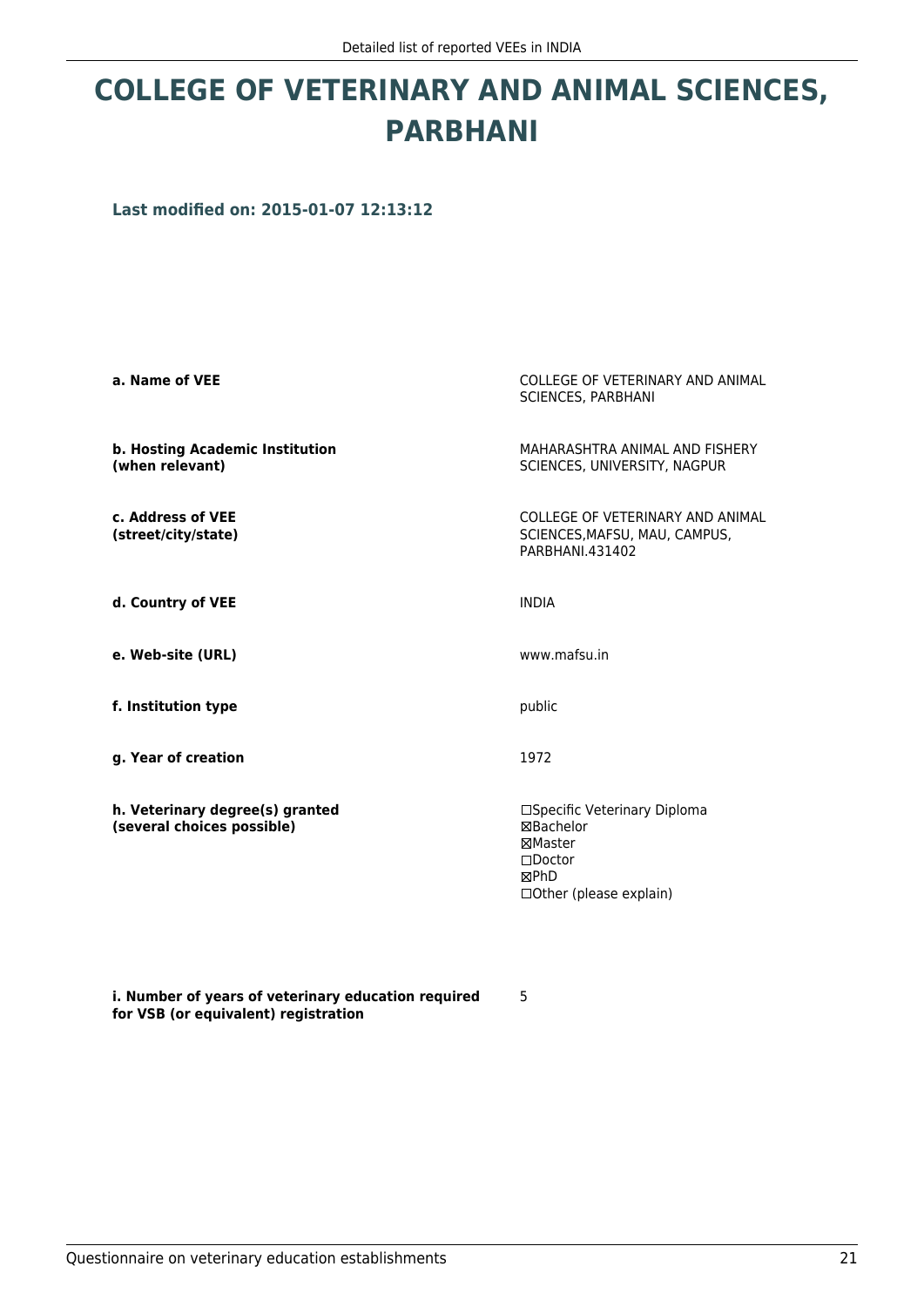|                                                                                                   | 1st Year                                                                                                               | 51-100                                                                                                                |
|---------------------------------------------------------------------------------------------------|------------------------------------------------------------------------------------------------------------------------|-----------------------------------------------------------------------------------------------------------------------|
|                                                                                                   | 2d Year                                                                                                                | 51-100                                                                                                                |
|                                                                                                   | 3d Year                                                                                                                | 51-100                                                                                                                |
|                                                                                                   | 4th Year                                                                                                               | $0 - 50$                                                                                                              |
|                                                                                                   | <b>5th Year</b>                                                                                                        | $0 - 50$                                                                                                              |
|                                                                                                   | 6th Year                                                                                                               |                                                                                                                       |
|                                                                                                   | 7th Year                                                                                                               |                                                                                                                       |
| k. Average number of veterinary graduates per year<br>from the establishment                      | $0 - 50$                                                                                                               |                                                                                                                       |
| I. Minimum education required for admission to the<br>establishment<br>(several choices possible) | ⊠High School University Entrance<br>Qualification<br>□Pre-Veterinary Science Diploma<br>□Pre-Veterinary Science Degree | □Other specific VEE entrance qualifications                                                                           |
| m. Is there a selection procedure at<br>(several choices possible)                                | ⊠National level<br>⊠State level<br>□Establishment level                                                                |                                                                                                                       |
| n. National accreditation/certification/approval                                                  | Yes                                                                                                                    |                                                                                                                       |
|                                                                                                   | <b>Accrediting agency:</b>                                                                                             |                                                                                                                       |
|                                                                                                   | <b>Name of the Agency</b>                                                                                              | VETERINARY<br><b>COUNCIL OF INDIA</b>                                                                                 |
|                                                                                                   | <b>Address of the</b><br><b>Agency</b>                                                                                 | <b>VETERINARY</b><br>COUNCIL OF INDIA,<br><b>AUGUST KRANTI</b><br>BHAVAN, BHIKAJI<br>KAMA PLACE, NEW-<br>DELHI-110066 |
|                                                                                                   | <b>Country of the</b><br><b>Agency</b>                                                                                 | <b>INDIA</b>                                                                                                          |
|                                                                                                   | Date granted (yyyy-<br>mm-dd)                                                                                          | 2001-04-01                                                                                                            |
|                                                                                                   | <b>Period of validity</b><br>(years)                                                                                   | 5                                                                                                                     |
|                                                                                                   |                                                                                                                        |                                                                                                                       |

**o. Regional accreditation/certification/approval** No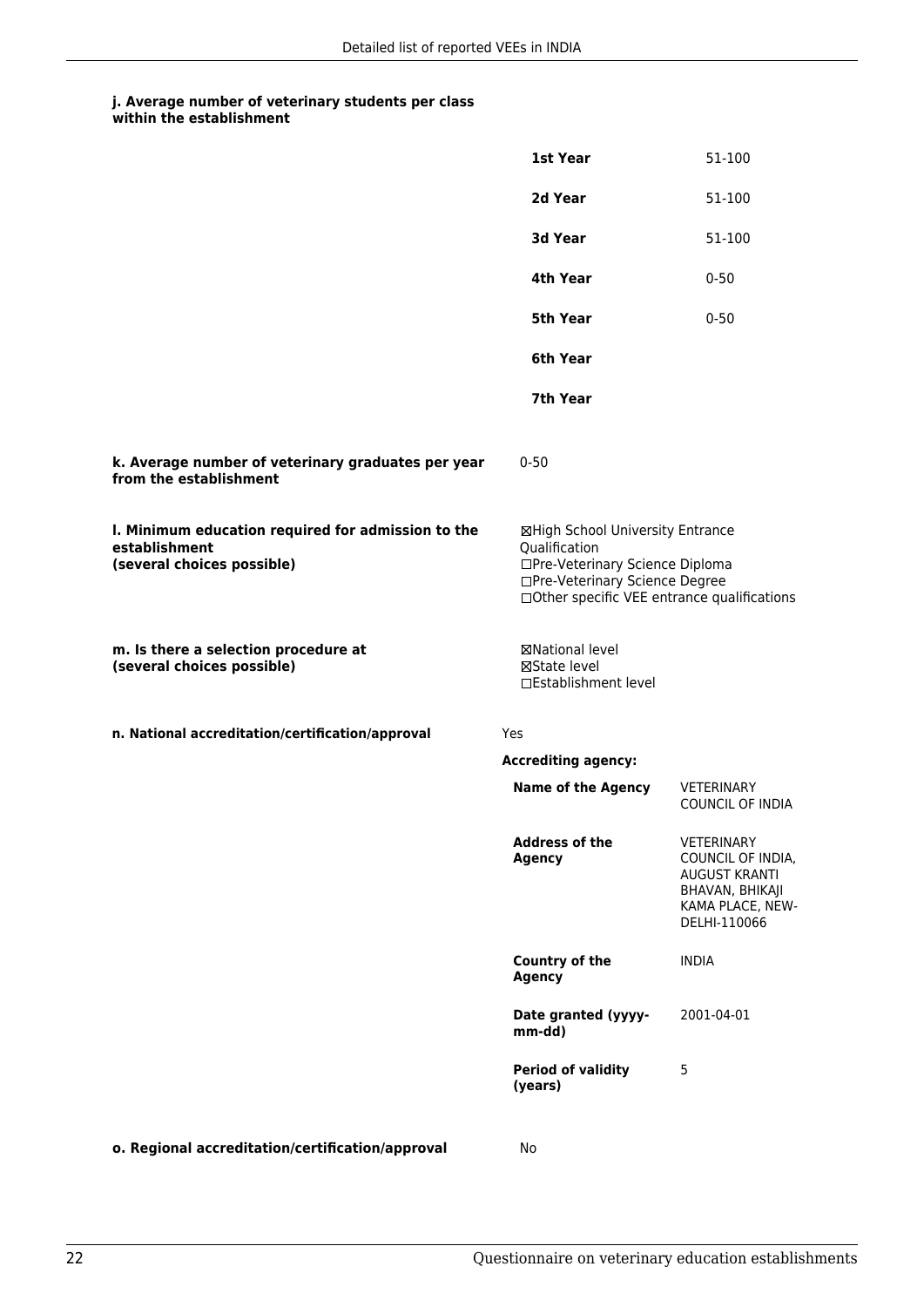**p. Any form of other international accreditation/certification/approval?**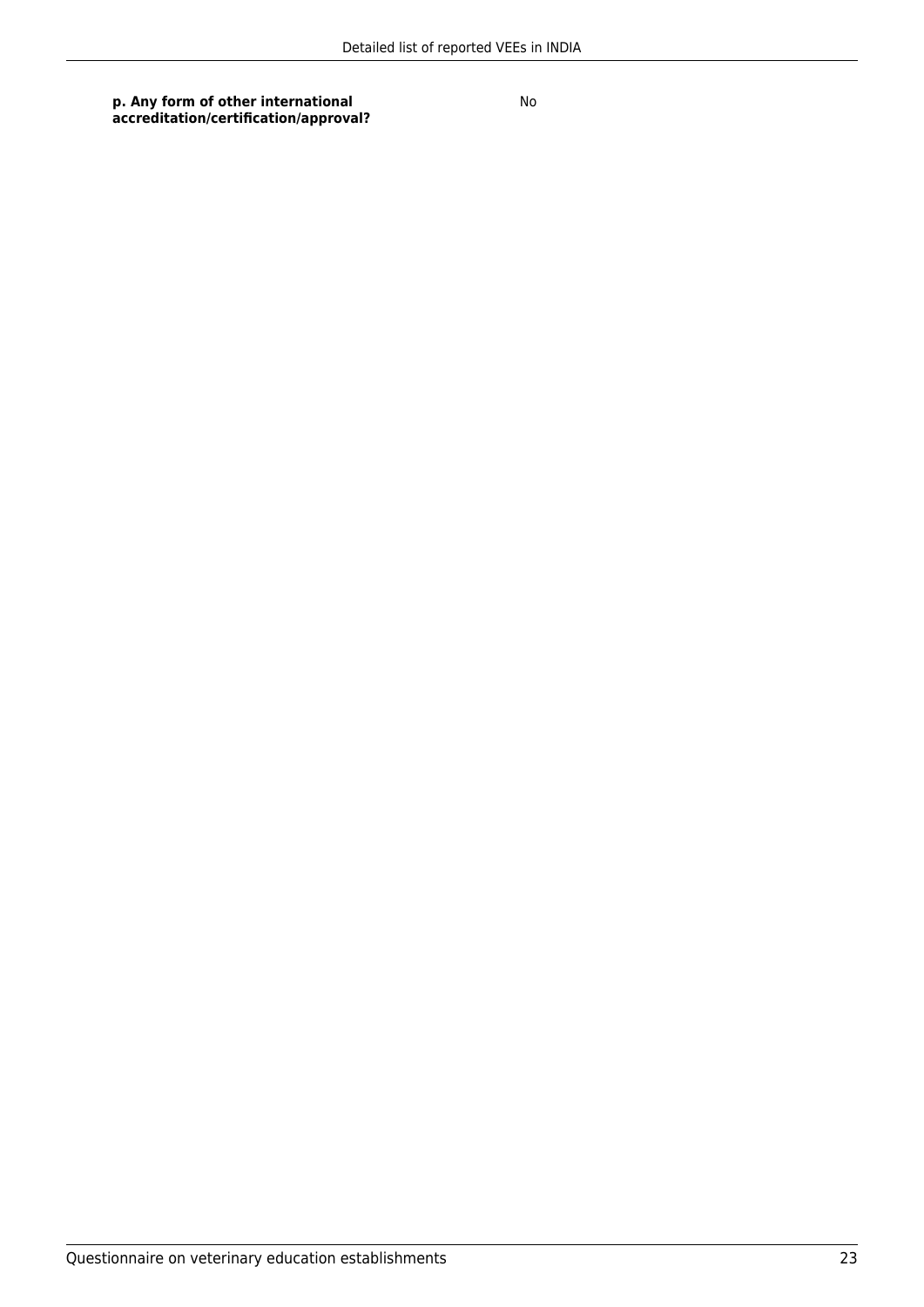# **College of Veterinary Science & Animal Husbandry, Anjora, Durg**

**Last modified on: 2015-02-13 10:07:40**

| a. Name of VEE                                                | College of Veterinary Science & Animal<br>Husbandry, Anjora, Durg                                            |
|---------------------------------------------------------------|--------------------------------------------------------------------------------------------------------------|
| b. Hosting Academic Institution<br>(when relevant)            | College of Veterinary Science & Animal<br>Husbandry(C.G.K.V)                                                 |
| c. Address of VEE<br>(street/city/state)                      | Anjora, Durg                                                                                                 |
| d. Country of VEE                                             | <b>INDIA</b>                                                                                                 |
| e. Web-site (URL)                                             | www.cgkv.ac.in                                                                                               |
| f. Institution type                                           | public                                                                                                       |
| g. Year of creation                                           | 1985                                                                                                         |
| h. Veterinary degree(s) granted<br>(several choices possible) | □Specific Veterinary Diploma<br>⊠Bachelor<br>⊠Master<br>$\square$ Doctor<br>⊠PhD<br>□ Other (please explain) |

**i. Number of years of veterinary education required for VSB (or equivalent) registration**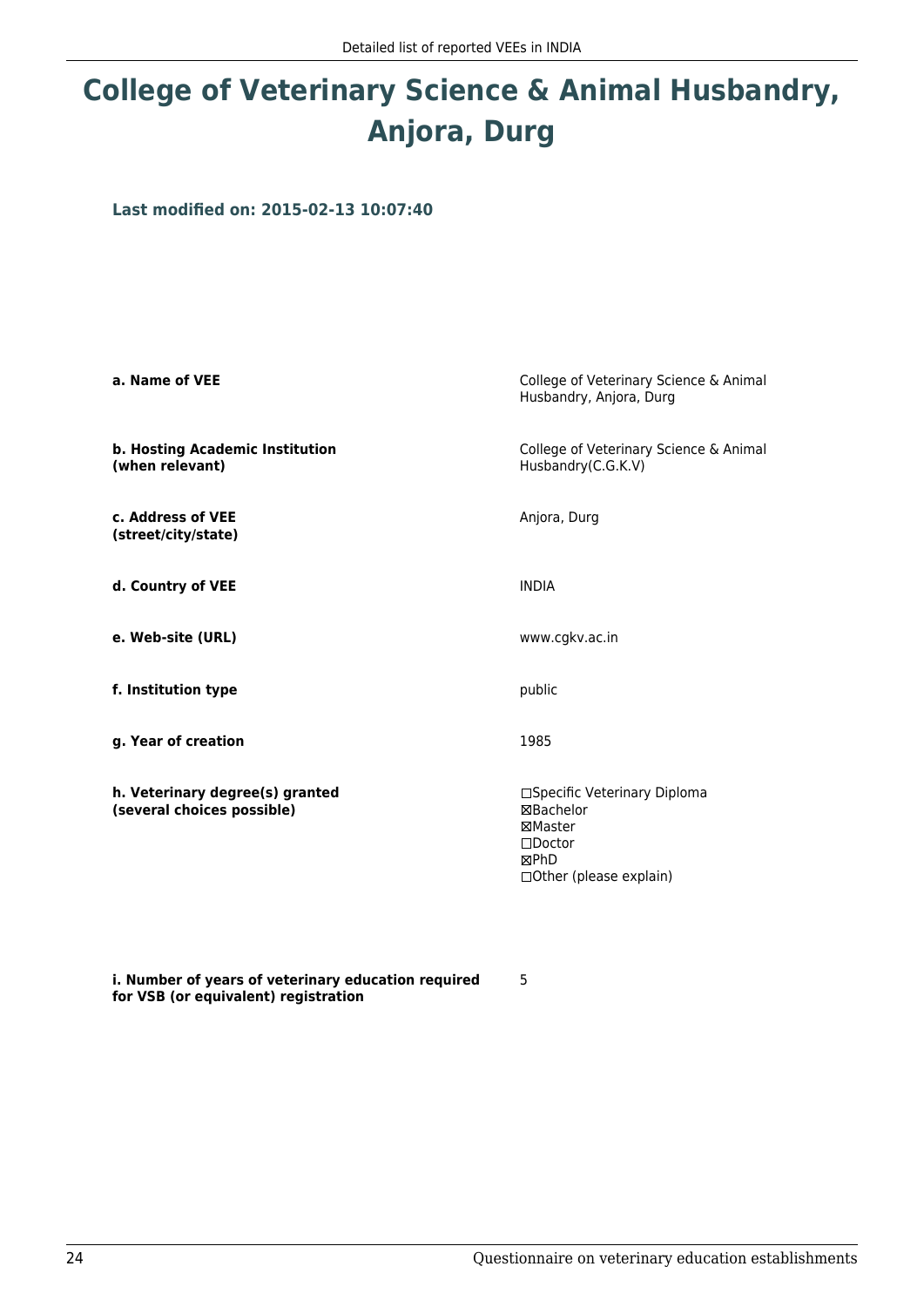|                                                                                                   | 1st Year                                                                                                                                                              | $0 - 50$                                                                                 |
|---------------------------------------------------------------------------------------------------|-----------------------------------------------------------------------------------------------------------------------------------------------------------------------|------------------------------------------------------------------------------------------|
|                                                                                                   | 2d Year                                                                                                                                                               | $0 - 50$                                                                                 |
|                                                                                                   | 3d Year                                                                                                                                                               | $0 - 50$                                                                                 |
|                                                                                                   | 4th Year                                                                                                                                                              | $0 - 50$                                                                                 |
|                                                                                                   | <b>5th Year</b>                                                                                                                                                       | $0 - 50$                                                                                 |
|                                                                                                   | 6th Year                                                                                                                                                              |                                                                                          |
|                                                                                                   | 7th Year                                                                                                                                                              |                                                                                          |
| k. Average number of veterinary graduates per year<br>from the establishment                      | $0 - 50$                                                                                                                                                              |                                                                                          |
| I. Minimum education required for admission to the<br>establishment<br>(several choices possible) | ⊠High School University Entrance<br>Qualification<br>□Pre-Veterinary Science Diploma<br>□Pre-Veterinary Science Degree<br>□Other specific VEE entrance qualifications |                                                                                          |
| m. Is there a selection procedure at<br>(several choices possible)                                | ⊠National level<br>⊠State level<br>□Establishment level                                                                                                               |                                                                                          |
| n. National accreditation/certification/approval                                                  | Yes                                                                                                                                                                   |                                                                                          |
|                                                                                                   | <b>Accrediting agency:</b>                                                                                                                                            |                                                                                          |
|                                                                                                   | <b>Name of the Agency</b>                                                                                                                                             | Veterinary<br>Council of<br>India                                                        |
|                                                                                                   | <b>Address of the</b><br><b>Agency</b>                                                                                                                                | A Wing 2nd<br>Floor August<br>Kranti Bhawan<br>Bhikaji Cama<br>Place New<br>Delhi 110066 |
|                                                                                                   | <b>Country of the</b><br><b>Agency</b>                                                                                                                                | India                                                                                    |
|                                                                                                   | Date granted (yyyy-<br>mm-dd)                                                                                                                                         | 2013-01-02                                                                               |
|                                                                                                   | <b>Period of validity</b><br>(years)                                                                                                                                  | 5                                                                                        |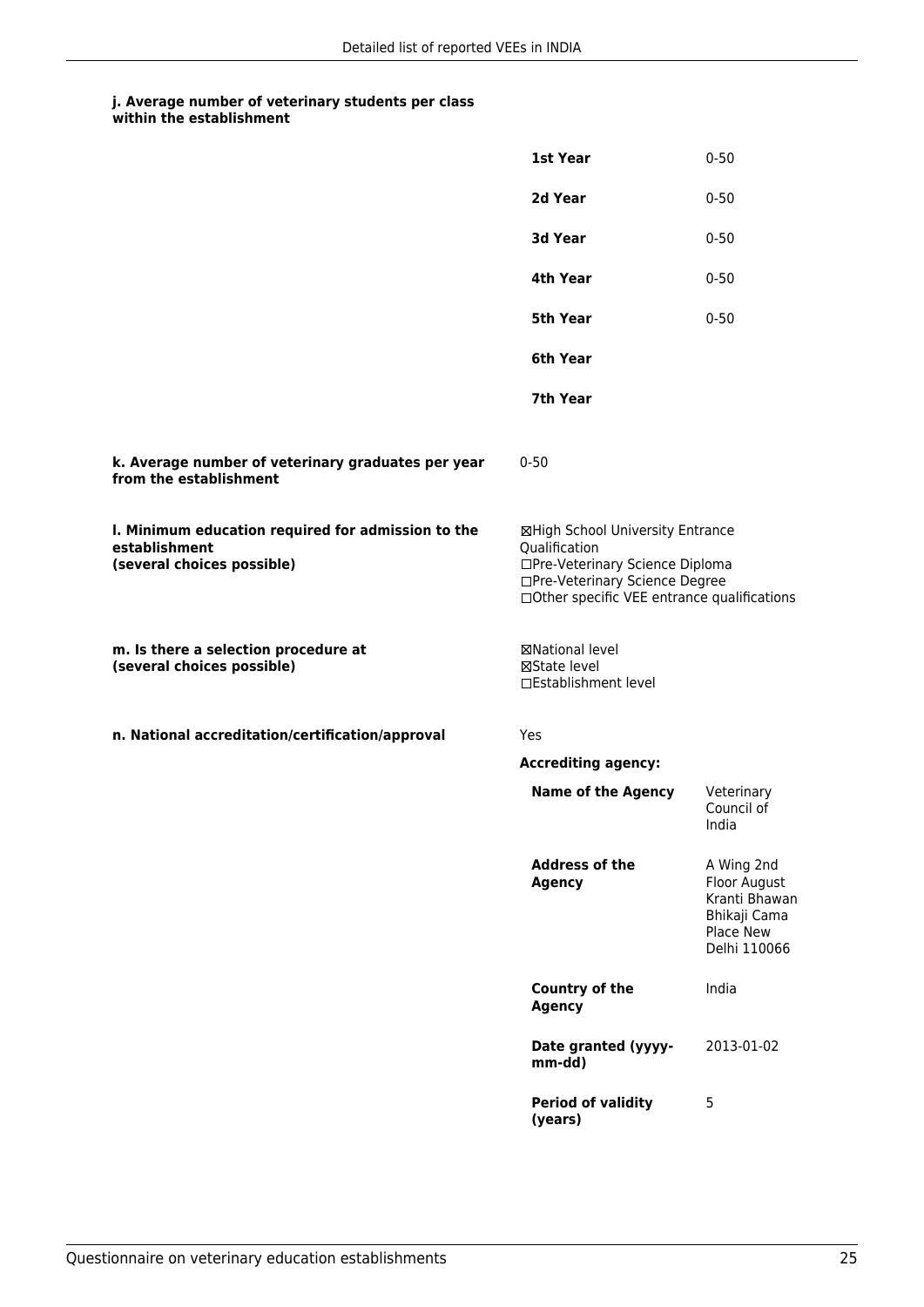**o. Regional accreditation/certification/approval** No

**p. Any form of other international accreditation/certification/approval?**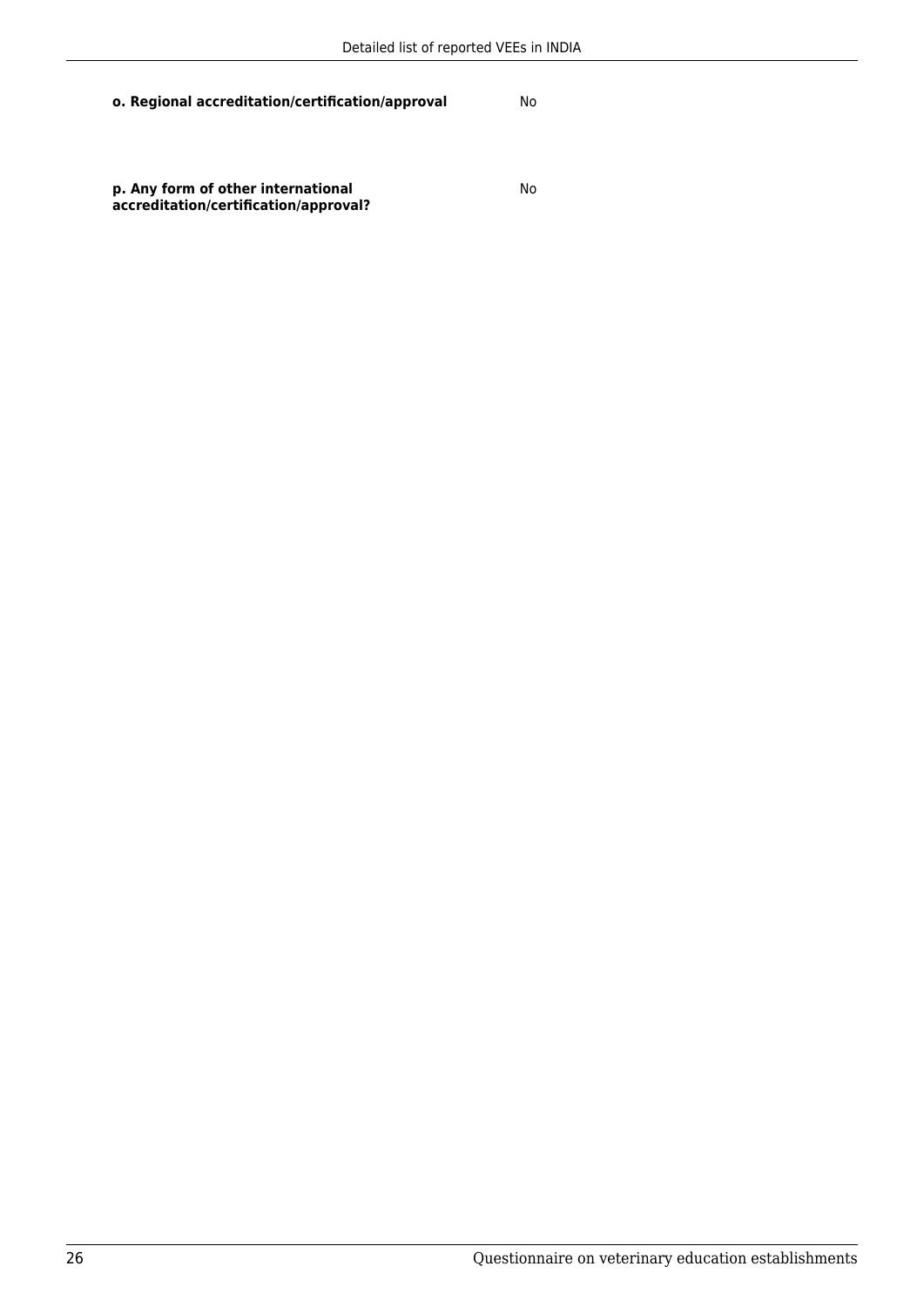# **College of Veterinary Science & Animal Husbandry, Bikaner**

**Last modified on: 2015-02-13 06:56:55**

| a. Name of VEE                                                | College of Veterinary Science & Animal<br>Husbandry, Bikaner                                                        |
|---------------------------------------------------------------|---------------------------------------------------------------------------------------------------------------------|
| b. Hosting Academic Institution<br>(when relevant)            | Rajasthan University of Veterinary & Animal<br>Science, Bikaner                                                     |
| c. Address of VEE<br>(street/city/state)                      | Near Deen Dayal Upadhaya CIRCCE,<br>Bikaner(Rajsthan)-331001                                                        |
| d. Country of VEE                                             | <b>INDIA</b>                                                                                                        |
| e. Web-site (URL)                                             | www.rajuvas.org                                                                                                     |
| f. Institution type                                           | public                                                                                                              |
| g. Year of creation                                           | 1954                                                                                                                |
| h. Veterinary degree(s) granted<br>(several choices possible) | ⊠Specific Veterinary Diploma<br>⊠Bachelor<br>⊠Master<br>$\square$ Doctor<br><b>MPhD</b><br>□ Other (please explain) |

**i. Number of years of veterinary education required for VSB (or equivalent) registration**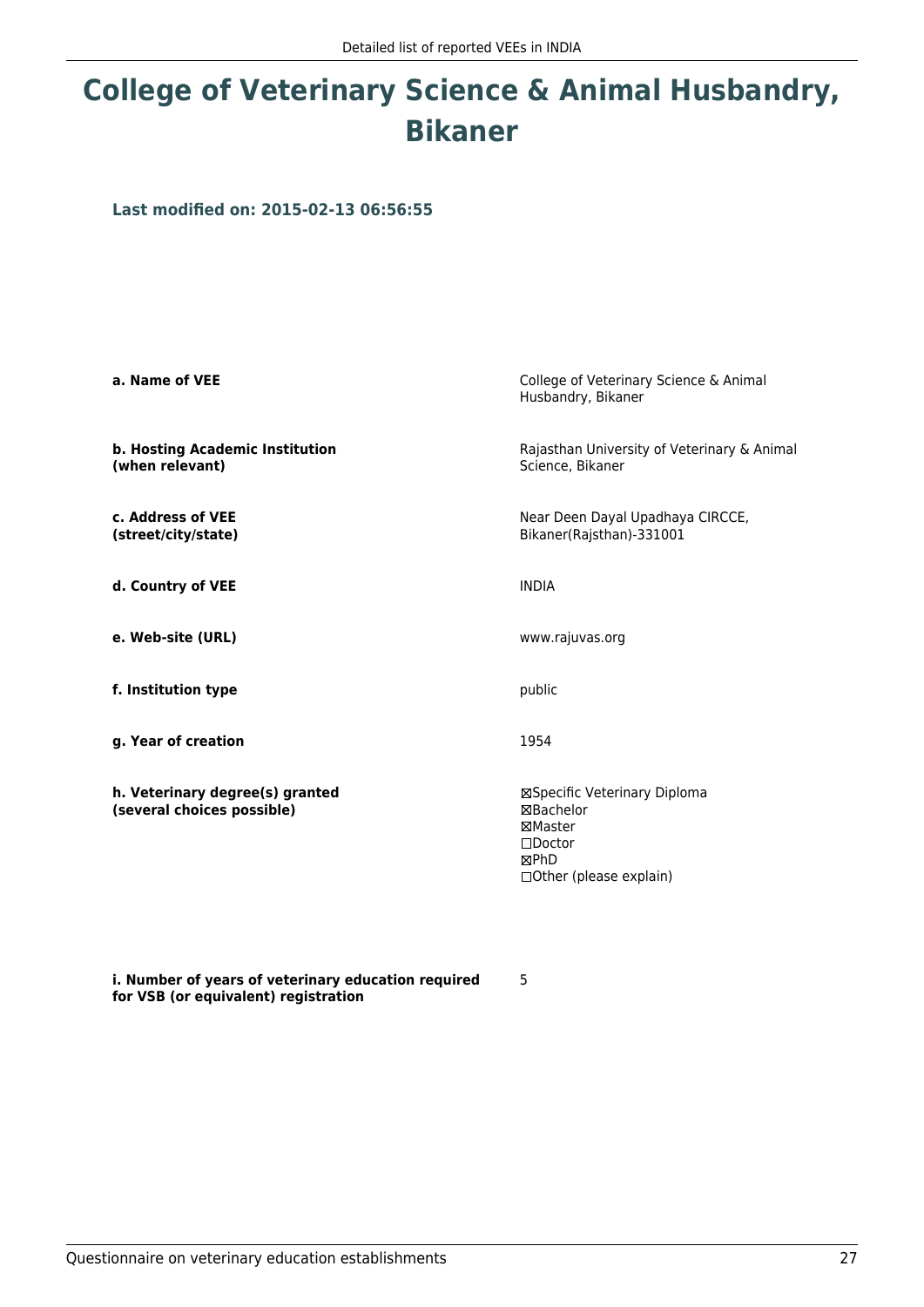|                                                                                                   | 1st Year                                                                                                                                                              | 51-100                                                                                          |
|---------------------------------------------------------------------------------------------------|-----------------------------------------------------------------------------------------------------------------------------------------------------------------------|-------------------------------------------------------------------------------------------------|
|                                                                                                   | 2d Year                                                                                                                                                               | 51-100                                                                                          |
|                                                                                                   | 3d Year                                                                                                                                                               | 51-100                                                                                          |
|                                                                                                   | 4th Year                                                                                                                                                              | 51-100                                                                                          |
|                                                                                                   | 5th Year                                                                                                                                                              | 51-100                                                                                          |
|                                                                                                   | 6th Year                                                                                                                                                              |                                                                                                 |
|                                                                                                   | 7th Year                                                                                                                                                              |                                                                                                 |
| k. Average number of veterinary graduates per year<br>from the establishment                      | 51-100                                                                                                                                                                |                                                                                                 |
| I. Minimum education required for admission to the<br>establishment<br>(several choices possible) | ⊠High School University Entrance<br>Qualification<br>□Pre-Veterinary Science Diploma<br>□Pre-Veterinary Science Degree<br>□Other specific VEE entrance qualifications |                                                                                                 |
| m. Is there a selection procedure at<br>(several choices possible)                                | ⊠National level<br>⊠State level<br>□Establishment level                                                                                                               |                                                                                                 |
| n. National accreditation/certification/approval                                                  | Yes                                                                                                                                                                   |                                                                                                 |
|                                                                                                   | <b>Accrediting agency:</b>                                                                                                                                            |                                                                                                 |
|                                                                                                   | <b>Name of the Agency</b>                                                                                                                                             | Veterinary<br>Council of<br>India                                                               |
|                                                                                                   | <b>Address of the</b><br><b>Agency</b>                                                                                                                                | A Wing, 2nd<br>Floor, August<br>Kranti<br>Bhawan,<br>Bhikaji Cama<br>Place, New<br>Delhi-110066 |
|                                                                                                   | Country of the<br><b>Agency</b>                                                                                                                                       | India                                                                                           |
|                                                                                                   | Date granted (yyyy-<br>mm-dd)                                                                                                                                         | 2010-05-13                                                                                      |
|                                                                                                   | <b>Period of validity</b><br>(years)                                                                                                                                  | 5                                                                                               |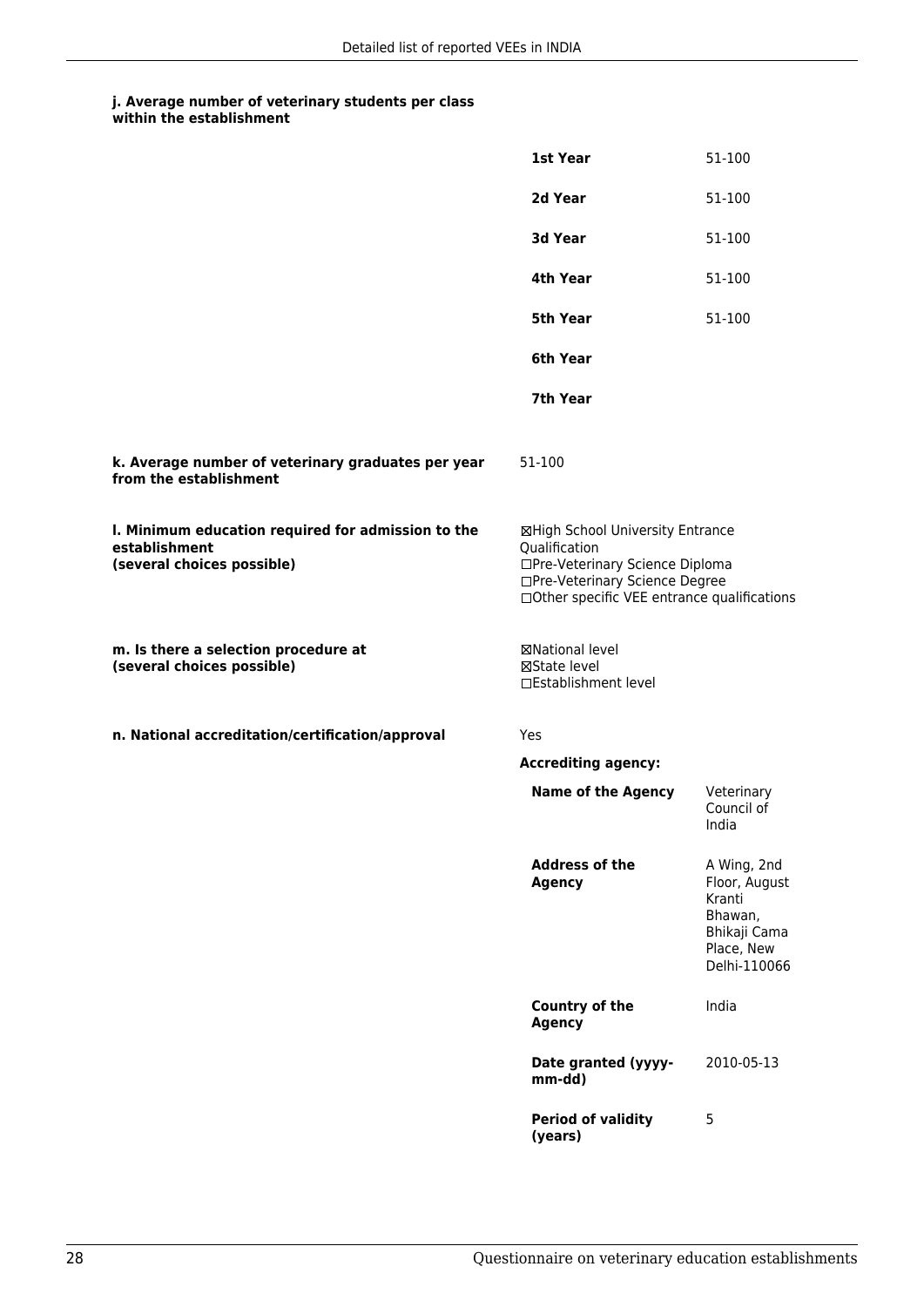**o. Regional accreditation/certification/approval** No

**p. Any form of other international accreditation/certification/approval?**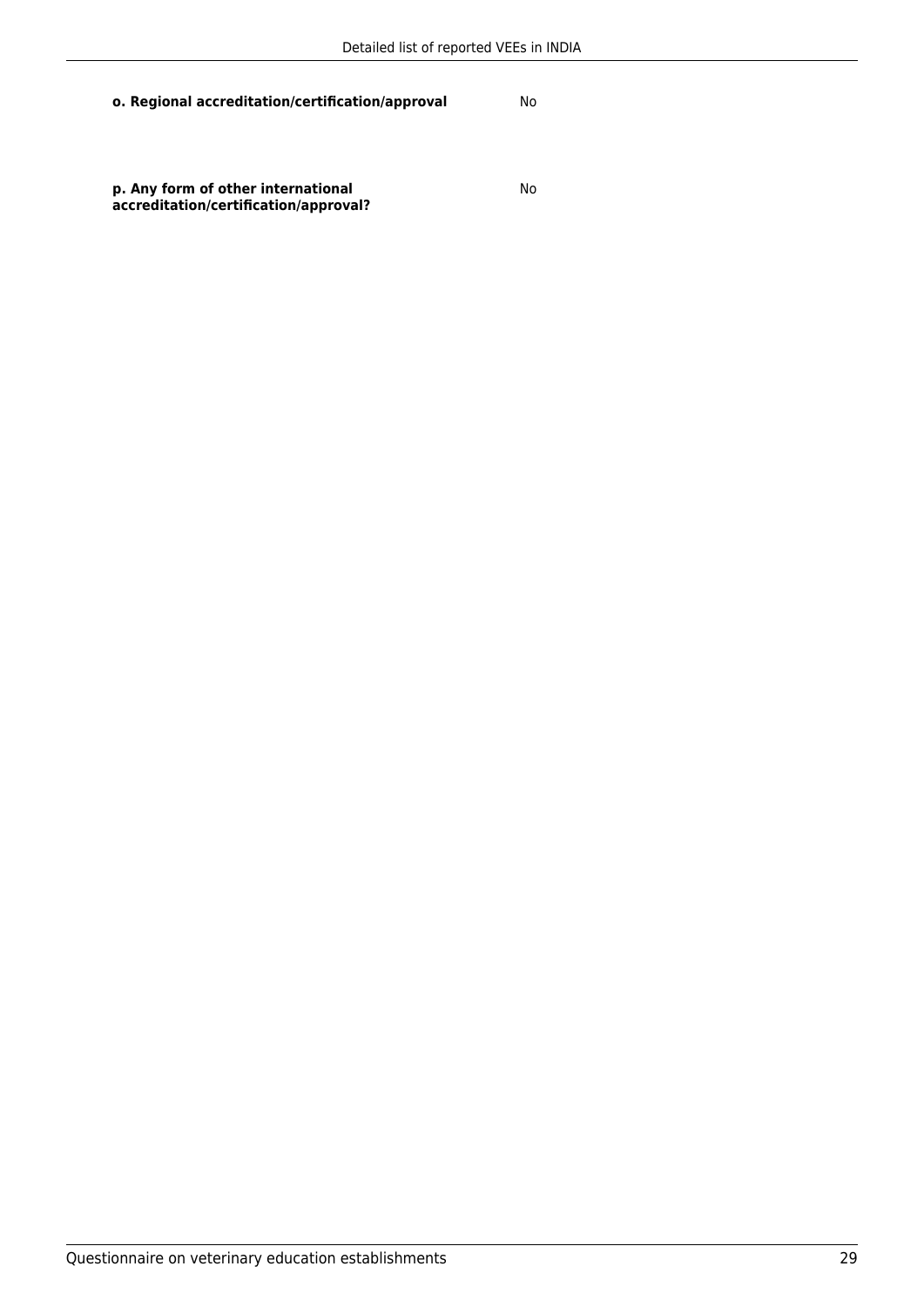# **COLLEGE OF VETERINARY SCIENCE & ANIMAL HUSBANDRY, JABALPUR**

**Last modified on: 2015-01-19 11:03:09**

| a. Name of VEE                                                | COLLEGE OF VETERINARY SCIENCE & ANIMAL<br>HUSBANDRY, JABALPUR                                                 |
|---------------------------------------------------------------|---------------------------------------------------------------------------------------------------------------|
| b. Hosting Academic Institution<br>(when relevant)            | NANAJI DESHMUKH VETERINARY SCIENCE<br>UNIVERSITY, JABALPUR                                                    |
| c. Address of VEE<br>(street/city/state)                      | COLLEGE OF VETERINARY SCIENCE & ANIMAL<br>HUSBANDRY, SOUTH CIVIL LINES, JABALPUR,<br>MADHYA PRADESH - 482 001 |
| d. Country of VEE                                             | <b>INDIA</b>                                                                                                  |
| e. Web-site (URL)                                             | www.mppcvv.org                                                                                                |
| f. Institution type                                           | public                                                                                                        |
| g. Year of creation                                           | 1948                                                                                                          |
| h. Veterinary degree(s) granted<br>(several choices possible) | □Specific Veterinary Diploma<br>⊠Bachelor<br>⊠Master<br>$\Box$ Doctor<br>⊠PhD<br>□ Other (please explain)     |

**i. Number of years of veterinary education required for VSB (or equivalent) registration**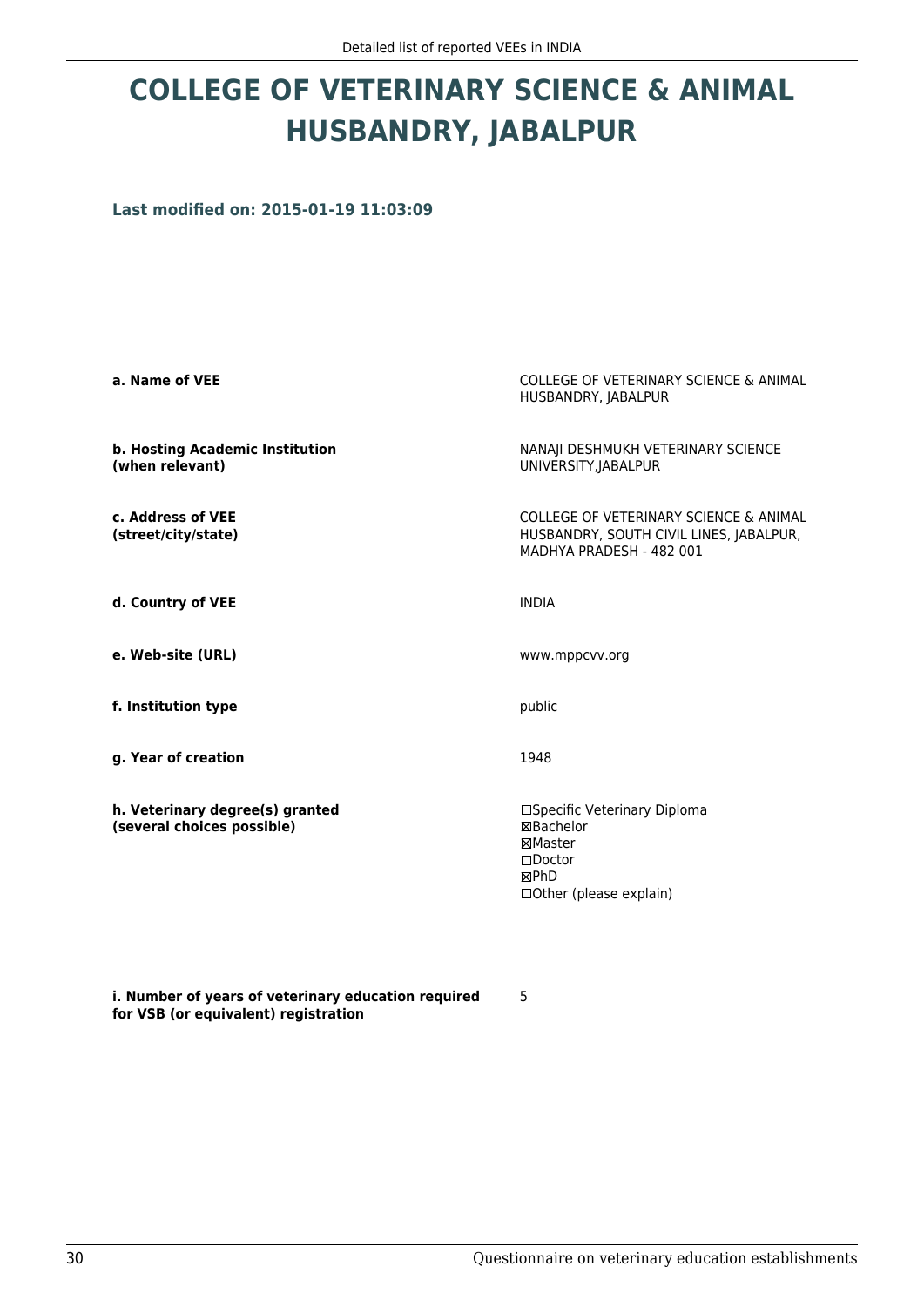|                                                                                                   | 1st Year                                                                                                                                                              | 51-100                                                                                                                                                   |
|---------------------------------------------------------------------------------------------------|-----------------------------------------------------------------------------------------------------------------------------------------------------------------------|----------------------------------------------------------------------------------------------------------------------------------------------------------|
|                                                                                                   | 2d Year                                                                                                                                                               | 51-100                                                                                                                                                   |
|                                                                                                   | 3d Year                                                                                                                                                               | 51-100                                                                                                                                                   |
|                                                                                                   | 4th Year                                                                                                                                                              | 51-100                                                                                                                                                   |
|                                                                                                   | <b>5th Year</b>                                                                                                                                                       | 51-100                                                                                                                                                   |
|                                                                                                   | 6th Year                                                                                                                                                              |                                                                                                                                                          |
|                                                                                                   | 7th Year                                                                                                                                                              |                                                                                                                                                          |
| k. Average number of veterinary graduates per year<br>from the establishment                      | 51-100                                                                                                                                                                |                                                                                                                                                          |
| I. Minimum education required for admission to the<br>establishment<br>(several choices possible) | ⊠High School University Entrance<br>Qualification<br>□Pre-Veterinary Science Diploma<br>□Pre-Veterinary Science Degree<br>⊠Other specific VEE entrance qualifications |                                                                                                                                                          |
| m. Is there a selection procedure at<br>(several choices possible)                                | ⊠National level<br>⊠State level<br>□Establishment level                                                                                                               |                                                                                                                                                          |
| n. National accreditation/certification/approval                                                  | Yes                                                                                                                                                                   |                                                                                                                                                          |
|                                                                                                   | <b>Accrediting agency:</b>                                                                                                                                            |                                                                                                                                                          |
|                                                                                                   | <b>Name of the Agency</b>                                                                                                                                             | <b>VETERINARY</b><br><b>COUNCIL OF</b><br>INDIA                                                                                                          |
|                                                                                                   | <b>Address of the</b><br><b>Agency</b>                                                                                                                                | <b>VETERINARY</b><br><b>COUNCIL OF</b><br>INDIA,<br><b>AUGUST</b><br><b>KRANTI</b><br>BHAVAN,<br>BHIKAJI KAMA<br>PLACE, NEW<br><b>DELHI - 110</b><br>066 |
|                                                                                                   | Country of the<br><b>Agency</b>                                                                                                                                       | <b>INDIA</b>                                                                                                                                             |
|                                                                                                   | Date granted (yyyy-<br>mm-dd)                                                                                                                                         | 2012-08-21                                                                                                                                               |
|                                                                                                   | <b>Period of validity</b><br>(years)                                                                                                                                  | 5                                                                                                                                                        |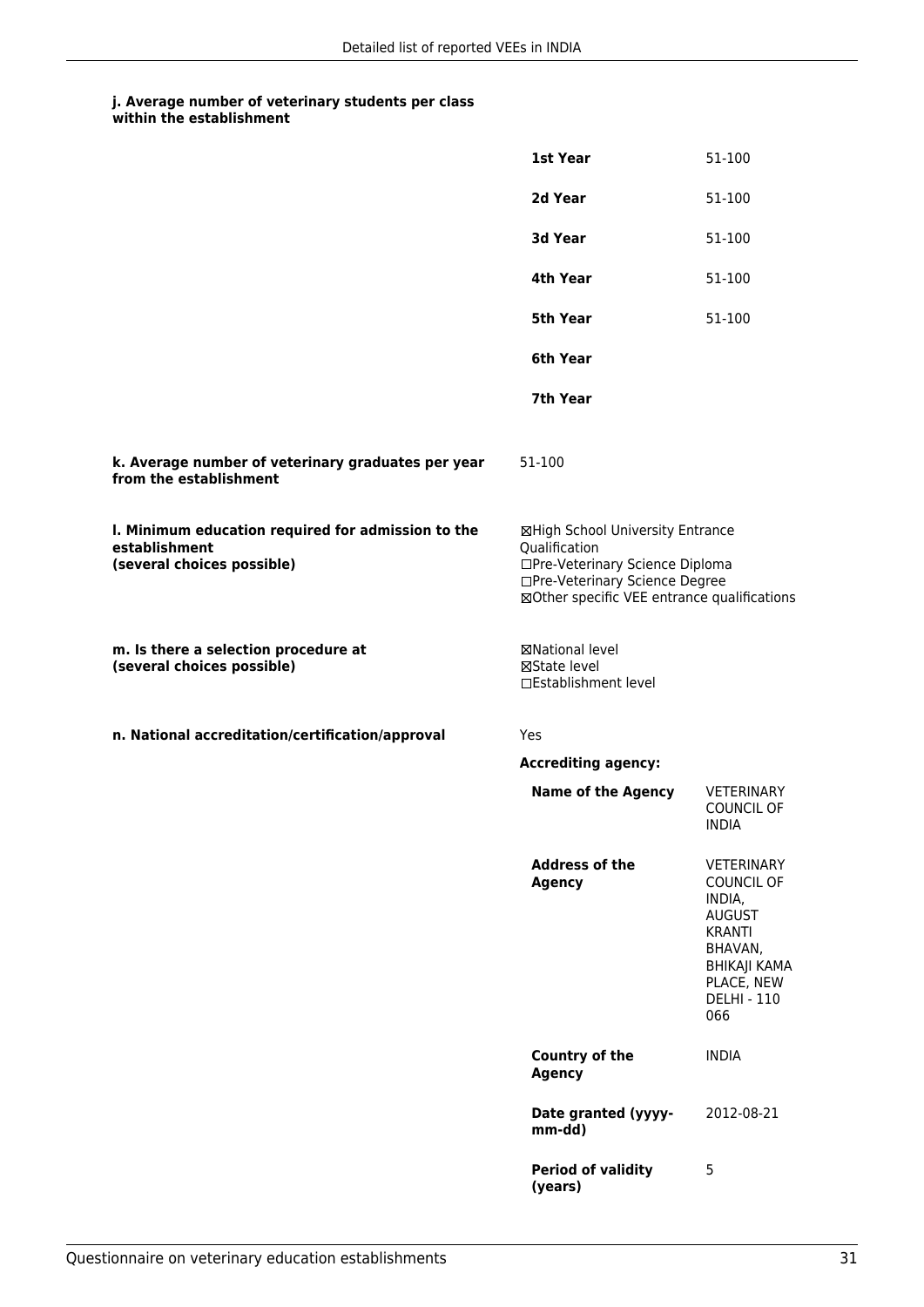**o. Regional accreditation/certification/approval** No

**p. Any form of other international accreditation/certification/approval?**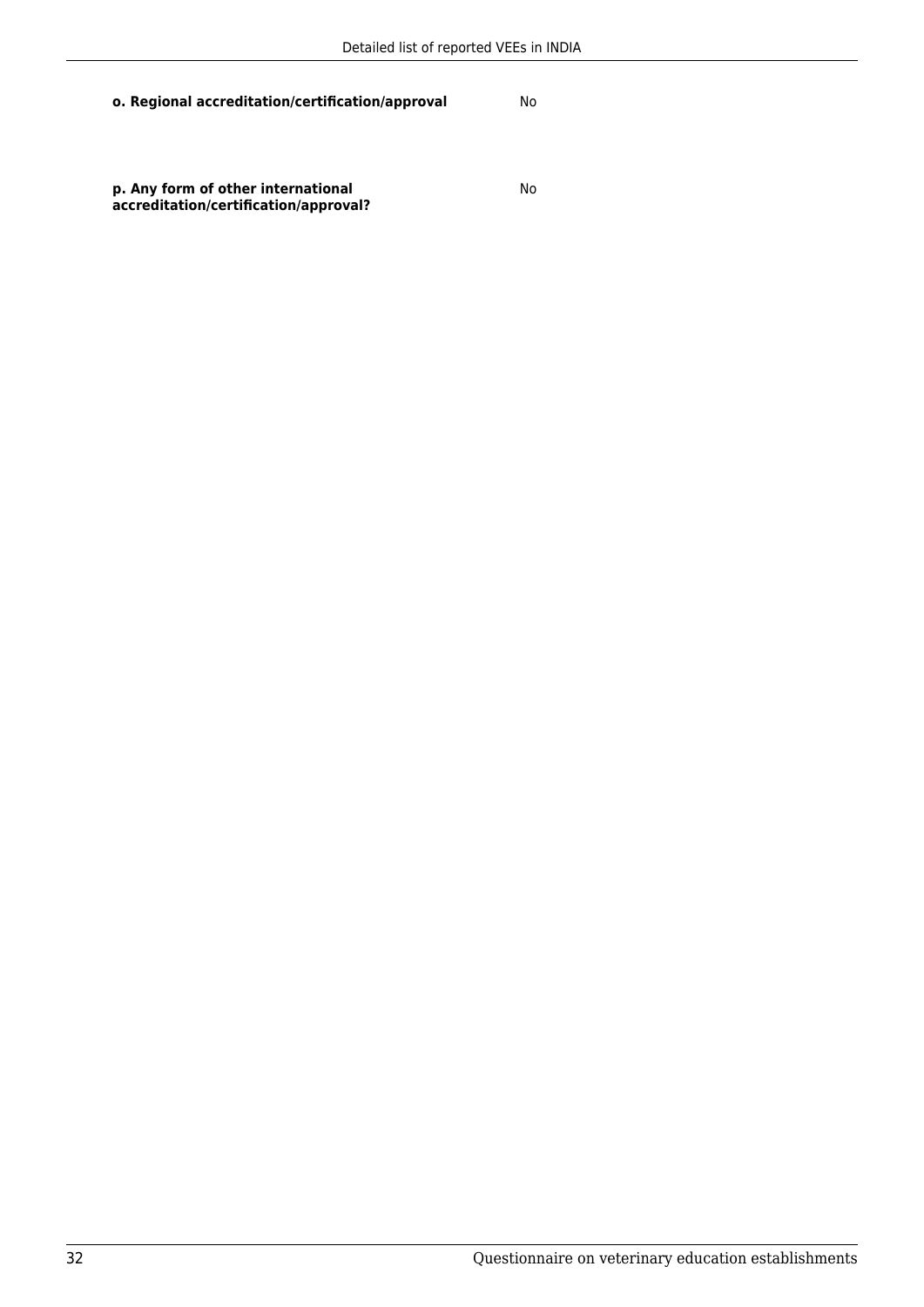# **College of Veterinary Science & Animal Husbandry, Ludhiana**

**Last modified on: 2015-02-12 12:56:08**

| a. Name of VEE                                                | College of Veterinary Science & Animal<br>Husbandry, Ludhiana                                            |
|---------------------------------------------------------------|----------------------------------------------------------------------------------------------------------|
| b. Hosting Academic Institution<br>(when relevant)            | Guru Angad Deve Veterinary & Animal<br>Sciences University, Ludhiana                                     |
| c. Address of VEE<br>(street/city/state)                      | Guru Angad Deve Veterinary & Animal<br>Sciences University, Ludhiana, Punjab                             |
| d. Country of VEE                                             | <b>INDIA</b>                                                                                             |
| e. Web-site (URL)                                             | www.gadvasu.in                                                                                           |
| f. Institution type                                           | public                                                                                                   |
| g. Year of creation                                           | 2005                                                                                                     |
| h. Veterinary degree(s) granted<br>(several choices possible) | ⊠Specific Veterinary Diploma<br>⊠Bachelor<br>⊠Master<br>⊠Doctor<br>⊠PhD<br>$\Box$ Other (please explain) |

**i. Number of years of veterinary education required for VSB (or equivalent) registration**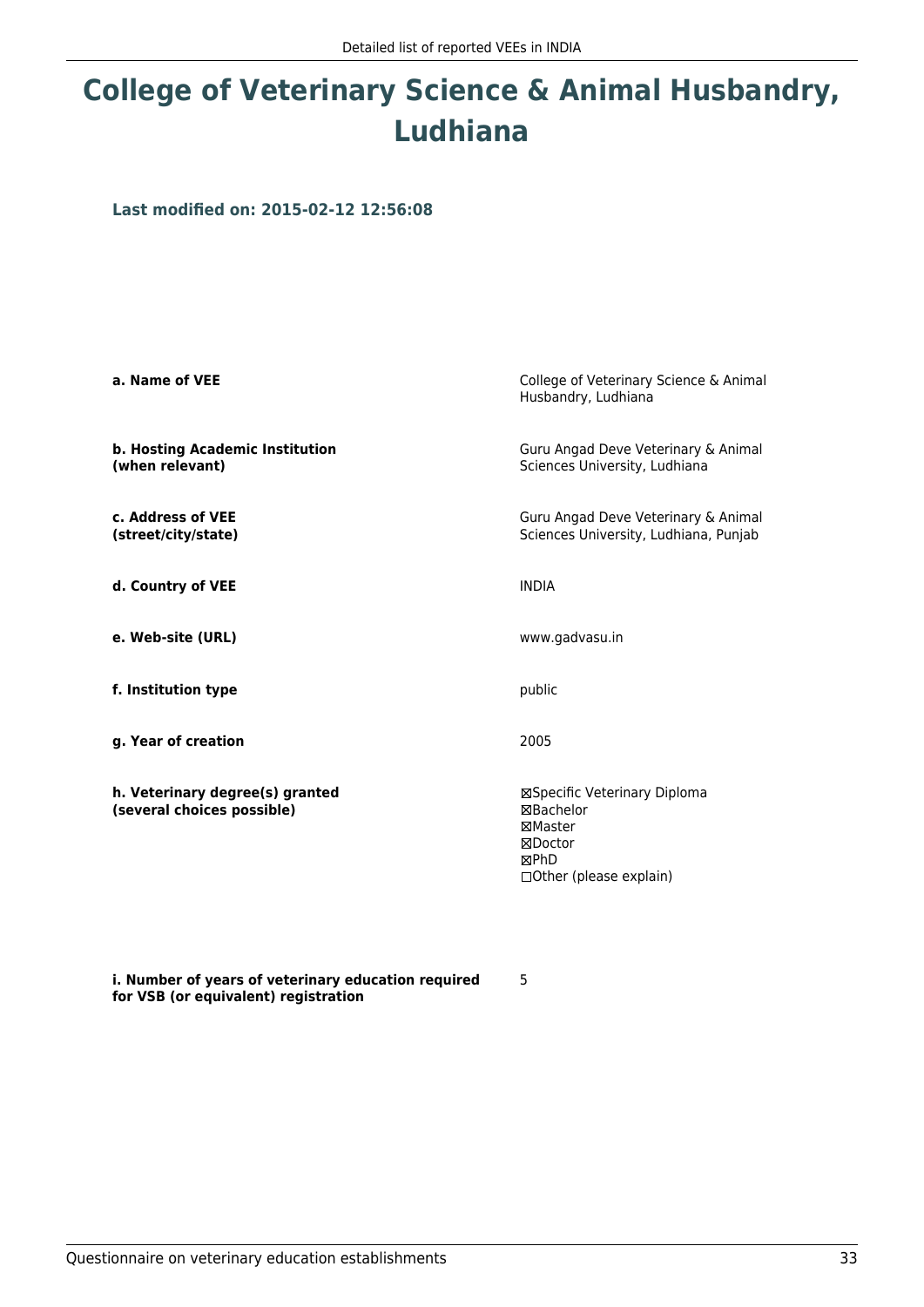|                                                                                                   | 1st Year                                                                                                                                                              | 51-100                                                                                   |
|---------------------------------------------------------------------------------------------------|-----------------------------------------------------------------------------------------------------------------------------------------------------------------------|------------------------------------------------------------------------------------------|
|                                                                                                   | 2d Year                                                                                                                                                               | 51-100                                                                                   |
|                                                                                                   | 3d Year                                                                                                                                                               | 51-100                                                                                   |
|                                                                                                   | 4th Year                                                                                                                                                              | 51-100                                                                                   |
|                                                                                                   | <b>5th Year</b>                                                                                                                                                       | 51-100                                                                                   |
|                                                                                                   | 6th Year                                                                                                                                                              |                                                                                          |
|                                                                                                   | 7th Year                                                                                                                                                              |                                                                                          |
| k. Average number of veterinary graduates per year<br>from the establishment                      | 51-100                                                                                                                                                                |                                                                                          |
| I. Minimum education required for admission to the<br>establishment<br>(several choices possible) | ⊠High School University Entrance<br>Qualification<br>□Pre-Veterinary Science Diploma<br>□Pre-Veterinary Science Degree<br>□Other specific VEE entrance qualifications |                                                                                          |
| m. Is there a selection procedure at<br>(several choices possible)                                | ⊠National level<br>⊠State level<br>□Establishment level                                                                                                               |                                                                                          |
| n. National accreditation/certification/approval                                                  | Yes                                                                                                                                                                   |                                                                                          |
|                                                                                                   | <b>Accrediting agency:</b>                                                                                                                                            |                                                                                          |
|                                                                                                   | <b>Name of the Agency</b>                                                                                                                                             | Veterinary<br>Council of<br>India                                                        |
|                                                                                                   | <b>Address of the</b><br><b>Agency</b>                                                                                                                                | A Wing 2nd<br>Floor August<br>Kranti Bhawan<br>Bhikaji Cama<br>Place New<br>Delhi 110066 |
|                                                                                                   | Country of the<br><b>Agency</b>                                                                                                                                       | India                                                                                    |
|                                                                                                   | Date granted (yyyy-<br>mm-dd)                                                                                                                                         | 2013-03-08                                                                               |
|                                                                                                   | <b>Period of validity</b><br>(years)                                                                                                                                  | 5                                                                                        |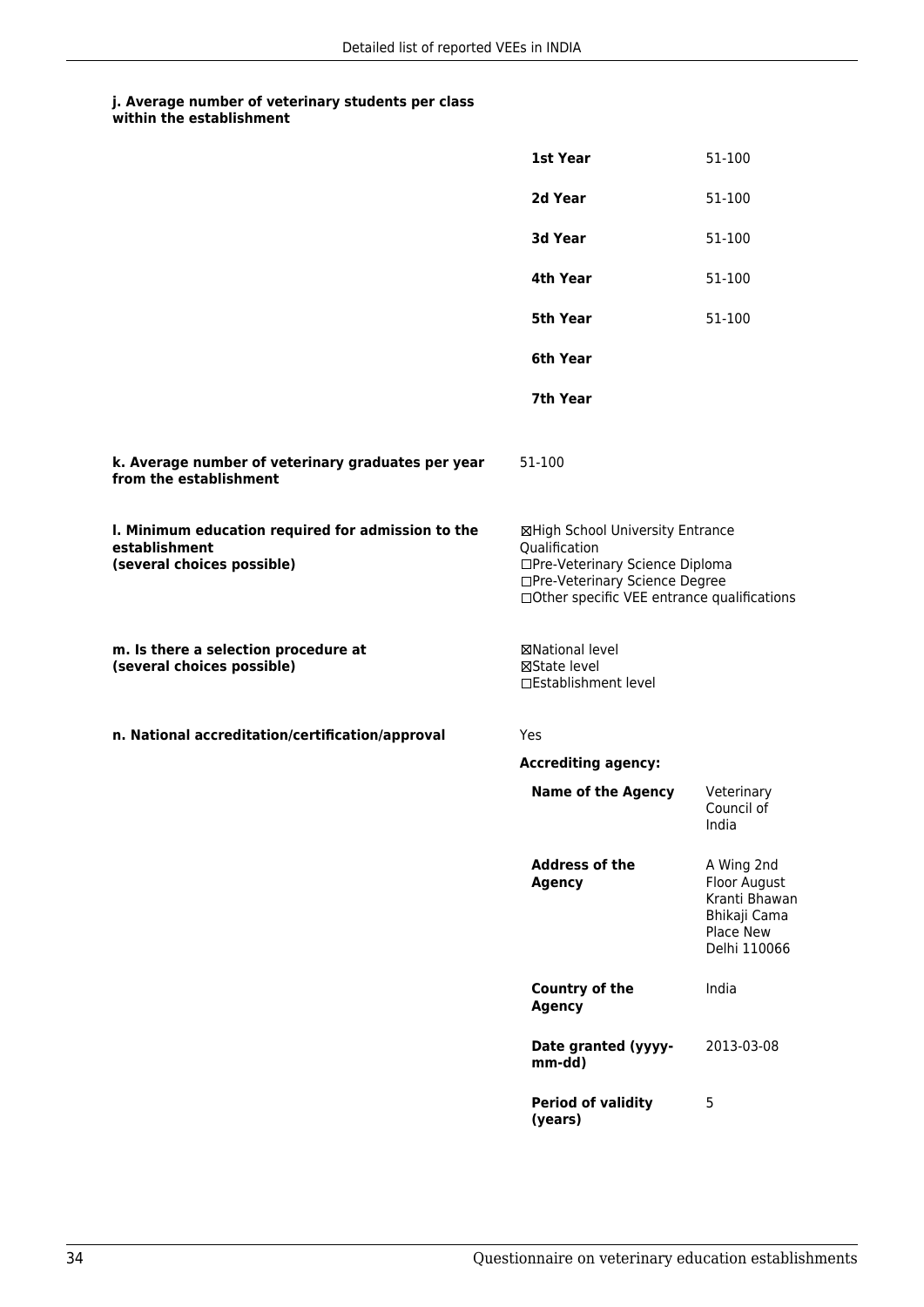**o. Regional accreditation/certification/approval** No

**p. Any form of other international accreditation/certification/approval?**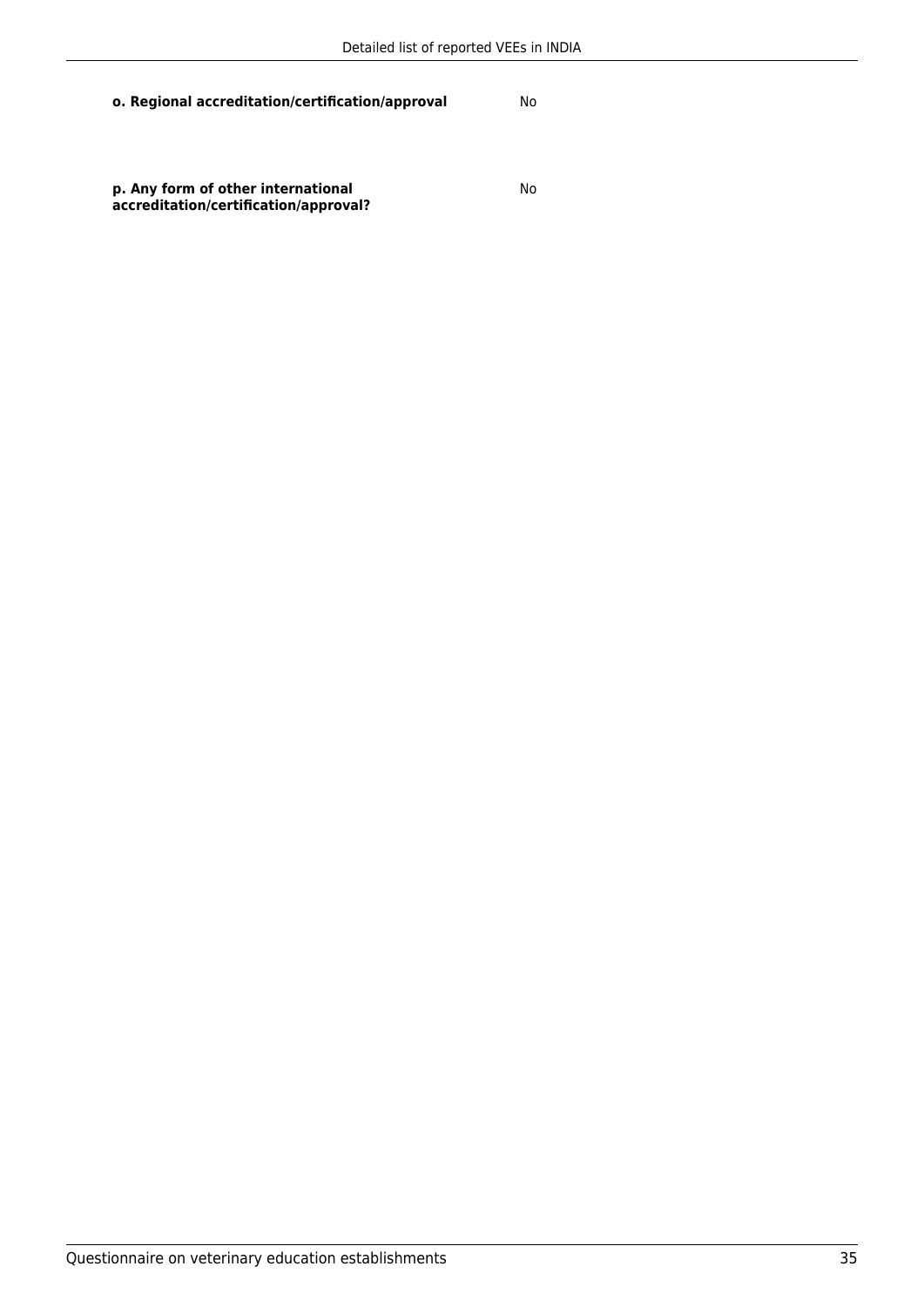# **College of Veterinary Science & Animal Husbandry, Mathura, Uttar Pradesh**

**Last modified on: 2015-02-12 12:29:39**

| a. Name of VEE                                                | College of Veterinary Science & Animal<br>Husbandry, Mathura, Uttar Pradesh                                                                                        |
|---------------------------------------------------------------|--------------------------------------------------------------------------------------------------------------------------------------------------------------------|
| b. Hosting Academic Institution<br>(when relevant)            | UP Pt.Deen dayal Upadhyaya Pashu Chikitsa<br>Vigyan Vishwavidyalaya                                                                                                |
| c. Address of VEE<br>(street/city/state)                      | College of Veterinary Science & Animal<br>Husbandry UP Pt. Deen dayal Upadhyaaya<br>Pashu Chikitsa Vigyan Vishwavidayalaya<br>Evam Go Anusandhan Sansthan (DUVASU) |
| d. Country of VEE                                             | <b>INDIA</b>                                                                                                                                                       |
| e. Web-site (URL)                                             | www.upvetuniv.edu.in                                                                                                                                               |
| f. Institution type                                           | public                                                                                                                                                             |
| g. Year of creation                                           | 1947                                                                                                                                                               |
| h. Veterinary degree(s) granted<br>(several choices possible) | ⊠Specific Veterinary Diploma<br>⊠Bachelor<br>⊠Master<br>⊠Doctor<br>⊠PhD<br>$\Box$ Other (please explain)                                                           |

**i. Number of years of veterinary education required for VSB (or equivalent) registration**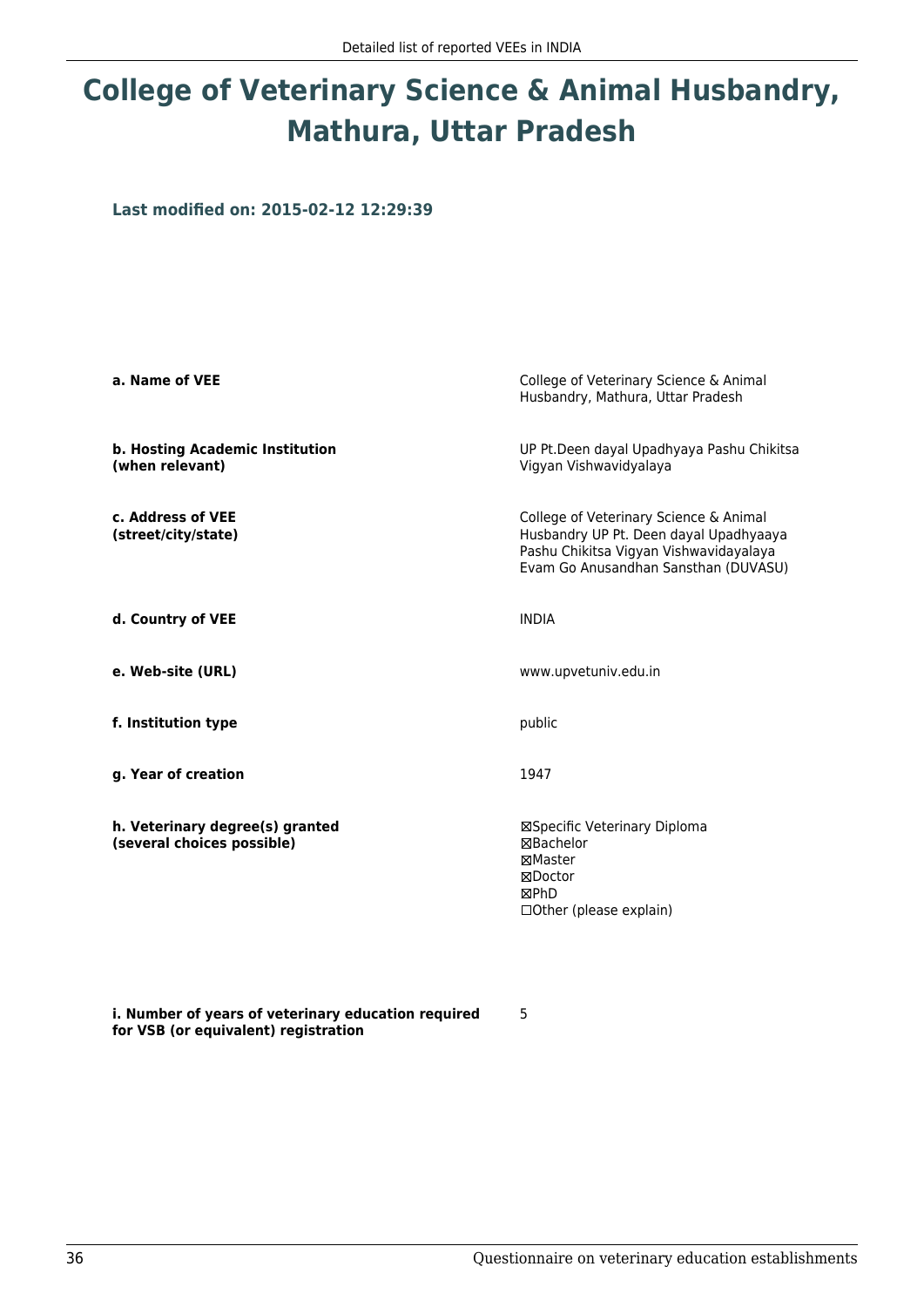|                                                                                                   | 1st Year                                                                                                                                                              | 51-100 |
|---------------------------------------------------------------------------------------------------|-----------------------------------------------------------------------------------------------------------------------------------------------------------------------|--------|
|                                                                                                   | 2d Year                                                                                                                                                               | 51-100 |
|                                                                                                   | 3d Year                                                                                                                                                               | 51-100 |
|                                                                                                   | 4th Year                                                                                                                                                              | 51-100 |
|                                                                                                   | 5th Year                                                                                                                                                              | 51-100 |
|                                                                                                   | 6th Year                                                                                                                                                              |        |
|                                                                                                   | 7th Year                                                                                                                                                              |        |
| k. Average number of veterinary graduates per year<br>from the establishment                      | 51-100                                                                                                                                                                |        |
| I. Minimum education required for admission to the<br>establishment<br>(several choices possible) | □High School University Entrance<br>Qualification<br>□Pre-Veterinary Science Diploma<br>□Pre-Veterinary Science Degree<br>⊠Other specific VEE entrance qualifications |        |
| m. Is there a selection procedure at<br>(several choices possible)                                | ⊠National level<br>⊠State level<br>□Establishment level                                                                                                               |        |
| n. National accreditation/certification/approval                                                  | No                                                                                                                                                                    |        |
| o. Regional accreditation/certification/approval                                                  | No                                                                                                                                                                    |        |
| p. Any form of other international<br>accreditation/certification/approval?                       | No                                                                                                                                                                    |        |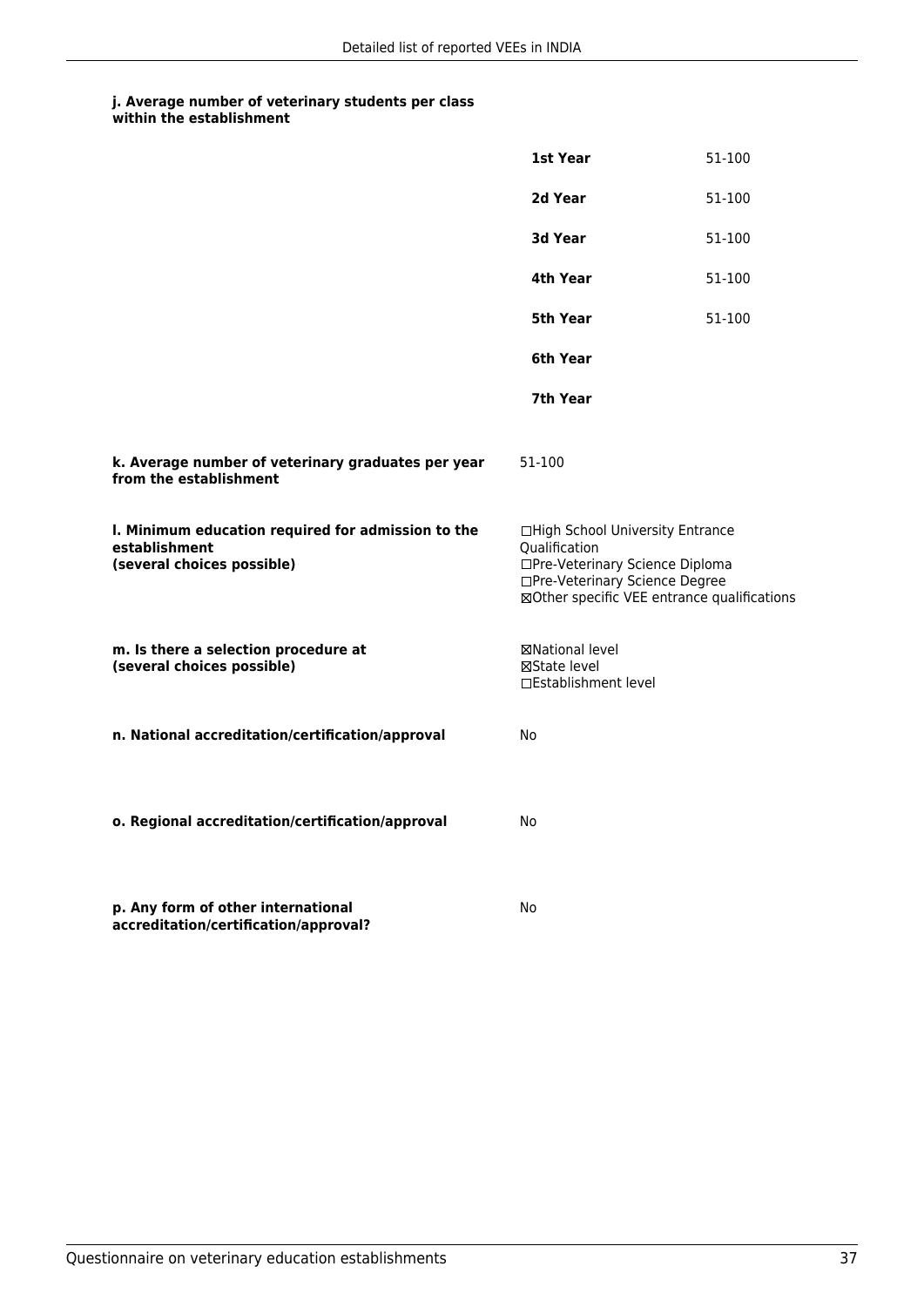# **College of Veterinary Science & Animal Husbandry,AAU, Anand**

**Last modified on: 2014-12-29 11:42:52**

| a. Name of VEE                                                | College of Veterinary Science & Animal<br>Husbandry, AAU, Anand                                                |  |
|---------------------------------------------------------------|----------------------------------------------------------------------------------------------------------------|--|
| b. Hosting Academic Institution<br>(when relevant)            | Anand Agricultural University                                                                                  |  |
| c. Address of VEE<br>(street/city/state)                      | College of Veterinary Science & Animal<br>Husbandry Anand Agricultural University,<br>Anand, Gujarat-388001    |  |
| d. Country of VEE                                             | <b>INDIA</b>                                                                                                   |  |
| e. Web-site (URL)                                             | www.aau.in                                                                                                     |  |
| f. Institution type                                           | public                                                                                                         |  |
| g. Year of creation                                           | 2004                                                                                                           |  |
| h. Veterinary degree(s) granted<br>(several choices possible) | □Specific Veterinary Diploma<br>⊠Bachelor<br>⊠Master<br>$\Box$ Doctor<br>⊠PhD<br>$\Box$ Other (please explain) |  |

**i. Number of years of veterinary education required for VSB (or equivalent) registration**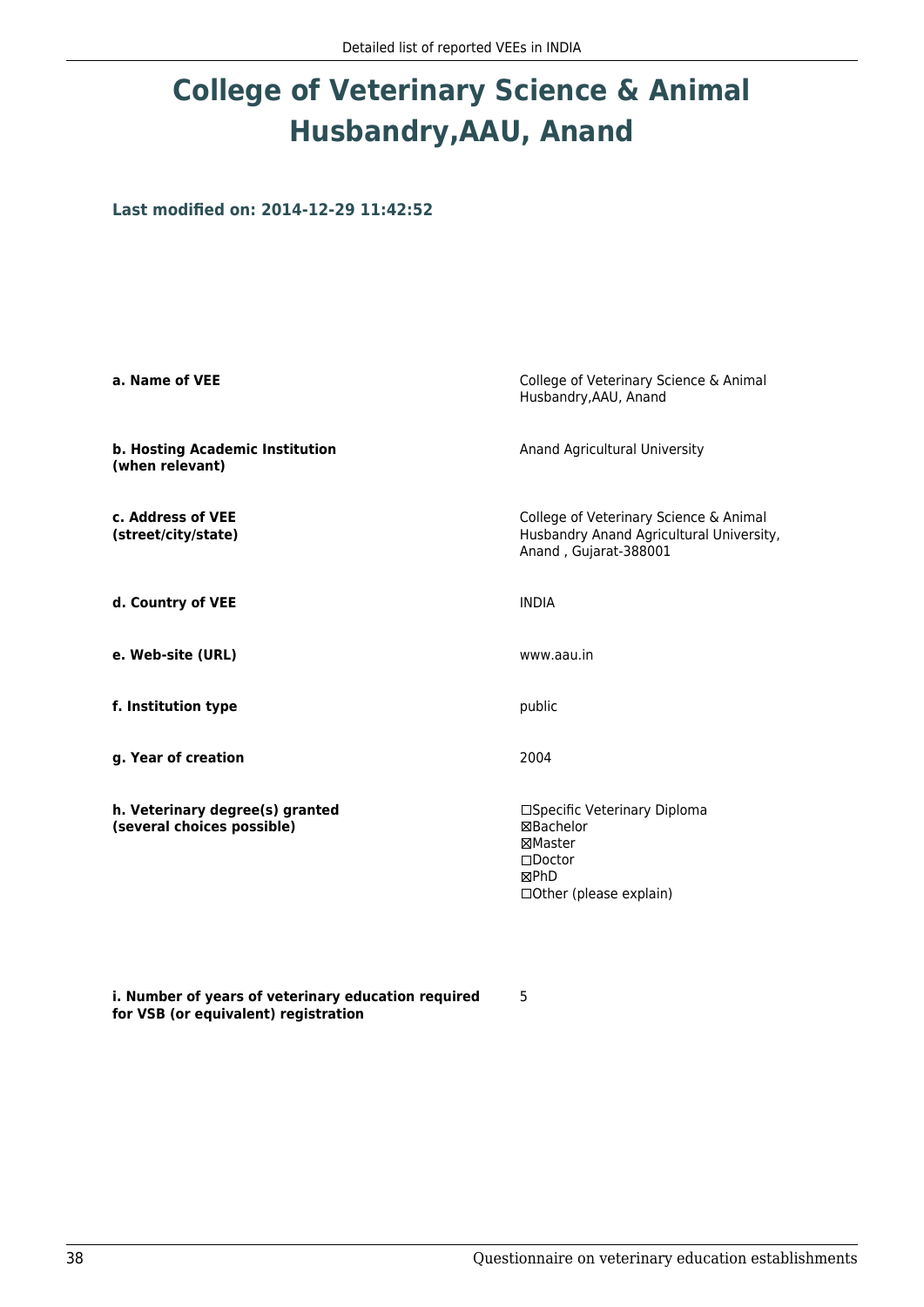|                                                                                                   | 1st Year                                                                                                                                                              | 51-100                                                  |
|---------------------------------------------------------------------------------------------------|-----------------------------------------------------------------------------------------------------------------------------------------------------------------------|---------------------------------------------------------|
|                                                                                                   | 2d Year                                                                                                                                                               | 51-100                                                  |
|                                                                                                   | 3d Year                                                                                                                                                               | 51-100                                                  |
|                                                                                                   | 4th Year                                                                                                                                                              | 51-100                                                  |
|                                                                                                   | <b>5th Year</b>                                                                                                                                                       | 51-100                                                  |
|                                                                                                   | 6th Year                                                                                                                                                              |                                                         |
|                                                                                                   | 7th Year                                                                                                                                                              |                                                         |
| k. Average number of veterinary graduates per year<br>from the establishment                      | 51-100                                                                                                                                                                |                                                         |
| I. Minimum education required for admission to the<br>establishment<br>(several choices possible) | □High School University Entrance<br>Qualification<br>□Pre-Veterinary Science Diploma<br>□Pre-Veterinary Science Degree<br>⊠Other specific VEE entrance qualifications |                                                         |
| m. Is there a selection procedure at<br>(several choices possible)                                | <b>⊠National level</b><br>⊠State level<br>□Establishment level                                                                                                        |                                                         |
| n. National accreditation/certification/approval                                                  | Yes                                                                                                                                                                   |                                                         |
|                                                                                                   | <b>Accrediting agency:</b>                                                                                                                                            |                                                         |
|                                                                                                   | <b>Name of the Agency</b>                                                                                                                                             | Indian Council<br>of Agricultural<br>Research<br>(ICAR) |
|                                                                                                   | <b>Address of the</b><br><b>Agency</b>                                                                                                                                | New Delhi                                               |
|                                                                                                   | <b>Country of the</b><br><b>Agency</b>                                                                                                                                | India                                                   |
|                                                                                                   | Date granted (yyyy-<br>mm-dd)                                                                                                                                         | 2010-07-31                                              |
|                                                                                                   | <b>Period of validity</b><br>(years)                                                                                                                                  | 5                                                       |
|                                                                                                   |                                                                                                                                                                       |                                                         |

**o. Regional accreditation/certification/approval** No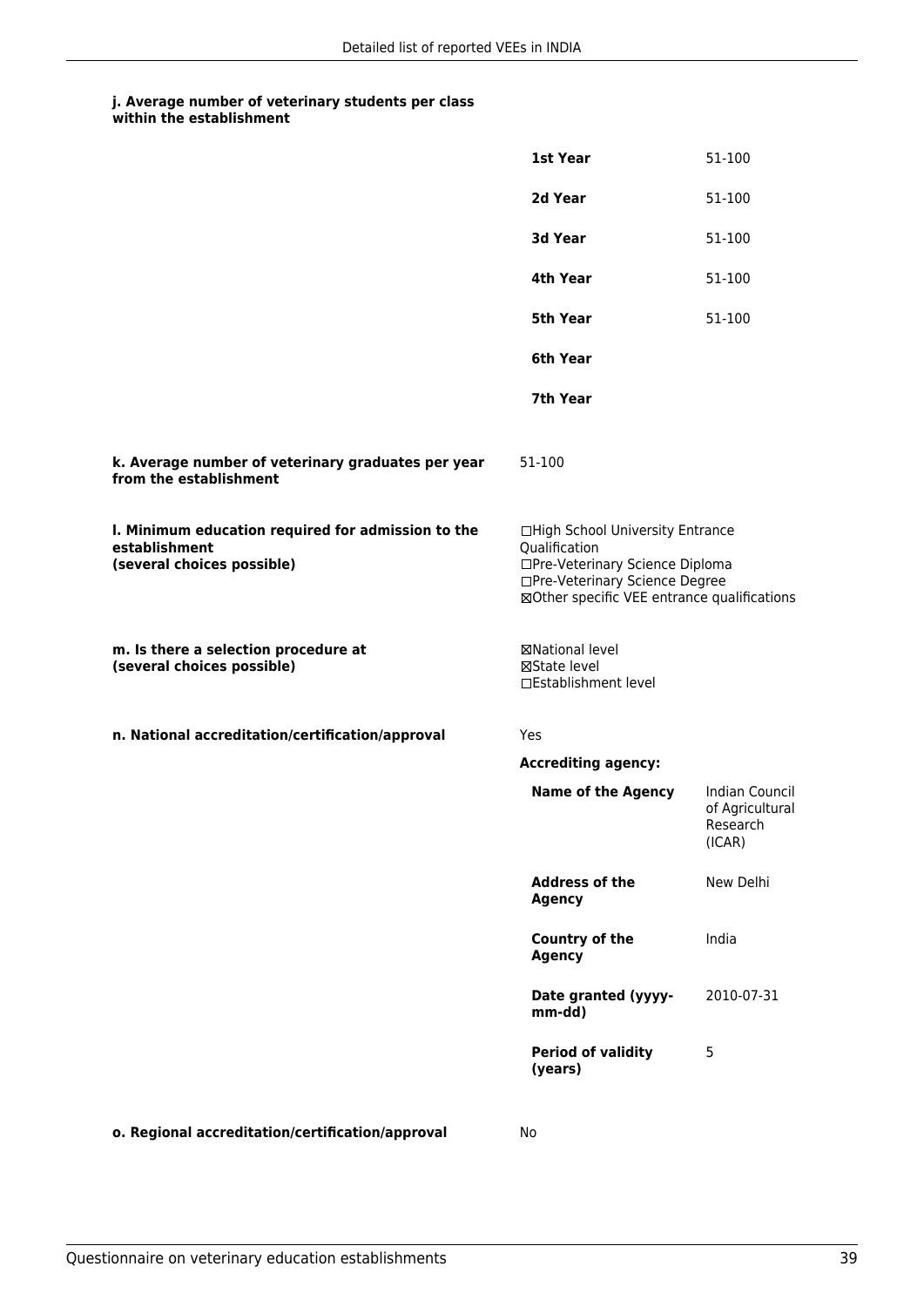**p. Any form of other international accreditation/certification/approval?**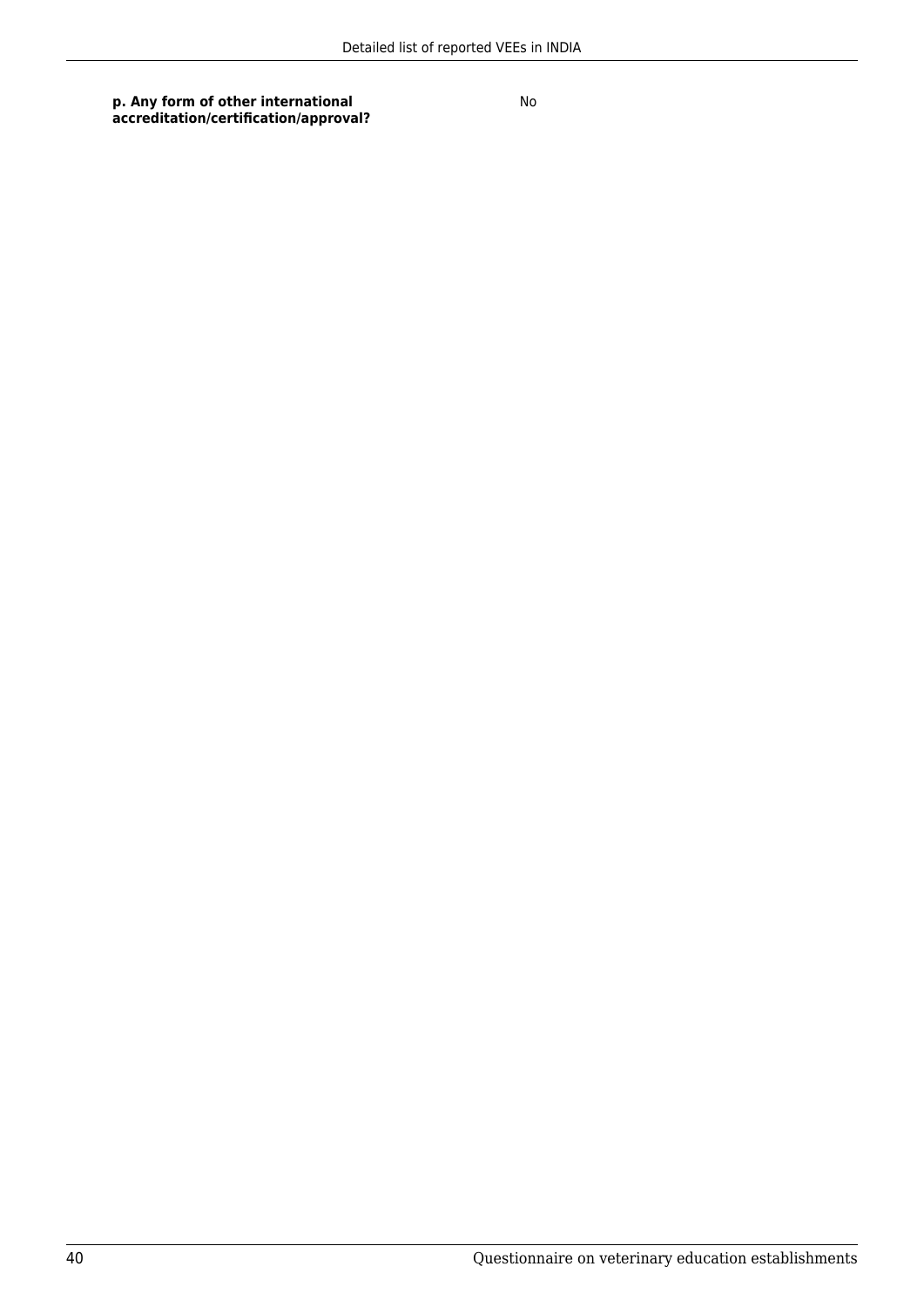# **College of Veterinary Science and Animal Husbandry, Bhubaneswar**

**Last modified on: 2015-01-07 06:29:00**

| a. Name of VEE                                                | College of Veterinary Science and Animal<br>Husbandry, Bhubaneswar                                           |
|---------------------------------------------------------------|--------------------------------------------------------------------------------------------------------------|
| b. Hosting Academic Institution<br>(when relevant)            | Orissa University of Agriculture and<br>Technology                                                           |
| c. Address of VEE<br>(street/city/state)                      | College of Veterinary Science and Animal<br>Husbandry. OUAT. Bhubaneswar-751003                              |
| d. Country of VEE                                             | <b>INDIA</b>                                                                                                 |
| e. Web-site (URL)                                             | www.ouat.ac.in                                                                                               |
| f. Institution type                                           | public                                                                                                       |
| g. Year of creation                                           | 1955                                                                                                         |
| h. Veterinary degree(s) granted<br>(several choices possible) | ⊠Specific Veterinary Diploma<br>⊠Bachelor<br>⊠Master<br>$\square$ Doctor<br>⊠PhD<br>□ Other (please explain) |

**i. Number of years of veterinary education required for VSB (or equivalent) registration**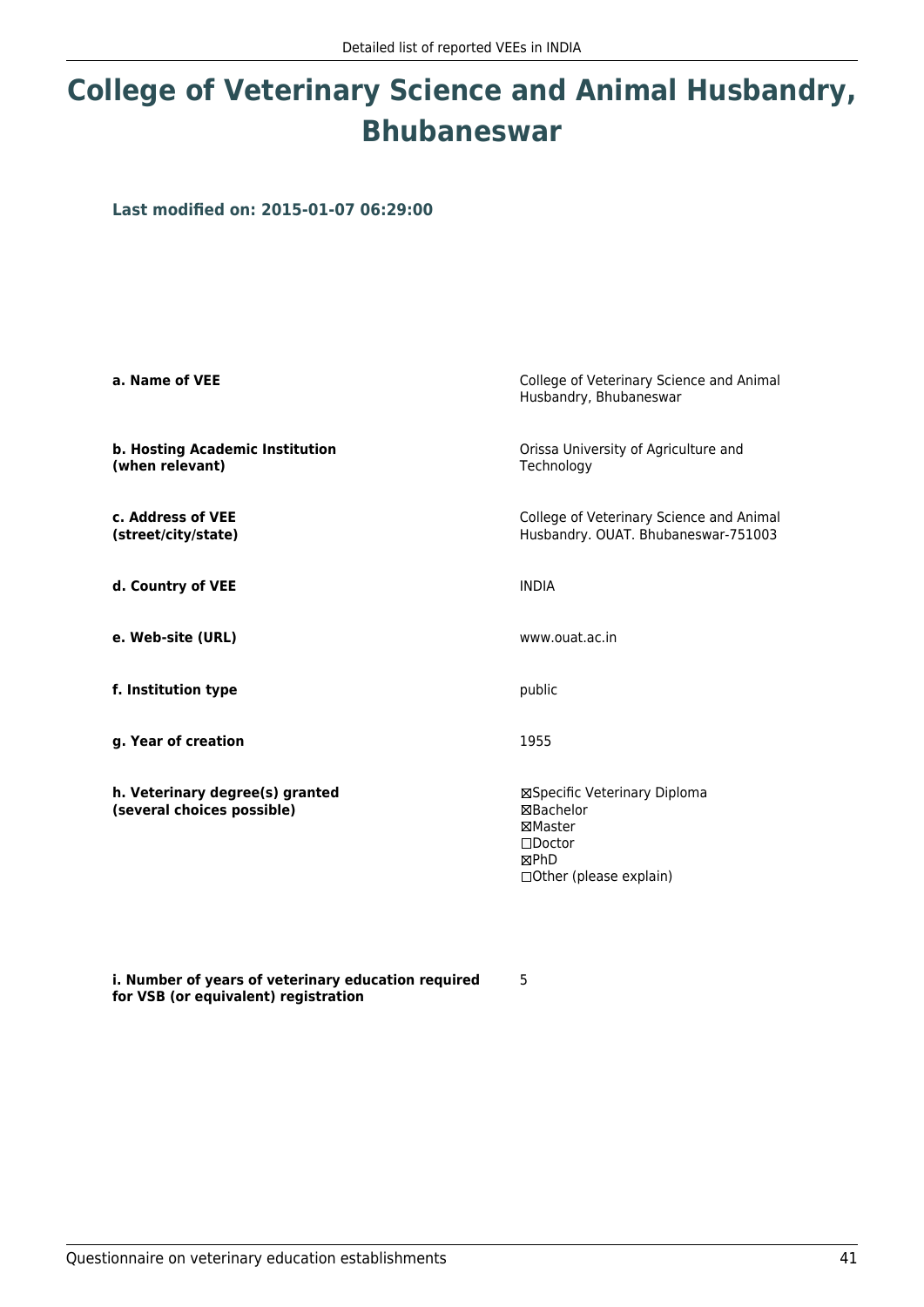|                                                                                                   | 1st Year                                                                                                                                                              | 51-100                                                  |
|---------------------------------------------------------------------------------------------------|-----------------------------------------------------------------------------------------------------------------------------------------------------------------------|---------------------------------------------------------|
|                                                                                                   | 2d Year                                                                                                                                                               | 51-100                                                  |
|                                                                                                   | 3d Year                                                                                                                                                               | 51-100                                                  |
|                                                                                                   | 4th Year                                                                                                                                                              | 51-100                                                  |
|                                                                                                   | <b>5th Year</b>                                                                                                                                                       | 51-100                                                  |
|                                                                                                   | 6th Year                                                                                                                                                              |                                                         |
|                                                                                                   | 7th Year                                                                                                                                                              |                                                         |
| k. Average number of veterinary graduates per year<br>from the establishment                      | 51-100                                                                                                                                                                |                                                         |
| I. Minimum education required for admission to the<br>establishment<br>(several choices possible) | □High School University Entrance<br>Qualification<br>□Pre-Veterinary Science Diploma<br>□Pre-Veterinary Science Degree<br>⊠Other specific VEE entrance qualifications |                                                         |
| m. Is there a selection procedure at<br>(several choices possible)                                | □National level<br>⊠State level<br>□Establishment level                                                                                                               |                                                         |
| n. National accreditation/certification/approval                                                  | Yes                                                                                                                                                                   |                                                         |
|                                                                                                   | <b>Accrediting agency:</b>                                                                                                                                            |                                                         |
|                                                                                                   | <b>Name of the Agency</b>                                                                                                                                             | <b>ICAR</b>                                             |
|                                                                                                   | <b>Address of the</b><br><b>Agency</b>                                                                                                                                | ICAR, Krishi<br>Anusandhan<br>Bhavan. PUSA<br>New Delhi |
|                                                                                                   | <b>Country of the</b><br><b>Agency</b>                                                                                                                                | India                                                   |
|                                                                                                   | Date granted (yyyy-<br>mm-dd)                                                                                                                                         | 2008-08-06                                              |
|                                                                                                   | <b>Period of validity</b><br>(years)                                                                                                                                  | 5                                                       |
|                                                                                                   |                                                                                                                                                                       |                                                         |

**o. Regional accreditation/certification/approval** No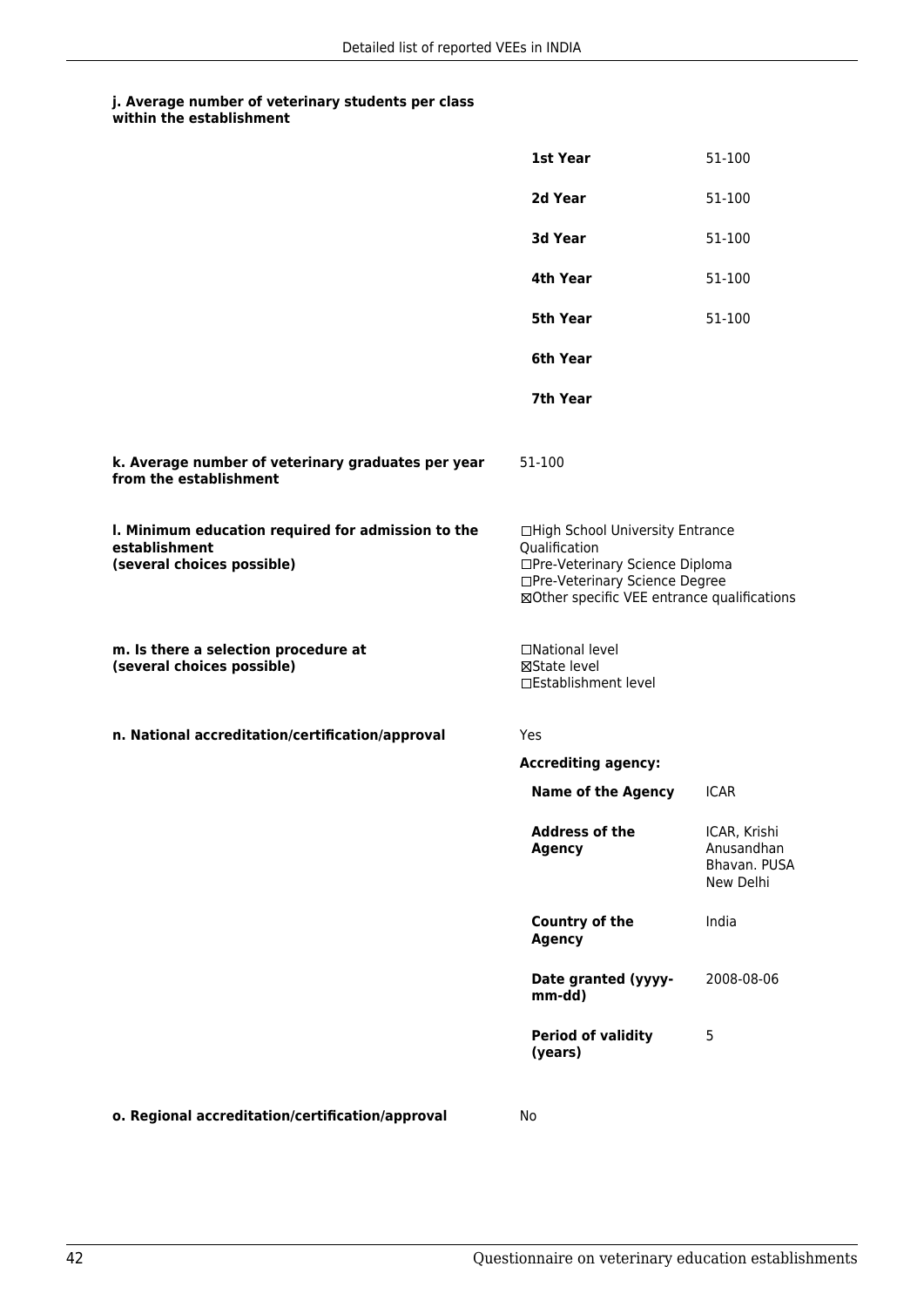**p. Any form of other international accreditation/certification/approval?**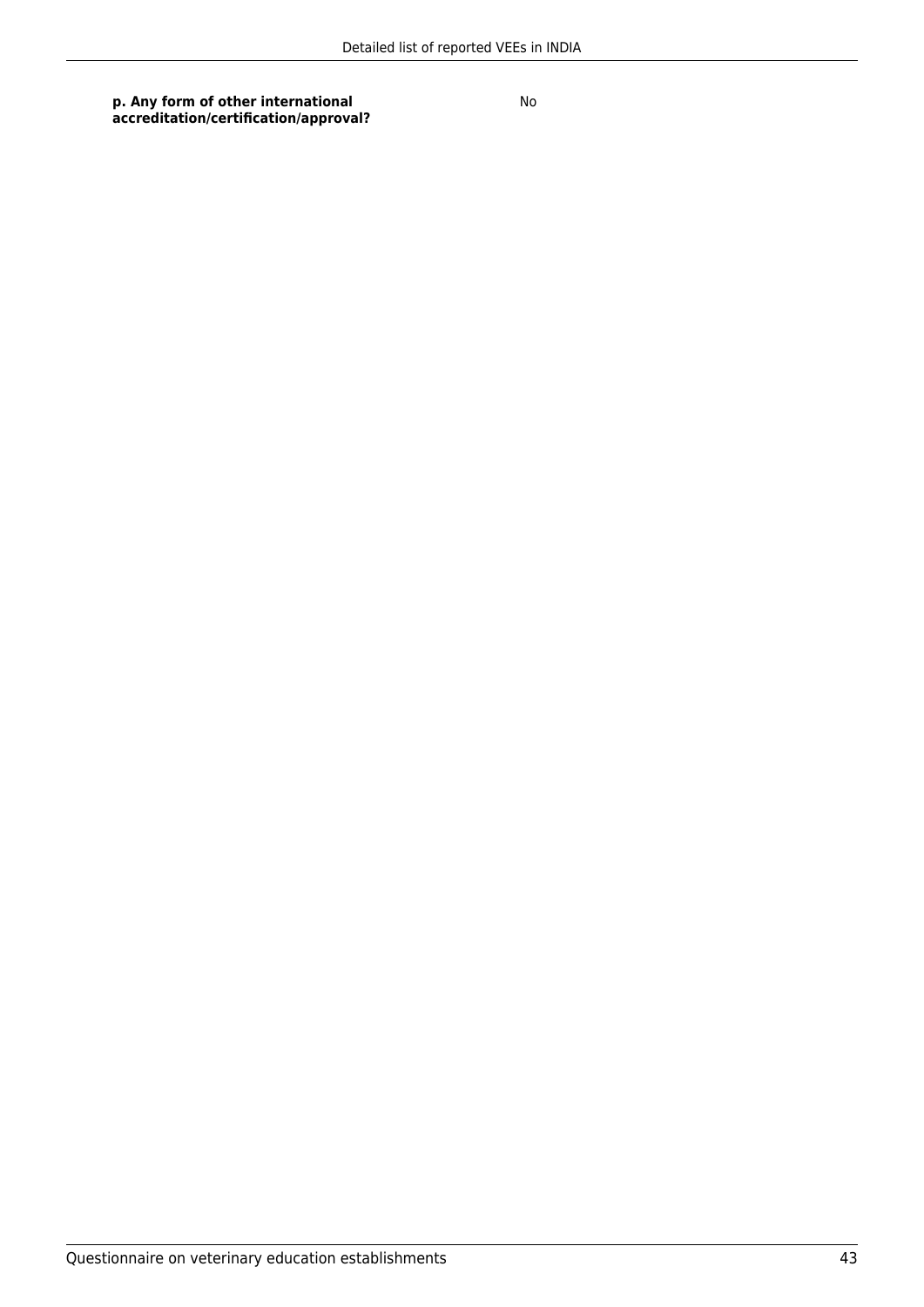## **College of Veterinary Science and Animal Husbandry, Mhow**

**Last modified on: 2015-02-26 11:12:46**

| a. Name of VEE                                                | College of Veterinary Science and Animal<br>Husbandry, Mhow                                                  |
|---------------------------------------------------------------|--------------------------------------------------------------------------------------------------------------|
| b. Hosting Academic Institution<br>(when relevant)            | Nnaji Deshmukh Veterinary Science<br>University, jabalpur                                                    |
| c. Address of VEE<br>(street/city/state)                      | College of Veterinary Science & A.H., Post<br>Rasalpura, Mhow District indore M.P. 453446                    |
| d. Country of VEE                                             | <b>INDIA</b>                                                                                                 |
| e. Web-site (URL)                                             | www.mppcvv.org                                                                                               |
| f. Institution type                                           | public                                                                                                       |
| g. Year of creation                                           | 1954                                                                                                         |
| h. Veterinary degree(s) granted<br>(several choices possible) | □Specific Veterinary Diploma<br>⊠Bachelor<br>⊠Master<br>$\square$ Doctor<br>⊠PhD<br>□ Other (please explain) |

**i. Number of years of veterinary education required for VSB (or equivalent) registration**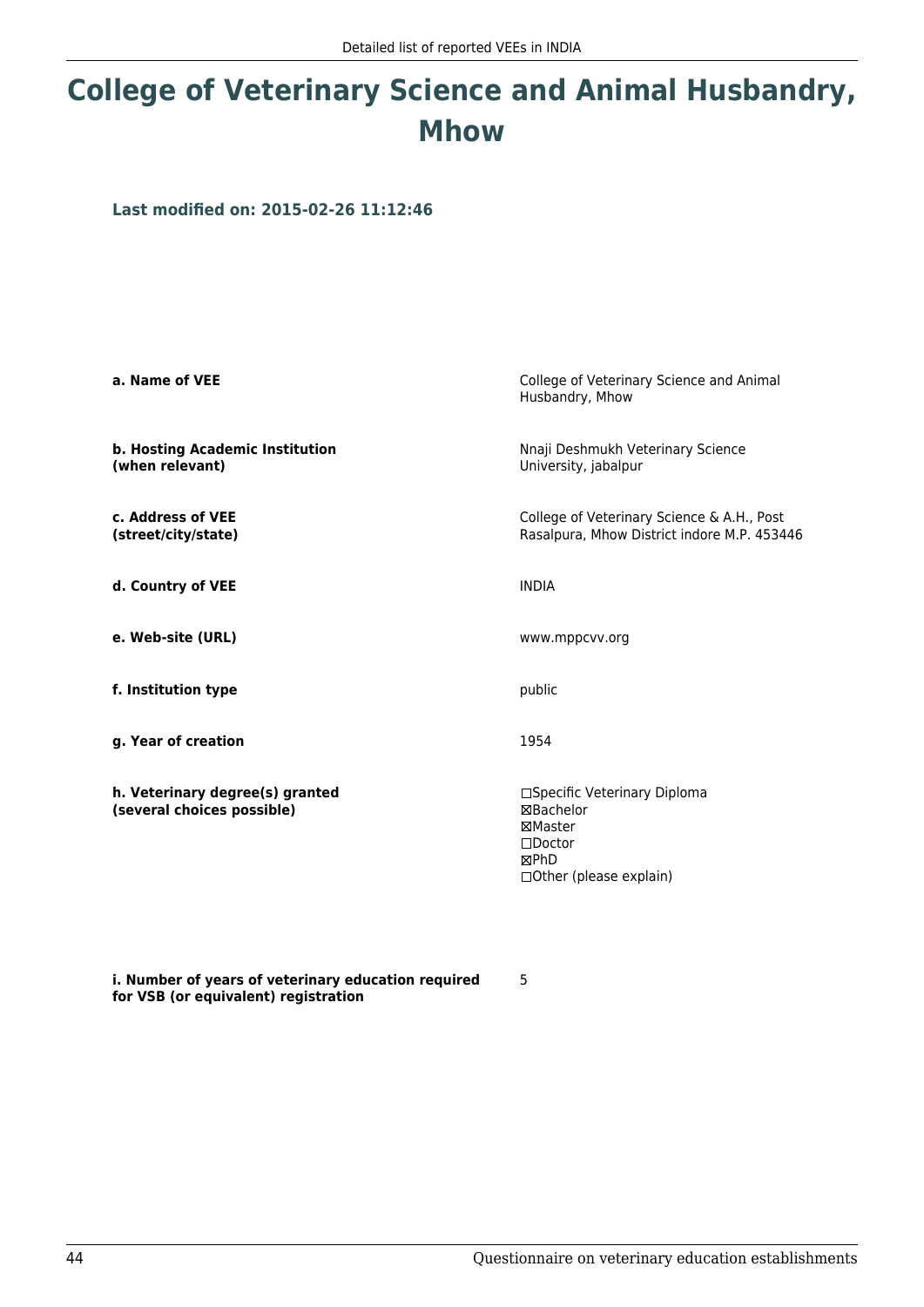|                                                                                                   | 1st Year                                                                                                                                                              | 51-100                                                                           |
|---------------------------------------------------------------------------------------------------|-----------------------------------------------------------------------------------------------------------------------------------------------------------------------|----------------------------------------------------------------------------------|
|                                                                                                   | 2d Year                                                                                                                                                               | 51-100                                                                           |
|                                                                                                   | 3d Year                                                                                                                                                               | 51-100                                                                           |
|                                                                                                   | 4th Year                                                                                                                                                              | 51-100                                                                           |
|                                                                                                   | <b>5th Year</b>                                                                                                                                                       | 51-100                                                                           |
|                                                                                                   | 6th Year                                                                                                                                                              |                                                                                  |
|                                                                                                   | 7th Year                                                                                                                                                              |                                                                                  |
| k. Average number of veterinary graduates per year<br>from the establishment                      | 51-100                                                                                                                                                                |                                                                                  |
| I. Minimum education required for admission to the<br>establishment<br>(several choices possible) | ⊠High School University Entrance<br>Qualification<br>□Pre-Veterinary Science Diploma<br>□Pre-Veterinary Science Degree<br>⊠Other specific VEE entrance qualifications |                                                                                  |
| m. Is there a selection procedure at<br>(several choices possible)                                | ⊠National level<br>⊠State level<br>□Establishment level                                                                                                               |                                                                                  |
| n. National accreditation/certification/approval                                                  | Yes                                                                                                                                                                   |                                                                                  |
|                                                                                                   | <b>Accrediting agency:</b>                                                                                                                                            |                                                                                  |
|                                                                                                   | <b>Name of the Agency</b>                                                                                                                                             | Veterinary<br>Council of<br>India                                                |
|                                                                                                   | <b>Address of the</b><br><b>Agency</b>                                                                                                                                | <b>VCI August</b><br>Kranti Bhavan<br>Bhikaji Kama<br>place New<br>Delhi 110 066 |
|                                                                                                   | Country of the<br>Agency                                                                                                                                              | India                                                                            |
|                                                                                                   | Date granted (yyyy-<br>mm-dd)                                                                                                                                         | 2012-08-21                                                                       |
|                                                                                                   | <b>Period of validity</b><br>(years)                                                                                                                                  | 5                                                                                |
|                                                                                                   |                                                                                                                                                                       |                                                                                  |

**o. Regional accreditation/certification/approval** No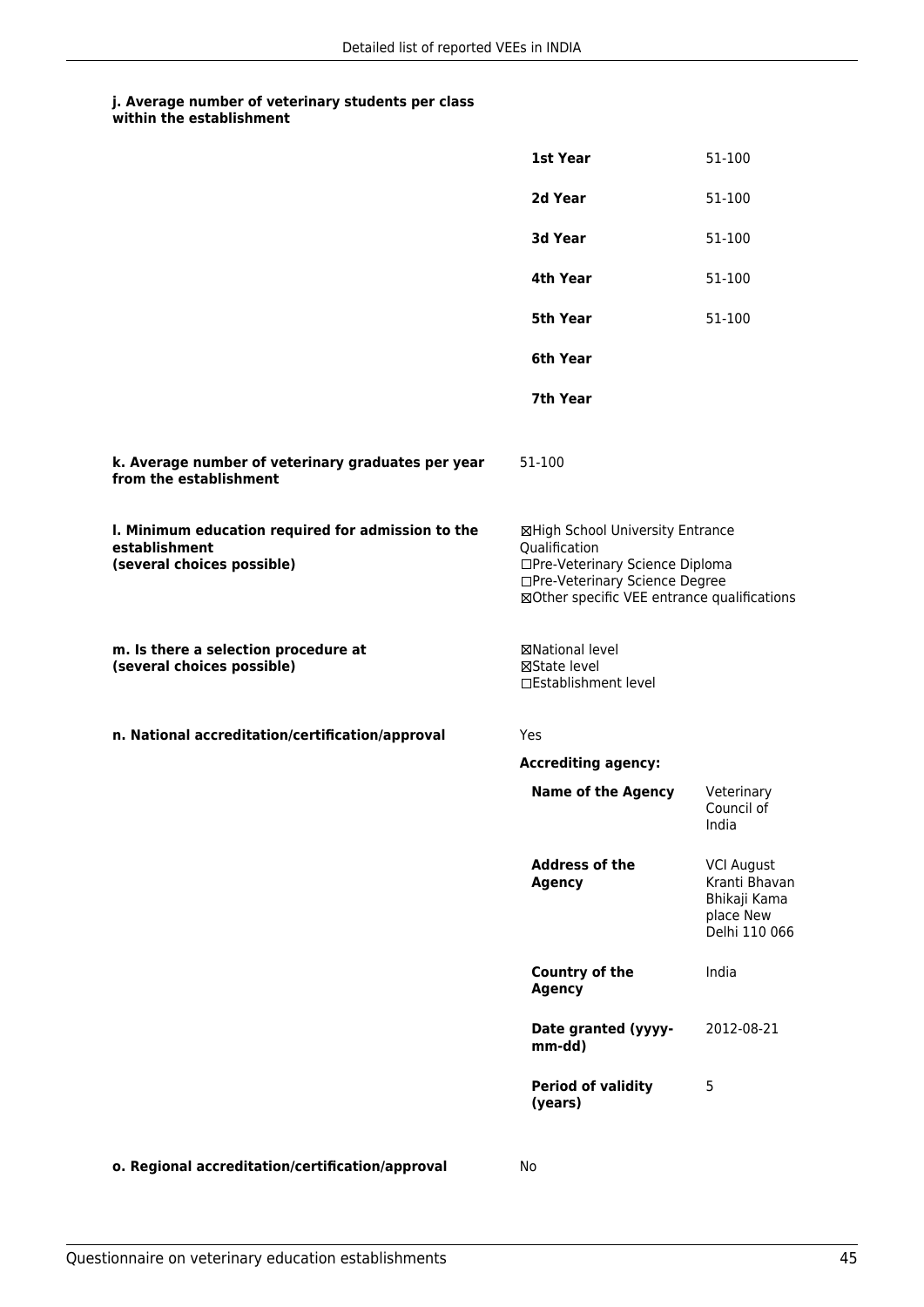**p. Any form of other international accreditation/certification/approval?**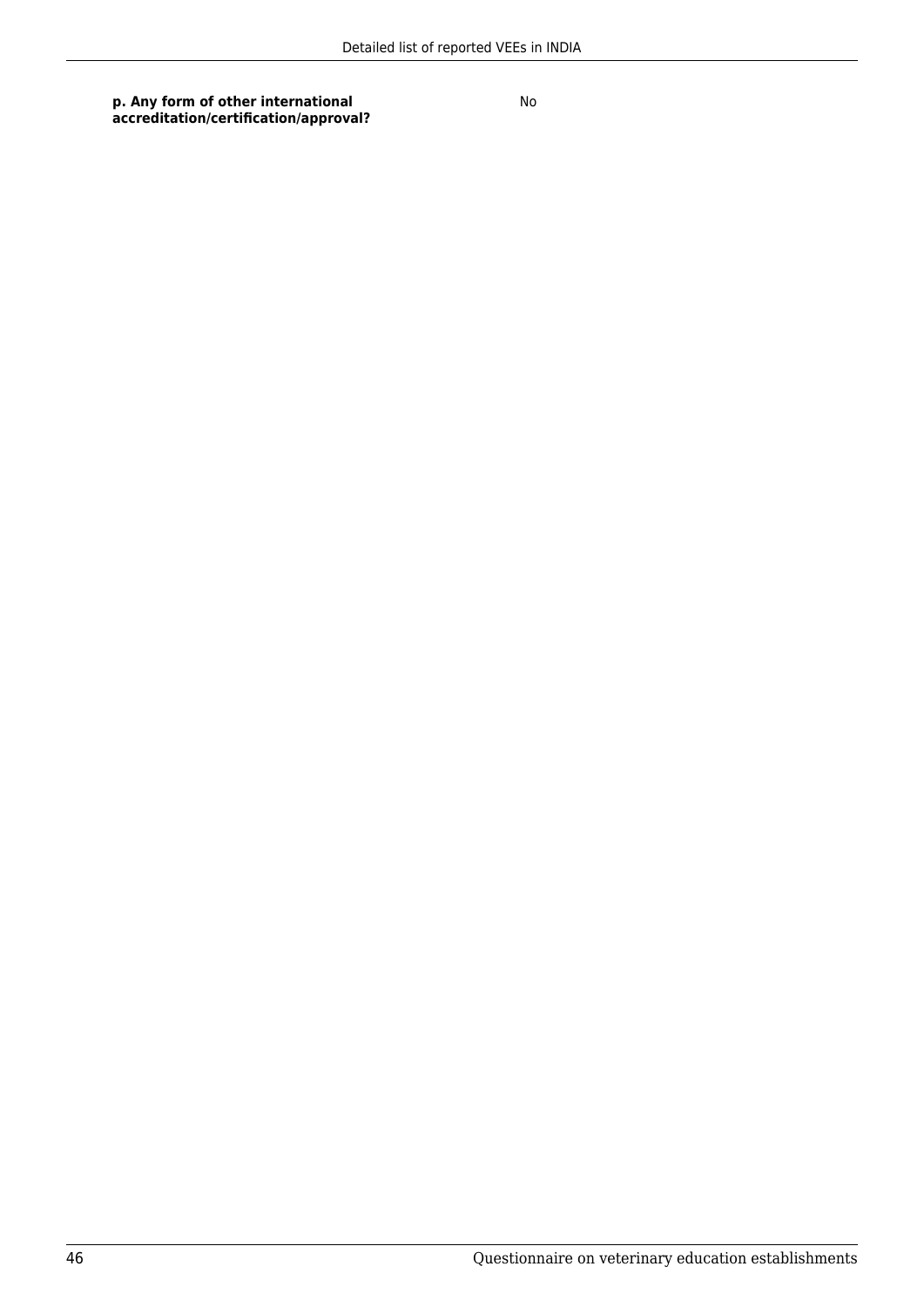# **College of Veterinary Science and Animal Husbandry, Sardarkushinagar**

**Last modified on: 2014-12-31 12:30:28**

| a. Name of VEE                                                | College of Veterinary Science and Animal<br>Husbandry, Sardarkushinagar                                      |
|---------------------------------------------------------------|--------------------------------------------------------------------------------------------------------------|
| b. Hosting Academic Institution<br>(when relevant)            | Sardarkrushinagar Dantiwada Agricultural<br>University, Sardarkrushinagar                                    |
| c. Address of VEE<br>(street/city/state)                      | Sardakrushinagar-385506 (Gujarat)                                                                            |
| d. Country of VEE                                             | <b>INDIA</b>                                                                                                 |
| e. Web-site (URL)                                             | www.sdau.edu.in                                                                                              |
| f. Institution type                                           | public                                                                                                       |
| g. Year of creation                                           | 1981                                                                                                         |
| h. Veterinary degree(s) granted<br>(several choices possible) | □Specific Veterinary Diploma<br>⊠Bachelor<br>⊠Master<br>$\square$ Doctor<br>⊠PhD<br>□ Other (please explain) |

**i. Number of years of veterinary education required for VSB (or equivalent) registration**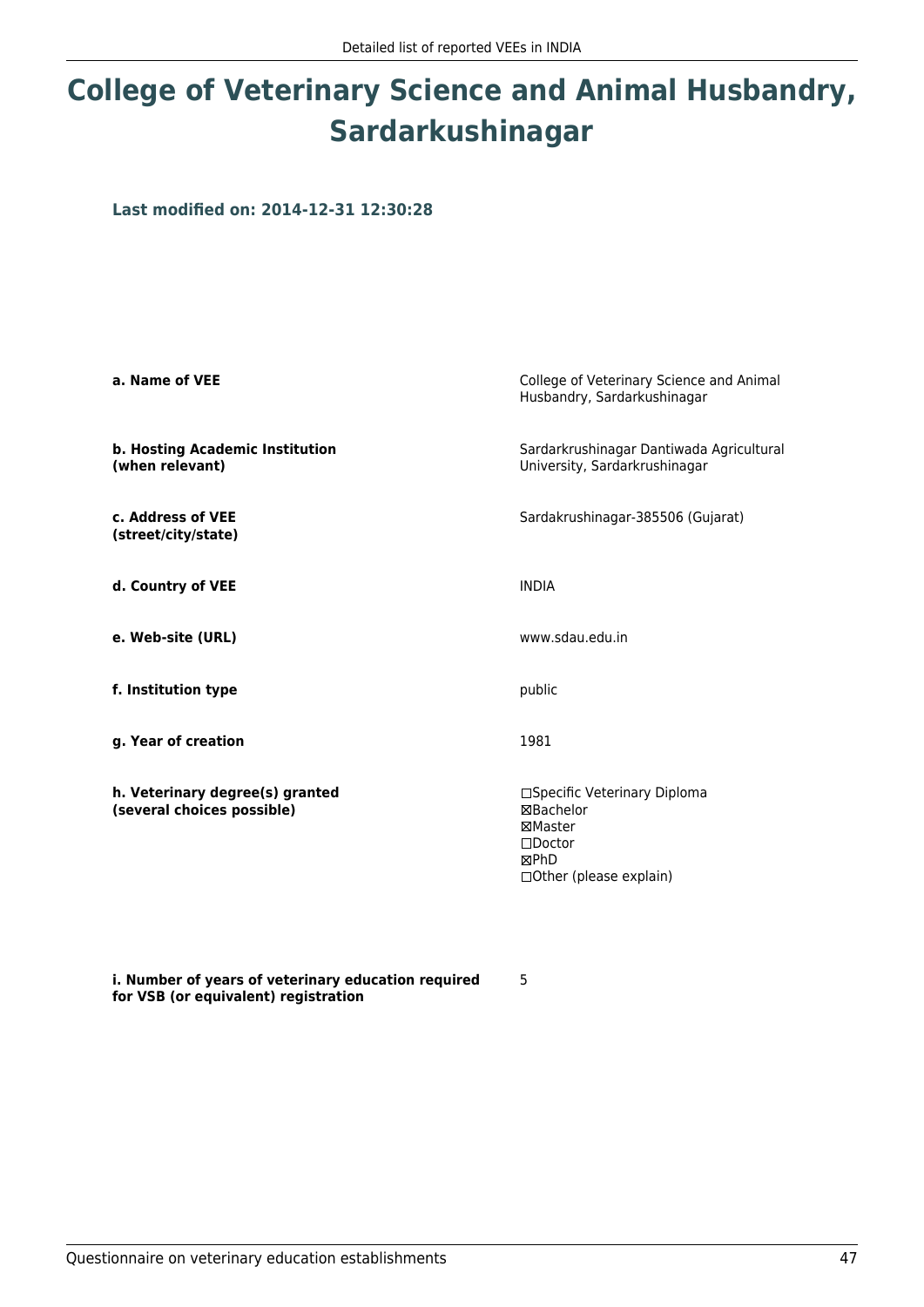|                                                                                                   | 1st Year                                                                                                                                                               | 51-100                                                  |
|---------------------------------------------------------------------------------------------------|------------------------------------------------------------------------------------------------------------------------------------------------------------------------|---------------------------------------------------------|
|                                                                                                   | 2d Year                                                                                                                                                                | 51-100                                                  |
|                                                                                                   | 3d Year                                                                                                                                                                | 51-100                                                  |
|                                                                                                   | 4th Year                                                                                                                                                               | 51-100                                                  |
|                                                                                                   | 5th Year                                                                                                                                                               | 51-100                                                  |
|                                                                                                   | 6th Year                                                                                                                                                               |                                                         |
|                                                                                                   | 7th Year                                                                                                                                                               |                                                         |
| k. Average number of veterinary graduates per year<br>from the establishment                      | 51-100                                                                                                                                                                 |                                                         |
| I. Minimum education required for admission to the<br>establishment<br>(several choices possible) | ⊠High School University Entrance<br>Qualification<br>□Pre-Veterinary Science Diploma<br>□Pre-Veterinary Science Degree<br>□ Other specific VEE entrance qualifications |                                                         |
| m. Is there a selection procedure at<br>(several choices possible)                                | ⊠National level<br>⊠State level<br>□Establishment level                                                                                                                |                                                         |
| n. National accreditation/certification/approval                                                  | Yes                                                                                                                                                                    |                                                         |
|                                                                                                   | <b>Accrediting agency:</b>                                                                                                                                             |                                                         |
|                                                                                                   | <b>Name of the Agency</b>                                                                                                                                              | Indian Council<br>of Agricultural<br>Research<br>(ICAR) |
|                                                                                                   | <b>Address of the</b><br><b>Agency</b>                                                                                                                                 | New Delhi                                               |
|                                                                                                   | <b>Country of the</b><br><b>Agency</b>                                                                                                                                 | India                                                   |
|                                                                                                   | Date granted (yyyy-<br>mm-dd)                                                                                                                                          | 2009-06-25                                              |
|                                                                                                   | <b>Period of validity</b><br>(years)                                                                                                                                   | 5                                                       |
|                                                                                                   |                                                                                                                                                                        |                                                         |

**o. Regional accreditation/certification/approval** No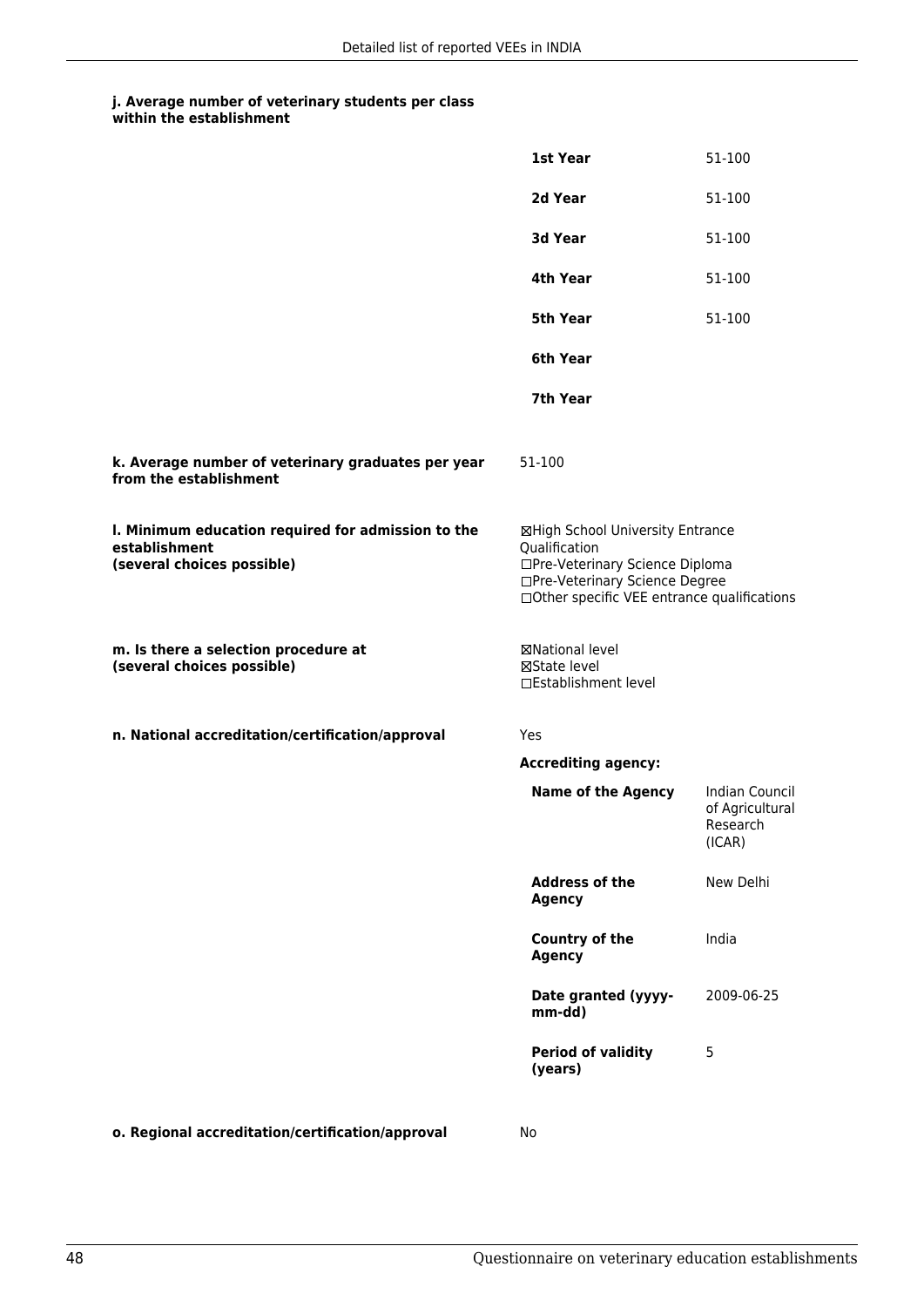**p. Any form of other international accreditation/certification/approval?**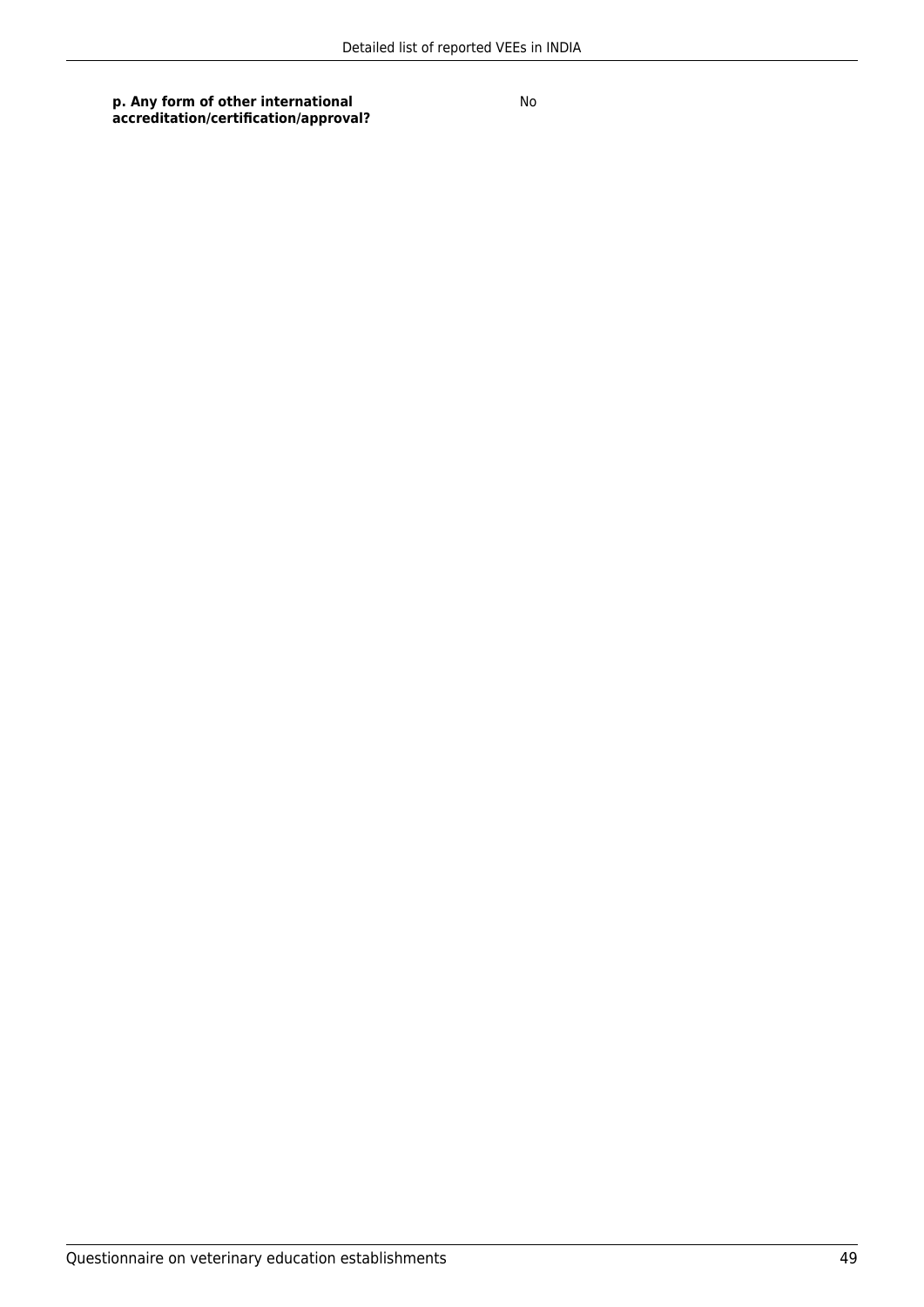# **College of Veterinary Science, Assam Agricultural University, Khanapara, Guwahati, Assam**

**Last modified on: 2014-12-29 07:43:09**

| a. Name of VEE                                                | College of Veterinary Science, Assam<br>Agricultural University, Khanapara, Guwahati,<br>Assam               |
|---------------------------------------------------------------|--------------------------------------------------------------------------------------------------------------|
| b. Hosting Academic Institution<br>(when relevant)            | College of Veterinary Science                                                                                |
| c. Address of VEE<br>(street/city/state)                      | G.S. Road, Guwahati 781 022, Assam                                                                           |
| d. Country of VEE                                             | <b>INDIA</b>                                                                                                 |
| e. Web-site (URL)                                             | www.vetbifguwahati.ernet.in &<br>www.aau.ac.in                                                               |
| f. Institution type                                           | public                                                                                                       |
| g. Year of creation                                           | 1948                                                                                                         |
| h. Veterinary degree(s) granted<br>(several choices possible) | □Specific Veterinary Diploma<br>⊠Bachelor<br>⊠Master<br>$\square$ Doctor<br>⊠PhD<br>□ Other (please explain) |

**i. Number of years of veterinary education required for VSB (or equivalent) registration**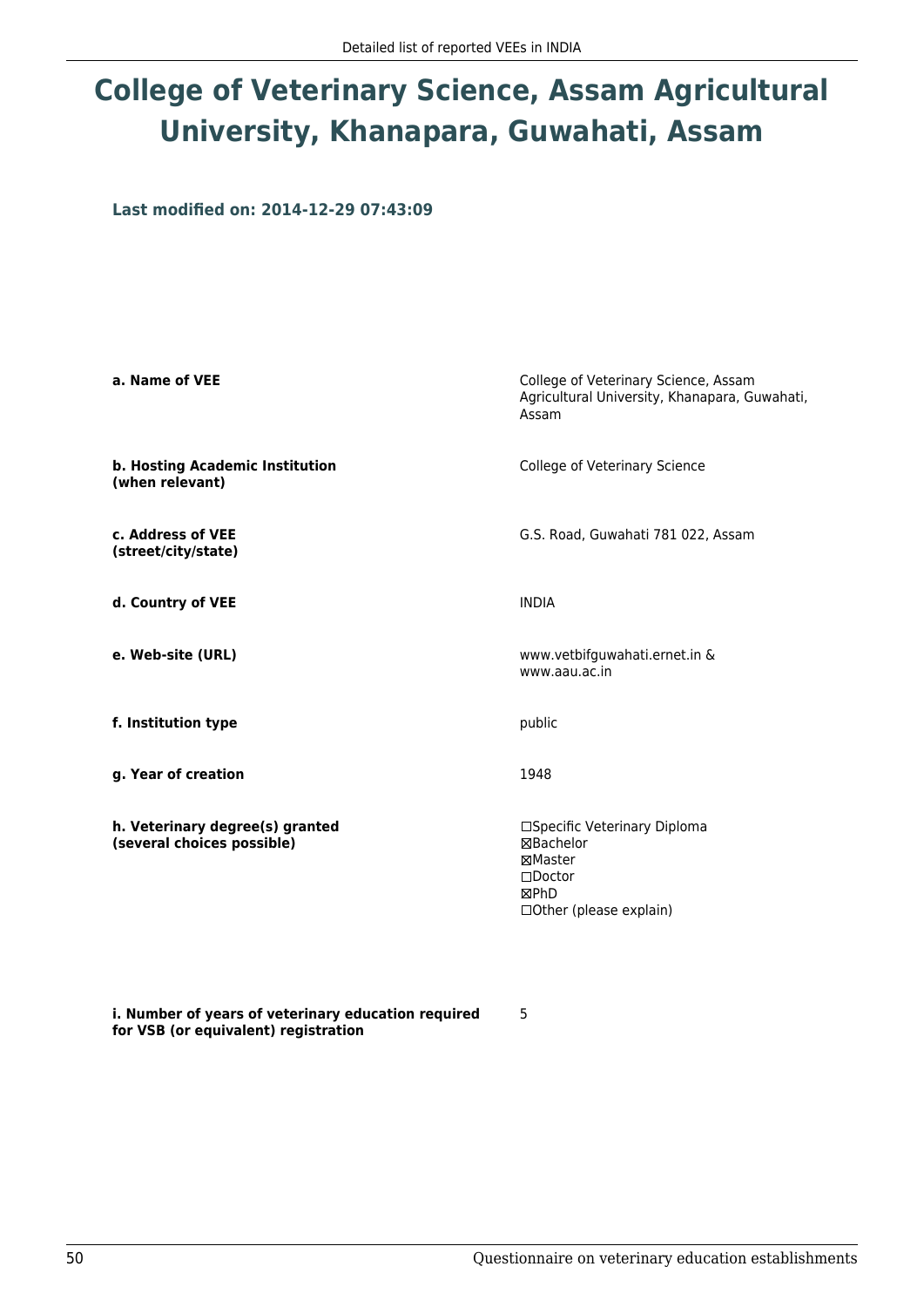|                                                                                                   | 1st Year                                                                                                                                                              | 51-100  |
|---------------------------------------------------------------------------------------------------|-----------------------------------------------------------------------------------------------------------------------------------------------------------------------|---------|
|                                                                                                   | 2d Year                                                                                                                                                               | 101-150 |
|                                                                                                   | 3d Year                                                                                                                                                               | 51-100  |
|                                                                                                   | 4th Year                                                                                                                                                              | 51-100  |
|                                                                                                   | <b>5th Year</b>                                                                                                                                                       | 51-100  |
|                                                                                                   | 6th Year                                                                                                                                                              |         |
|                                                                                                   | 7th Year                                                                                                                                                              |         |
| k. Average number of veterinary graduates per year<br>from the establishment                      | 51-100                                                                                                                                                                |         |
| I. Minimum education required for admission to the<br>establishment<br>(several choices possible) | ⊠High School University Entrance<br>Qualification<br>□Pre-Veterinary Science Diploma<br>□Pre-Veterinary Science Degree<br>□Other specific VEE entrance qualifications |         |
| m. Is there a selection procedure at<br>(several choices possible)                                | <b>⊠National level</b><br>⊠State level<br>□Establishment level                                                                                                        |         |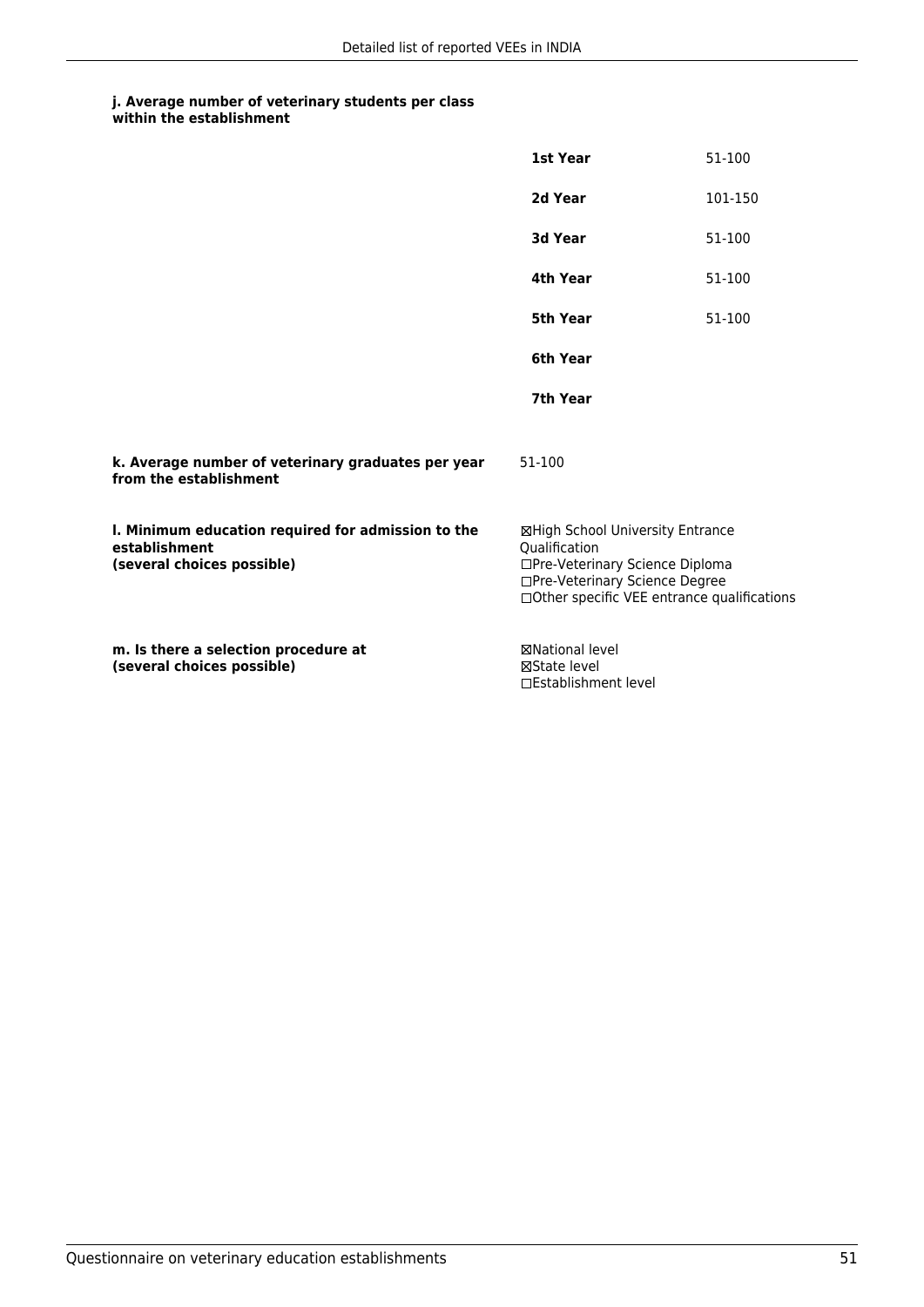| n. National accreditation/certification/approval                            | Yes                                    |                                                                                                                                                                                                          |
|-----------------------------------------------------------------------------|----------------------------------------|----------------------------------------------------------------------------------------------------------------------------------------------------------------------------------------------------------|
|                                                                             | <b>Accrediting agency:</b>             |                                                                                                                                                                                                          |
|                                                                             | <b>Name of the Agency</b>              | Approved by<br>Veterinary<br>Council of<br>India and<br>accrediated<br>by Indian<br>Council of<br>Agricultural<br>Research                                                                               |
|                                                                             | <b>Address of the</b><br><b>Agency</b> | Veterinary<br>Council of<br>India "A"Wing,<br>2nd Floor,<br>August Kranti<br>Bhawan, New<br>Delhi Indian<br>Council of<br>Agricultural<br>Research<br>Krishi<br>Anushandhan<br>Bhawan Pusa,<br>New Delhi |
|                                                                             | <b>Country of the</b><br><b>Agency</b> | India                                                                                                                                                                                                    |
|                                                                             | Date granted (yyyy-<br>mm-dd)          | 1984-08-21                                                                                                                                                                                               |
|                                                                             | <b>Period of validity</b><br>(years)   | 5                                                                                                                                                                                                        |
| o. Regional accreditation/certification/approval                            | No.                                    |                                                                                                                                                                                                          |
| p. Any form of other international<br>accreditation/certification/approval? | No                                     |                                                                                                                                                                                                          |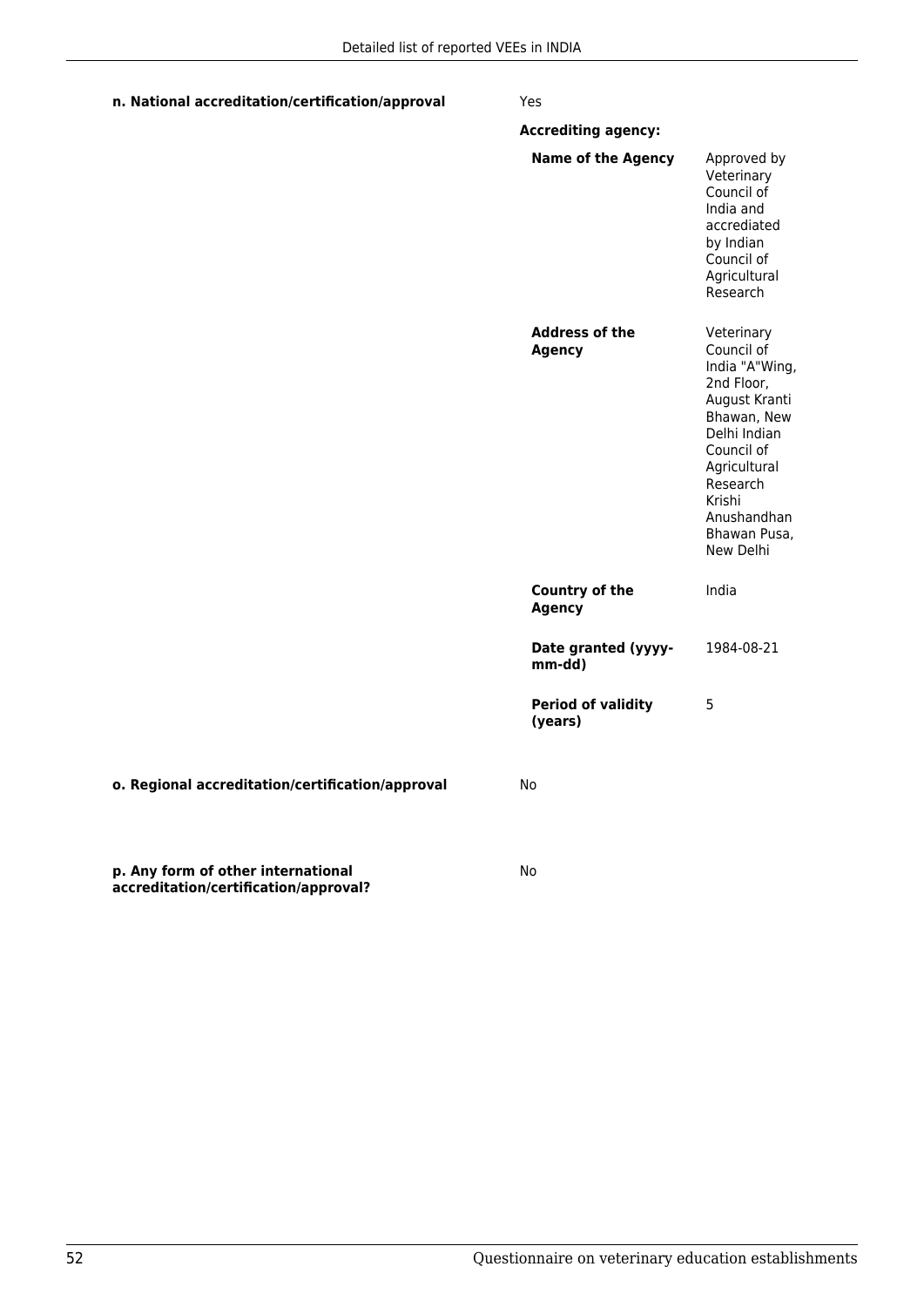## **College of Veterinary Science, Proddatur**

## **Last modified on: 2015-01-17 13:28:16**

| a. Name of VEE                                                | College of Veterinary Science, Proddatur                                                                              |  |
|---------------------------------------------------------------|-----------------------------------------------------------------------------------------------------------------------|--|
| b. Hosting Academic Institution<br>(when relevant)            | Sri Venkateswara Veterinary University                                                                                |  |
| c. Address of VEE<br>(street/city/state)                      | College of Veterinary Science, Proddatur,<br>Andhra Pradesh                                                           |  |
| d. Country of VEE                                             | <b>INDIA</b>                                                                                                          |  |
| e. Web-site (URL)                                             | www.svvu.edu.in                                                                                                       |  |
| f. Institution type                                           | public                                                                                                                |  |
| g. Year of creation                                           | 2008                                                                                                                  |  |
| h. Veterinary degree(s) granted<br>(several choices possible) | □Specific Veterinary Diploma<br>⊠Bachelor<br>$\square$ Master<br>$\square$ Doctor<br>DPhD<br>□ Other (please explain) |  |

**i. Number of years of veterinary education required for VSB (or equivalent) registration**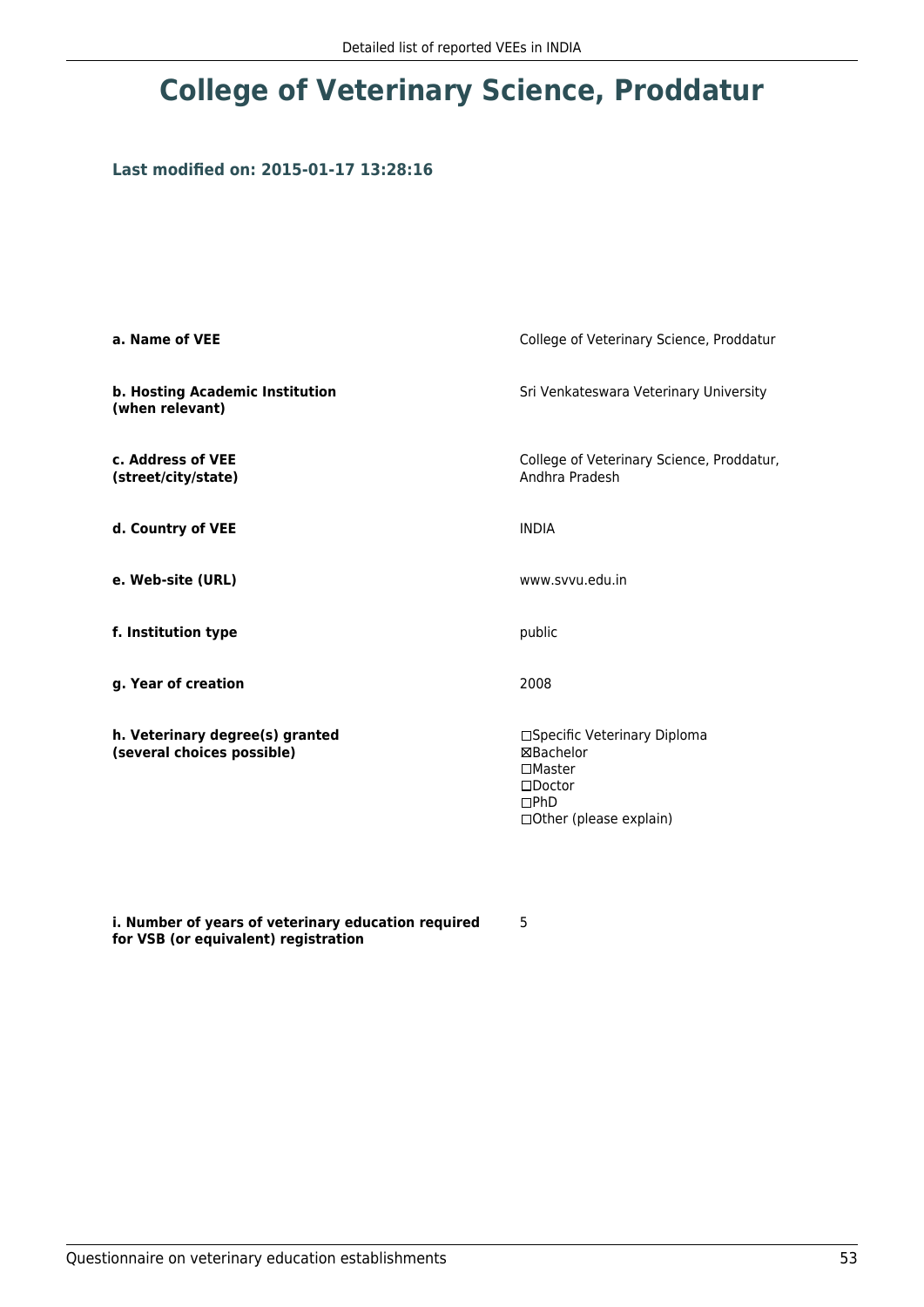|                                                                                                   | 1st Year                                                                                                                                                              | 51-100                                                                                        |
|---------------------------------------------------------------------------------------------------|-----------------------------------------------------------------------------------------------------------------------------------------------------------------------|-----------------------------------------------------------------------------------------------|
|                                                                                                   | 2d Year                                                                                                                                                               | 51-100                                                                                        |
|                                                                                                   | 3d Year                                                                                                                                                               | 51-100                                                                                        |
|                                                                                                   | 4th Year                                                                                                                                                              | 51-100                                                                                        |
|                                                                                                   | <b>5th Year</b>                                                                                                                                                       | 51-100                                                                                        |
|                                                                                                   | 6th Year                                                                                                                                                              |                                                                                               |
|                                                                                                   | 7th Year                                                                                                                                                              |                                                                                               |
| k. Average number of veterinary graduates per year<br>from the establishment                      | 51-100                                                                                                                                                                |                                                                                               |
| I. Minimum education required for admission to the<br>establishment<br>(several choices possible) | □High School University Entrance<br>Qualification<br>□Pre-Veterinary Science Diploma<br>□Pre-Veterinary Science Degree<br>⊠Other specific VEE entrance qualifications |                                                                                               |
| m. Is there a selection procedure at<br>(several choices possible)                                | ⊠National level<br>⊠State level<br>□Establishment level                                                                                                               |                                                                                               |
| n. National accreditation/certification/approval                                                  | Yes                                                                                                                                                                   |                                                                                               |
|                                                                                                   | <b>Accrediting agency:</b>                                                                                                                                            |                                                                                               |
|                                                                                                   | <b>Name of the Agency</b>                                                                                                                                             | Veterinary<br>Council of<br>India                                                             |
|                                                                                                   | <b>Address of the</b><br><b>Agency</b>                                                                                                                                | A Wing, 2nd<br>Floore, August<br>Kranti Bhavan,<br>Bhikaji Cama<br>Place, New<br>Delhi-110066 |
|                                                                                                   | Country of the<br><b>Agency</b>                                                                                                                                       | India                                                                                         |
|                                                                                                   | Date granted (yyyy-<br>mm-dd)                                                                                                                                         | 2013-09-23                                                                                    |
|                                                                                                   | <b>Period of validity</b><br>(years)                                                                                                                                  | 2                                                                                             |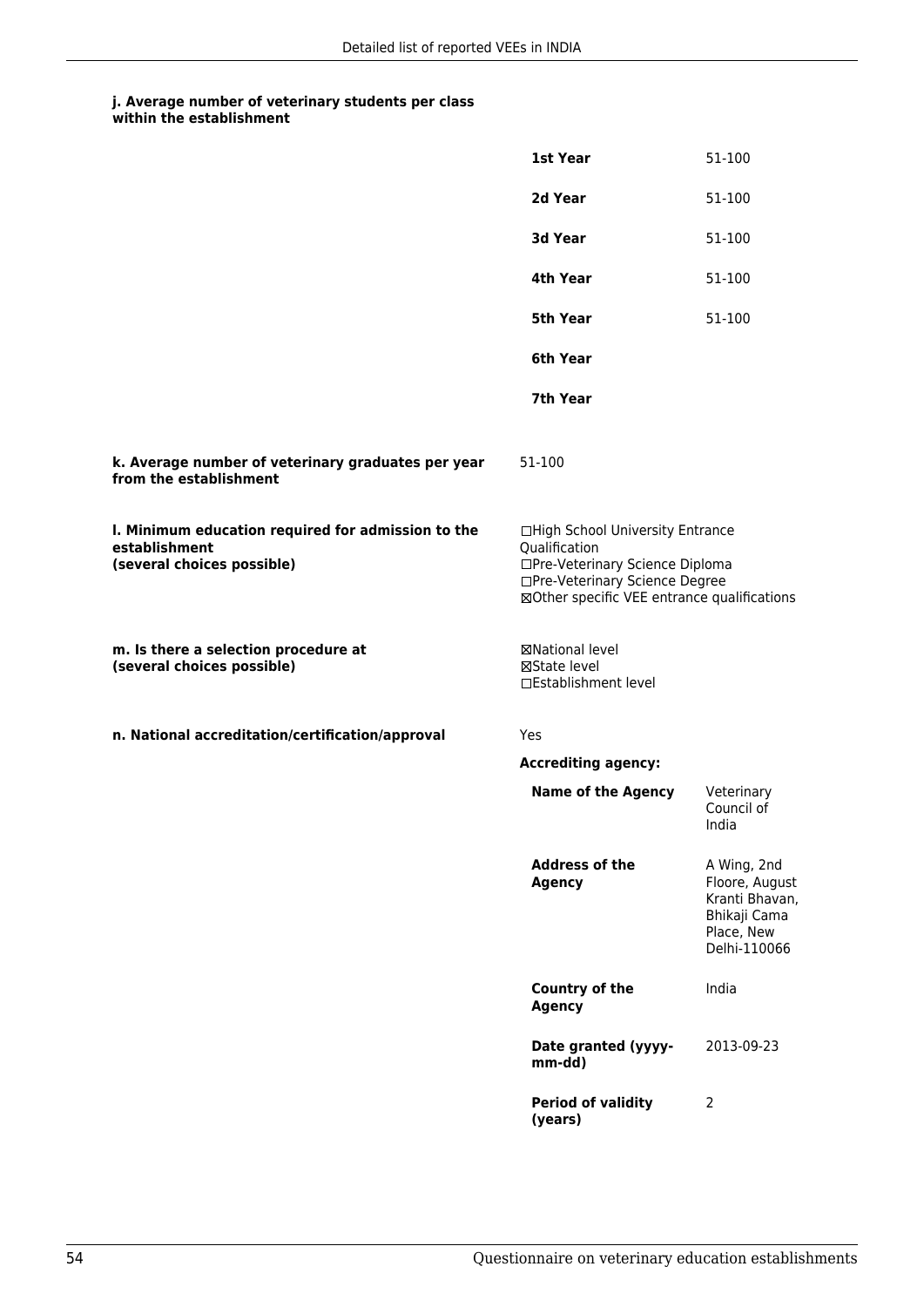**o. Regional accreditation/certification/approval** No

**p. Any form of other international accreditation/certification/approval?**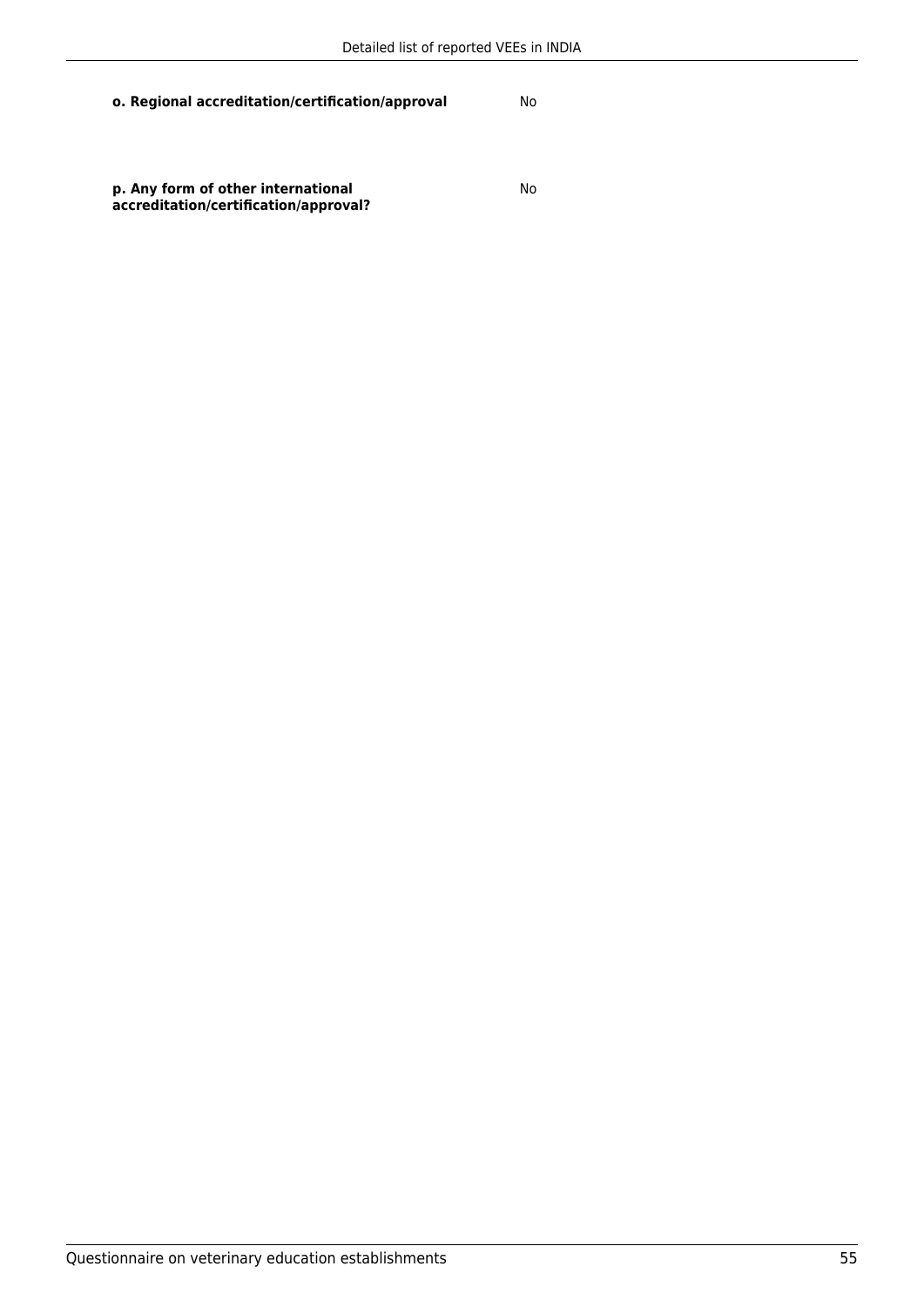## **COLLEGE OF VETERINARY SCIENCE, TIRUPATI**

## **Last modified on: 2015-01-17 13:18:55**

| a. Name of VEE                                                | COLLEGE OF VETERINARY SCIENCE, TIRUPATI                                                                      |
|---------------------------------------------------------------|--------------------------------------------------------------------------------------------------------------|
| b. Hosting Academic Institution<br>(when relevant)            | SRI VENKATESWARA VETERINARY<br>UNIVERSITY, TIRUPATI                                                          |
| c. Address of VEE<br>(street/city/state)                      | COLLEGE OF VETERINARY SCIENCE, TIRUPATI<br>- 517 502, ANDHRA PRADESH                                         |
| d. Country of VEE                                             | <b>INDIA</b>                                                                                                 |
| e. Web-site (URL)                                             | www.svvu.edu.in                                                                                              |
| f. Institution type                                           | public                                                                                                       |
| g. Year of creation                                           | 1955                                                                                                         |
| h. Veterinary degree(s) granted<br>(several choices possible) | □Specific Veterinary Diploma<br>⊠Bachelor<br>⊠Master<br>$\square$ Doctor<br>⊠PhD<br>□ Other (please explain) |

**i. Number of years of veterinary education required for VSB (or equivalent) registration**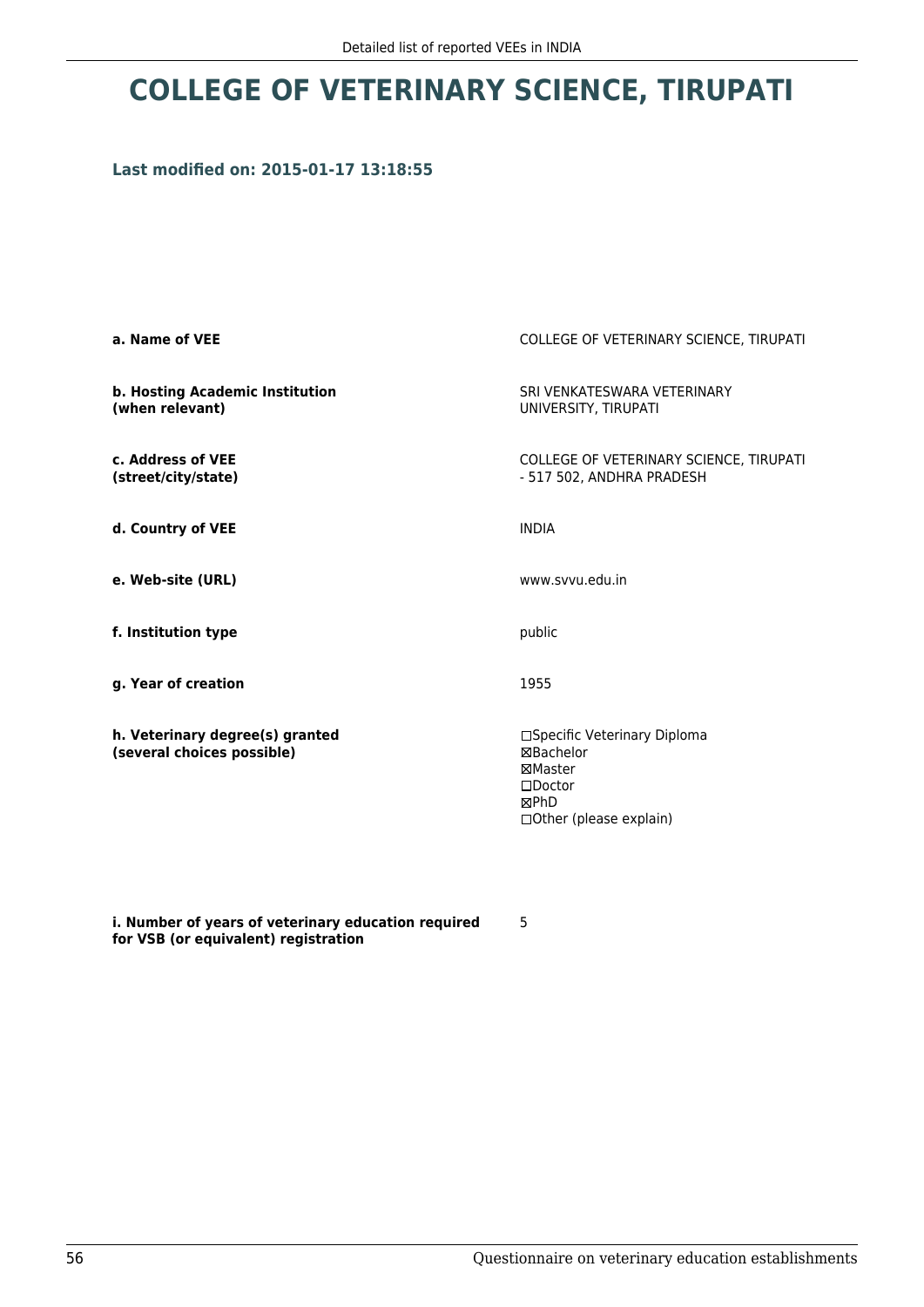|                                                                                                   | 1st Year                                                                                                                                                              | 51-100                                                                                       |
|---------------------------------------------------------------------------------------------------|-----------------------------------------------------------------------------------------------------------------------------------------------------------------------|----------------------------------------------------------------------------------------------|
|                                                                                                   | 2d Year                                                                                                                                                               | 51-100                                                                                       |
|                                                                                                   | 3d Year                                                                                                                                                               | 51-100                                                                                       |
|                                                                                                   | 4th Year                                                                                                                                                              | 51-100                                                                                       |
|                                                                                                   | 5th Year                                                                                                                                                              | 51-100                                                                                       |
|                                                                                                   | 6th Year                                                                                                                                                              |                                                                                              |
|                                                                                                   | 7th Year                                                                                                                                                              |                                                                                              |
| k. Average number of veterinary graduates per year<br>from the establishment                      | 51-100                                                                                                                                                                |                                                                                              |
| I. Minimum education required for admission to the<br>establishment<br>(several choices possible) | □High School University Entrance<br>Qualification<br>□Pre-Veterinary Science Diploma<br>□Pre-Veterinary Science Degree<br>⊠Other specific VEE entrance qualifications |                                                                                              |
| m. Is there a selection procedure at<br>(several choices possible)                                | ⊠National level<br>⊠State level<br>□Establishment level                                                                                                               |                                                                                              |
| n. National accreditation/certification/approval                                                  | Yes                                                                                                                                                                   |                                                                                              |
|                                                                                                   | <b>Accrediting agency:</b>                                                                                                                                            |                                                                                              |
|                                                                                                   | <b>Name of the Agency</b>                                                                                                                                             | VETERINARY<br><b>COUNCIL OF</b><br><b>INDIA</b>                                              |
|                                                                                                   | <b>Address of the</b><br><b>Agency</b>                                                                                                                                | A Wing, 2nd<br>Floor, August<br>Kranti Bhavan,<br>Bhikaji Cama<br>Place, New<br>Delhi-110066 |
|                                                                                                   | <b>Country of the</b><br><b>Agency</b>                                                                                                                                | <b>INDIA</b>                                                                                 |
|                                                                                                   | Date granted (yyyy-<br>mm-dd)                                                                                                                                         | 2006-04-01                                                                                   |
|                                                                                                   | <b>Period of validity</b><br>(years)                                                                                                                                  | 5                                                                                            |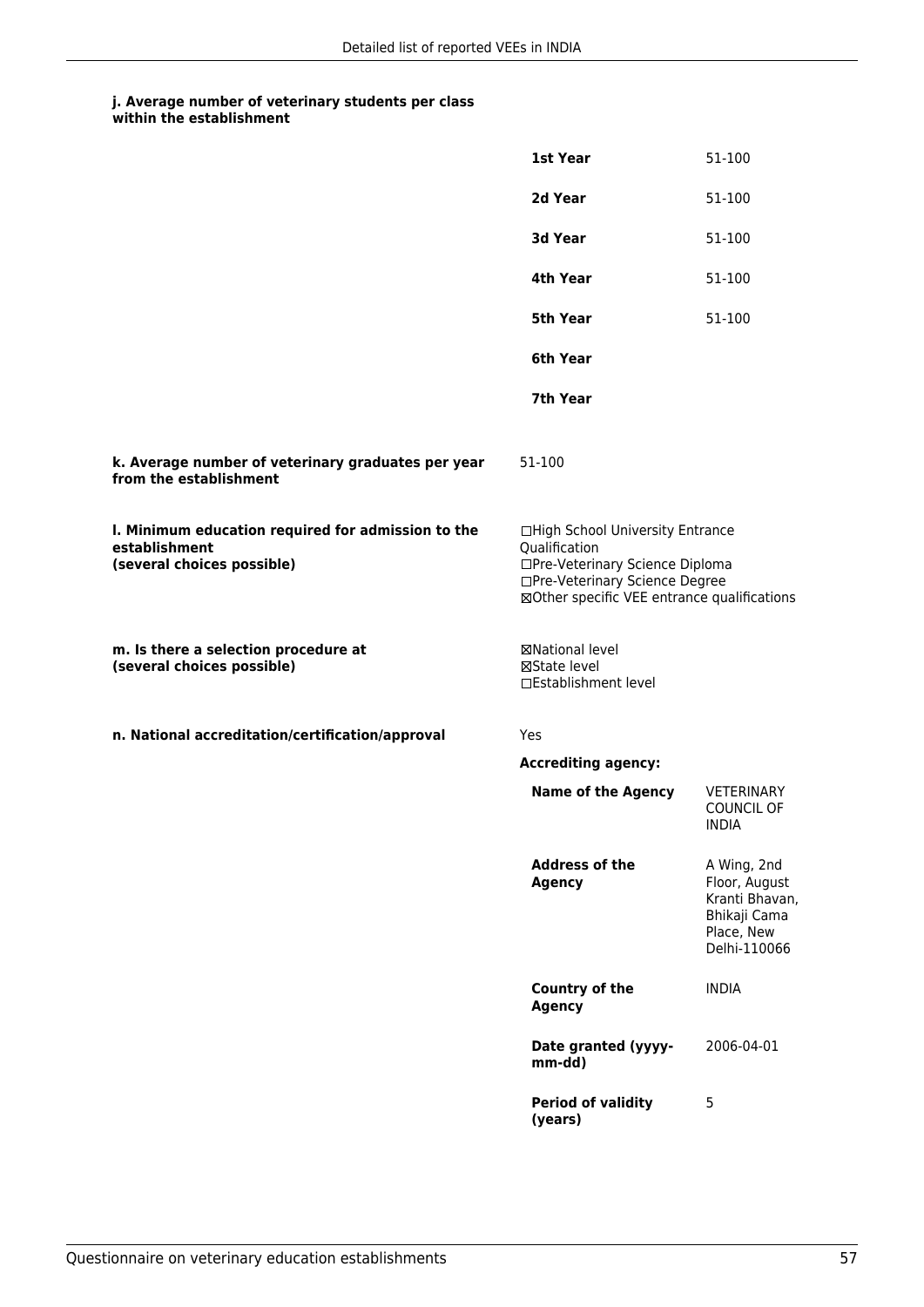**o. Regional accreditation/certification/approval** No

**p. Any form of other international accreditation/certification/approval?**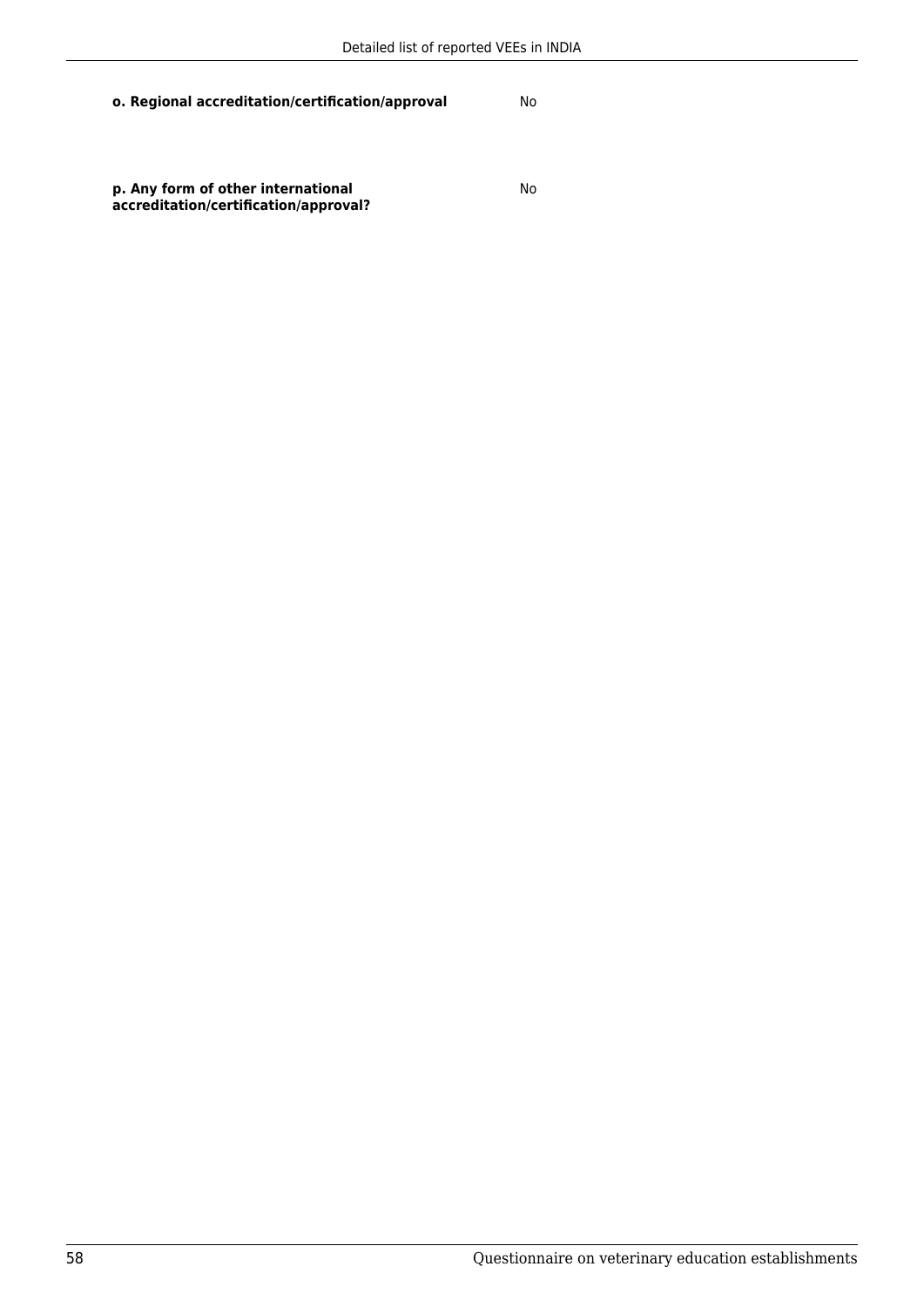## **College of Veterinary Science, Tirupati**

## **Last modified on: 2015-01-17 13:56:12**

| a. Name of VEE                                                | College of Veterinary Science, Tirupati                                                                           |
|---------------------------------------------------------------|-------------------------------------------------------------------------------------------------------------------|
| b. Hosting Academic Institution<br>(when relevant)            | Sri Venkateswara Veterinary University                                                                            |
| c. Address of VEE<br>(street/city/state)                      | Tirupati 517502, Andhra Pradesh                                                                                   |
| d. Country of VEE                                             | <b>INDIA</b>                                                                                                      |
| e. Web-site (URL)                                             | www.svvu.edu.in                                                                                                   |
| f. Institution type                                           | public                                                                                                            |
| g. Year of creation                                           | 1955                                                                                                              |
| h. Veterinary degree(s) granted<br>(several choices possible) | □Specific Veterinary Diploma<br>⊠Bachelor<br>⊠Master<br>$\square$ Doctor<br>⊠PhD<br>$\Box$ Other (please explain) |

**i. Number of years of veterinary education required for VSB (or equivalent) registration**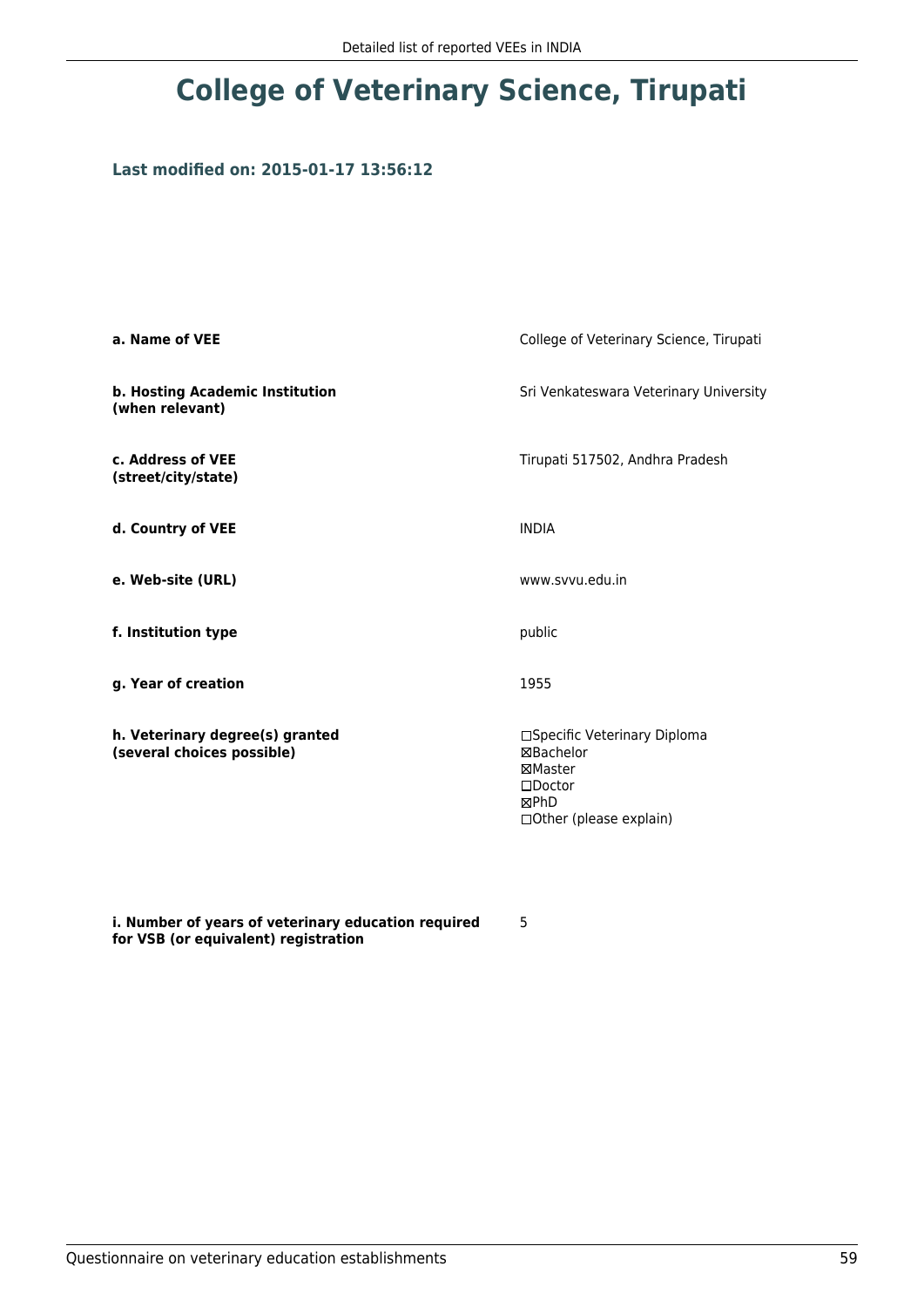|                                                                                                   | 1st Year                                                                                                                                                              | 51-100                                                                                        |
|---------------------------------------------------------------------------------------------------|-----------------------------------------------------------------------------------------------------------------------------------------------------------------------|-----------------------------------------------------------------------------------------------|
|                                                                                                   | 2d Year                                                                                                                                                               | 51-100                                                                                        |
|                                                                                                   | 3d Year                                                                                                                                                               | 51-100                                                                                        |
|                                                                                                   | 4th Year                                                                                                                                                              | 51-100                                                                                        |
|                                                                                                   | <b>5th Year</b>                                                                                                                                                       | 51-100                                                                                        |
|                                                                                                   | 6th Year                                                                                                                                                              |                                                                                               |
|                                                                                                   | 7th Year                                                                                                                                                              |                                                                                               |
| k. Average number of veterinary graduates per year<br>from the establishment                      | 51-100                                                                                                                                                                |                                                                                               |
| I. Minimum education required for admission to the<br>establishment<br>(several choices possible) | □High School University Entrance<br>Qualification<br>□Pre-Veterinary Science Diploma<br>□Pre-Veterinary Science Degree<br>⊠Other specific VEE entrance qualifications |                                                                                               |
| m. Is there a selection procedure at<br>(several choices possible)                                | ⊠National level<br>⊠State level<br>□Establishment level                                                                                                               |                                                                                               |
| n. National accreditation/certification/approval                                                  | Yes                                                                                                                                                                   |                                                                                               |
|                                                                                                   | <b>Accrediting agency:</b>                                                                                                                                            |                                                                                               |
|                                                                                                   | <b>Name of the Agency</b>                                                                                                                                             | Veterinary<br>Council of<br>India                                                             |
|                                                                                                   | <b>Address of the</b><br><b>Agency</b>                                                                                                                                | A Wing, 2nd<br>Floore, August<br>Kranti Bhavan,<br>Bhikaji Cama<br>Place, New<br>Delhi-110066 |
|                                                                                                   | Country of the<br><b>Agency</b>                                                                                                                                       | India                                                                                         |
|                                                                                                   | Date granted (yyyy-<br>mm-dd)                                                                                                                                         | 2006-04-01                                                                                    |
|                                                                                                   | <b>Period of validity</b><br>(years)                                                                                                                                  | 15                                                                                            |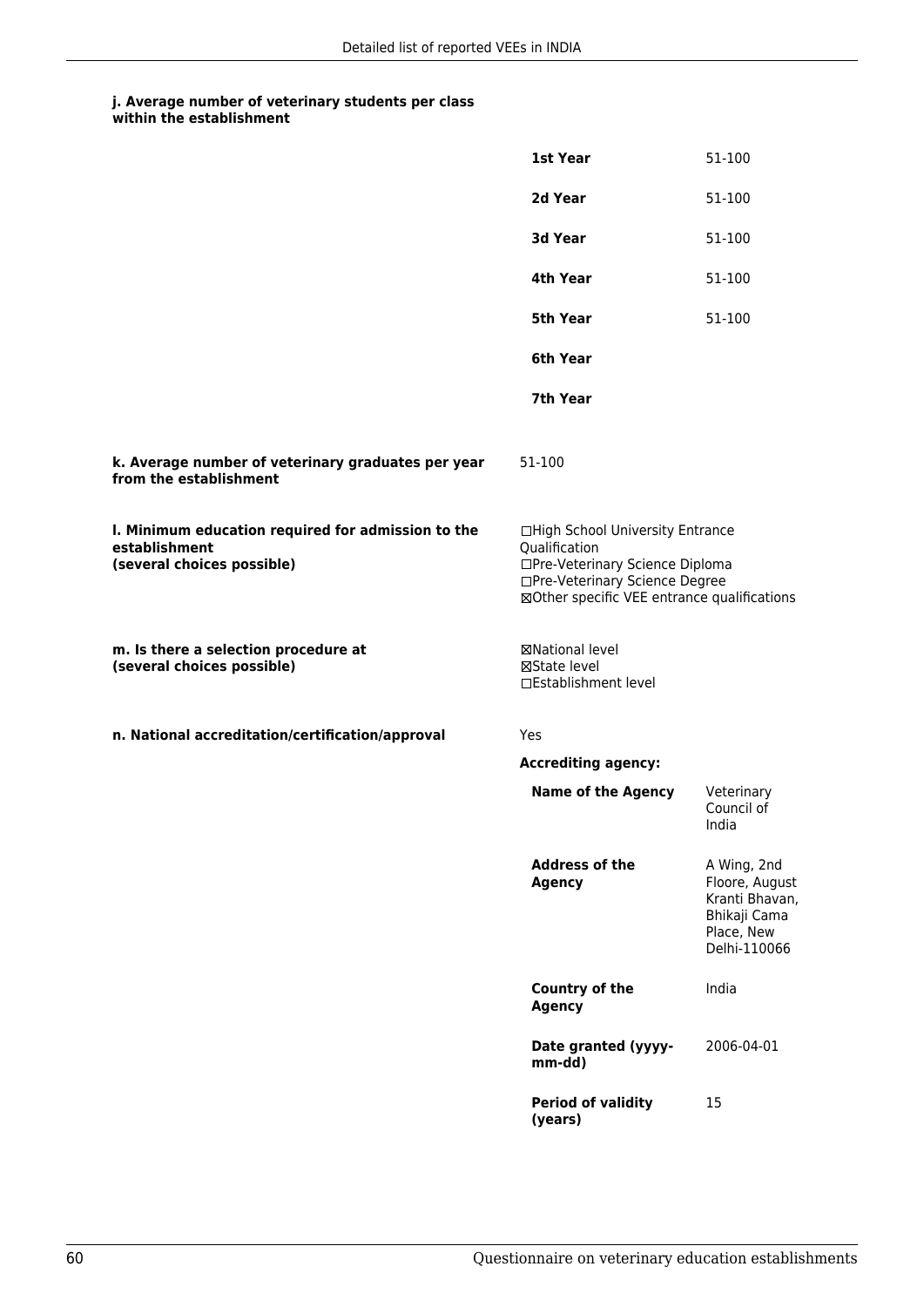**o. Regional accreditation/certification/approval** No

**p. Any form of other international accreditation/certification/approval?**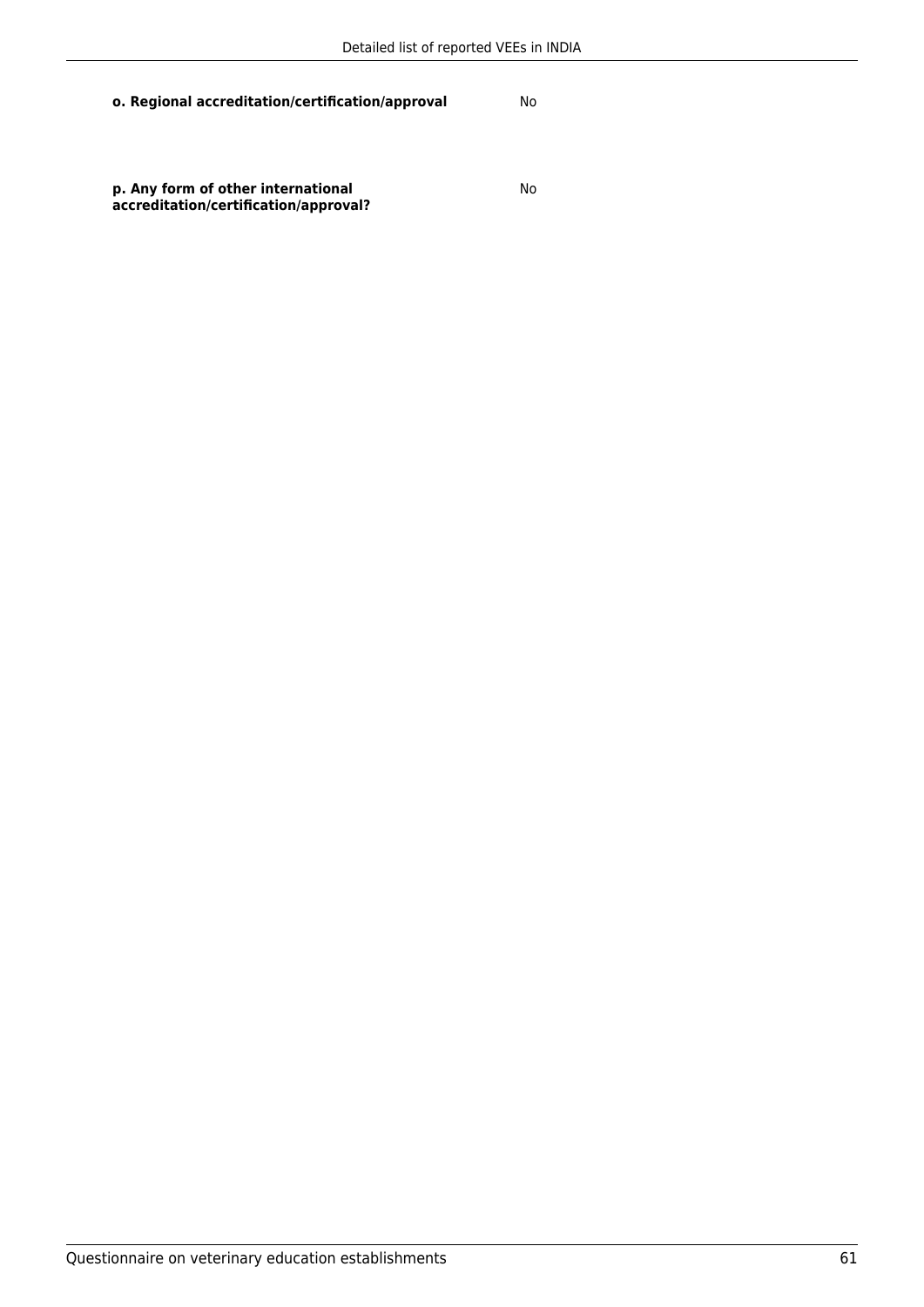## **College of Veterinary Sciences**

## **Last modified on: 2014-12-22 06:34:45**

| a. Name of VEE                                                | College of Veterinary Sciences                                                                                                    |  |
|---------------------------------------------------------------|-----------------------------------------------------------------------------------------------------------------------------------|--|
| b. Hosting Academic Institution<br>(when relevant)            | Lala Lajpat Rai University of Veterinary and<br>Animal Sciences, Hisar                                                            |  |
| c. Address of VEE<br>(street/city/state)                      | College of Veterinary Sciences, Lala Lajpat<br>Rai University of Veterinary and Animal<br>Sciences, Hisar-125 004 (Haryana) INDIA |  |
| d. Country of VEE                                             | <b>INDIA</b>                                                                                                                      |  |
| e. Web-site (URL)                                             | http://www.luvas.edu.in/                                                                                                          |  |
| f. Institution type                                           | public                                                                                                                            |  |
| g. Year of creation                                           | 2010                                                                                                                              |  |
| h. Veterinary degree(s) granted<br>(several choices possible) | ⊠Specific Veterinary Diploma<br>⊠Bachelor<br>⊠Master<br>⊠Doctor<br>⊠PhD<br>□ Other (please explain)                               |  |

**i. Number of years of veterinary education required for VSB (or equivalent) registration**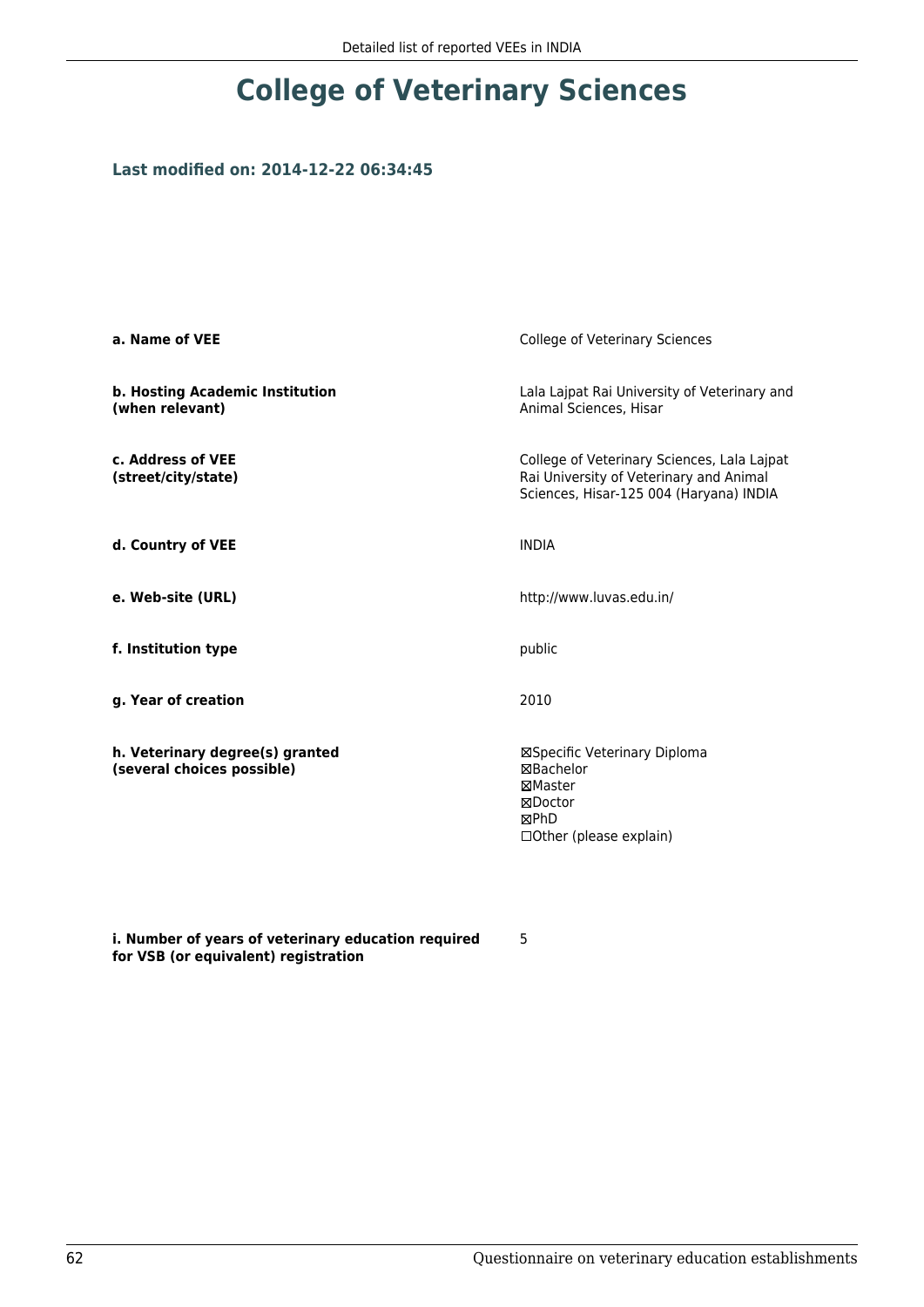|                                                                                                   | 1st Year                                                                                                                                                              | 51-100                                                                                                                             |
|---------------------------------------------------------------------------------------------------|-----------------------------------------------------------------------------------------------------------------------------------------------------------------------|------------------------------------------------------------------------------------------------------------------------------------|
|                                                                                                   | 2d Year                                                                                                                                                               | 51-100                                                                                                                             |
|                                                                                                   | 3d Year                                                                                                                                                               | 51-100                                                                                                                             |
|                                                                                                   | 4th Year                                                                                                                                                              | 51-100                                                                                                                             |
|                                                                                                   | <b>5th Year</b>                                                                                                                                                       | 51-100                                                                                                                             |
|                                                                                                   | 6th Year                                                                                                                                                              |                                                                                                                                    |
|                                                                                                   | 7th Year                                                                                                                                                              |                                                                                                                                    |
| k. Average number of veterinary graduates per year<br>from the establishment                      | 51-100                                                                                                                                                                |                                                                                                                                    |
| I. Minimum education required for admission to the<br>establishment<br>(several choices possible) | ⊠High School University Entrance<br>Qualification<br>□Pre-Veterinary Science Diploma<br>□Pre-Veterinary Science Degree<br>□Other specific VEE entrance qualifications |                                                                                                                                    |
| m. Is there a selection procedure at<br>(several choices possible)                                | ⊠National level<br>⊠State level<br>⊠Establishment level                                                                                                               |                                                                                                                                    |
| n. National accreditation/certification/approval                                                  | Yes                                                                                                                                                                   |                                                                                                                                    |
|                                                                                                   | <b>Accrediting agency:</b>                                                                                                                                            |                                                                                                                                    |
|                                                                                                   | <b>Name of the Agency</b>                                                                                                                                             | Veterinary<br>Council of<br>India                                                                                                  |
|                                                                                                   | <b>Address of the</b><br><b>Agency</b>                                                                                                                                | Veterinary<br>Council of<br>IndiaA Wingh,<br>2nd Floor,<br>August Kranti<br>Bhavan,<br>Bhikaji Cama<br>Place, New<br>Delhi-110 066 |
|                                                                                                   | Country of the<br><b>Agency</b>                                                                                                                                       | India                                                                                                                              |
|                                                                                                   | Date granted (yyyy-<br>mm-dd)                                                                                                                                         | 2010-12-01                                                                                                                         |
|                                                                                                   | <b>Period of validity</b><br>(years)                                                                                                                                  | 5                                                                                                                                  |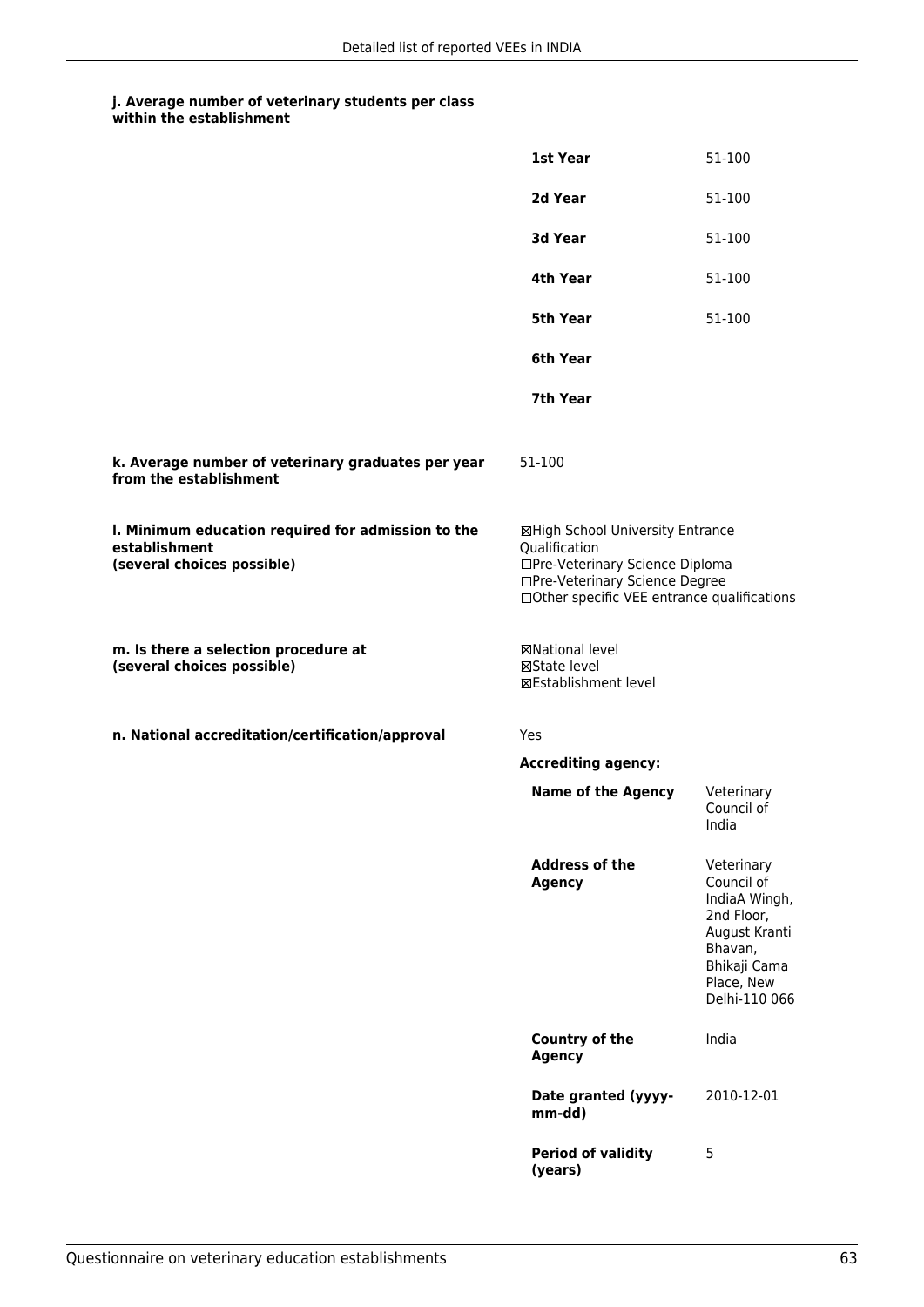**o. Regional accreditation/certification/approval** No

**p. Any form of other international accreditation/certification/approval?**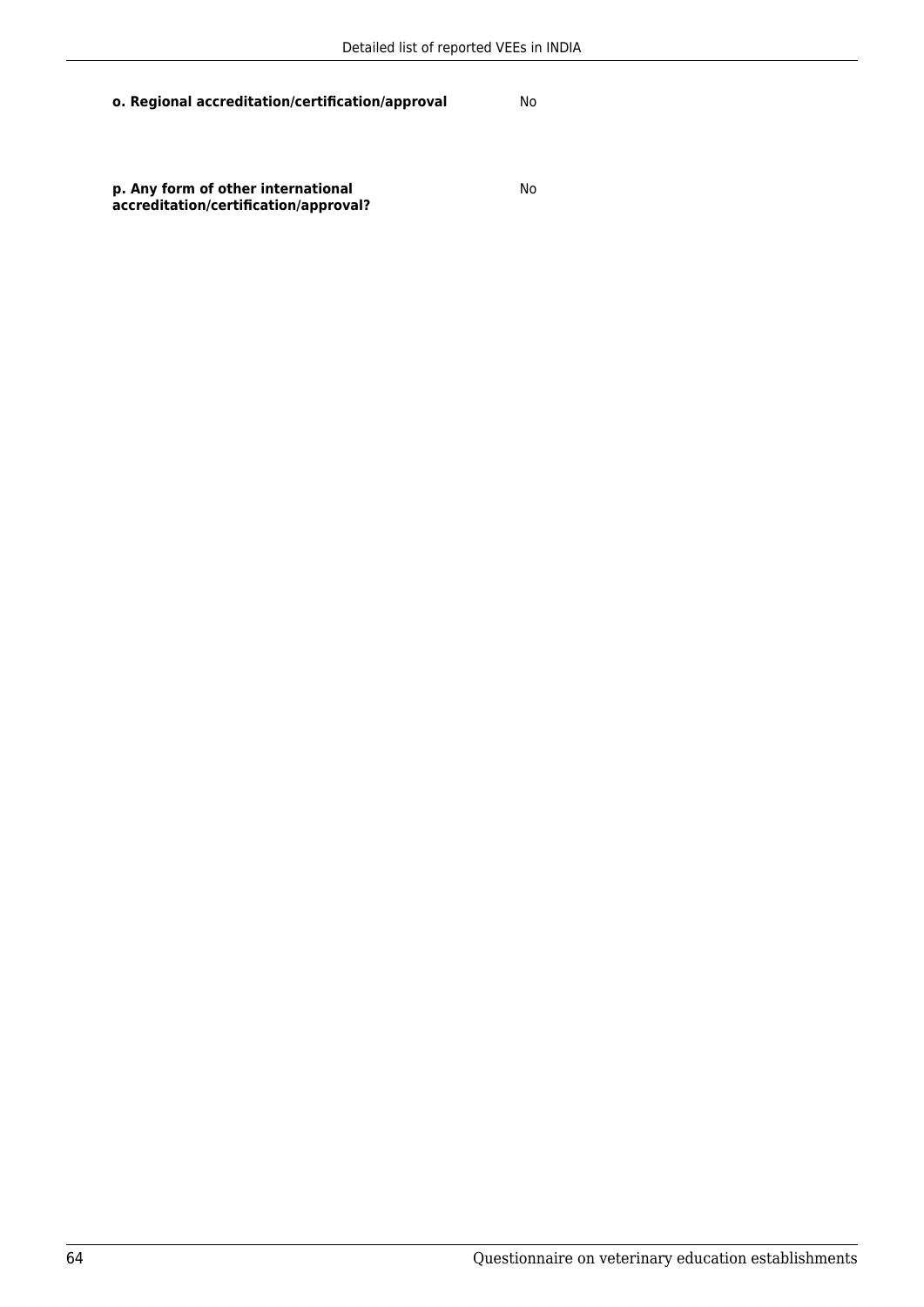# **DGCN, College of Veterinary and Animal Sciences, CSKHPKV, Palampur ( Himachal Pradesh) India 176062**

**Last modified on: 2014-12-29 11:13:30**

| a. Name of VEE                                                | DGCN, College of Veterinary and Animal<br>Sciences, CSKHPKV, Palampur (Himachal<br>Pradesh) India 176062 |
|---------------------------------------------------------------|----------------------------------------------------------------------------------------------------------|
| b. Hosting Academic Institution<br>(when relevant)            | <b>CSKHPKV Palampur</b>                                                                                  |
| c. Address of VEE<br>(street/city/state)                      | covas, CSKHPKV, Palampur Himachal Pradesh<br>India 176062                                                |
| d. Country of VEE                                             | <b>INDIA</b>                                                                                             |
| e. Web-site (URL)                                             | www.hillagric.ac.in                                                                                      |
| f. Institution type                                           | public                                                                                                   |
| g. Year of creation                                           | 1986                                                                                                     |
| h. Veterinary degree(s) granted<br>(several choices possible) | □Specific Veterinary Diploma<br>⊠Bachelor<br>⊠Master<br>⊠Doctor<br>⊠PhD<br>□ Other (please explain)      |

5

**i. Number of years of veterinary education required for VSB (or equivalent) registration**

Questionnaire on veterinary education establishments 65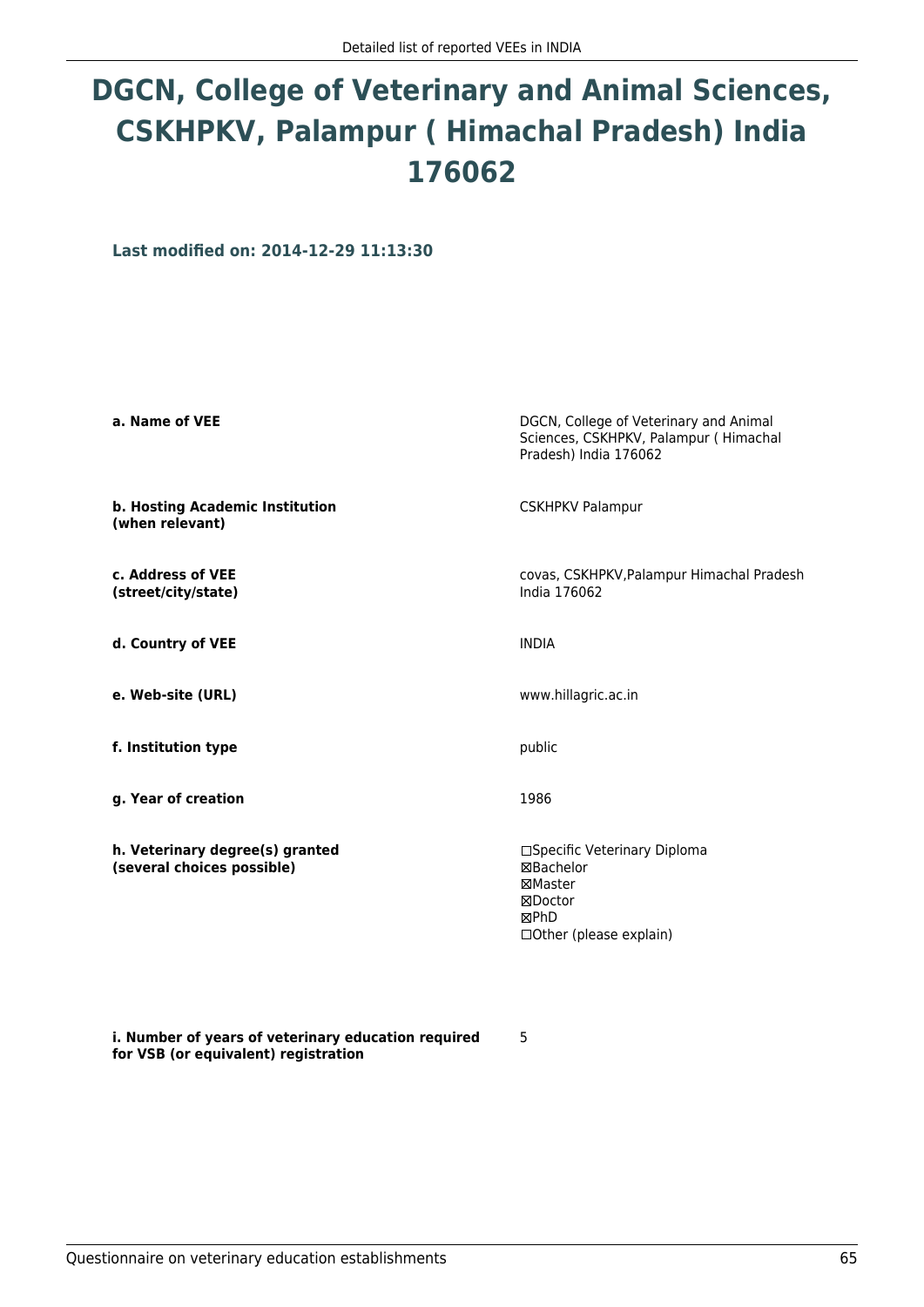|                                                                                                   | 1st Year                                                                                                                                                              | $0 - 50$                                      |
|---------------------------------------------------------------------------------------------------|-----------------------------------------------------------------------------------------------------------------------------------------------------------------------|-----------------------------------------------|
|                                                                                                   | 2d Year                                                                                                                                                               | $0 - 50$                                      |
|                                                                                                   | 3d Year                                                                                                                                                               | $0 - 50$                                      |
|                                                                                                   | 4th Year                                                                                                                                                              | $0 - 50$                                      |
|                                                                                                   | <b>5th Year</b>                                                                                                                                                       | $0 - 50$                                      |
|                                                                                                   | 6th Year                                                                                                                                                              |                                               |
|                                                                                                   | 7th Year                                                                                                                                                              |                                               |
| k. Average number of veterinary graduates per year<br>from the establishment                      | $0 - 50$                                                                                                                                                              |                                               |
| I. Minimum education required for admission to the<br>establishment<br>(several choices possible) | ⊠High School University Entrance<br>Qualification<br>□Pre-Veterinary Science Diploma<br>□Pre-Veterinary Science Degree<br>□Other specific VEE entrance qualifications |                                               |
| m. Is there a selection procedure at<br>(several choices possible)                                | □National level<br>$\square$ State level<br>⊠Establishment level                                                                                                      |                                               |
| n. National accreditation/certification/approval                                                  | Yes                                                                                                                                                                   |                                               |
|                                                                                                   | <b>Accrediting agency:</b>                                                                                                                                            |                                               |
|                                                                                                   | <b>Name of the Agency</b>                                                                                                                                             | Indian council<br>of Agricutural<br>Research  |
|                                                                                                   | <b>Address of the</b><br><b>Agency</b>                                                                                                                                | ICAR, Krishi<br><b>Bhawan New</b><br>Delhi-11 |
|                                                                                                   | <b>Country of the</b><br><b>Agency</b>                                                                                                                                | India                                         |
|                                                                                                   | Date granted (yyyy-<br>mm-dd)                                                                                                                                         | 2012-09-10                                    |
|                                                                                                   | <b>Period of validity</b><br>(years)                                                                                                                                  | 5                                             |
|                                                                                                   |                                                                                                                                                                       |                                               |

**o. Regional accreditation/certification/approval** No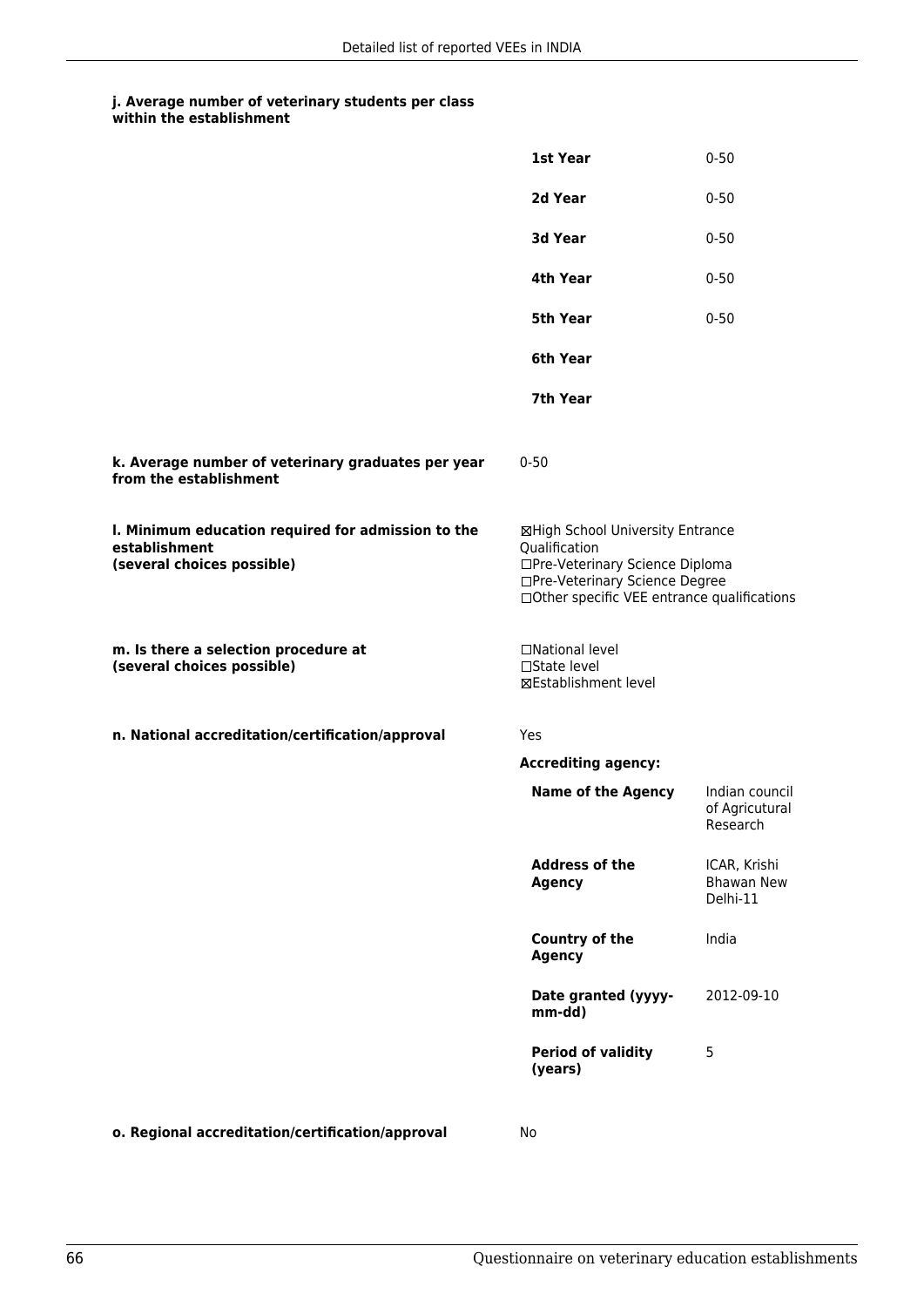**p. Any form of other international accreditation/certification/approval?**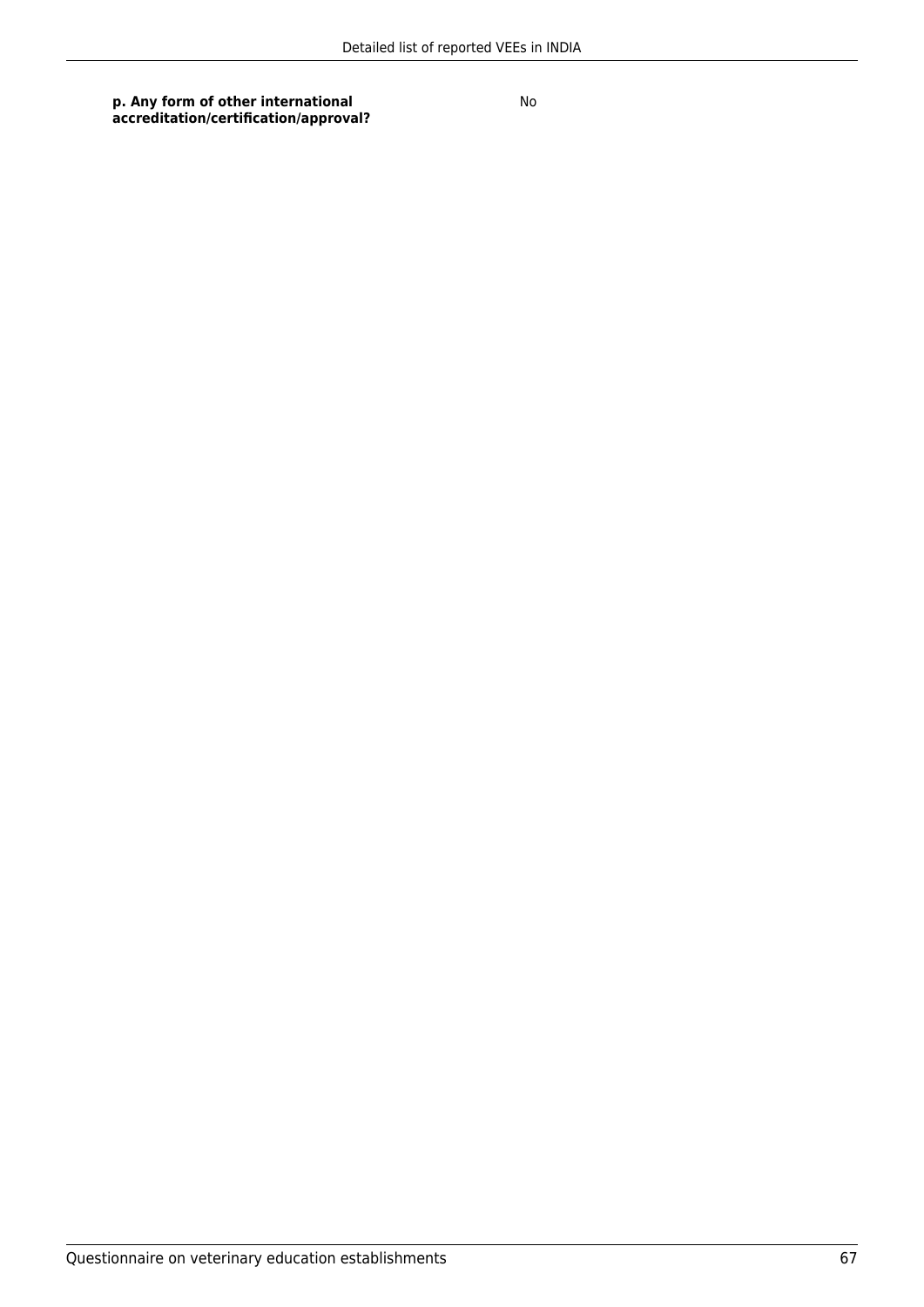# **Faculty of Veterinary and Animal Sciences, WBUAFS, Kolkata, West Bengal**

**Last modified on: 2015-02-13 07:17:13**

| a. Name of VEE                                                | Faculty of Veterinary and Animal Sciences,<br>WBUAFS, Kolkata, West Bengal                                                                                                  |  |
|---------------------------------------------------------------|-----------------------------------------------------------------------------------------------------------------------------------------------------------------------------|--|
| b. Hosting Academic Institution<br>(when relevant)            | West Bengal University of Animal and Fishery<br><b>Sciences</b>                                                                                                             |  |
| c. Address of VEE<br>(street/city/state)                      | Faculty of Veterinary and Animal Sciences,<br>West Bengal University of Animal and Fishery<br>Sciences, 37, K.B. Sarani, Belgachia, Kolkata -<br>700037, West Bengal, India |  |
| d. Country of VEE                                             | <b>INDIA</b>                                                                                                                                                                |  |
| e. Web-site (URL)                                             | www.wbuafscl.ac.in                                                                                                                                                          |  |
| f. Institution type                                           | public                                                                                                                                                                      |  |
| g. Year of creation                                           | 1995                                                                                                                                                                        |  |
| h. Veterinary degree(s) granted<br>(several choices possible) | □Specific Veterinary Diploma<br><b>⊠Bachelor</b><br>MMaster<br>⊠Doctor<br>⊠PhD<br>□ Other (please explain)                                                                  |  |

**i. Number of years of veterinary education required for VSB (or equivalent) registration**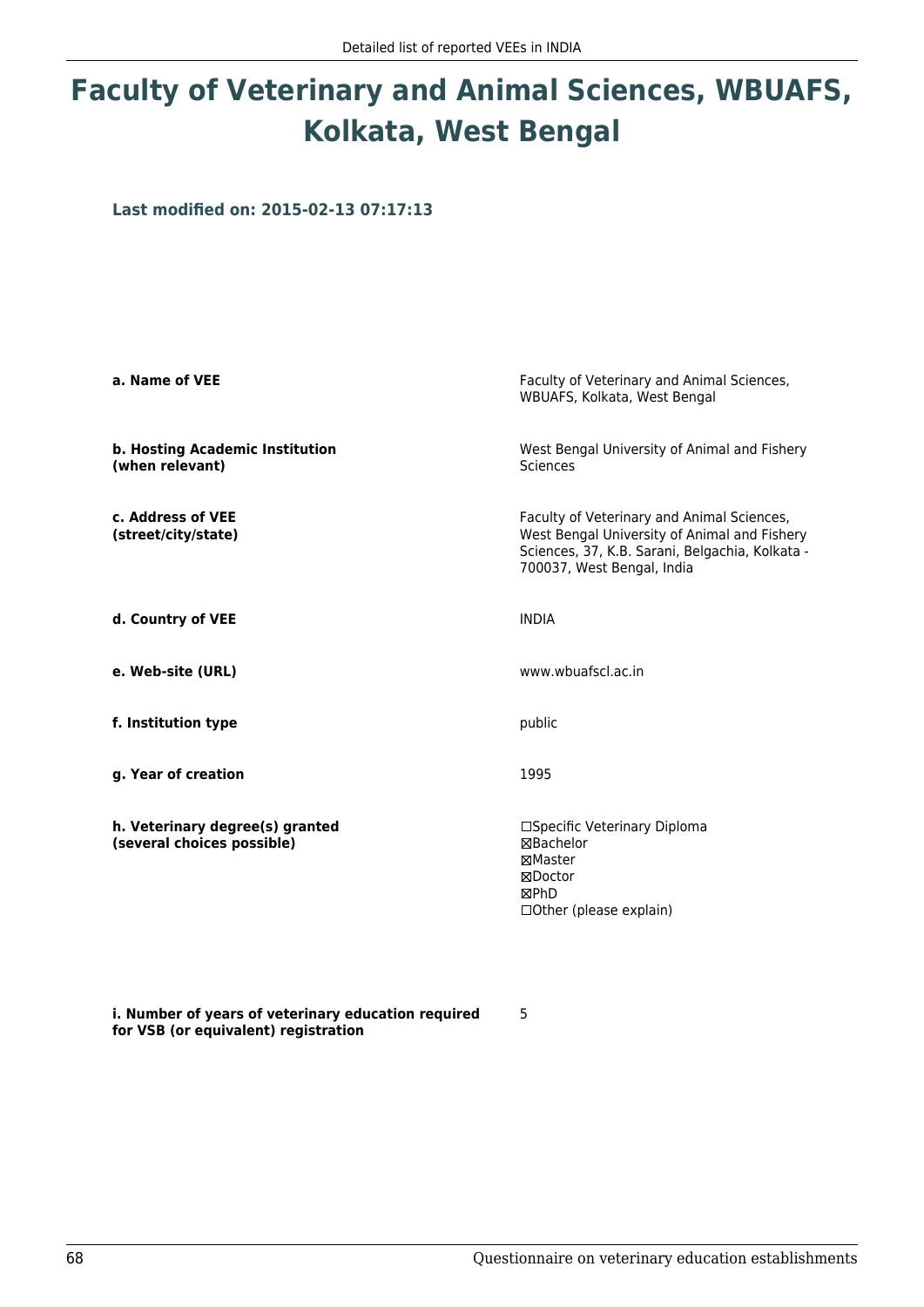|                                                                                                   | 1st Year                                                                                                                                                              | 51-100                                                                                                                                         |
|---------------------------------------------------------------------------------------------------|-----------------------------------------------------------------------------------------------------------------------------------------------------------------------|------------------------------------------------------------------------------------------------------------------------------------------------|
|                                                                                                   | 2d Year                                                                                                                                                               | 51-100                                                                                                                                         |
|                                                                                                   | 3d Year                                                                                                                                                               | 51-100                                                                                                                                         |
|                                                                                                   | 4th Year                                                                                                                                                              | 51-100                                                                                                                                         |
|                                                                                                   | <b>5th Year</b>                                                                                                                                                       | 51-100                                                                                                                                         |
|                                                                                                   | 6th Year                                                                                                                                                              |                                                                                                                                                |
|                                                                                                   | 7th Year                                                                                                                                                              |                                                                                                                                                |
| k. Average number of veterinary graduates per year<br>from the establishment                      | 51-100                                                                                                                                                                |                                                                                                                                                |
| I. Minimum education required for admission to the<br>establishment<br>(several choices possible) | ⊠High School University Entrance<br>Qualification<br>□Pre-Veterinary Science Diploma<br>□Pre-Veterinary Science Degree<br>⊠Other specific VEE entrance qualifications |                                                                                                                                                |
| m. Is there a selection procedure at<br>(several choices possible)                                | ⊠National level<br>⊠State level<br>□Establishment level                                                                                                               |                                                                                                                                                |
| n. National accreditation/certification/approval                                                  | Yes                                                                                                                                                                   |                                                                                                                                                |
|                                                                                                   | <b>Accrediting agency:</b>                                                                                                                                            |                                                                                                                                                |
|                                                                                                   | <b>Name of the Agency</b>                                                                                                                                             | Veterinary<br>Council of<br>India                                                                                                              |
|                                                                                                   | <b>Address of the</b><br><b>Agency</b>                                                                                                                                | Veterinary<br>Council of<br>India, A<br>Wingh, 2nd<br>Floor, August<br>Kranti Bhavan,<br>Bhikaji Cama<br>Place, New<br>Delhi-110 066,<br>India |
|                                                                                                   | Country of the<br><b>Agency</b>                                                                                                                                       | India                                                                                                                                          |
|                                                                                                   | Date granted (yyyy-<br>mm-dd)                                                                                                                                         | 2013-10-25                                                                                                                                     |
|                                                                                                   | <b>Period of validity</b><br>(years)                                                                                                                                  | 2                                                                                                                                              |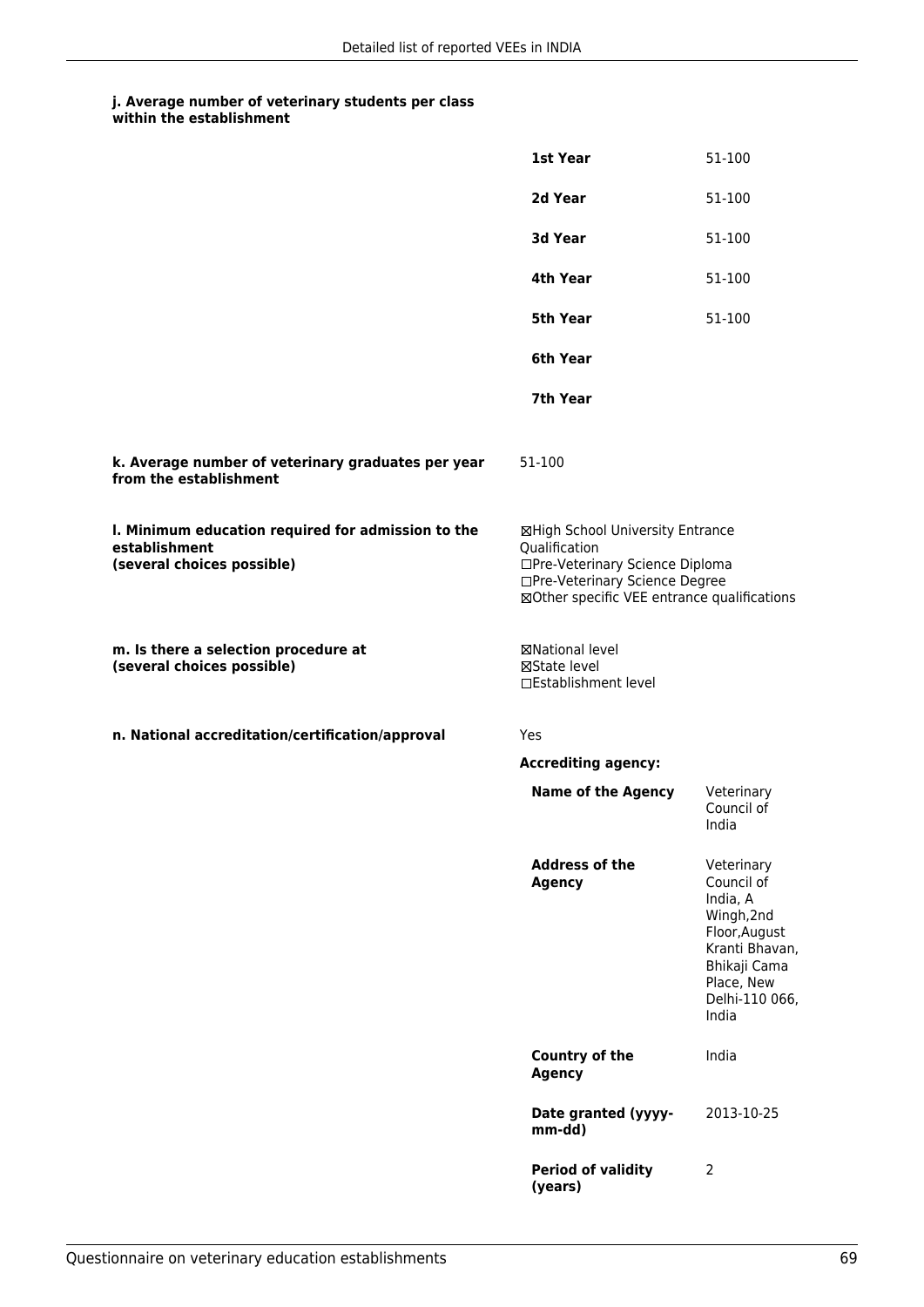**o. Regional accreditation/certification/approval** No

**p. Any form of other international accreditation/certification/approval?**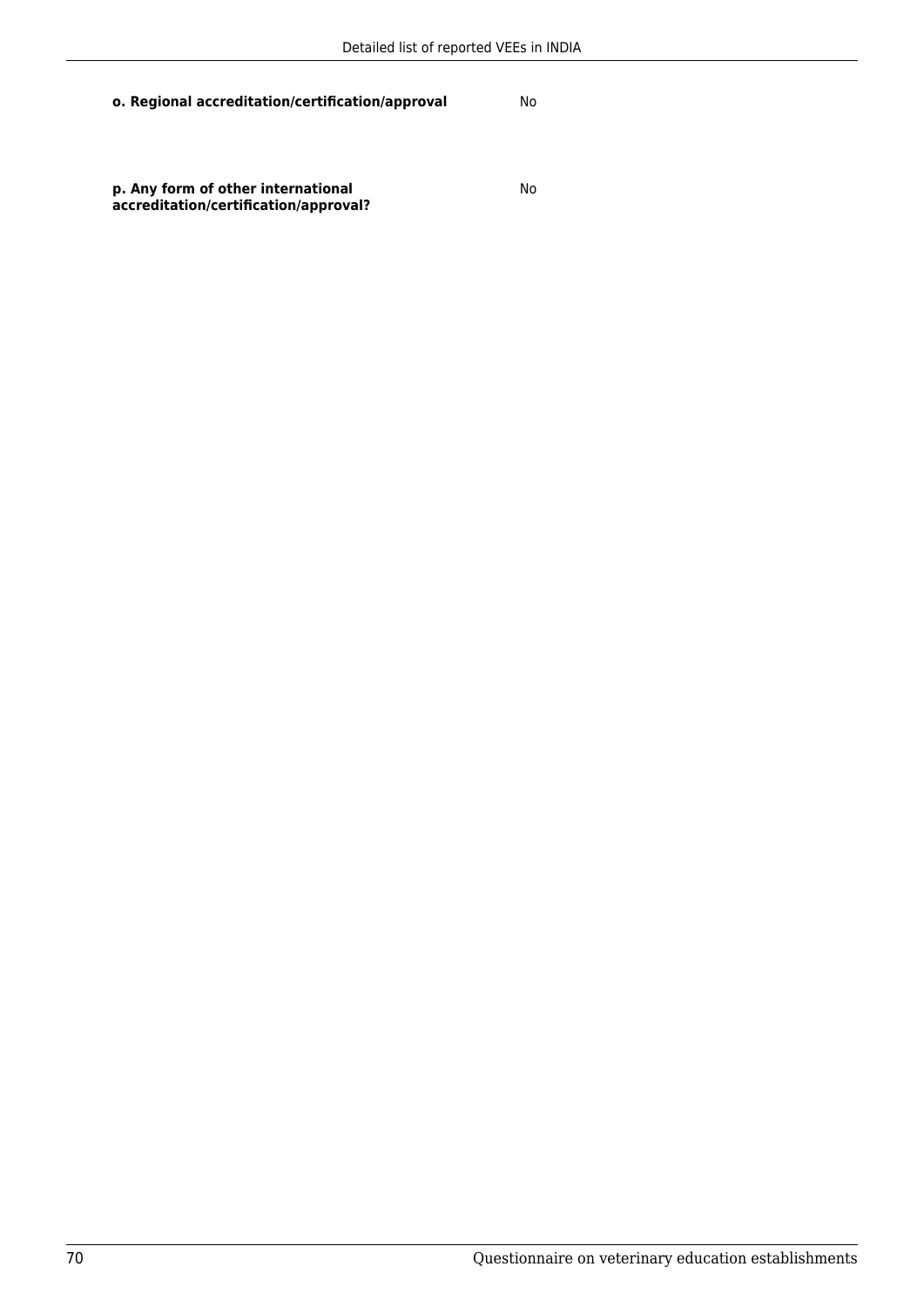# **Faculty of Veterinary Sciences and Animal Husbandry**

**Last modified on: 2015-01-17 04:26:25**

| a. Name of VEE                                                | Faculty of Veterinary Sciences and Animal<br>Husbandry                                                   |  |
|---------------------------------------------------------------|----------------------------------------------------------------------------------------------------------|--|
| b. Hosting Academic Institution<br>(when relevant)            | Sher-e-Kashmir University of Agricultural<br>Sciences and Technology of Kashmir                          |  |
| c. Address of VEE<br>(street/city/state)                      | shuhama, alusteng, Srinagar 190006 J&K                                                                   |  |
| d. Country of VEE                                             | <b>INDIA</b>                                                                                             |  |
| e. Web-site (URL)                                             | www.skuastkashmir.ac.in                                                                                  |  |
| f. Institution type                                           | public                                                                                                   |  |
| g. Year of creation                                           | 1984                                                                                                     |  |
| h. Veterinary degree(s) granted<br>(several choices possible) | □Specific Veterinary Diploma<br>⊠Bachelor<br>⊠Master<br>$\Box$ Doctor<br>⊠PhD<br>□Other (please explain) |  |

**i. Number of years of veterinary education required for VSB (or equivalent) registration**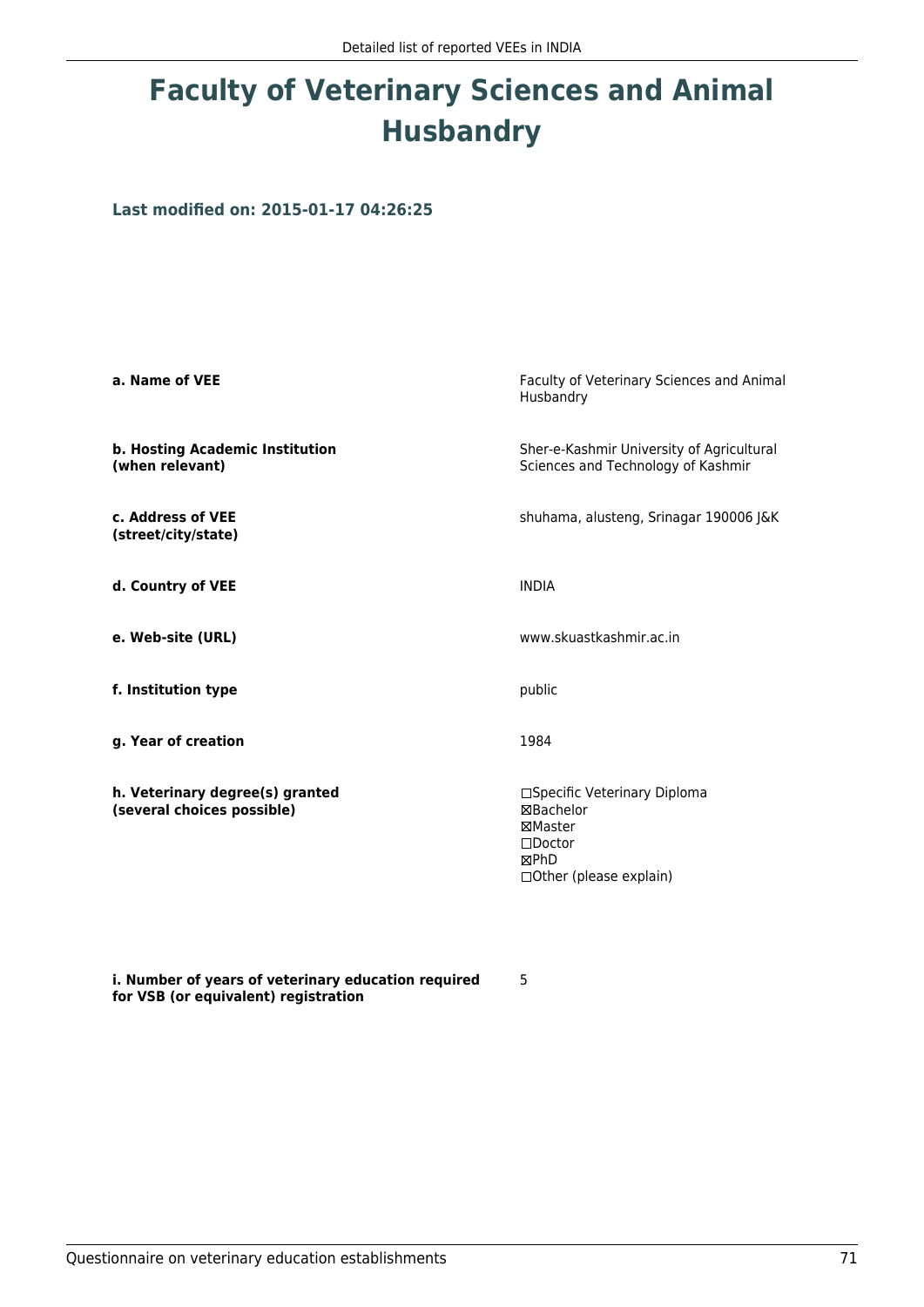|                                                                                                   | 1st Year                                                                                                                                                              | 51-100                                            |
|---------------------------------------------------------------------------------------------------|-----------------------------------------------------------------------------------------------------------------------------------------------------------------------|---------------------------------------------------|
|                                                                                                   | 2d Year                                                                                                                                                               | 51-100                                            |
|                                                                                                   | 3d Year                                                                                                                                                               | 51-100                                            |
|                                                                                                   | 4th Year                                                                                                                                                              | 51-100                                            |
|                                                                                                   | <b>5th Year</b>                                                                                                                                                       | 51-100                                            |
|                                                                                                   | 6th Year                                                                                                                                                              |                                                   |
|                                                                                                   | 7th Year                                                                                                                                                              |                                                   |
| k. Average number of veterinary graduates per year<br>from the establishment                      | 51-100                                                                                                                                                                |                                                   |
| I. Minimum education required for admission to the<br>establishment<br>(several choices possible) | □High School University Entrance<br>Qualification<br>□Pre-Veterinary Science Diploma<br>□Pre-Veterinary Science Degree<br>⊠Other specific VEE entrance qualifications |                                                   |
| m. Is there a selection procedure at<br>(several choices possible)                                | <b>⊠National level</b><br>⊠State level<br>⊠Establishment level                                                                                                        |                                                   |
| n. National accreditation/certification/approval                                                  | Yes                                                                                                                                                                   |                                                   |
|                                                                                                   | <b>Accrediting agency:</b>                                                                                                                                            |                                                   |
|                                                                                                   | <b>Name of the Agency</b>                                                                                                                                             | Indian Council<br>for<br>Agricultural<br>Research |
|                                                                                                   | <b>Address of the</b><br><b>Agency</b>                                                                                                                                | krishi<br>anusandhan<br>bhavan PUSA<br>New Delhi  |
|                                                                                                   | Country of the<br><b>Agency</b>                                                                                                                                       | India                                             |
|                                                                                                   | Date granted (yyyy-<br>mm-dd)                                                                                                                                         | 2009-06-25                                        |
|                                                                                                   | <b>Period of validity</b><br>(years)                                                                                                                                  | 5                                                 |
|                                                                                                   |                                                                                                                                                                       |                                                   |

**o. Regional accreditation/certification/approval** No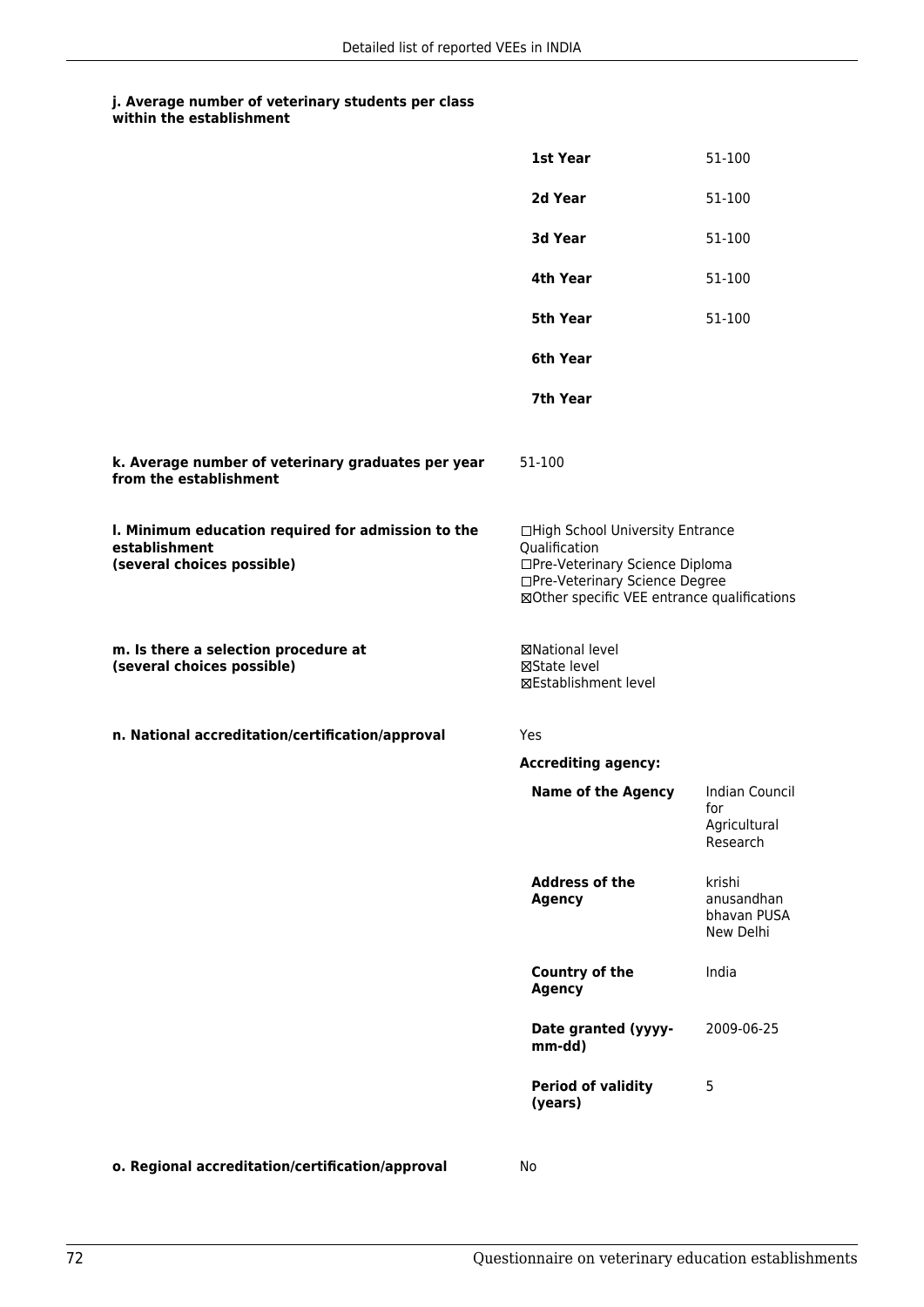**p. Any form of other international accreditation/certification/approval?**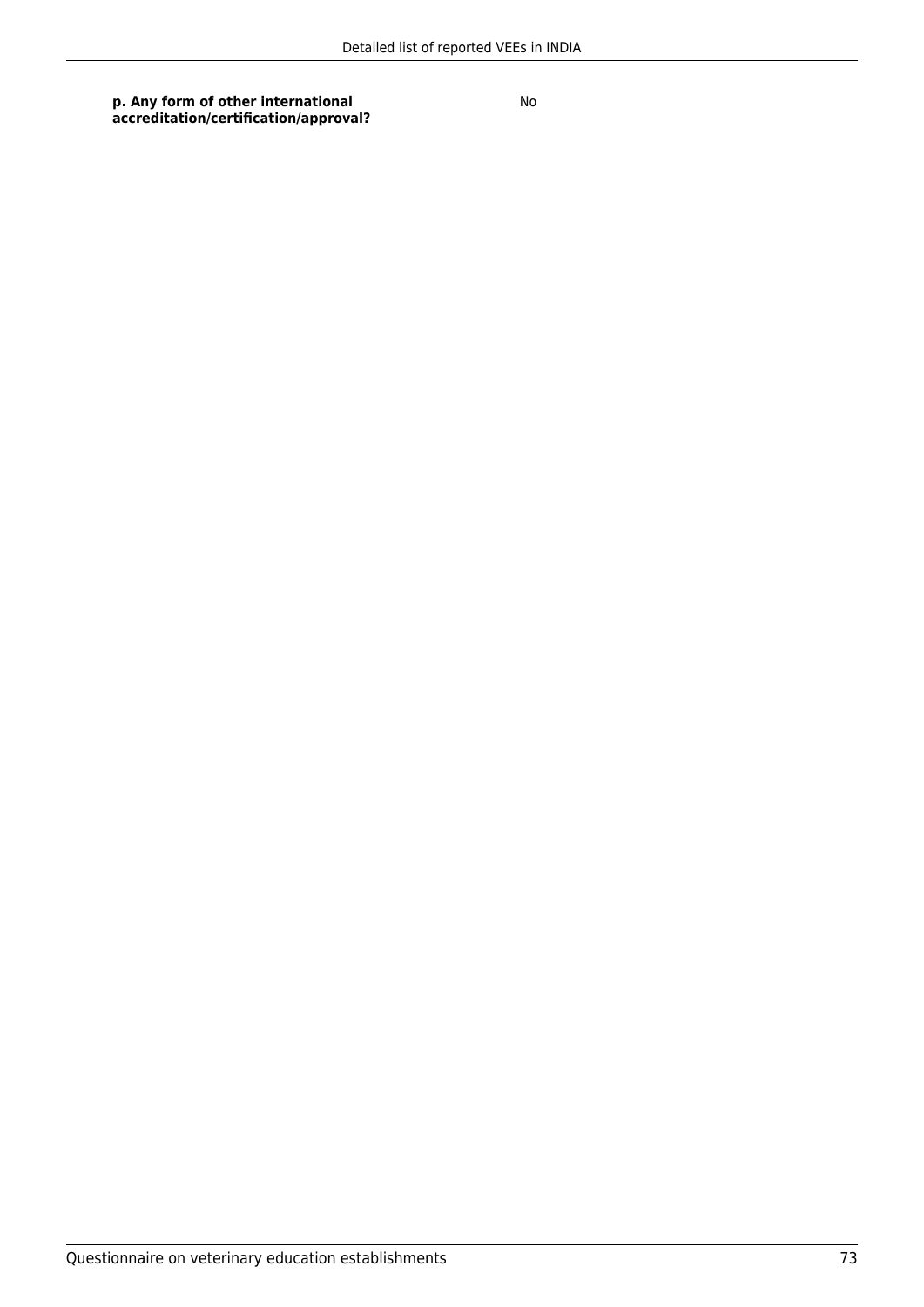# **Krantisinh Nana Patil College of Veterinary Science**

### **Last modified on: 2015-02-27 10:57:54**

| a. Name of VEE                                                | Krantisinh Nana Patil College of Veterinary<br>Science                                                       |
|---------------------------------------------------------------|--------------------------------------------------------------------------------------------------------------|
| b. Hosting Academic Institution<br>(when relevant)            | Maharashtra Animal and Fishery Sciences<br>University                                                        |
| c. Address of VEE<br>(street/city/state)                      | At post- Shirwal, Tal- Khandala, Dist -Satara,<br>Maharashtra State, Pin 412801                              |
| d. Country of VEE                                             | <b>INDIA</b>                                                                                                 |
| e. Web-site (URL)                                             | www.knpvc.in                                                                                                 |
| f. Institution type                                           | public                                                                                                       |
| g. Year of creation                                           | 1988                                                                                                         |
| h. Veterinary degree(s) granted<br>(several choices possible) | □Specific Veterinary Diploma<br>⊠Bachelor<br>⊠Master<br>$\square$ Doctor<br>⊠PhD<br>□ Other (please explain) |

**i. Number of years of veterinary education required for VSB (or equivalent) registration**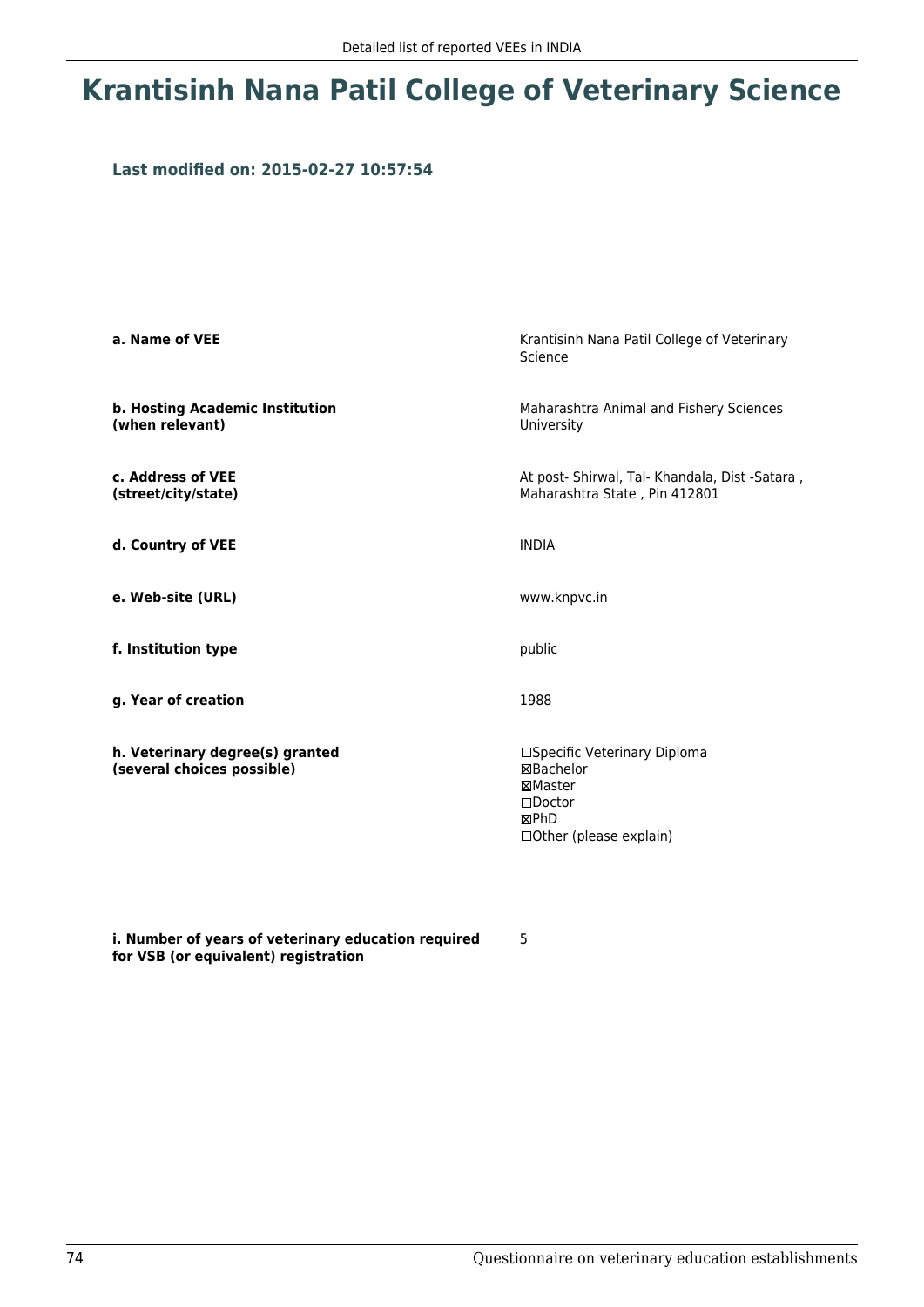|                                                                                                   | 1st Year                                                                                                                                                              | $0 - 50$ |
|---------------------------------------------------------------------------------------------------|-----------------------------------------------------------------------------------------------------------------------------------------------------------------------|----------|
|                                                                                                   | 2d Year                                                                                                                                                               | $0 - 50$ |
|                                                                                                   | 3d Year                                                                                                                                                               | $0 - 50$ |
|                                                                                                   | 4th Year                                                                                                                                                              | $0 - 50$ |
|                                                                                                   | 5th Year                                                                                                                                                              | $0 - 50$ |
|                                                                                                   | 6th Year                                                                                                                                                              |          |
|                                                                                                   | 7th Year                                                                                                                                                              |          |
| k. Average number of veterinary graduates per year<br>from the establishment                      | $0 - 50$                                                                                                                                                              |          |
| I. Minimum education required for admission to the<br>establishment<br>(several choices possible) | ⊠High School University Entrance<br>Qualification<br>□Pre-Veterinary Science Diploma<br>□Pre-Veterinary Science Degree<br>⊠Other specific VEE entrance qualifications |          |
| m. Is there a selection procedure at<br>(several choices possible)                                | ⊠National level<br>⊠State level<br>□Establishment level                                                                                                               |          |
| n. National accreditation/certification/approval                                                  | No                                                                                                                                                                    |          |
| o. Regional accreditation/certification/approval                                                  | No                                                                                                                                                                    |          |
| p. Any form of other international<br>accreditation/certification/approval?                       | No                                                                                                                                                                    |          |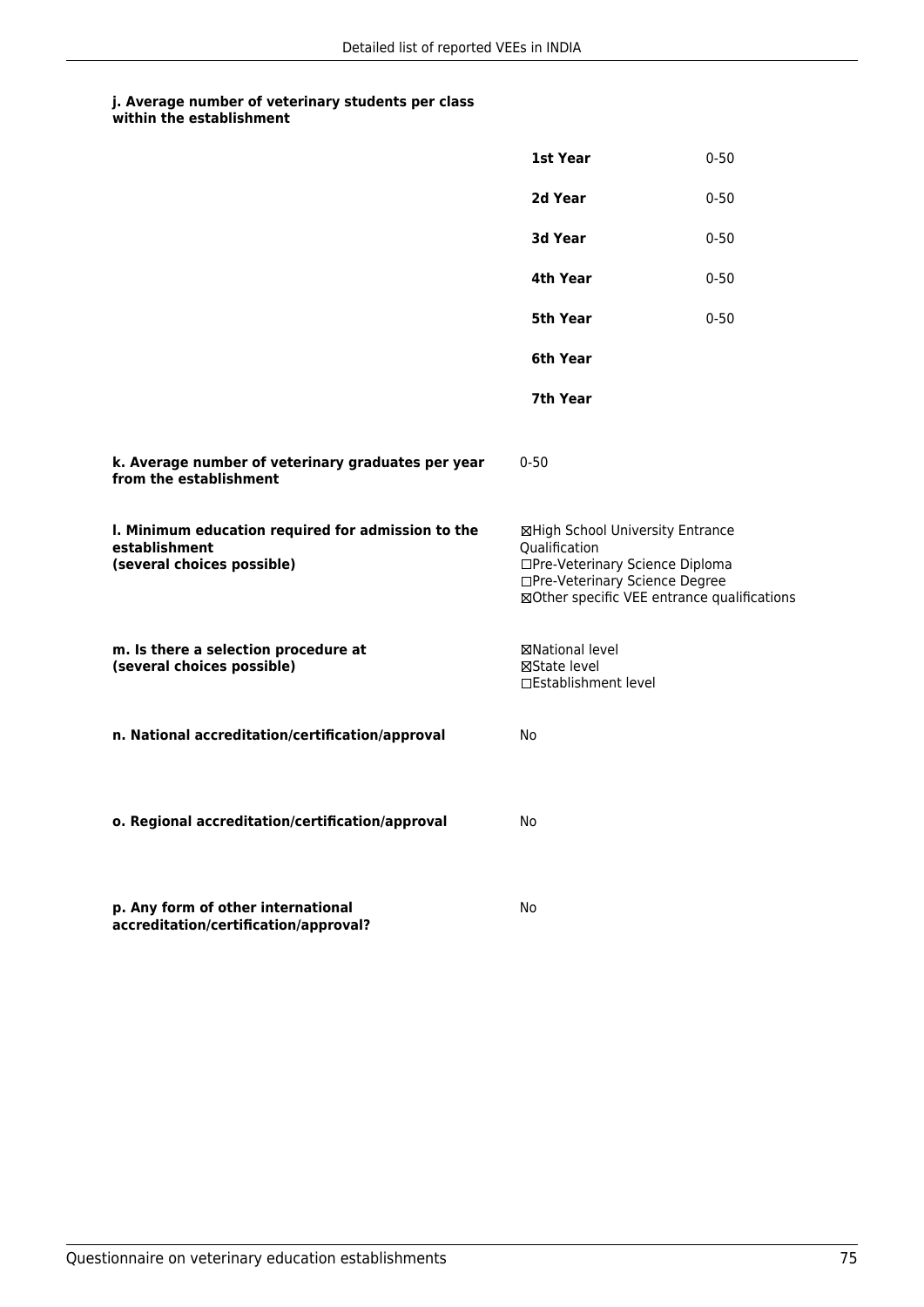# **Madras Veterinary College**

## **Last modified on: 2014-12-24 08:16:17**

**for VSB (or equivalent) registration**

| a. Name of VEE                                                | Madras Veterinary College                                                                                                 |
|---------------------------------------------------------------|---------------------------------------------------------------------------------------------------------------------------|
| b. Hosting Academic Institution<br>(when relevant)            | Tamil Nadu Veterinary and Animal Sciences<br>University                                                                   |
| c. Address of VEE<br>(street/city/state)                      | 111, Vepery High Road, Vepery, CHENNAI -<br>600 007 INDIA                                                                 |
| d. Country of VEE                                             | <b>INDIA</b>                                                                                                              |
| e. Web-site (URL)                                             | www.tanuvas.ac.in/mvc.html                                                                                                |
| f. Institution type                                           | public                                                                                                                    |
| g. Year of creation                                           | 1903                                                                                                                      |
| h. Veterinary degree(s) granted<br>(several choices possible) | □Specific Veterinary Diploma<br>⊠Bachelor<br>⊠Master<br>$\square$ Doctor<br>⊠PhD<br>⊠Other (please explain)<br>PG Diploma |
|                                                               |                                                                                                                           |
| i. Number of years of veterinary education required           | 5                                                                                                                         |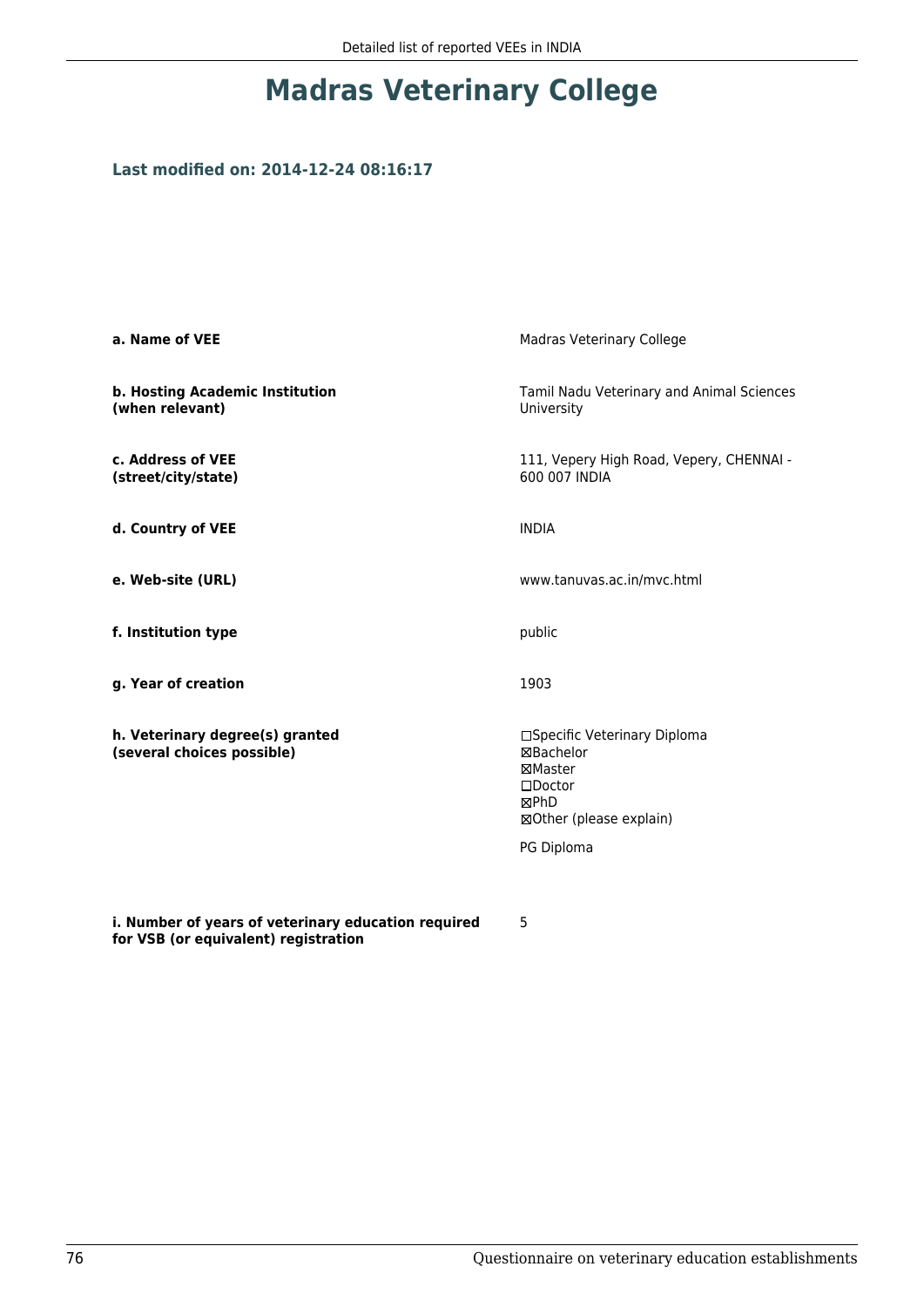|                                                                                                   | 1st Year                                                                                                                                                              | 101-150                                                                                               |
|---------------------------------------------------------------------------------------------------|-----------------------------------------------------------------------------------------------------------------------------------------------------------------------|-------------------------------------------------------------------------------------------------------|
|                                                                                                   | 2d Year                                                                                                                                                               | 101-150                                                                                               |
|                                                                                                   | 3d Year                                                                                                                                                               | 101-150                                                                                               |
|                                                                                                   | 4th Year                                                                                                                                                              | 101-150                                                                                               |
|                                                                                                   | <b>5th Year</b>                                                                                                                                                       | 101-150                                                                                               |
|                                                                                                   | 6th Year                                                                                                                                                              |                                                                                                       |
|                                                                                                   | 7th Year                                                                                                                                                              |                                                                                                       |
| k. Average number of veterinary graduates per year<br>from the establishment                      | 101-150                                                                                                                                                               |                                                                                                       |
| I. Minimum education required for admission to the<br>establishment<br>(several choices possible) | ⊠High School University Entrance<br>Qualification<br>□Pre-Veterinary Science Diploma<br>□Pre-Veterinary Science Degree<br>□Other specific VEE entrance qualifications |                                                                                                       |
| m. Is there a selection procedure at<br>(several choices possible)                                | ⊠National level<br>⊠State level<br>⊠Establishment level                                                                                                               |                                                                                                       |
| n. National accreditation/certification/approval                                                  | Yes                                                                                                                                                                   |                                                                                                       |
|                                                                                                   | <b>Accrediting agency:</b>                                                                                                                                            |                                                                                                       |
|                                                                                                   | <b>Name of the Agency</b>                                                                                                                                             | Veterinary<br>Council of<br>India                                                                     |
|                                                                                                   | <b>Address of the</b><br><b>Agency</b>                                                                                                                                | A Wing, II<br>Floor August<br>Kranti Bhawan<br>Bhikaji Cama<br>Place, New<br>Delhi - 110<br>066 INDIA |
|                                                                                                   | Country of the<br><b>Agency</b>                                                                                                                                       | <b>INDIA</b>                                                                                          |
|                                                                                                   | Date granted (yyyy-<br>mm-dd)                                                                                                                                         | 2008-12-23                                                                                            |
|                                                                                                   | <b>Period of validity</b><br>(years)                                                                                                                                  | 5                                                                                                     |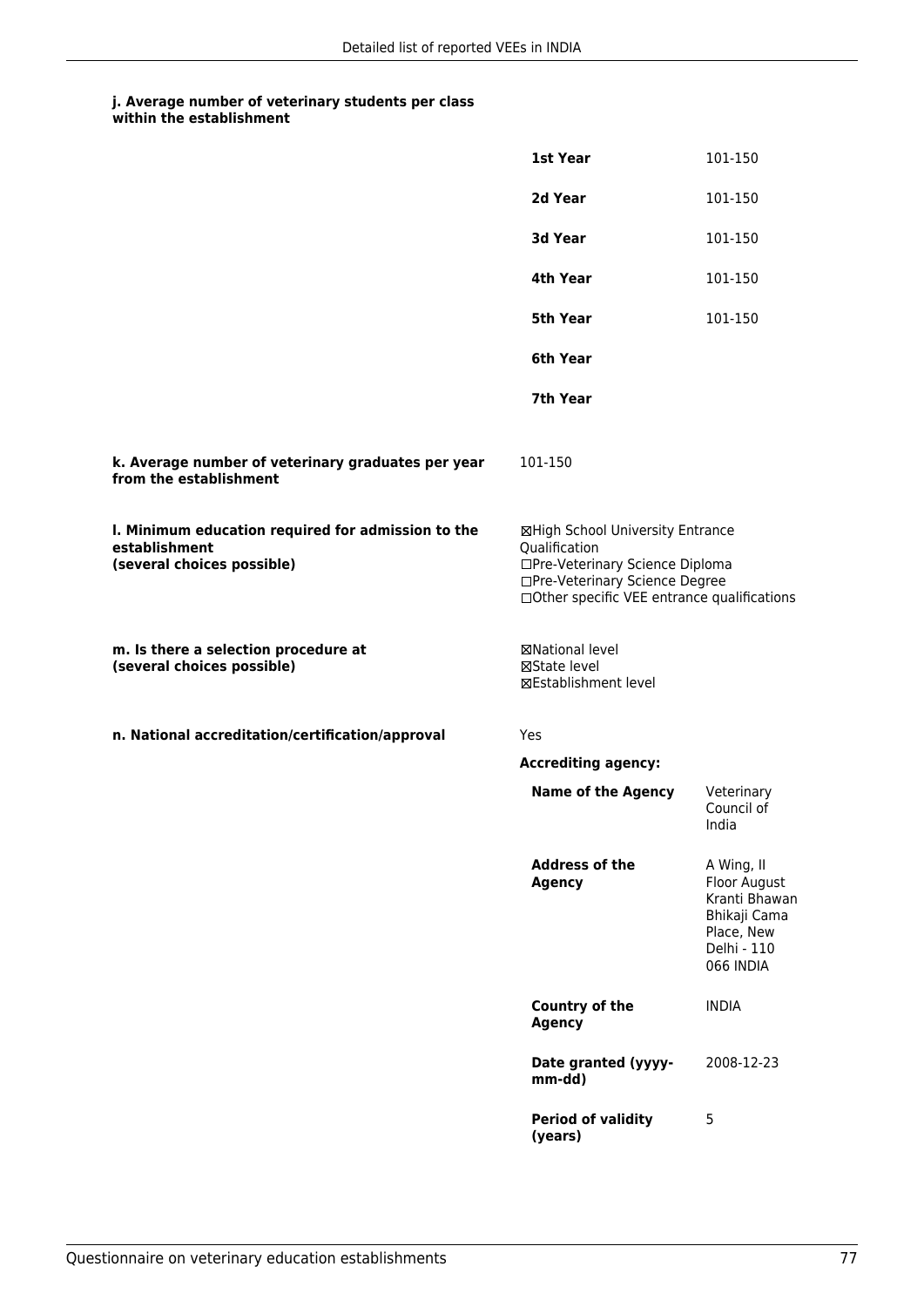**o. Regional accreditation/certification/approval** No

**p. Any form of other international accreditation/certification/approval?**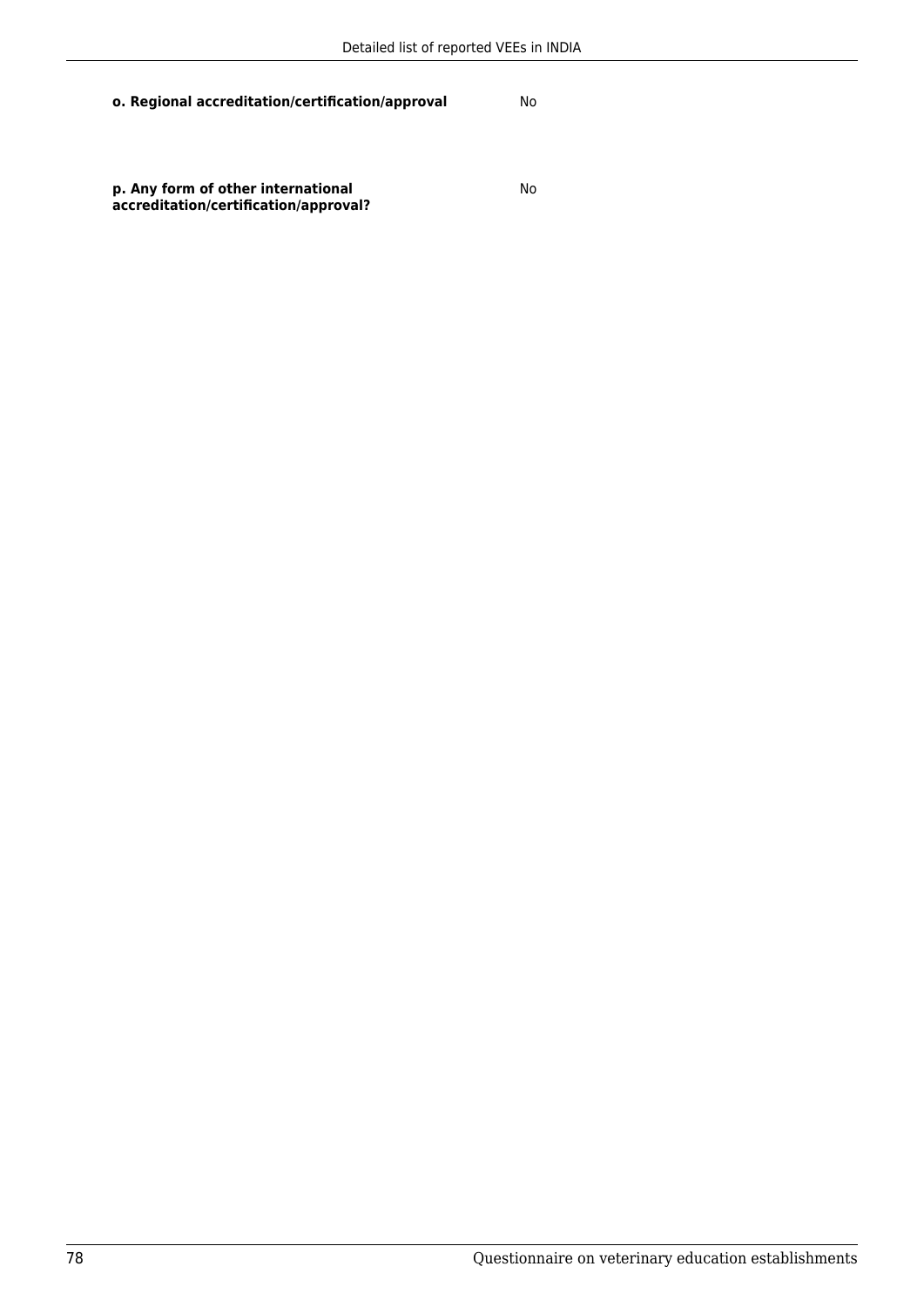# **NTR College of Veterinary Science, Gannavaram**

### **Last modified on: 2015-01-17 13:56:38**

| a. Name of VEE                                                | NTR College of Veterinary Science,<br>Gannavaram                                                             |
|---------------------------------------------------------------|--------------------------------------------------------------------------------------------------------------|
| b. Hosting Academic Institution<br>(when relevant)            | Sri Venkateswara Veterinary University                                                                       |
| c. Address of VEE<br>(street/city/state)                      | NTR College of Veterinary Science<br>Gannavaram 521102                                                       |
| d. Country of VEE                                             | <b>INDIA</b>                                                                                                 |
| e. Web-site (URL)                                             | www.svvu.edu.in                                                                                              |
| f. Institution type                                           | public                                                                                                       |
| g. Year of creation                                           | 1998                                                                                                         |
| h. Veterinary degree(s) granted<br>(several choices possible) | □Specific Veterinary Diploma<br>⊠Bachelor<br>⊠Master<br>$\square$ Doctor<br>⊠PhD<br>□ Other (please explain) |

**i. Number of years of veterinary education required for VSB (or equivalent) registration**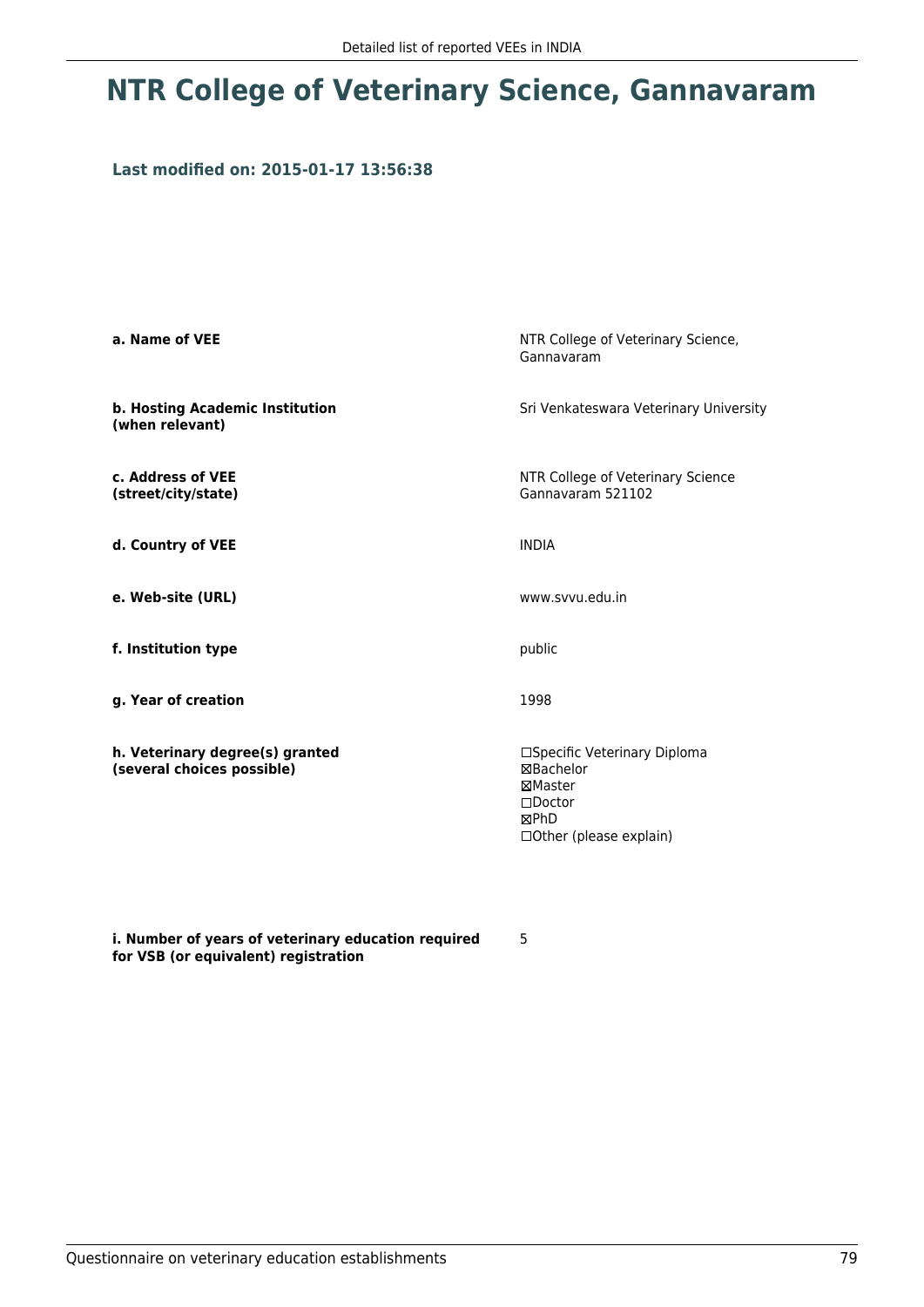|                                                                                                   | 1st Year                                                                                                                                                              | 51-100                                                                                        |
|---------------------------------------------------------------------------------------------------|-----------------------------------------------------------------------------------------------------------------------------------------------------------------------|-----------------------------------------------------------------------------------------------|
|                                                                                                   | 2d Year                                                                                                                                                               | 51-100                                                                                        |
|                                                                                                   | 3d Year                                                                                                                                                               | 51-100                                                                                        |
|                                                                                                   | 4th Year                                                                                                                                                              | 51-100                                                                                        |
|                                                                                                   | <b>5th Year</b>                                                                                                                                                       | 51-100                                                                                        |
|                                                                                                   | 6th Year                                                                                                                                                              |                                                                                               |
|                                                                                                   | 7th Year                                                                                                                                                              |                                                                                               |
| k. Average number of veterinary graduates per year<br>from the establishment                      | 51-100                                                                                                                                                                |                                                                                               |
| I. Minimum education required for admission to the<br>establishment<br>(several choices possible) | □High School University Entrance<br>Qualification<br>□Pre-Veterinary Science Diploma<br>□Pre-Veterinary Science Degree<br>⊠Other specific VEE entrance qualifications |                                                                                               |
| m. Is there a selection procedure at<br>(several choices possible)                                | ⊠National level<br>⊠State level<br>□Establishment level                                                                                                               |                                                                                               |
| n. National accreditation/certification/approval                                                  | Yes                                                                                                                                                                   |                                                                                               |
|                                                                                                   | <b>Accrediting agency:</b>                                                                                                                                            |                                                                                               |
|                                                                                                   | <b>Name of the Agency</b>                                                                                                                                             | Veterinary<br>Council of<br>India                                                             |
|                                                                                                   | <b>Address of the</b><br><b>Agency</b>                                                                                                                                | A Wing, 2nd<br>Floore, August<br>Kranti Bhavan,<br>Bhikaji Cama<br>Place, New<br>Delhi-110066 |
|                                                                                                   | <b>Country of the</b><br><b>Agency</b>                                                                                                                                | India                                                                                         |
|                                                                                                   | Date granted (yyyy-<br>mm-dd)                                                                                                                                         | 2006-04-01                                                                                    |
|                                                                                                   | <b>Period of validity</b><br>(years)                                                                                                                                  | 15                                                                                            |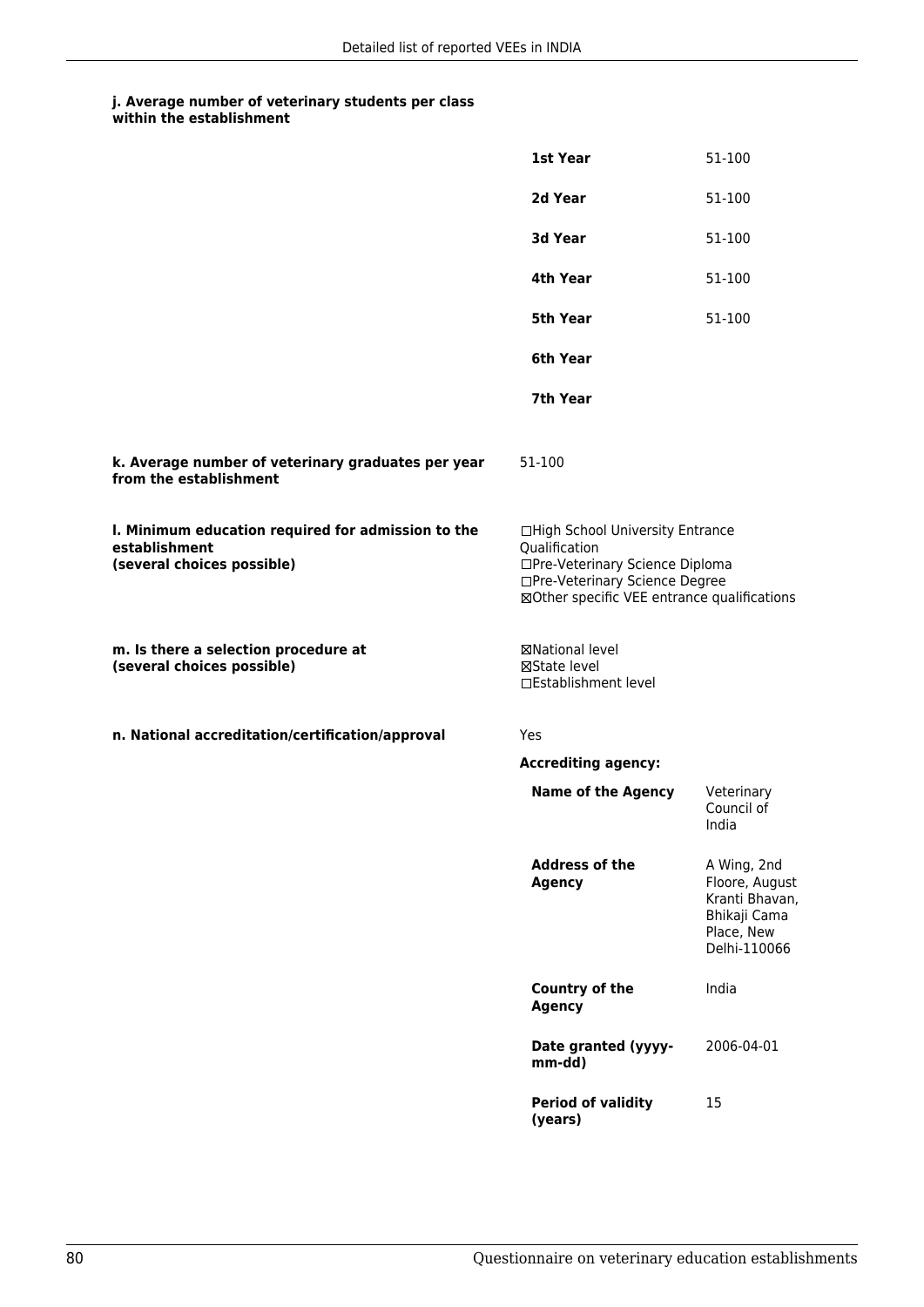**o. Regional accreditation/certification/approval** No

**p. Any form of other international accreditation/certification/approval?**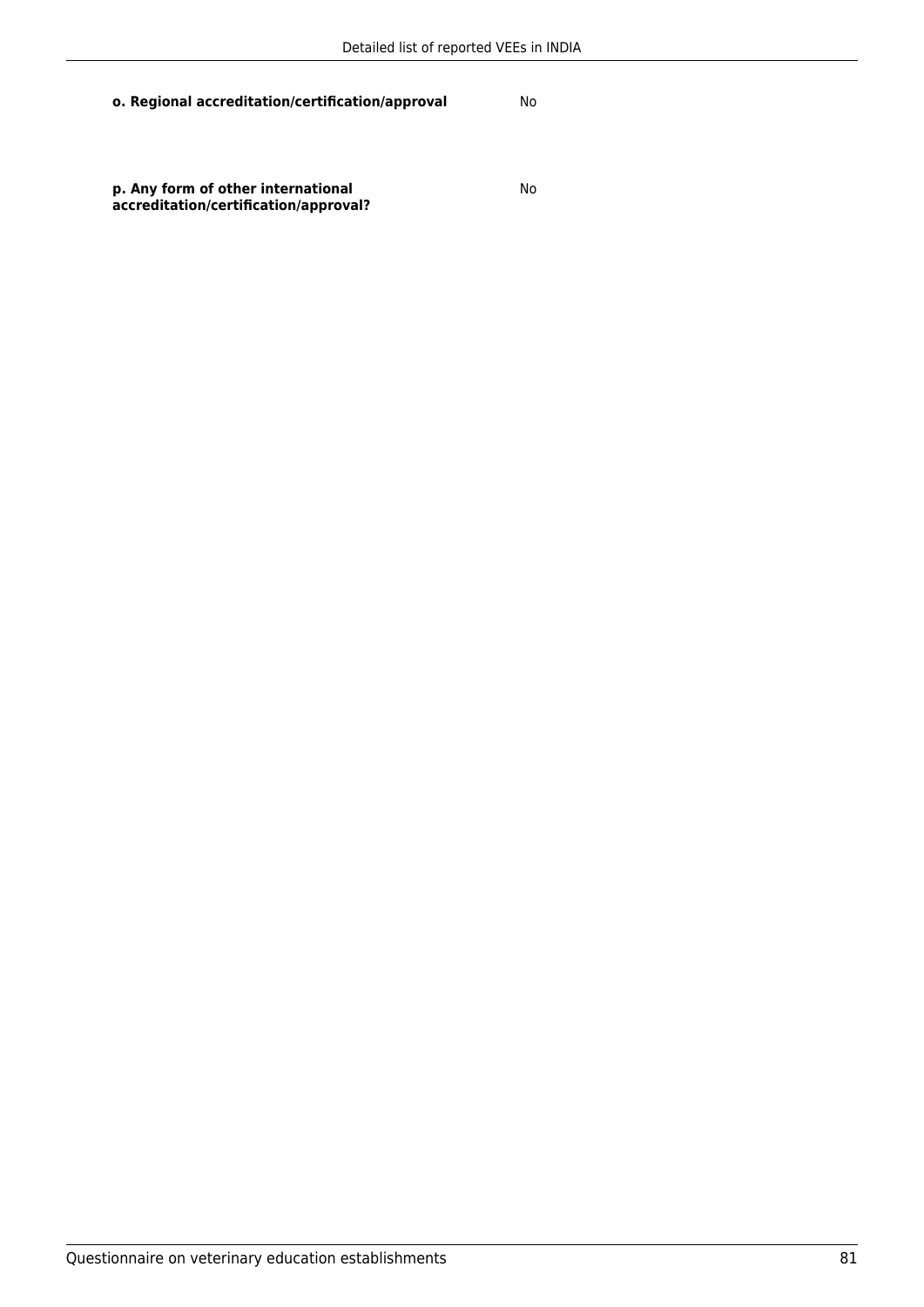# **RAJIV GANDHI INSTITUTE OF VETERINARY EDUCATION AND RESEARCH**

**Last modified on: 2015-01-19 08:11:55**

| a. Name of VEE                                                | RAJIV GANDHI INSTITUTE OF VETERINARY<br><b>EDUCATION AND RESEARCH</b>                                                        |
|---------------------------------------------------------------|------------------------------------------------------------------------------------------------------------------------------|
| b. Hosting Academic Institution<br>(when relevant)            | PONDICHERRY UNIVERSITY                                                                                                       |
| c. Address of VEE<br>(street/city/state)                      | KURUMBAPET PUDUCHERRY-605 009<br>PUDUCHERRY U.T.                                                                             |
| d. Country of VEE                                             | <b>INDIA</b>                                                                                                                 |
| e. Web-site (URL)                                             | www.ragacovas.com                                                                                                            |
| f. Institution type                                           | public                                                                                                                       |
| g. Year of creation                                           | 1994                                                                                                                         |
| h. Veterinary degree(s) granted<br>(several choices possible) | □Specific Veterinary Diploma<br><b>⊠Bachelor</b><br>⊠Master<br>$\square$ Doctor<br>$\square$ PhD<br>□ Other (please explain) |

**i. Number of years of veterinary education required for VSB (or equivalent) registration**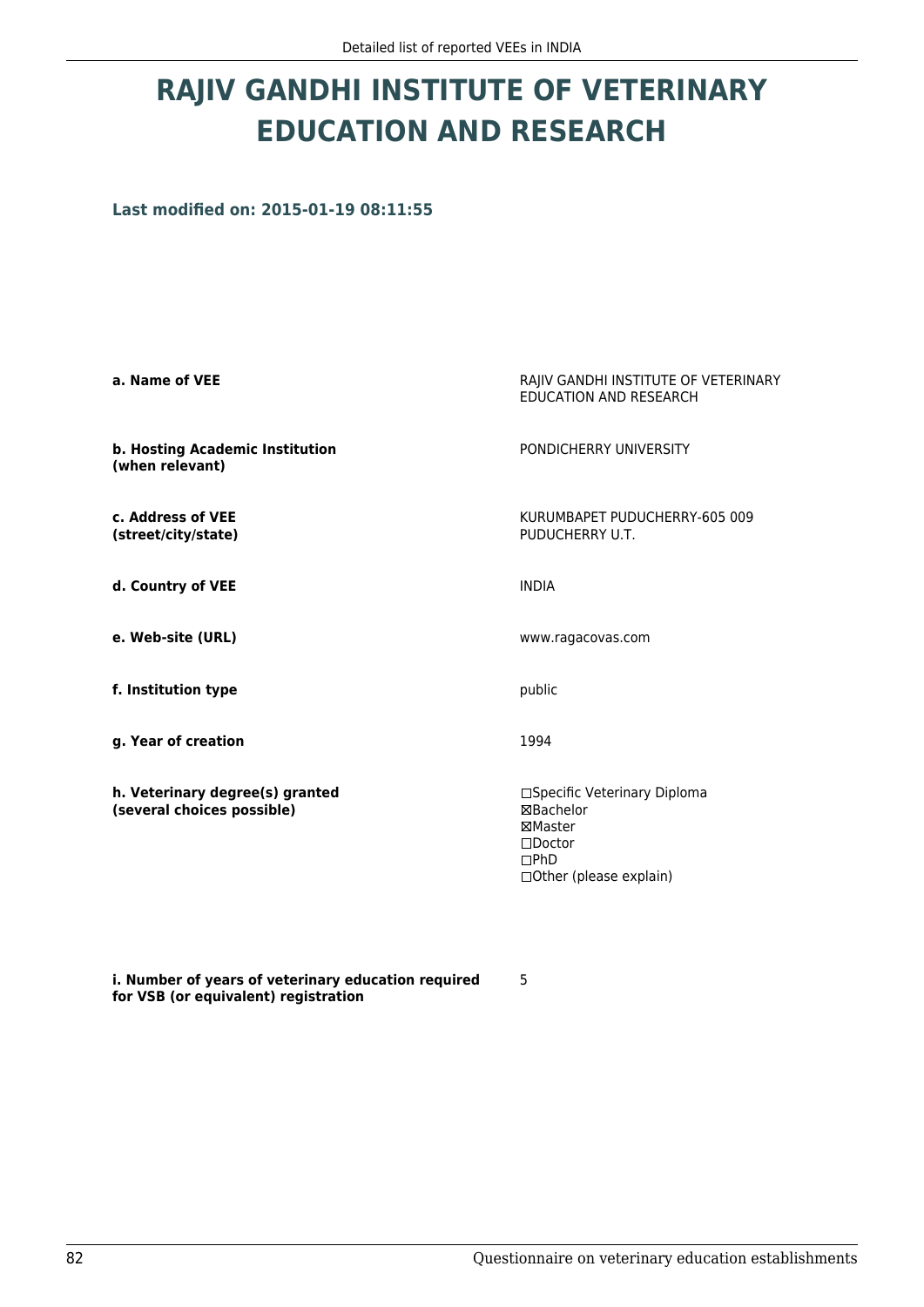|                                                                                                   | <b>1st Year</b>                                                                                                                                                       | 51-100                                                                                                                               |
|---------------------------------------------------------------------------------------------------|-----------------------------------------------------------------------------------------------------------------------------------------------------------------------|--------------------------------------------------------------------------------------------------------------------------------------|
|                                                                                                   | 2d Year                                                                                                                                                               | 51-100                                                                                                                               |
|                                                                                                   | 3d Year                                                                                                                                                               | 51-100                                                                                                                               |
|                                                                                                   | 4th Year                                                                                                                                                              | 51-100                                                                                                                               |
|                                                                                                   | <b>5th Year</b>                                                                                                                                                       | $0 - 50$                                                                                                                             |
|                                                                                                   | 6th Year                                                                                                                                                              |                                                                                                                                      |
|                                                                                                   | 7th Year                                                                                                                                                              |                                                                                                                                      |
| k. Average number of veterinary graduates per year<br>from the establishment                      | $0 - 50$                                                                                                                                                              |                                                                                                                                      |
| I. Minimum education required for admission to the<br>establishment<br>(several choices possible) | ⊠High School University Entrance<br>Qualification<br>□Pre-Veterinary Science Diploma<br>□Pre-Veterinary Science Degree<br>⊠Other specific VEE entrance qualifications |                                                                                                                                      |
| m. Is there a selection procedure at<br>(several choices possible)                                | ⊠National level<br>⊠State level<br>⊠Establishment level                                                                                                               |                                                                                                                                      |
| n. National accreditation/certification/approval                                                  | Yes                                                                                                                                                                   |                                                                                                                                      |
|                                                                                                   | <b>Accrediting agency:</b>                                                                                                                                            |                                                                                                                                      |
|                                                                                                   | <b>Name of the Agency</b>                                                                                                                                             | <b>VETERINARY</b><br><b>COUNCIL OF</b><br><b>INDIA</b>                                                                               |
|                                                                                                   | <b>Address of the</b><br><b>Agency</b>                                                                                                                                | 'A' WING 2 ND<br><b>FLOOR</b><br><b>AUGUST</b><br><b>KRANTI</b><br><b>BHAWAN</b><br>BHIKAJI CAMA<br><b>PLACE NEW</b><br>DELHI 110066 |
|                                                                                                   | Country of the<br><b>Agency</b>                                                                                                                                       | <b>INDIA</b>                                                                                                                         |
|                                                                                                   | Date granted (yyyy-<br>mm-dd)                                                                                                                                         | 2001-02-13                                                                                                                           |
|                                                                                                   | <b>Period of validity</b><br>(years)                                                                                                                                  | 5                                                                                                                                    |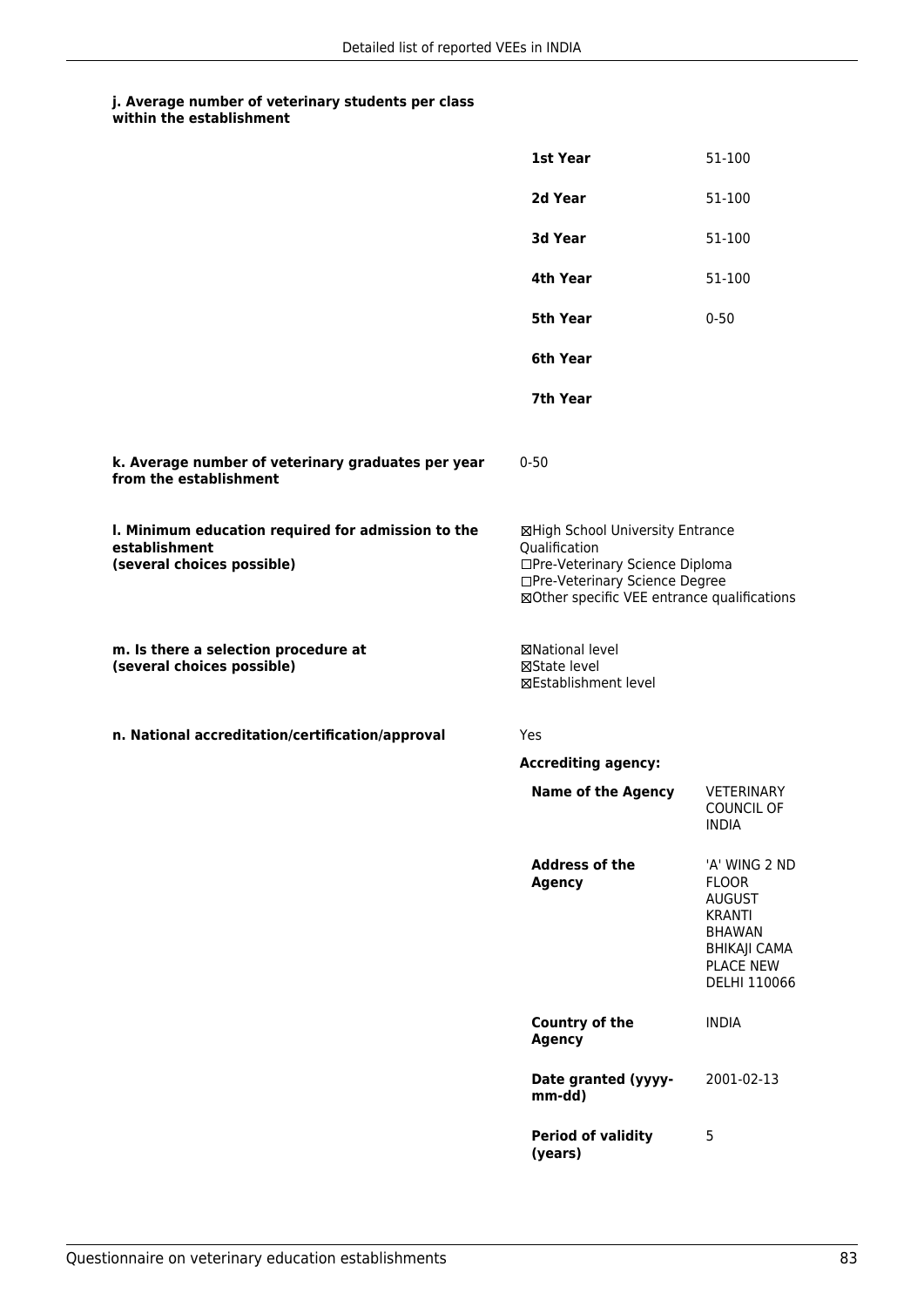### **o. Regional accreditation/certification/approval** Yes

| PONDICHFRRY<br>UNIVERSITY               |
|-----------------------------------------|
| R.V. NAGAR<br>KAI APFT<br>PUDUCHERRY-14 |
| INDIA                                   |
| 2001-06-26                              |
| 5                                       |
|                                         |

**p. Any form of other international accreditation/certification/approval?**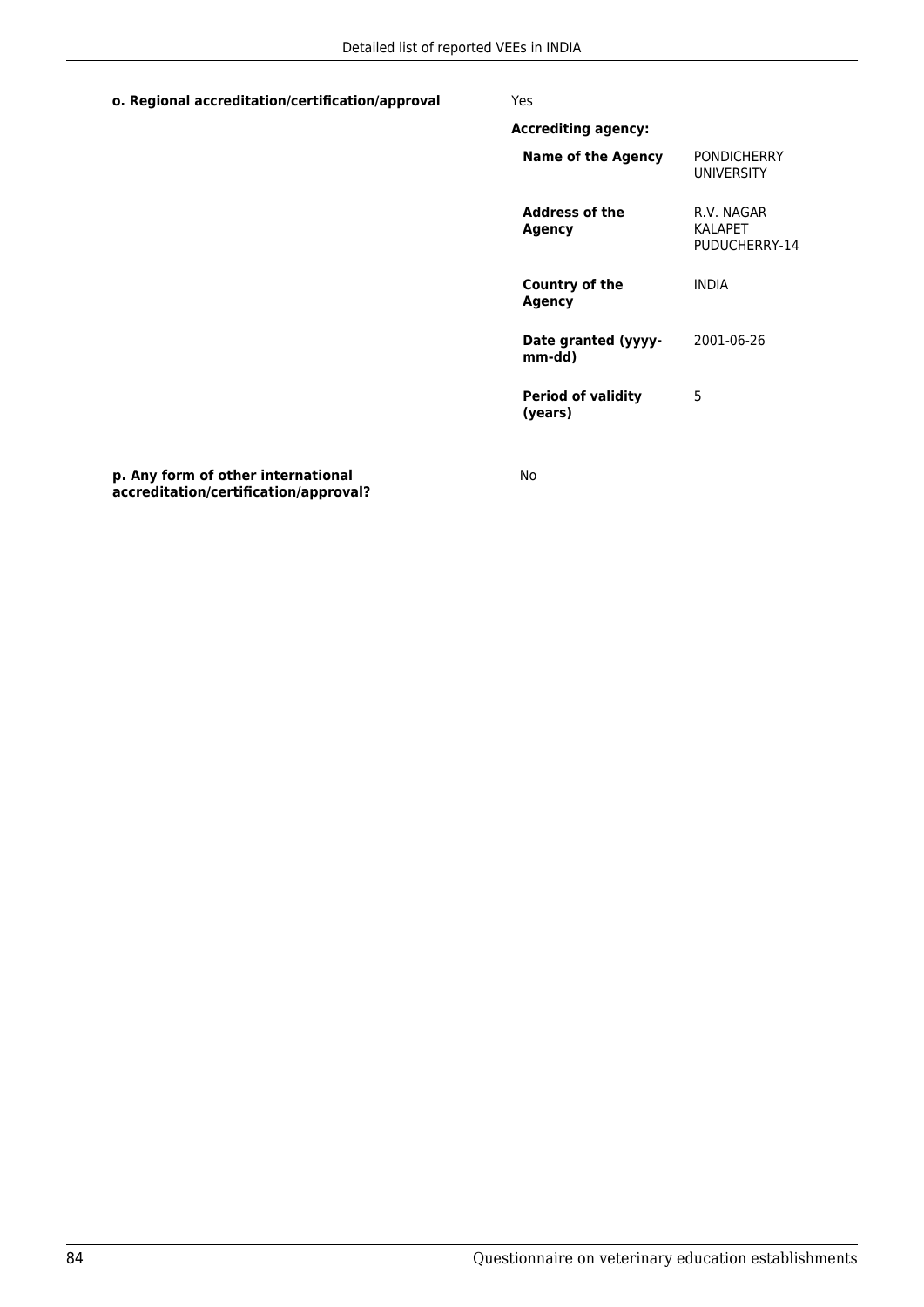# **Ranchi College of Veterinary Science & Animal Husbandry**

**Last modified on: 2015-02-13 07:04:12**

| a. Name of VEE                                                | Ranchi College of Veterinary Science &<br>Animal Husbandry                                                          |
|---------------------------------------------------------------|---------------------------------------------------------------------------------------------------------------------|
| b. Hosting Academic Institution<br>(when relevant)            | <b>Birsa Agriculture University</b>                                                                                 |
| c. Address of VEE<br>(street/city/state)                      | Kanke, Ranchi Jharkhand - 834006                                                                                    |
| d. Country of VEE                                             | <b>INDIA</b>                                                                                                        |
| e. Web-site (URL)                                             | www.rvc.ac.in                                                                                                       |
| f. Institution type                                           | public                                                                                                              |
| g. Year of creation                                           | 1961                                                                                                                |
| h. Veterinary degree(s) granted<br>(several choices possible) | □Specific Veterinary Diploma<br>⊠Bachelor<br>⊠Master<br>$\square$ Doctor<br><b>MPhD</b><br>□ Other (please explain) |

**i. Number of years of veterinary education required for VSB (or equivalent) registration**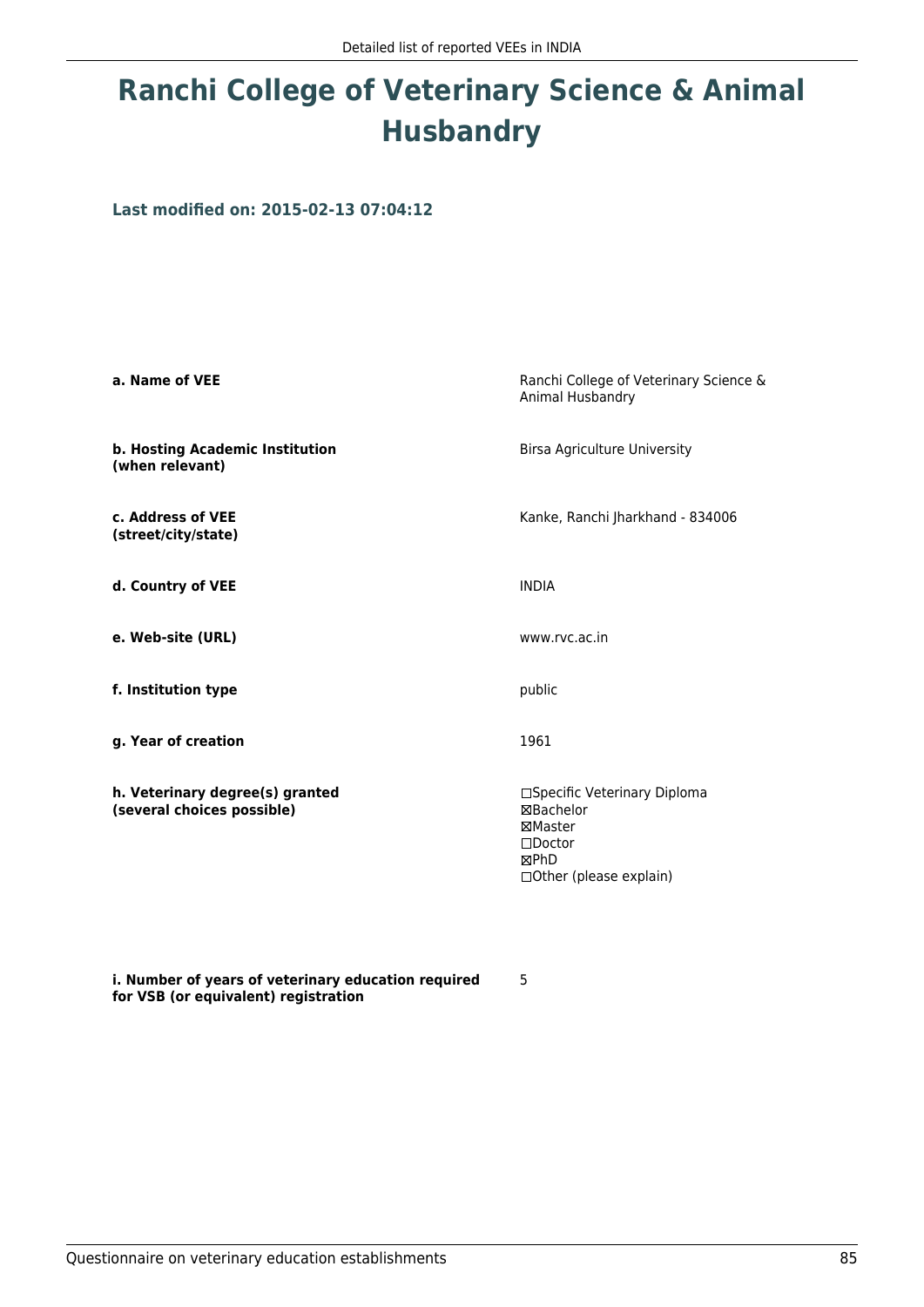|                                                                                                   | 1st Year                                                                                                                                                              | $0 - 50$                                                                                     |
|---------------------------------------------------------------------------------------------------|-----------------------------------------------------------------------------------------------------------------------------------------------------------------------|----------------------------------------------------------------------------------------------|
|                                                                                                   | 2d Year                                                                                                                                                               | $0 - 50$                                                                                     |
|                                                                                                   | 3d Year                                                                                                                                                               | $0 - 50$                                                                                     |
|                                                                                                   | 4th Year                                                                                                                                                              | $0 - 50$                                                                                     |
|                                                                                                   | 5th Year                                                                                                                                                              | $0 - 50$                                                                                     |
|                                                                                                   | 6th Year                                                                                                                                                              |                                                                                              |
|                                                                                                   | 7th Year                                                                                                                                                              |                                                                                              |
| k. Average number of veterinary graduates per year<br>from the establishment                      | $0 - 50$                                                                                                                                                              |                                                                                              |
| I. Minimum education required for admission to the<br>establishment<br>(several choices possible) | □High School University Entrance<br>Qualification<br>□Pre-Veterinary Science Diploma<br>□Pre-Veterinary Science Degree<br>⊠Other specific VEE entrance qualifications |                                                                                              |
| m. Is there a selection procedure at<br>(several choices possible)                                | ⊠National level<br>⊠State level<br>□Establishment level                                                                                                               |                                                                                              |
| n. National accreditation/certification/approval                                                  | <b>Yes</b>                                                                                                                                                            |                                                                                              |
|                                                                                                   | <b>Accrediting agency:</b>                                                                                                                                            |                                                                                              |
|                                                                                                   | <b>Name of the Agency</b>                                                                                                                                             | Veterinary<br>Council of<br>India                                                            |
|                                                                                                   | <b>Address of the</b><br><b>Agency</b>                                                                                                                                | A Wing 2nd<br>Floor August<br>Kranti<br>Bhawan,<br>Bhikaji Cama<br>Place New<br>Delhi 110066 |
|                                                                                                   | Country of the<br><b>Agency</b>                                                                                                                                       | India                                                                                        |
|                                                                                                   | Date granted (yyyy-<br>mm-dd)                                                                                                                                         | 1984-08-21                                                                                   |
|                                                                                                   | <b>Period of validity</b><br>(years)                                                                                                                                  | 5                                                                                            |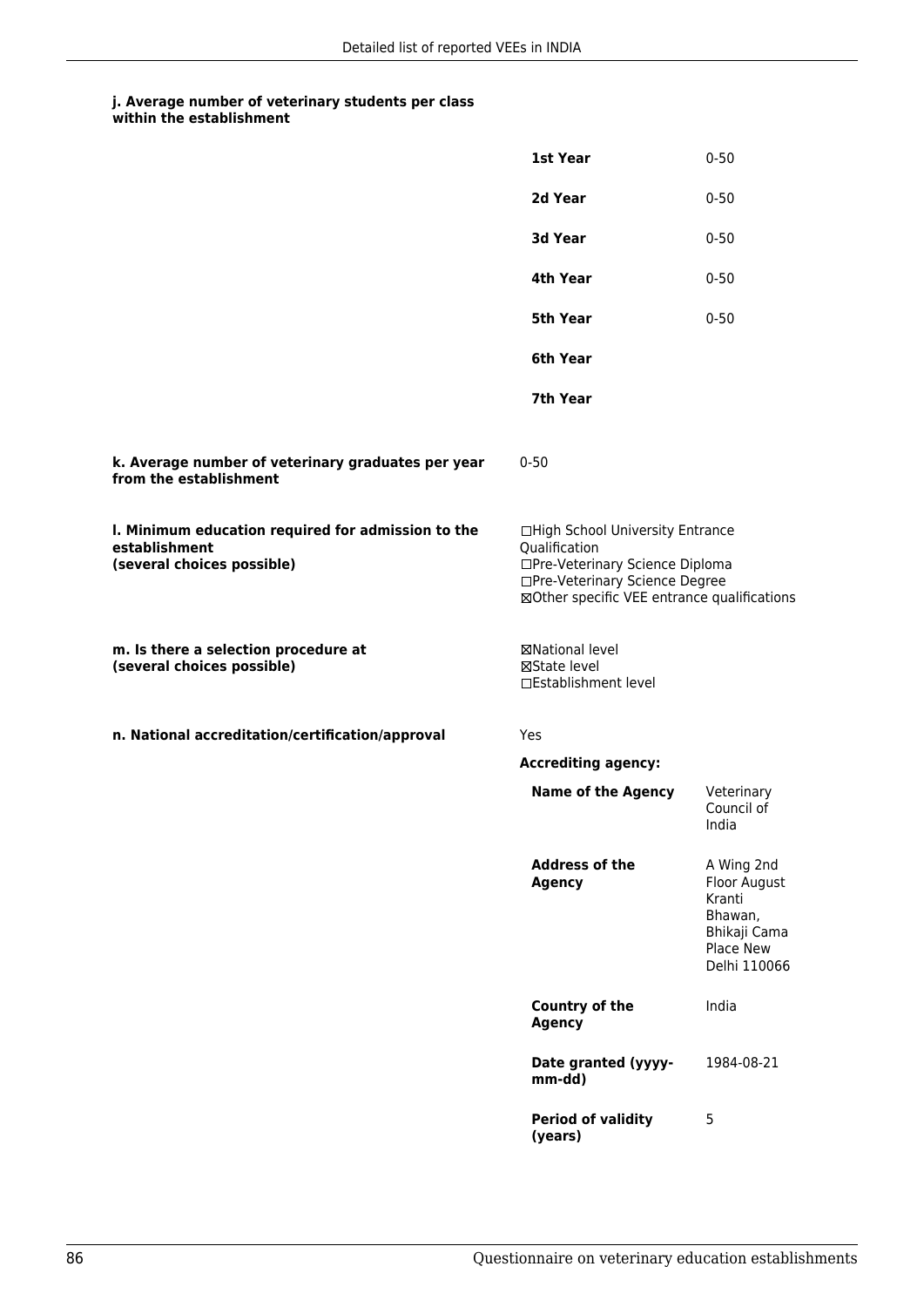### **o. Regional accreditation/certification/approval** Yes

| <b>Accrediting agency:</b>           |                                                                                        |
|--------------------------------------|----------------------------------------------------------------------------------------|
| Name of the Agency                   | <b>Iharkhand</b><br><b>Veterinary Council</b>                                          |
| <b>Address of the</b><br>Agency      | State Veterinary<br>Hospital, Old H.B.<br>Road, Chutia,<br>Ranchi,<br>Jharkhand-834001 |
| Country of the<br>Agency             | India                                                                                  |
| Date granted (yyyy-<br>mm-dd)        | 2006-04-01                                                                             |
| <b>Period of validity</b><br>(vears) | 5                                                                                      |
|                                      |                                                                                        |

**p. Any form of other international accreditation/certification/approval?**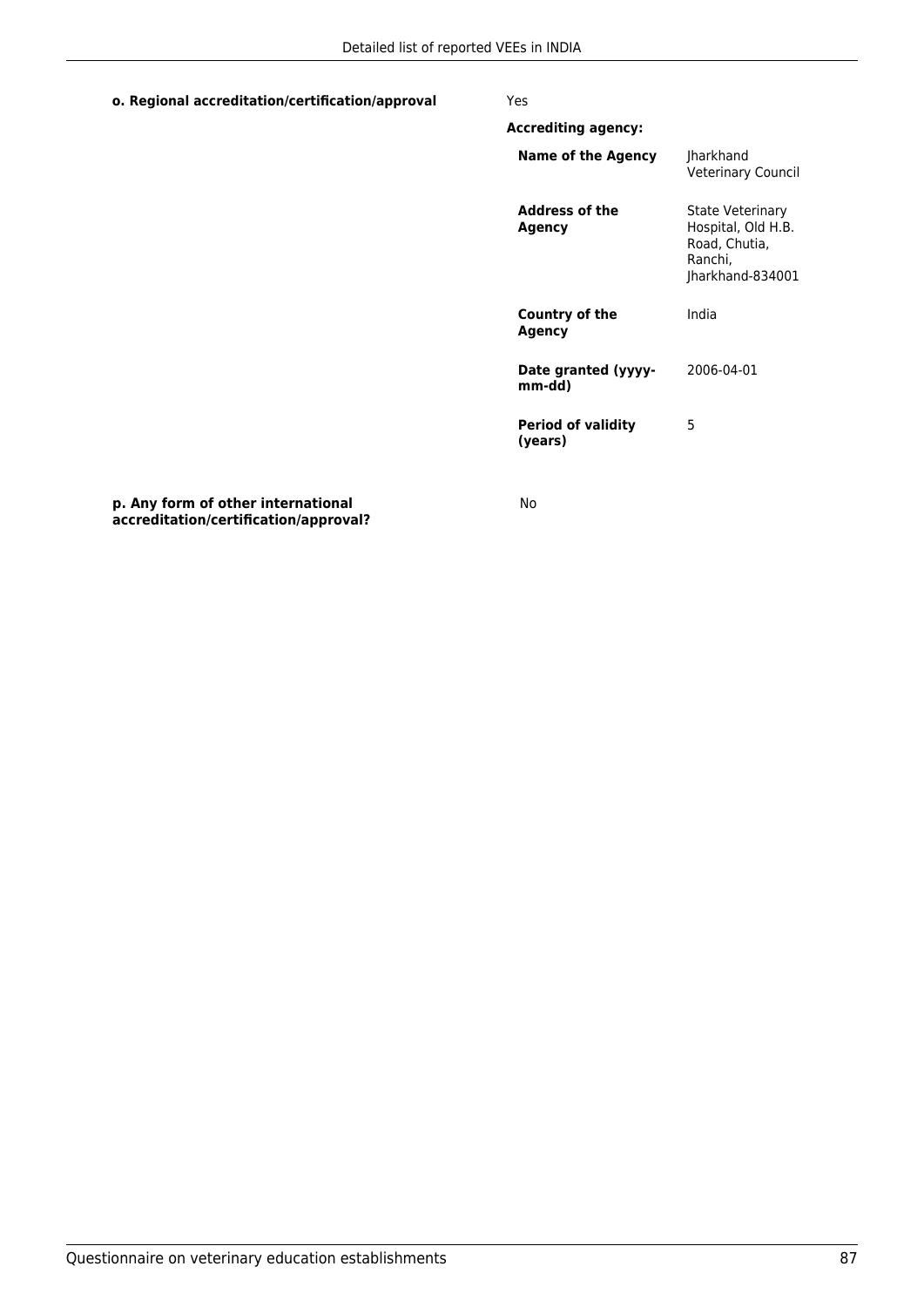# **VETERINARY COLLEGE AND RESEARCH INSTITUTE, NAMAKKAL**

**Last modified on: 2014-12-23 08:12:44**

| a. Name of VEE                                                                              | <b>VETERINARY COLLEGE AND RESEARCH</b><br>INSTITUTE, NAMAKKAL                                                                                                                |
|---------------------------------------------------------------------------------------------|------------------------------------------------------------------------------------------------------------------------------------------------------------------------------|
| b. Hosting Academic Institution<br>(when relevant)                                          | CONSTITUENT COLLEGE OF TAMIL NADU<br><b>VETERINARY AND ANIMAL SCIENCES</b><br>UNIVERSITY, CHENNAI                                                                            |
| c. Address of VEE<br>(street/city/state)                                                    | SANYASI KARADU POST, LADDIWADI,<br>NAMAKKAL-637 002                                                                                                                          |
| d. Country of VEE                                                                           | <b>INDIA</b>                                                                                                                                                                 |
| e. Web-site (URL)                                                                           | http://www.tanuvas.ac.in/vcrinkl.html                                                                                                                                        |
| f. Institution type                                                                         | public                                                                                                                                                                       |
| g. Year of creation                                                                         | 1985                                                                                                                                                                         |
| h. Veterinary degree(s) granted<br>(several choices possible)                               | ⊠Specific Veterinary Diploma<br>⊠Bachelor<br>⊠Master<br>⊠Doctor<br><b>MPhD</b><br>⊠Other (please explain)<br>SKILL DEVELOPMENT COURSES AND SELF<br><b>EMPLOYMENT COURSES</b> |
| i. Number of years of veterinary education required<br>for VSB (or equivalent) registration | 5                                                                                                                                                                            |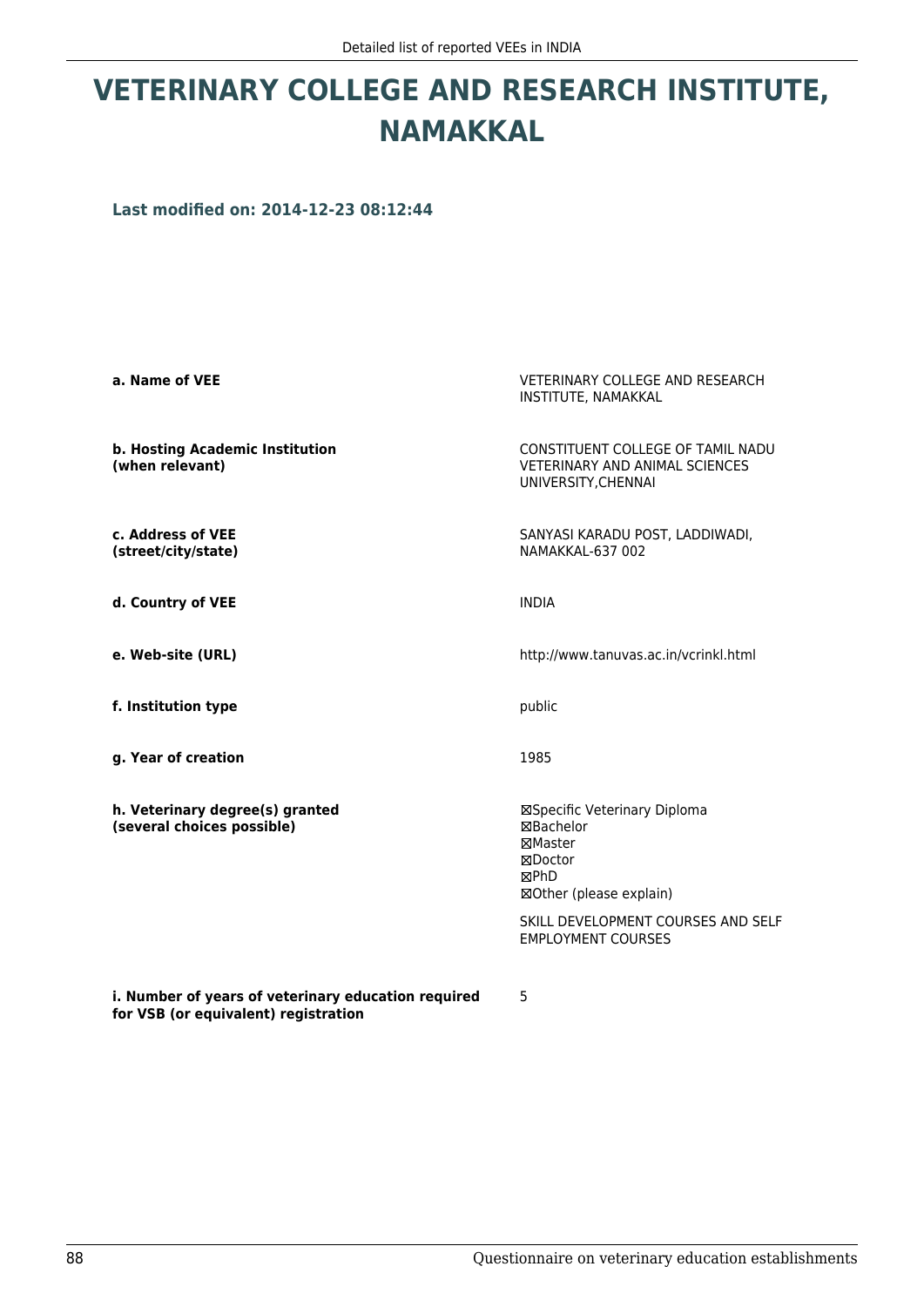|                                                                                                   | 1st Year                                                                                                                                                              | 51-100                                                                |
|---------------------------------------------------------------------------------------------------|-----------------------------------------------------------------------------------------------------------------------------------------------------------------------|-----------------------------------------------------------------------|
|                                                                                                   | 2d Year                                                                                                                                                               | 51-100                                                                |
|                                                                                                   | 3d Year                                                                                                                                                               | 51-100                                                                |
|                                                                                                   | 4th Year                                                                                                                                                              | 51-100                                                                |
|                                                                                                   | 5th Year                                                                                                                                                              | 51-100                                                                |
|                                                                                                   | 6th Year                                                                                                                                                              |                                                                       |
|                                                                                                   | 7th Year                                                                                                                                                              |                                                                       |
| k. Average number of veterinary graduates per year<br>from the establishment                      | 51-100                                                                                                                                                                |                                                                       |
| I. Minimum education required for admission to the<br>establishment<br>(several choices possible) | ⊠High School University Entrance<br>Qualification<br>□Pre-Veterinary Science Diploma<br>□Pre-Veterinary Science Degree<br>⊠Other specific VEE entrance qualifications |                                                                       |
| m. Is there a selection procedure at<br>(several choices possible)                                | ⊠National level<br>⊠State level<br>⊠Establishment level                                                                                                               |                                                                       |
| n. National accreditation/certification/approval                                                  | Yes                                                                                                                                                                   |                                                                       |
|                                                                                                   | <b>Accrediting agency:</b>                                                                                                                                            |                                                                       |
|                                                                                                   | <b>Name of the Agency</b>                                                                                                                                             | <b>INDIAN</b><br>COUNCIL OF<br>AGRICULTURAL<br><b>RESEARCH</b>        |
|                                                                                                   | <b>Address of the</b><br><b>Agency</b>                                                                                                                                | <b>KRISHI</b><br>ANUSADHAN<br>BHAVAN-II,<br>PUSA, NEW<br>DELHI-110012 |
|                                                                                                   | Country of the<br><b>Agency</b>                                                                                                                                       | <b>INDIA</b>                                                          |
|                                                                                                   | Date granted (yyyy-<br>mm-dd)                                                                                                                                         | 2008-12-23                                                            |
|                                                                                                   | <b>Period of validity</b><br>(years)                                                                                                                                  | 5                                                                     |
|                                                                                                   |                                                                                                                                                                       |                                                                       |

**o. Regional accreditation/certification/approval** No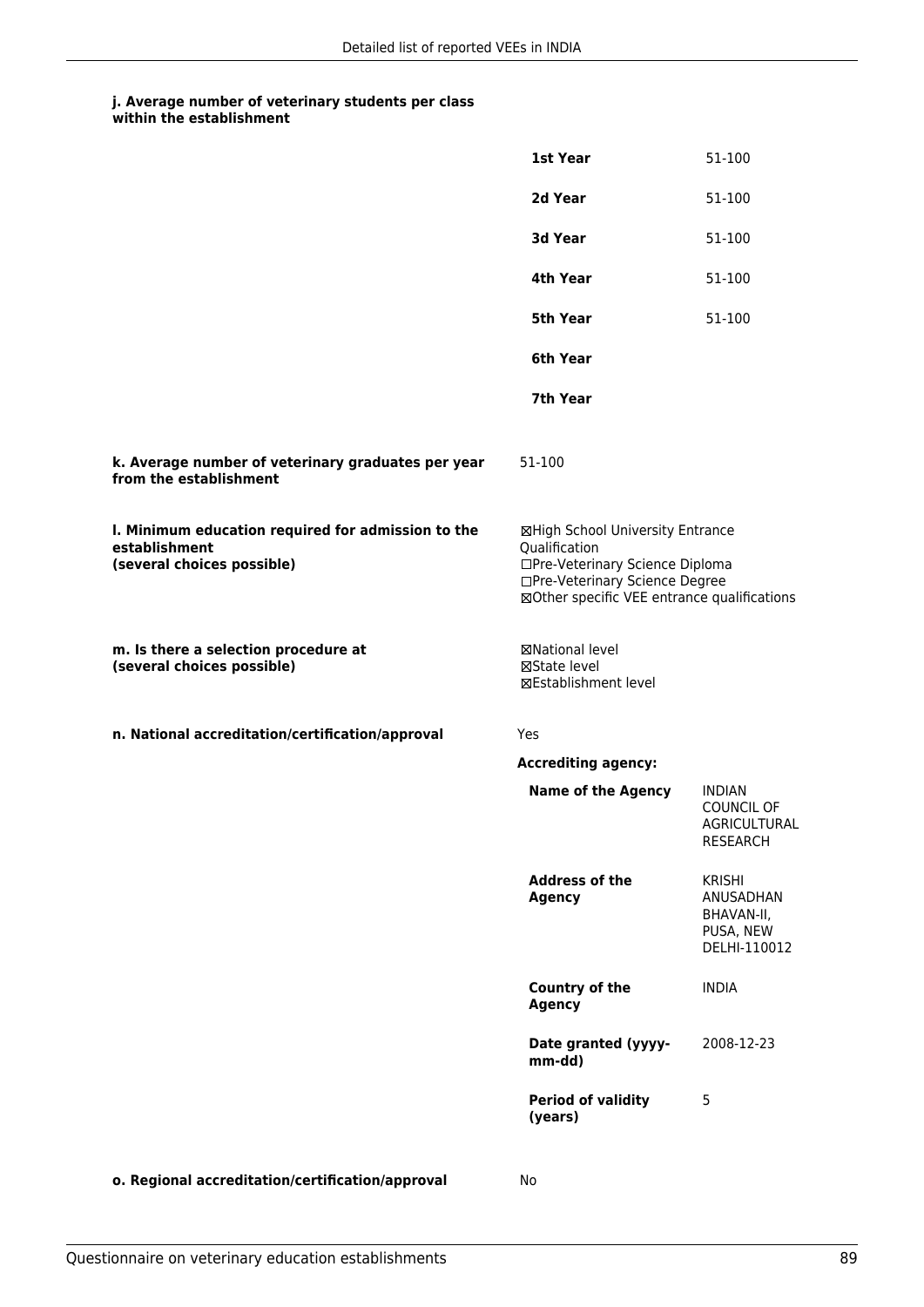**p. Any form of other international accreditation/certification/approval?**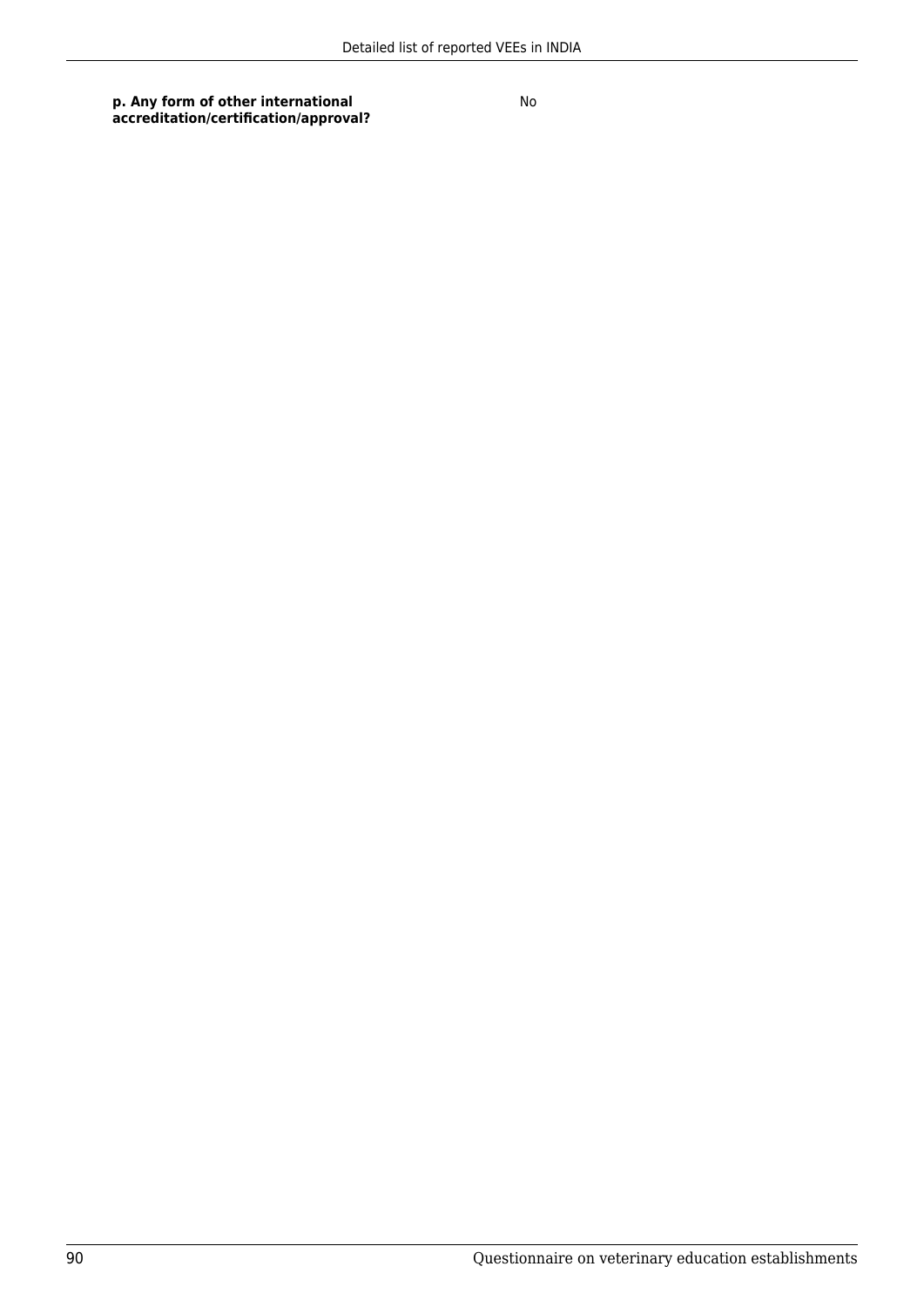# **VETERINARY COLLEGE BIDAR**

## **Last modified on: 2014-12-29 06:47:57**

| a. Name of VEE                                                | <b>VETERINARY COLLEGE BIDAR</b>                                                                    |
|---------------------------------------------------------------|----------------------------------------------------------------------------------------------------|
| b. Hosting Academic Institution<br>(when relevant)            | KVAFSU, BIDAR                                                                                      |
| c. Address of VEE<br>(street/city/state)                      | NANDINAGAR P B NO 6 KAMTHANA ROAD<br><b>BIDAR</b>                                                  |
| d. Country of VEE                                             | <b>INDIA</b>                                                                                       |
| e. Web-site (URL)                                             | kvafsu kar.nic.in                                                                                  |
| f. Institution type                                           | public                                                                                             |
| g. Year of creation                                           | 1984                                                                                               |
| h. Veterinary degree(s) granted<br>(several choices possible) | □Specific Veterinary Diploma<br>⊠Bachelor<br>⊠Master<br>⊠Doctor<br>⊠PhD<br>□Other (please explain) |

**i. Number of years of veterinary education required for VSB (or equivalent) registration**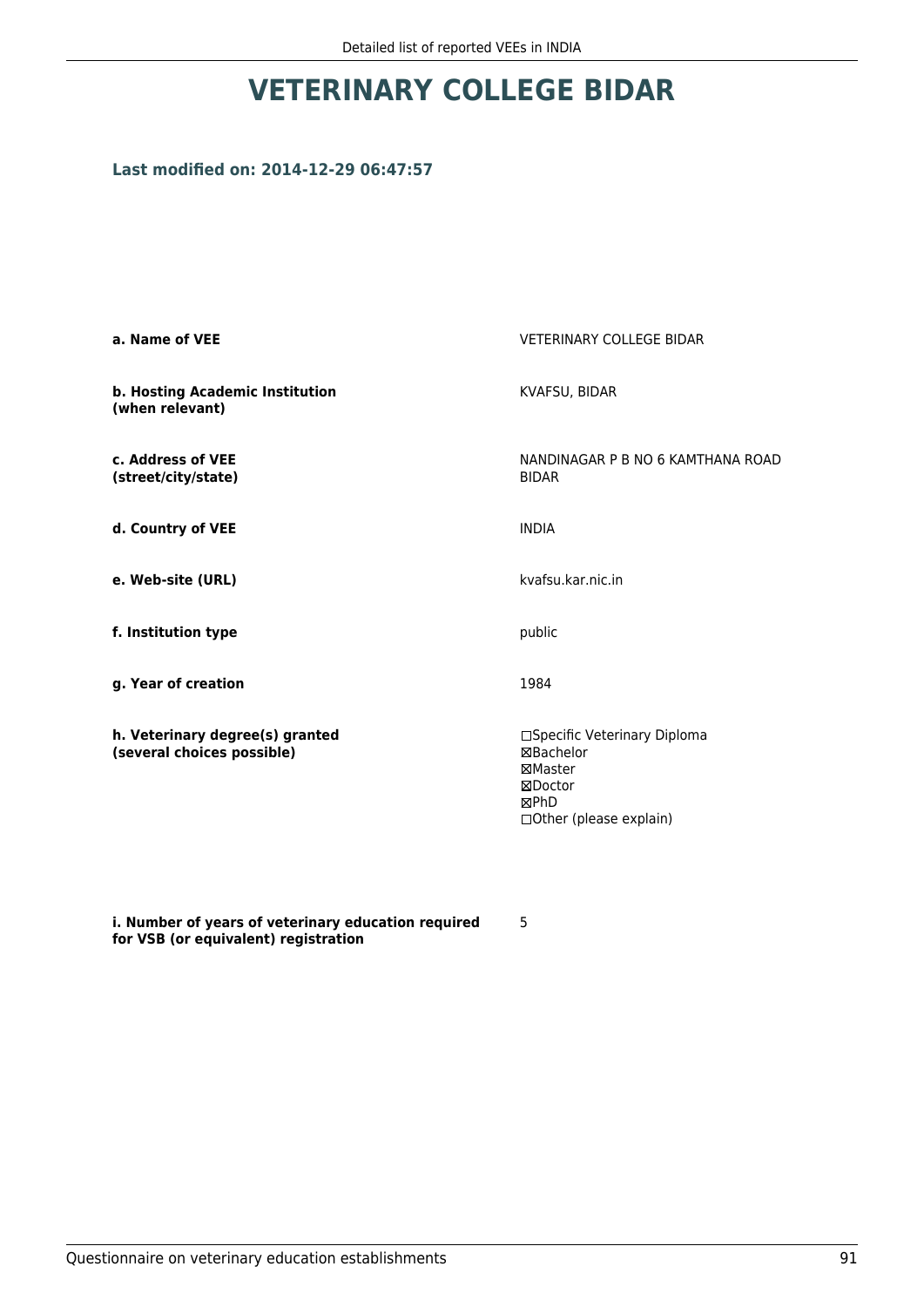|                                                                                                   | 1st Year                                                                                                                                                              | $0 - 50$                                                                                                                                 |
|---------------------------------------------------------------------------------------------------|-----------------------------------------------------------------------------------------------------------------------------------------------------------------------|------------------------------------------------------------------------------------------------------------------------------------------|
|                                                                                                   | 2d Year                                                                                                                                                               | $0 - 50$                                                                                                                                 |
|                                                                                                   | 3d Year                                                                                                                                                               | $0 - 50$                                                                                                                                 |
|                                                                                                   | 4th Year                                                                                                                                                              | $0 - 50$                                                                                                                                 |
|                                                                                                   | 5th Year                                                                                                                                                              | $0 - 50$                                                                                                                                 |
|                                                                                                   | 6th Year                                                                                                                                                              |                                                                                                                                          |
|                                                                                                   | 7th Year                                                                                                                                                              |                                                                                                                                          |
| k. Average number of veterinary graduates per year<br>from the establishment                      | $0 - 50$                                                                                                                                                              |                                                                                                                                          |
| I. Minimum education required for admission to the<br>establishment<br>(several choices possible) | ⊠High School University Entrance<br>Qualification<br>□Pre-Veterinary Science Diploma<br>□Pre-Veterinary Science Degree<br>□Other specific VEE entrance qualifications |                                                                                                                                          |
| m. Is there a selection procedure at<br>(several choices possible)                                | ⊠National level<br>⊠State level<br>□Establishment level                                                                                                               |                                                                                                                                          |
| n. National accreditation/certification/approval                                                  | Yes                                                                                                                                                                   |                                                                                                                                          |
|                                                                                                   | <b>Accrediting agency:</b>                                                                                                                                            |                                                                                                                                          |
|                                                                                                   | <b>Name of the Agency</b>                                                                                                                                             | VETERINARY<br><b>COUNCIL OF</b><br>INDIA                                                                                                 |
|                                                                                                   | <b>Address of the</b><br><b>Agency</b>                                                                                                                                | A WING 2ND<br><b>FLOOR</b><br><b>AUGUST</b><br><b>KRANTI</b><br><b>BHAWAN</b><br><b>BHIKAJI CAMA</b><br><b>PLACE NEW</b><br><b>DELHI</b> |
|                                                                                                   | Country of the<br><b>Agency</b>                                                                                                                                       | <b>INIDA</b>                                                                                                                             |
|                                                                                                   | Date granted (yyyy-<br>mm-dd)                                                                                                                                         | 1984-08-14                                                                                                                               |
|                                                                                                   | <b>Period of validity</b><br>(years)                                                                                                                                  | 5                                                                                                                                        |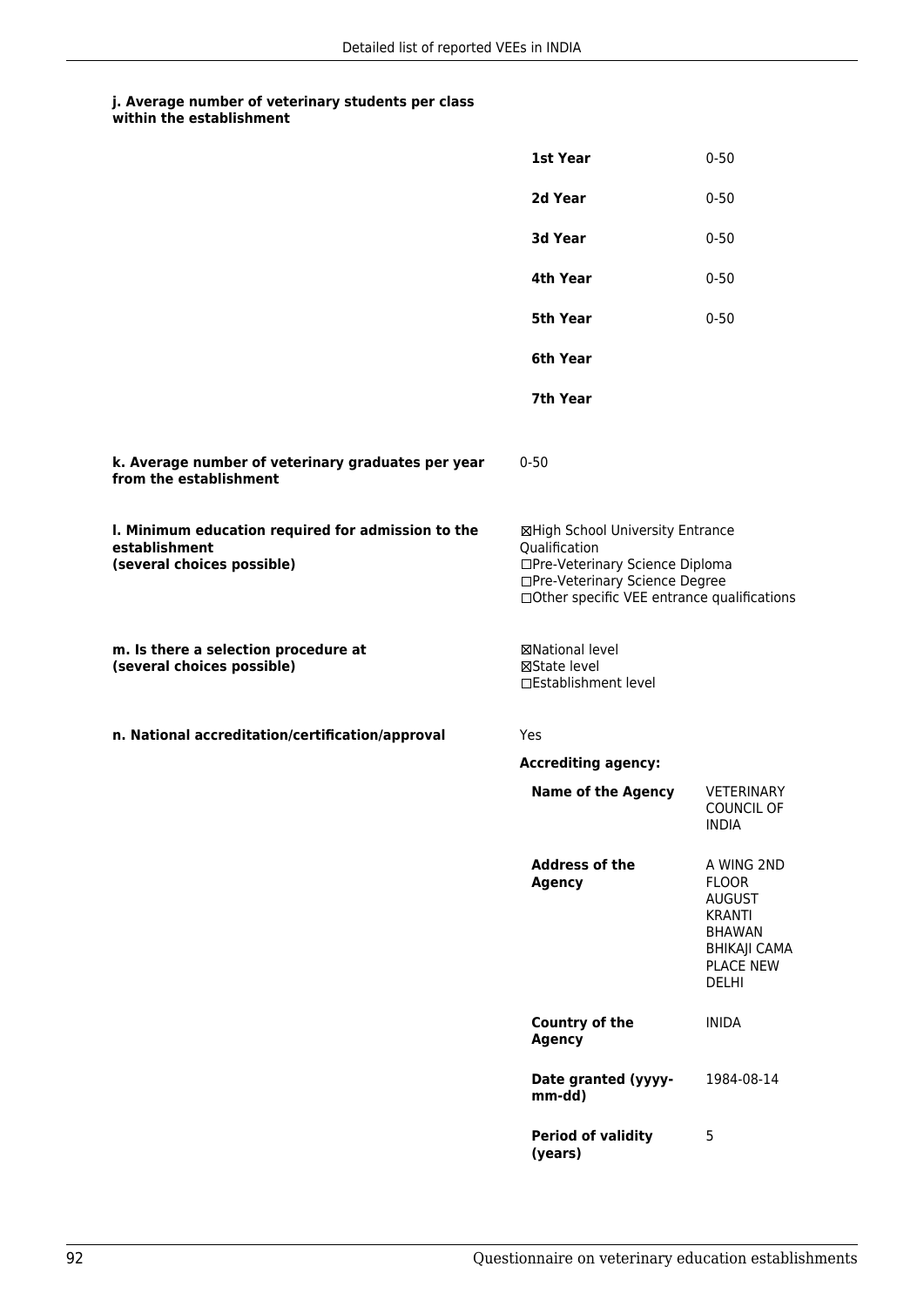### **o. Regional accreditation/certification/approval** Yes

**Accrediting agency:**

| Name of the Agency                     | <b>VFTFRINARY</b><br>COUNCIL OF<br><b>INDIA</b>                                                                              |
|----------------------------------------|------------------------------------------------------------------------------------------------------------------------------|
| <b>Address of the</b><br><b>Agency</b> | A WING 2ND<br><b>FLOOR</b><br><b>AUGUST</b><br><b>KRANTI</b><br><b>BHAWAN</b><br>BHIKAJI CAMA<br><b>PI ACF NFW</b><br>DFI HI |
| Country of the<br>Agency               | <b>INDIA</b>                                                                                                                 |
| Date granted (yyyy-<br>mm-dd)          | 1984-08-14                                                                                                                   |
| <b>Period of validity</b><br>(vears)   | 5                                                                                                                            |

**p. Any form of other international accreditation/certification/approval?**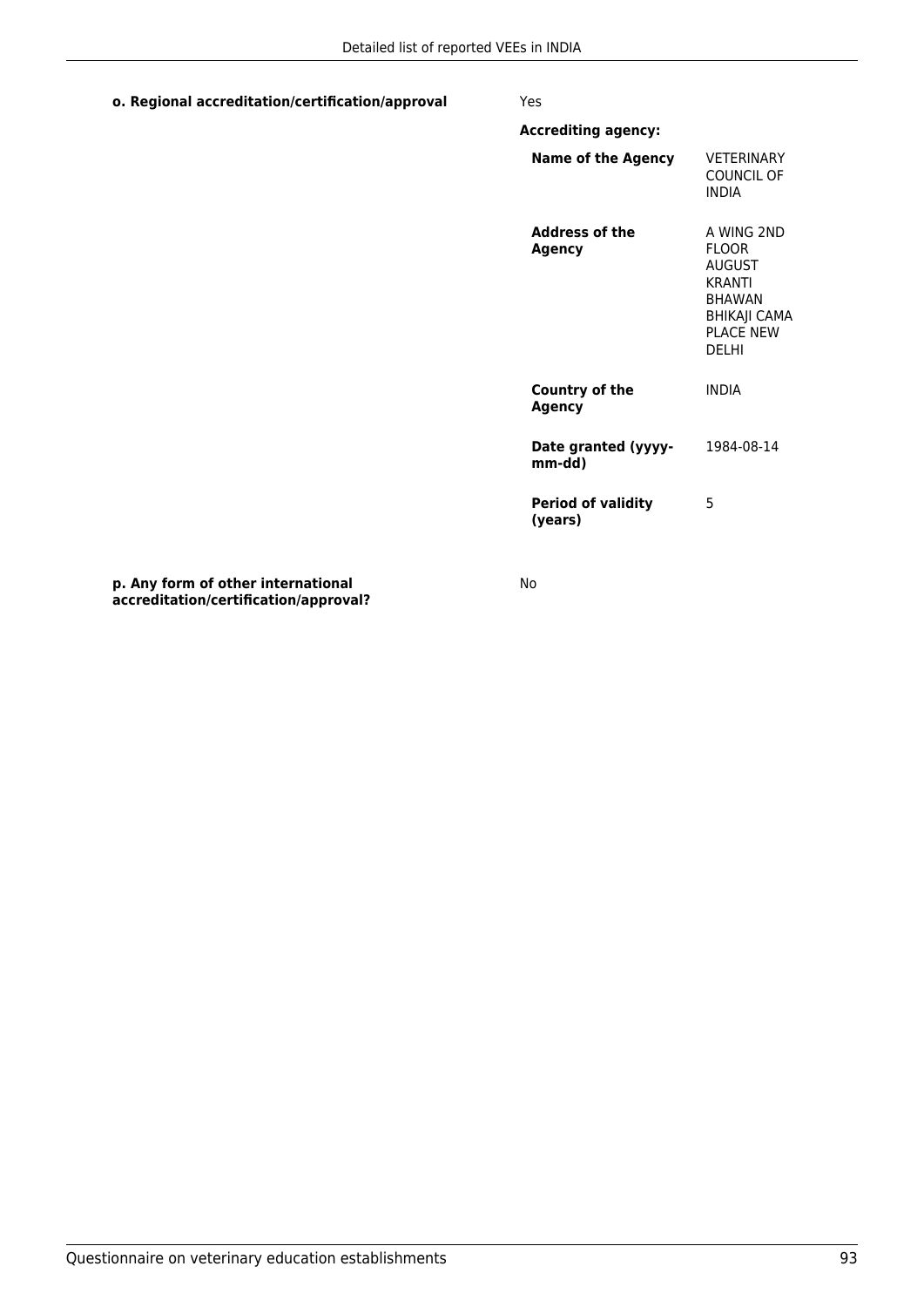# **VETERINARY COLLEGE, BENGALURU**

### **Last modified on: 2014-12-30 12:04:25**

| VETERINARY COLLEGE, BENGALURU                                                                            |
|----------------------------------------------------------------------------------------------------------|
| KARNATAKA VETERINARY, ANIMAL AND<br>FISHERIES SCIENCES UNIVERSITY, BIDAR                                 |
| HEBBAL, BANGALORE - 560 024                                                                              |
| <b>INDIA</b>                                                                                             |
| www.kvafsu.kar.nic.in                                                                                    |
| public                                                                                                   |
| 1958                                                                                                     |
| □Specific Veterinary Diploma<br>⊠Bachelor<br>⊠Master<br>⊠Doctor<br>⊠PhD<br>$\Box$ Other (please explain) |
|                                                                                                          |

**i. Number of years of veterinary education required for VSB (or equivalent) registration**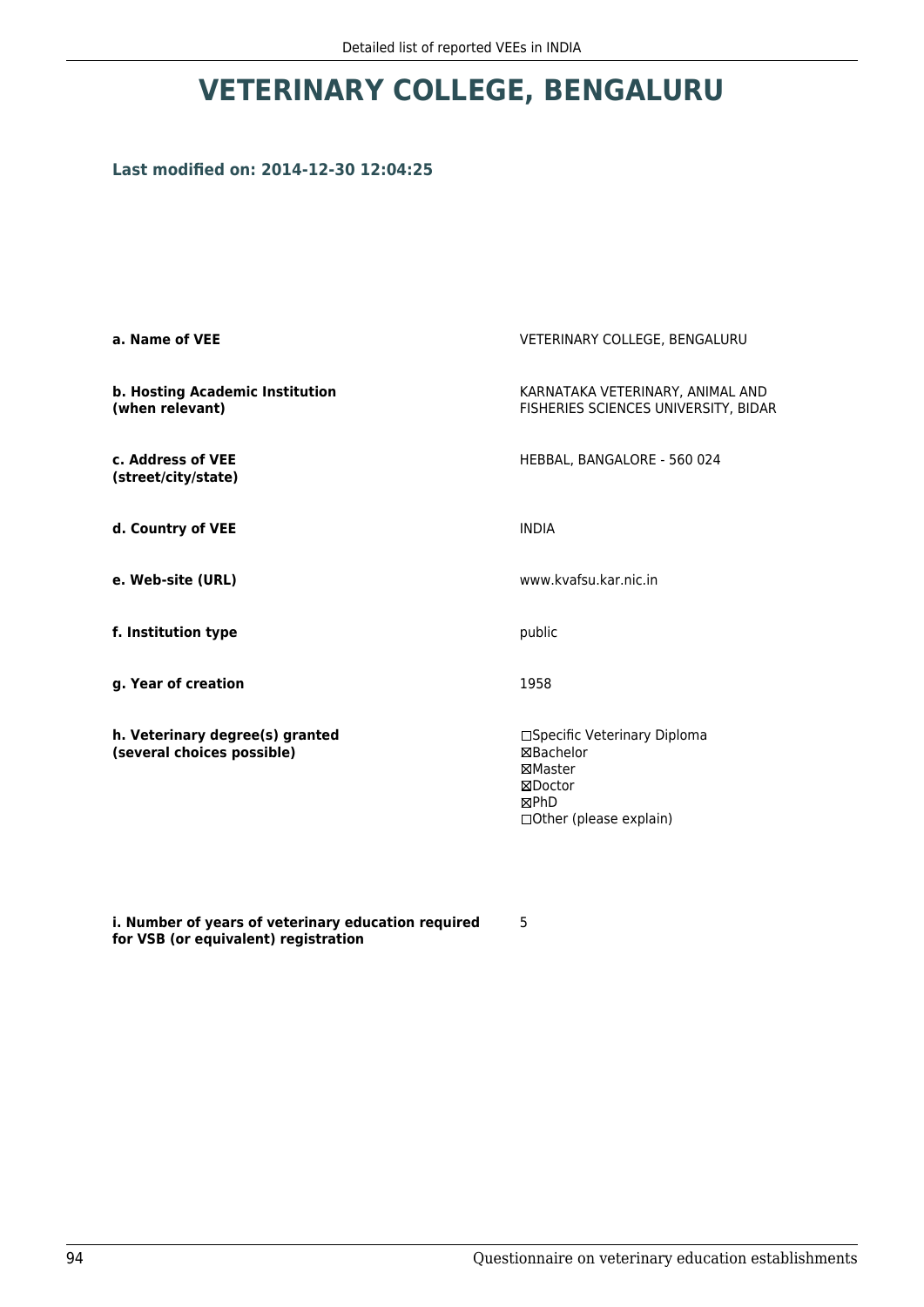|                                                                                                   | <b>1st Year</b>                                                                                                                                                       | $0 - 50$                                                                            |
|---------------------------------------------------------------------------------------------------|-----------------------------------------------------------------------------------------------------------------------------------------------------------------------|-------------------------------------------------------------------------------------|
|                                                                                                   | 2d Year                                                                                                                                                               | 51-100                                                                              |
|                                                                                                   | 3d Year                                                                                                                                                               | 51-100                                                                              |
|                                                                                                   | 4th Year                                                                                                                                                              | $0 - 50$                                                                            |
|                                                                                                   | <b>5th Year</b>                                                                                                                                                       | 51-100                                                                              |
|                                                                                                   | 6th Year                                                                                                                                                              |                                                                                     |
|                                                                                                   | 7th Year                                                                                                                                                              |                                                                                     |
| k. Average number of veterinary graduates per year<br>from the establishment                      | $0 - 50$                                                                                                                                                              |                                                                                     |
| I. Minimum education required for admission to the<br>establishment<br>(several choices possible) | ⊠High School University Entrance<br>Qualification<br>□Pre-Veterinary Science Diploma<br>□Pre-Veterinary Science Degree<br>□Other specific VEE entrance qualifications |                                                                                     |
| m. Is there a selection procedure at<br>(several choices possible)                                | ⊠National level<br>⊠State level<br>□Establishment level                                                                                                               |                                                                                     |
| n. National accreditation/certification/approval                                                  | Yes                                                                                                                                                                   |                                                                                     |
|                                                                                                   | <b>Accrediting agency:</b>                                                                                                                                            |                                                                                     |
|                                                                                                   | <b>Name of the Agency</b>                                                                                                                                             | <b>INDIAN</b><br>COUNCIL OF<br>AGRICULTURAL<br><b>RESEARCH</b>                      |
|                                                                                                   | <b>Address of the</b><br><b>Agency</b>                                                                                                                                | <b>KRISHI</b><br>ANUSANDHAN<br>BHAVAN-II,<br>PUSA, NEW<br><b>DELHI - 110</b><br>012 |
|                                                                                                   | <b>Country of the</b><br><b>Agency</b>                                                                                                                                | <b>INDIA</b>                                                                        |
|                                                                                                   | Date granted (yyyy-<br>mm-dd)                                                                                                                                         | 2013-05-17                                                                          |
|                                                                                                   | <b>Period of validity</b><br>(years)                                                                                                                                  | 5                                                                                   |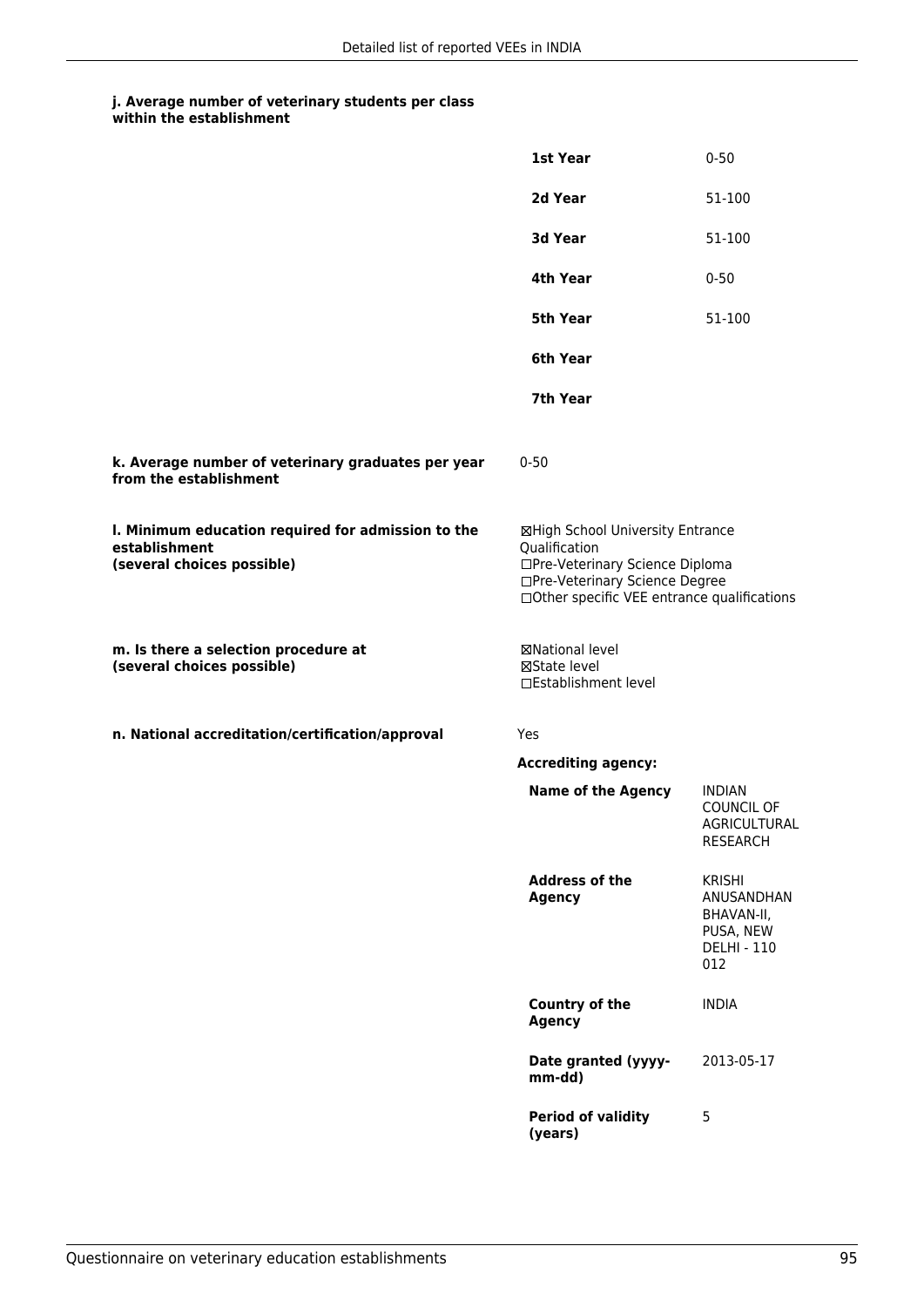**o. Regional accreditation/certification/approval** No

**p. Any form of other international accreditation/certification/approval?**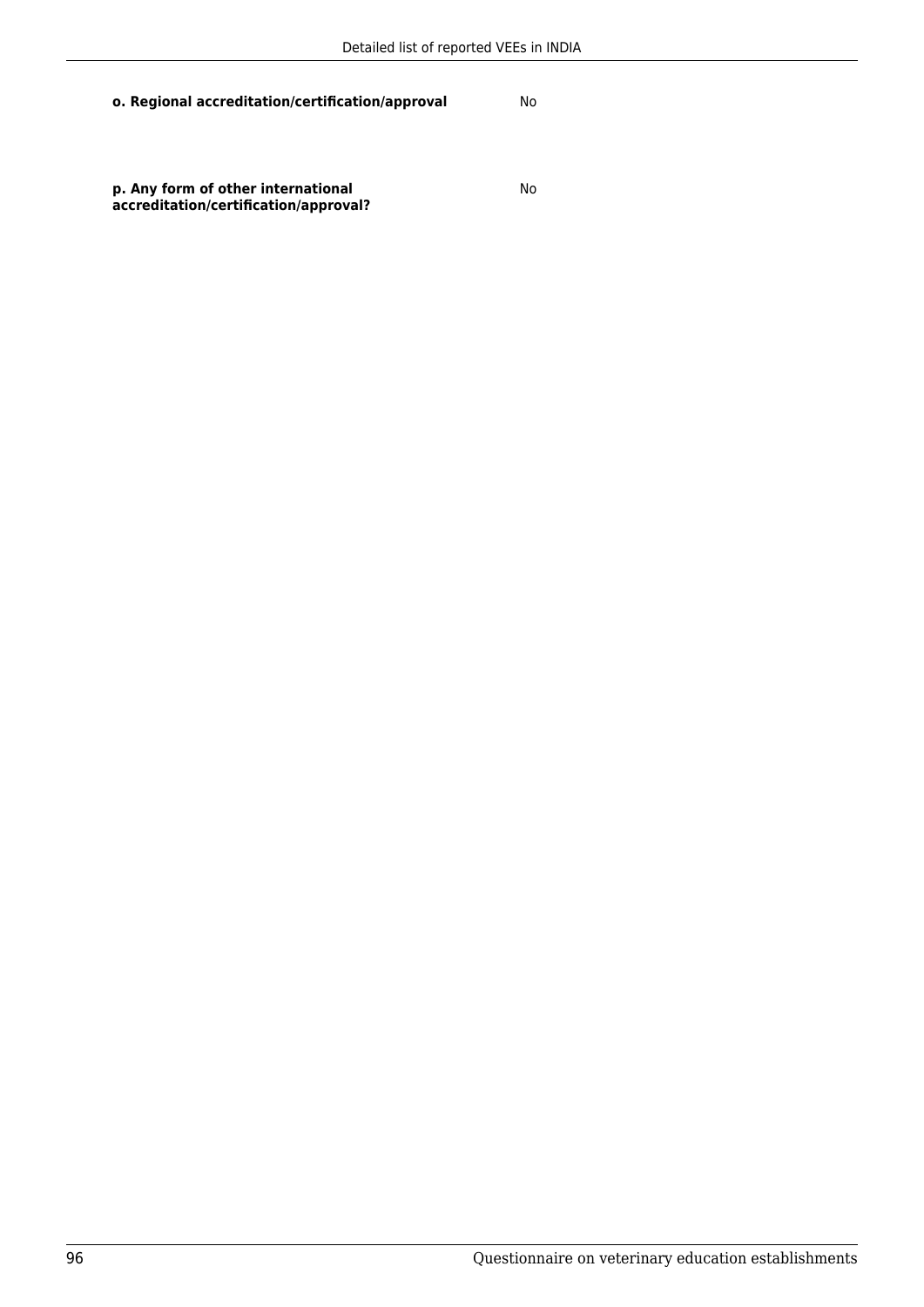# **VETERINARY COLLEGE, HASSAN**

## **Last modified on: 2015-01-13 08:17:24**

| VETERINARY COLLEGE, HASSAN                                                                                                   |
|------------------------------------------------------------------------------------------------------------------------------|
| KARNATAKA VETERINARY, FISHERIES AND<br>ANIMAL SCIENCES UNIVERSITY, BIDAR,                                                    |
| VETERINARY COLLEGE, GOKULA CAMPUS<br>VIDYANAGAR, HASSAN 573202, KARNATAKA                                                    |
| <b>INDIA</b>                                                                                                                 |
| www.kvafsu.kar.nic.in                                                                                                        |
| public                                                                                                                       |
| 2007                                                                                                                         |
| □Specific Veterinary Diploma<br><b>⊠Bachelor</b><br>$\square$ Master<br>$\square$ Doctor<br>DPhD<br>□ Other (please explain) |
|                                                                                                                              |

**i. Number of years of veterinary education required for VSB (or equivalent) registration**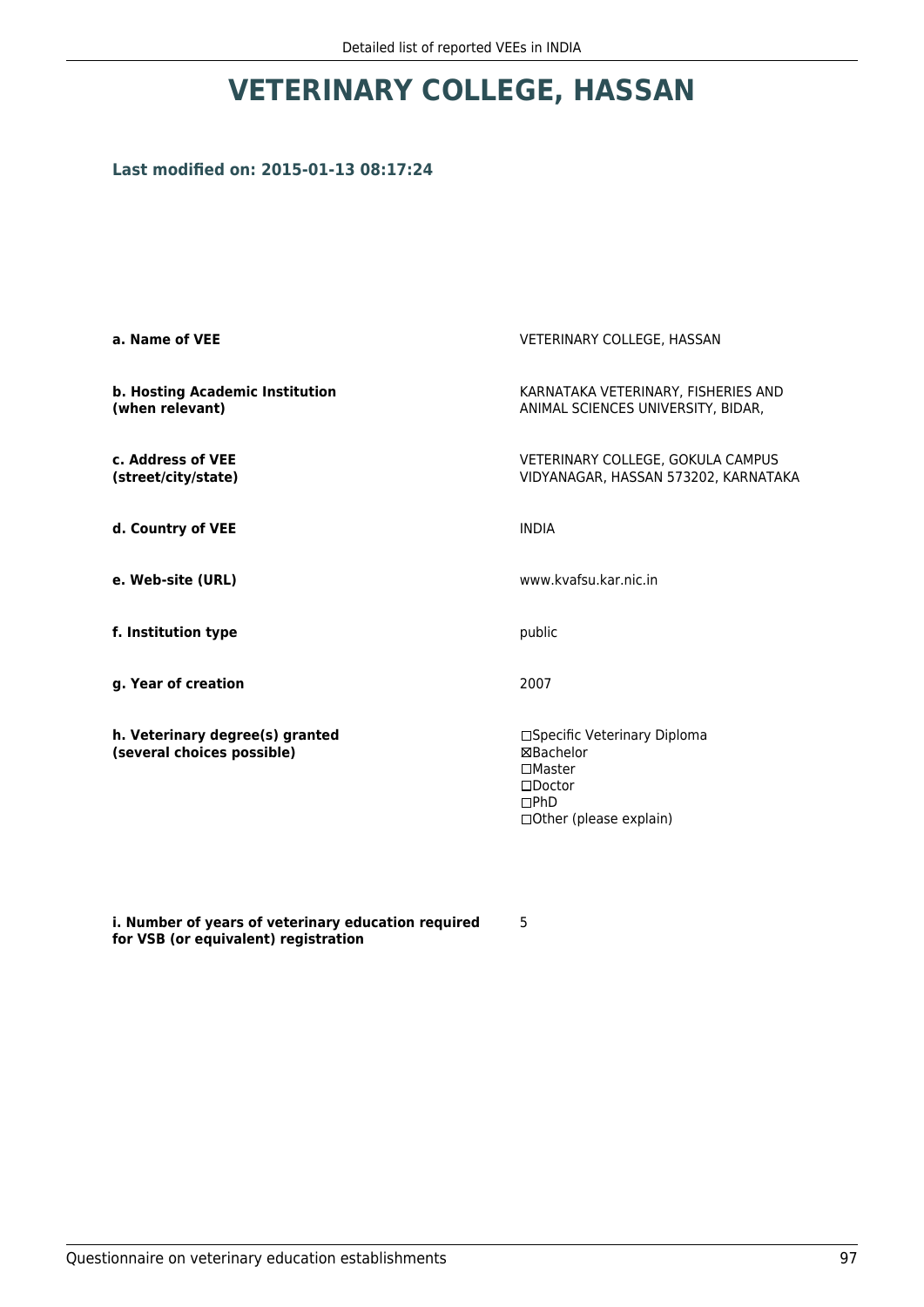|                                                                                                   | 1st Year                                                                                                                                                              | $0 - 50$                                                                                                                                  |
|---------------------------------------------------------------------------------------------------|-----------------------------------------------------------------------------------------------------------------------------------------------------------------------|-------------------------------------------------------------------------------------------------------------------------------------------|
|                                                                                                   | 2d Year                                                                                                                                                               | 51-100                                                                                                                                    |
|                                                                                                   | 3d Year                                                                                                                                                               | $0 - 50$                                                                                                                                  |
|                                                                                                   | 4th Year                                                                                                                                                              | $0 - 50$                                                                                                                                  |
|                                                                                                   | 5th Year                                                                                                                                                              | $0 - 50$                                                                                                                                  |
|                                                                                                   | 6th Year                                                                                                                                                              |                                                                                                                                           |
|                                                                                                   | 7th Year                                                                                                                                                              |                                                                                                                                           |
| k. Average number of veterinary graduates per year<br>from the establishment                      | $0 - 50$                                                                                                                                                              |                                                                                                                                           |
| I. Minimum education required for admission to the<br>establishment<br>(several choices possible) | □High School University Entrance<br>Qualification<br>□Pre-Veterinary Science Diploma<br>□Pre-Veterinary Science Degree<br>⊠Other specific VEE entrance qualifications |                                                                                                                                           |
| m. Is there a selection procedure at<br>(several choices possible)                                | □National level<br>⊠State level<br>□Establishment level                                                                                                               |                                                                                                                                           |
| n. National accreditation/certification/approval                                                  | Yes                                                                                                                                                                   |                                                                                                                                           |
|                                                                                                   | <b>Accrediting agency:</b>                                                                                                                                            |                                                                                                                                           |
|                                                                                                   | <b>Name of the Agency</b>                                                                                                                                             | VETERINARY<br><b>COUNCIL OF</b><br><b>INDIA</b>                                                                                           |
|                                                                                                   | <b>Address of the</b><br><b>Agency</b>                                                                                                                                | VETERINARY<br><b>COUNCIL OF</b><br><b>INDIA A WING</b><br>II FLOOR,<br><b>AUGUST</b><br><b>KRANTI</b><br><b>BAVAN NEW</b><br>DELHI 110066 |
|                                                                                                   | Country of the<br><b>Agency</b>                                                                                                                                       | <b>INDIA</b>                                                                                                                              |
|                                                                                                   | Date granted (yyyy-<br>mm-dd)                                                                                                                                         | 2012-08-28                                                                                                                                |
|                                                                                                   | <b>Period of validity</b><br>(years)                                                                                                                                  | 5                                                                                                                                         |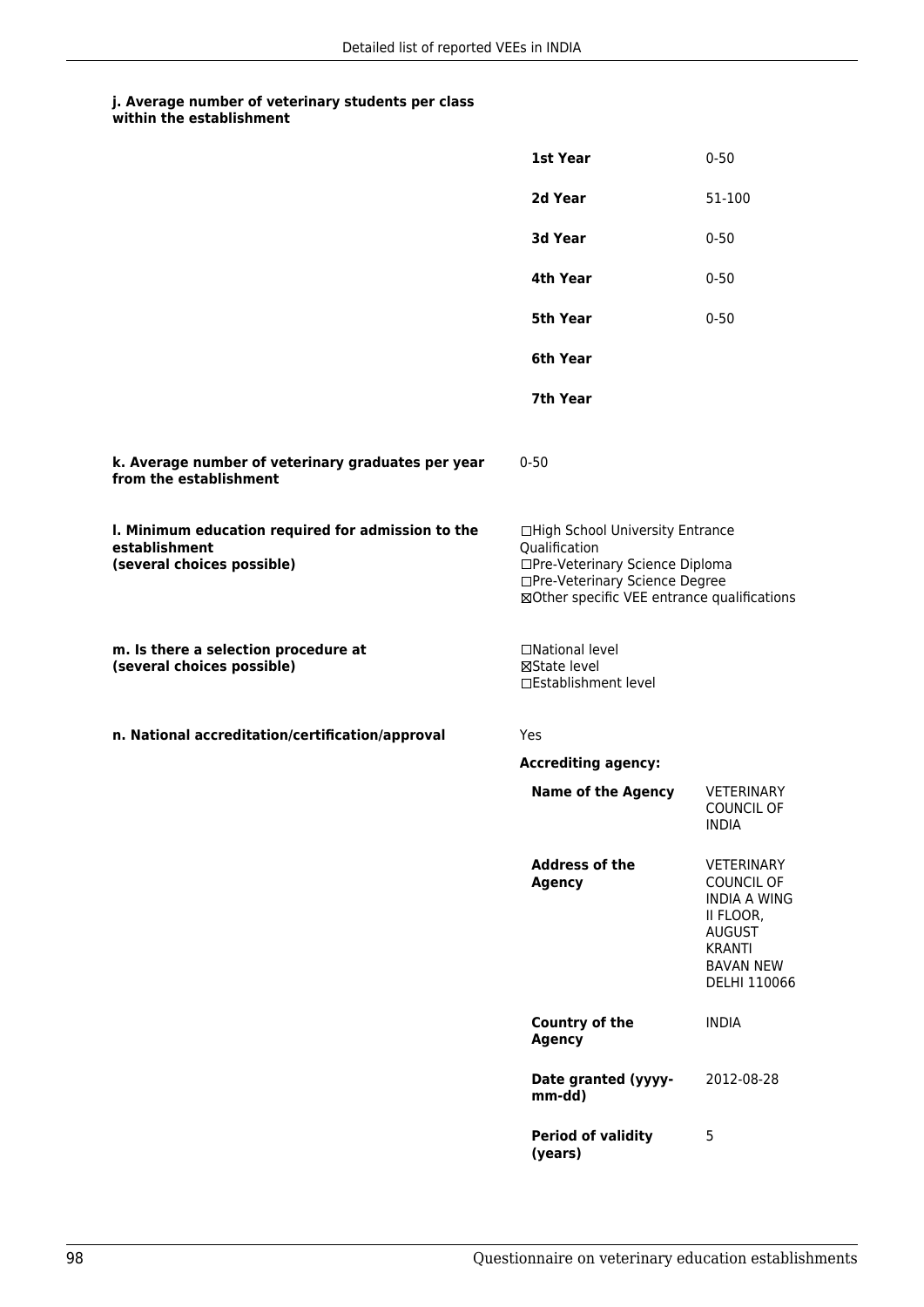**o. Regional accreditation/certification/approval** No

**p. Any form of other international accreditation/certification/approval?**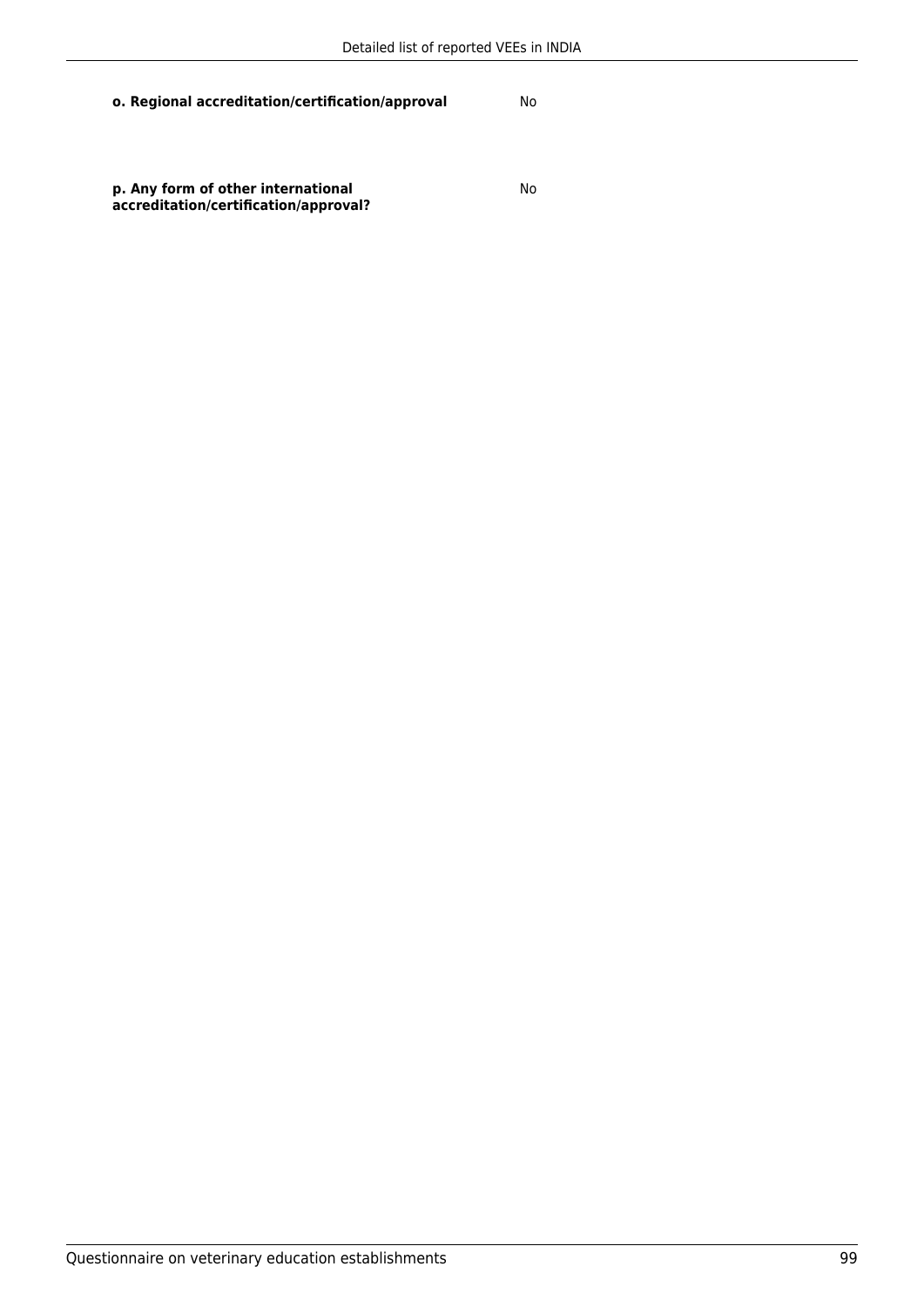# **VETERINARY COLLEGE, SHIVAMOGGA**

## **Last modified on: 2015-01-14 11:18:21**

| a. Name of VEE                                                | VETERINARY COLLEGE, SHIVAMOGGA                                                                                             |
|---------------------------------------------------------------|----------------------------------------------------------------------------------------------------------------------------|
| <b>b. Hosting Academic Institution</b><br>(when relevant)     | KARNATAKA VETERINARY, ANIMAL AND<br>FISHERIES SCIENCES UNIVERSITY, BIDAR                                                   |
| c. Address of VEE<br>(street/city/state)                      | VETERINARY COLLEGE,<br>VINOBANAGAR, SHIVAMOGGA - 577 204,<br><b>KARNATAKA</b>                                              |
| d. Country of VEE                                             | <b>INDIA</b>                                                                                                               |
| e. Web-site (URL)                                             | www.kvafsu.kar.nic.in                                                                                                      |
| f. Institution type                                           | public                                                                                                                     |
| g. Year of creation                                           | 2006                                                                                                                       |
| h. Veterinary degree(s) granted<br>(several choices possible) | □Specific Veterinary Diploma<br>⊠Bachelor<br>$\square$ Master<br>$\square$ Doctor<br>DPhD<br>$\Box$ Other (please explain) |

**i. Number of years of veterinary education required for VSB (or equivalent) registration**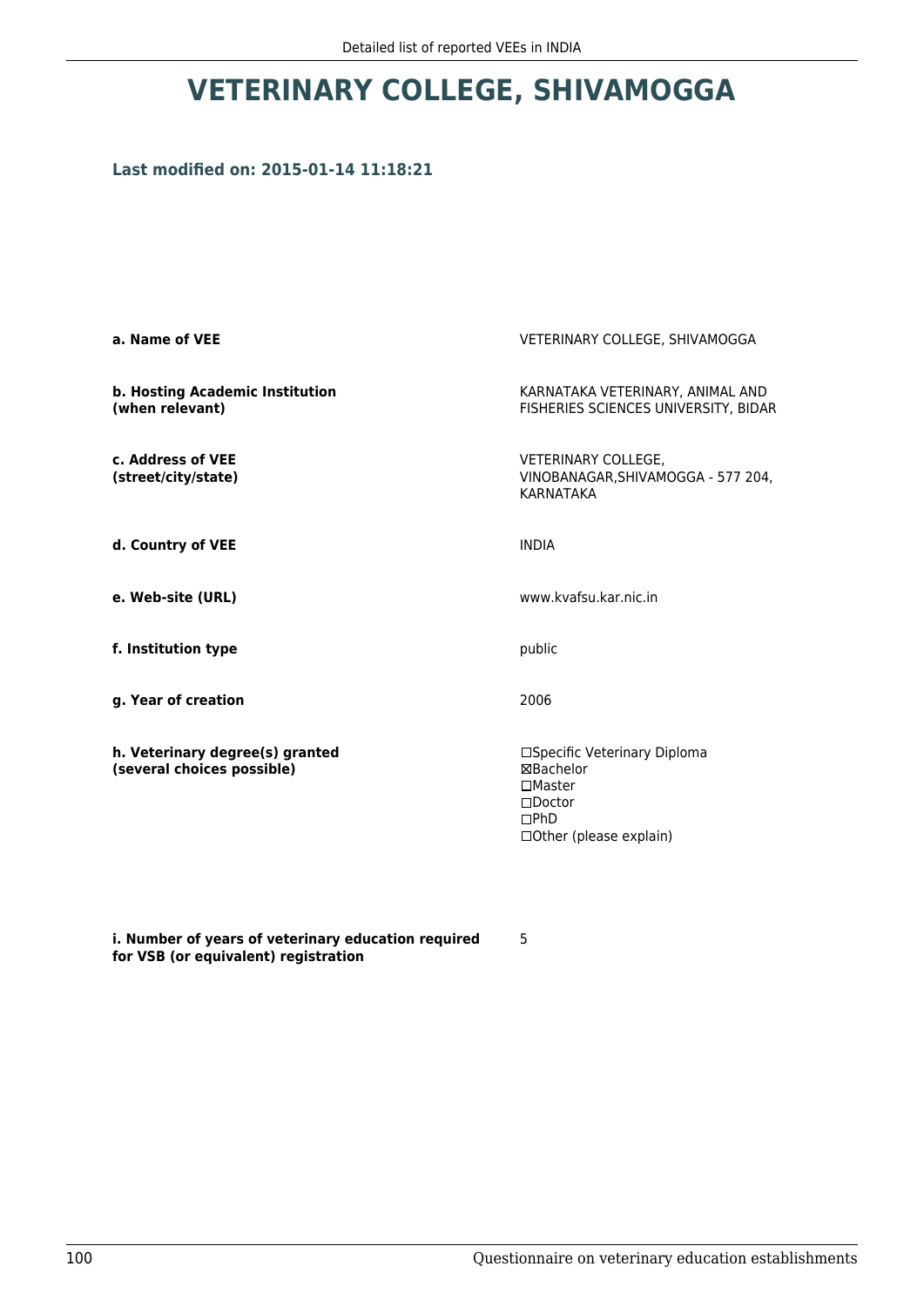|                                                                                                   | 1st Year                                                                                                                                                              | $0 - 50$                                                                   |
|---------------------------------------------------------------------------------------------------|-----------------------------------------------------------------------------------------------------------------------------------------------------------------------|----------------------------------------------------------------------------|
|                                                                                                   | 2d Year                                                                                                                                                               | 51-100                                                                     |
|                                                                                                   | 3d Year                                                                                                                                                               | $0 - 50$                                                                   |
|                                                                                                   | 4th Year                                                                                                                                                              | $0 - 50$                                                                   |
|                                                                                                   | 5th Year                                                                                                                                                              | $0 - 50$                                                                   |
|                                                                                                   | 6th Year                                                                                                                                                              |                                                                            |
|                                                                                                   | 7th Year                                                                                                                                                              |                                                                            |
| k. Average number of veterinary graduates per year<br>from the establishment                      | $0 - 50$                                                                                                                                                              |                                                                            |
| I. Minimum education required for admission to the<br>establishment<br>(several choices possible) | □High School University Entrance<br>Qualification<br>□Pre-Veterinary Science Diploma<br>□Pre-Veterinary Science Degree<br>⊠Other specific VEE entrance qualifications |                                                                            |
| m. Is there a selection procedure at<br>(several choices possible)                                | □National level<br>⊠State level<br>□Establishment level                                                                                                               |                                                                            |
| n. National accreditation/certification/approval                                                  | Yes                                                                                                                                                                   |                                                                            |
|                                                                                                   | <b>Accrediting agency:</b>                                                                                                                                            |                                                                            |
|                                                                                                   | <b>Name of the Agency</b>                                                                                                                                             | <b>INDIAN</b><br>COUNCIL OF<br>AGRICULTURAL<br><b>RESEARCH</b>             |
|                                                                                                   | <b>Address of the</b><br><b>Agency</b>                                                                                                                                | <b>KRISHI</b><br>ANUSANDHAN<br>BHAVAN-II,<br>PUSA, NEW<br>DELHI-<br>110012 |
|                                                                                                   | Country of the<br><b>Agency</b>                                                                                                                                       | <b>INDIA</b>                                                               |
|                                                                                                   | Date granted (yyyy-<br>mm-dd)                                                                                                                                         | 2013-05-17                                                                 |
|                                                                                                   | <b>Period of validity</b><br>(years)                                                                                                                                  | 5                                                                          |